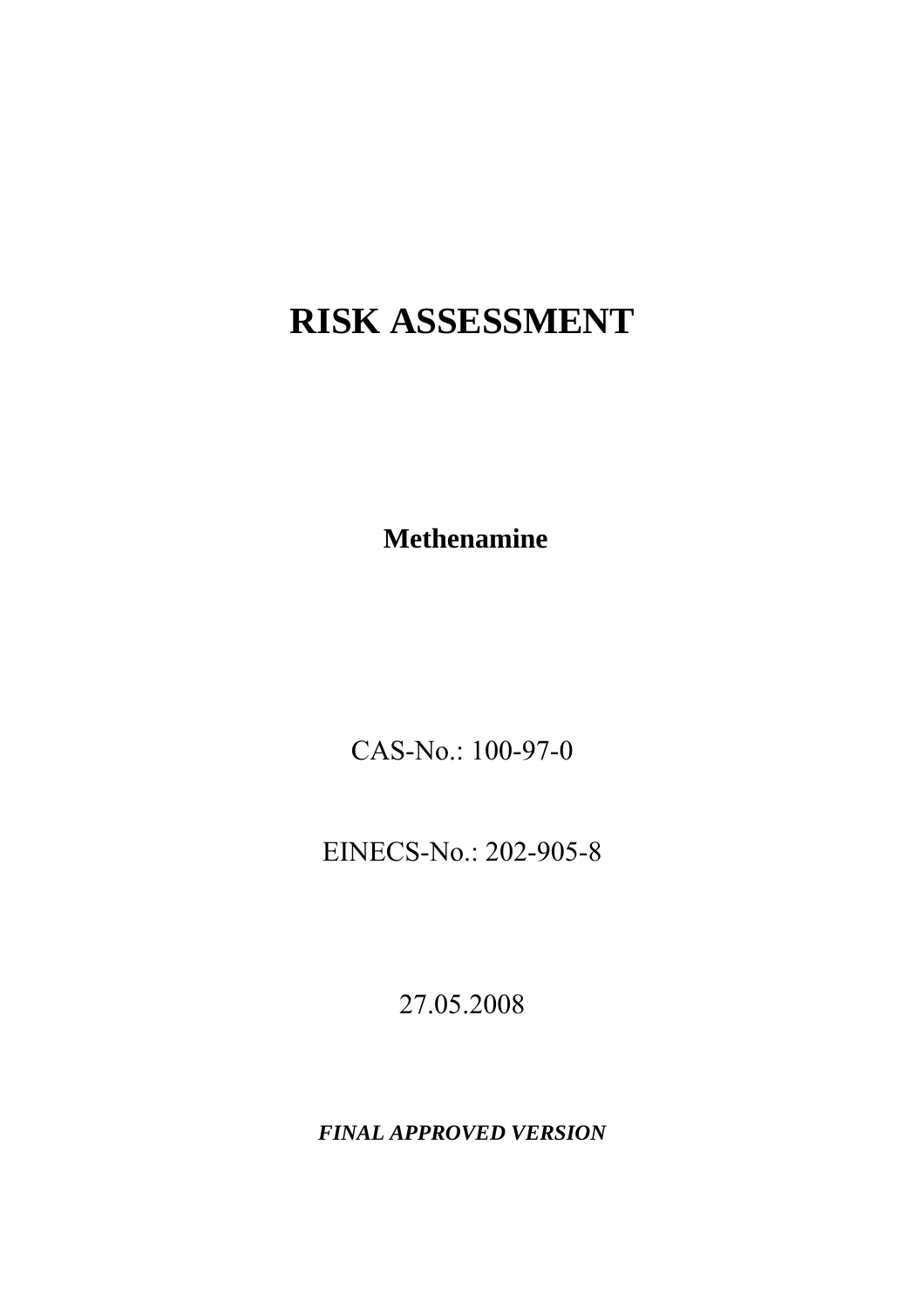Information on the rapporteur

#### **Contact point:**

Bundesanstalt für Arbeitsschutz und Arbeitsmedizin (BAuA) Chemikalien, Anmeldung und Zulassung Federal Institute for Occupational Safety and Health Division for Chemicals and Biocides Regulation Friedrich-Henkel-Weg 1-25 44149 Dortmund

fax: +49-(0)231-9071-2679 e-mail: chemg@baua.bund.de

The first draft of the Human Health Section of the Comprehensive Risk Assessment Report **Methenamine**, a substance chosen from the EU 2nd Priority List in 1995 was distributed for preliminary written procedure in September 2004, for the in-depth discussion at the TC NES I´05 (March 2005) and for a last-visit discussion at TC NES III´05 (September 2005).

The first draft of the Environment Section of the Comprehensive Risk Assessment Report was distributed for preliminary written procedure in February 2005 (TC NES I´05), for in-depth at TCNES II'05 in June 2005 and for a last-visit discussion at TC NES IV`05 (November 2005).

This document is the revised Human Health Section and revised Environment Section of the Comprehensive Risk Assessment Report.

The Human Health Section was distributed for the final written approval (December 2005), updated based on additional written comments received till February 2006 and the Environment Section which was distributed for the final written approval (March 2006), updated based on additional written comments received till May 2006.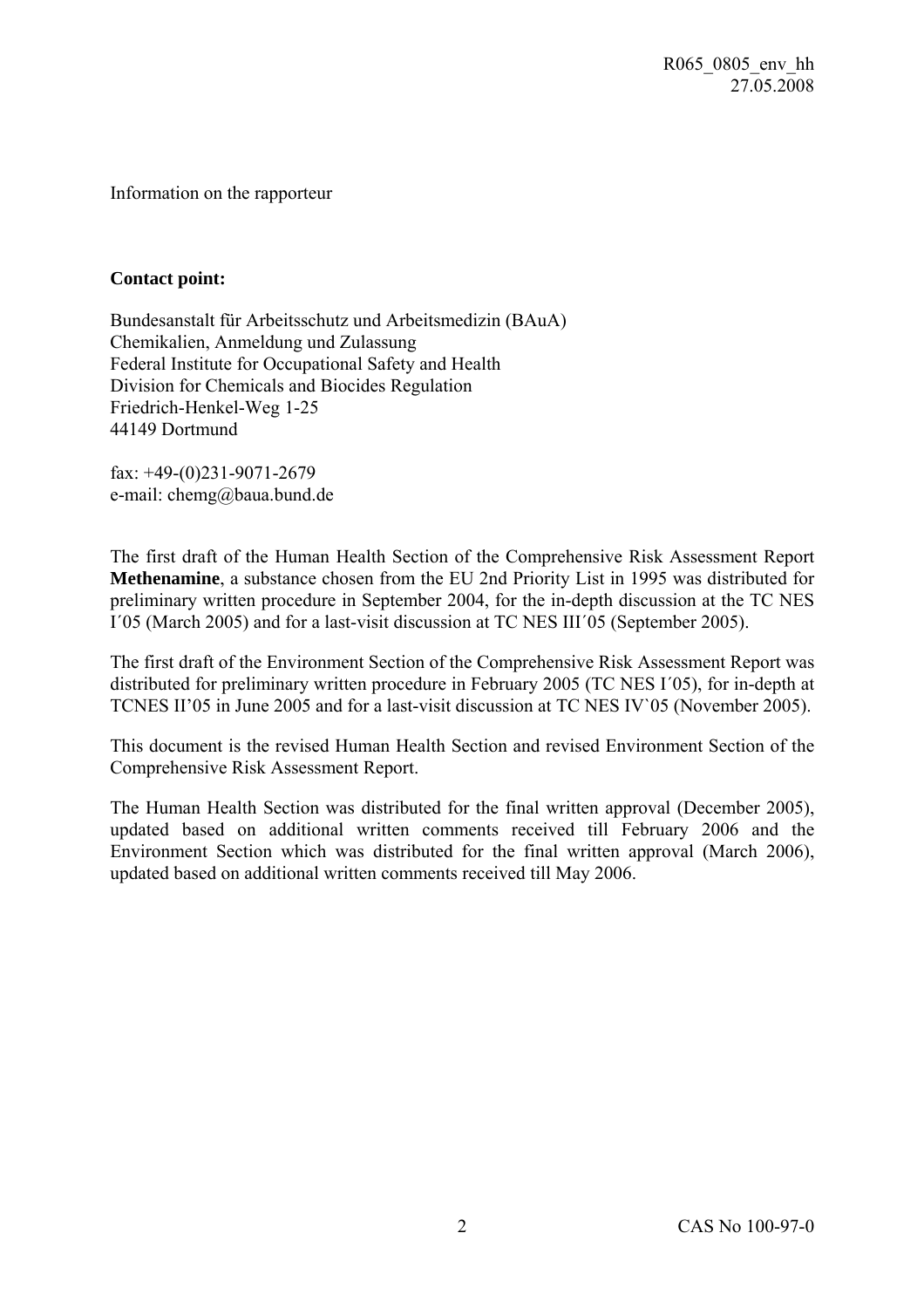R065\_0805\_env\_hh 27.05.2008

# **CONTENTS**

| $\boldsymbol{0}$ |                            | <b>OVERALL CONCLUSIONS/RESULTS OF THE RISK ASSESSMENT</b>                     | 5  |
|------------------|----------------------------|-------------------------------------------------------------------------------|----|
| $\mathbf{1}$     |                            | <b>GENERAL SUBSTANCE INFORMATION</b>                                          | 8  |
| 2                |                            | <b>GENERAL INFORMATION ON EXPOSURE</b>                                        | 12 |
|                  | 2.1                        | <b>Production</b>                                                             | 12 |
|                  | 2.1.1                      | Production process                                                            | 13 |
|                  | 2.2                        | Use pattern                                                                   | 14 |
|                  | 2.3                        | Use, production and processing                                                | 15 |
| 3                |                            | <b>ENVIRONMENT</b>                                                            | 16 |
|                  | 3.1                        | <b>Environmental exposure</b>                                                 | 16 |
|                  | 3.1.1                      | General discussion                                                            | 16 |
|                  | 3.1.2                      | <b>Environmental Releases</b>                                                 | 16 |
|                  | 3.1.3                      | Environmental fate                                                            | 16 |
|                  | 3.1.4                      | Exposure of the aquatic compartment (incl. sediment)                          | 21 |
|                  | 3.1.5                      | Atmosphere                                                                    | 25 |
|                  | 3.1.6                      | Terrestrial compartment                                                       | 26 |
|                  | 3.1.7                      | Non compartment specific exposure relevant to the food chain                  | 26 |
|                  | 3.1.8                      | Continental and regional concentrations                                       | 26 |
|                  | 3.2<br>(effect) assessment | Effects assessment: Hazard identification and Dose (concentration) - response | 28 |
|                  | 3.2.1                      | Aquatic compartment                                                           | 28 |
|                  | 3.2.2                      | Terrestrial compartment                                                       | 32 |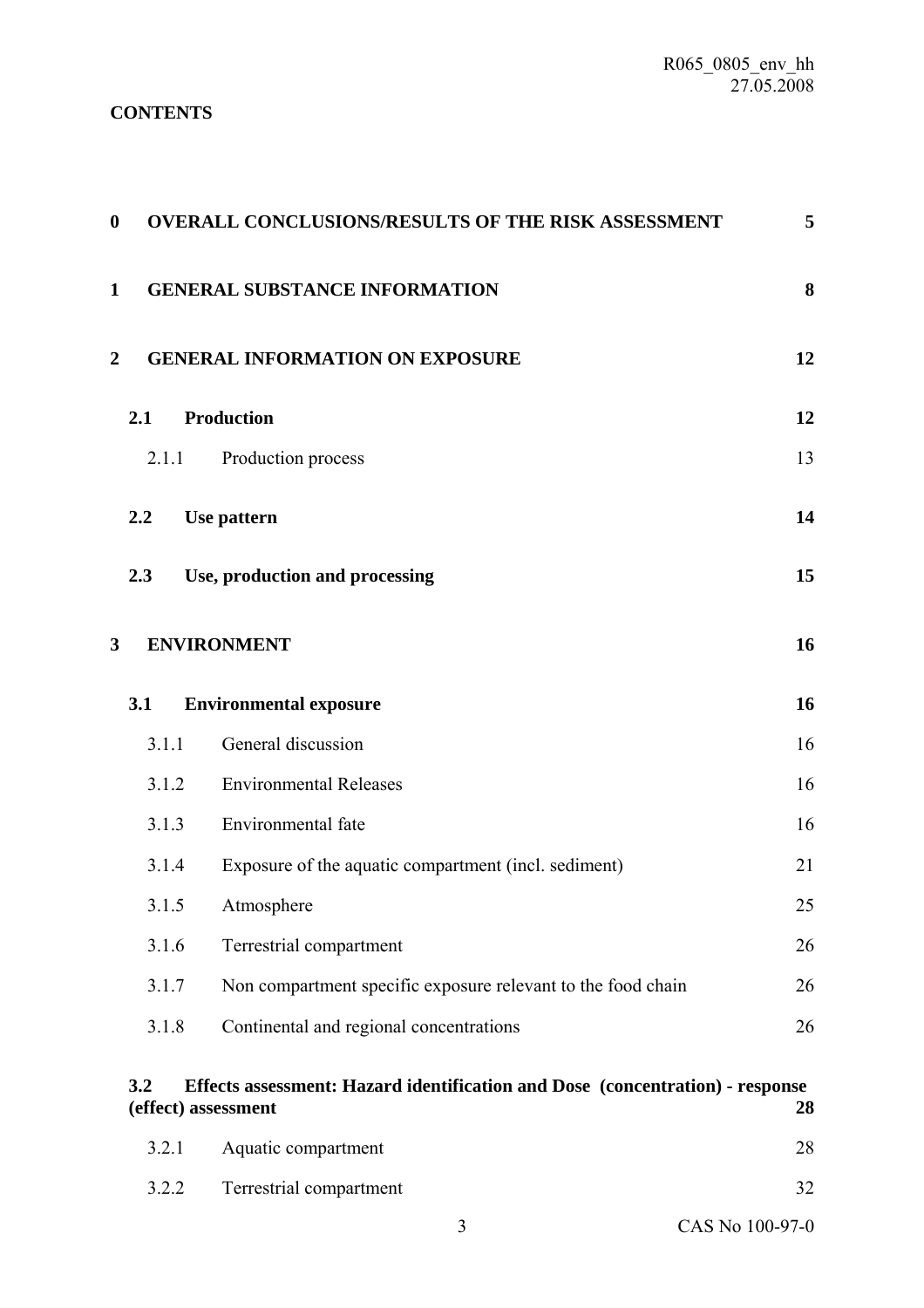|                         | R065 0805 env hh<br>27.05.2008 |                                                                                                      |            |
|-------------------------|--------------------------------|------------------------------------------------------------------------------------------------------|------------|
|                         | 3.2.3                          | Non compartment specific effects relevant to the food chain                                          | 32         |
|                         | 3.3                            | <b>Risk characterisation</b>                                                                         | 33         |
|                         | 3.3.1                          | Aquatic compartment                                                                                  | 33         |
|                         | 3.3.2                          | Atmosphere                                                                                           | 34         |
|                         | 3.3.3                          | Terrestrial compartment                                                                              | 34         |
|                         | 3.3.4                          | Non compartment specific effects relevant to the food chain                                          | 34         |
|                         | 3.3.5                          | <b>PBT</b> Assessment                                                                                | 35         |
| $\overline{\mathbf{4}}$ |                                | <b>HUMAN HEALTH</b>                                                                                  | 36         |
|                         | 4.1                            | HUMAN HEALTH (TOXICITY)                                                                              | 36         |
|                         | 4.1.1                          | Exposure assessment                                                                                  | 36         |
|                         | 4.1.2                          | Effects assessment: Hazard identification and Dose (concentration) - response<br>(effect) assessment | 53         |
|                         | 4.1.3                          | Risk characterisation                                                                                | 90         |
|                         | 4.2                            | HUMAN HEALTH (PHYSICO-CHEMICAL PROPERTIES)                                                           | 117        |
|                         | 4.2.1                          | Exposure assessment                                                                                  | 117        |
|                         | 4.2.2                          | Effects assessment: Hazard identification and Dose (concentration) - response<br>(effect) assessment | 117        |
|                         | 4.2.3                          | Risk characterisation                                                                                | 117        |
| 5                       |                                | <b>CONCLUSIONS / RESULTS</b>                                                                         | 118        |
| 6                       | <b>REFERENCES</b>              |                                                                                                      | <b>120</b> |

# **APPENDIX A CALCULATION OF REGIONAL AND CONTINENTAL PEC'S [131](#page-130-0)**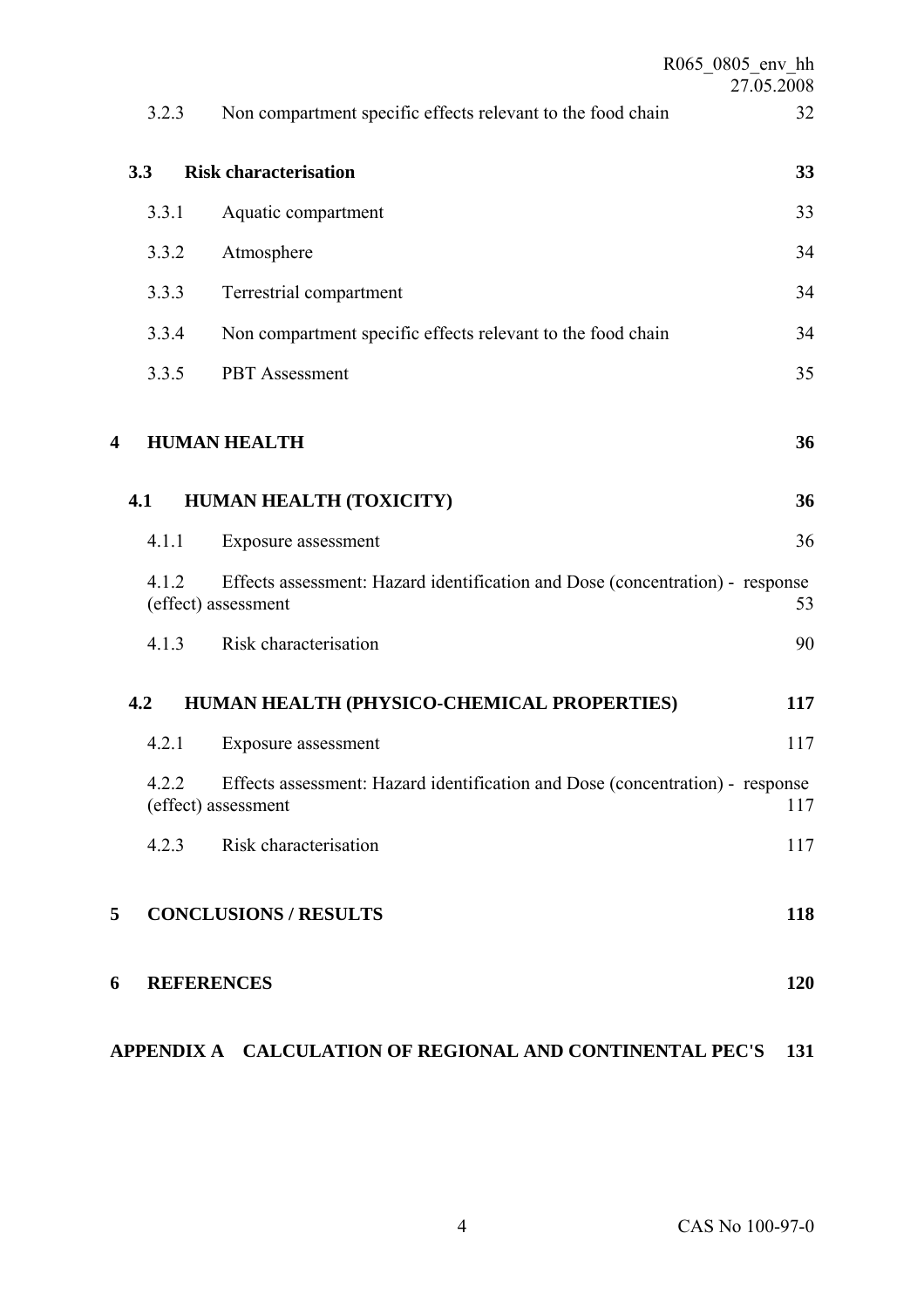#### <span id="page-4-0"></span>**0 OVERALL CONCLUSIONS/RESULTS OF THE RISK ASSESSMENT**

CAS No. 100-97-0

EINECS No. 202-905-8

IUPAC Name Methenamine

Overall results of the risk assessment:

- ( ) i) There is need for further information and/or testing
- $(X)$  ii) There is at present no need for further information and/or testing and for risk reduction measures beyond those which are being applied already
- $(X)$  iii) There is a need for limiting the risks; risk reduction measures which are already being applied shall be taken into account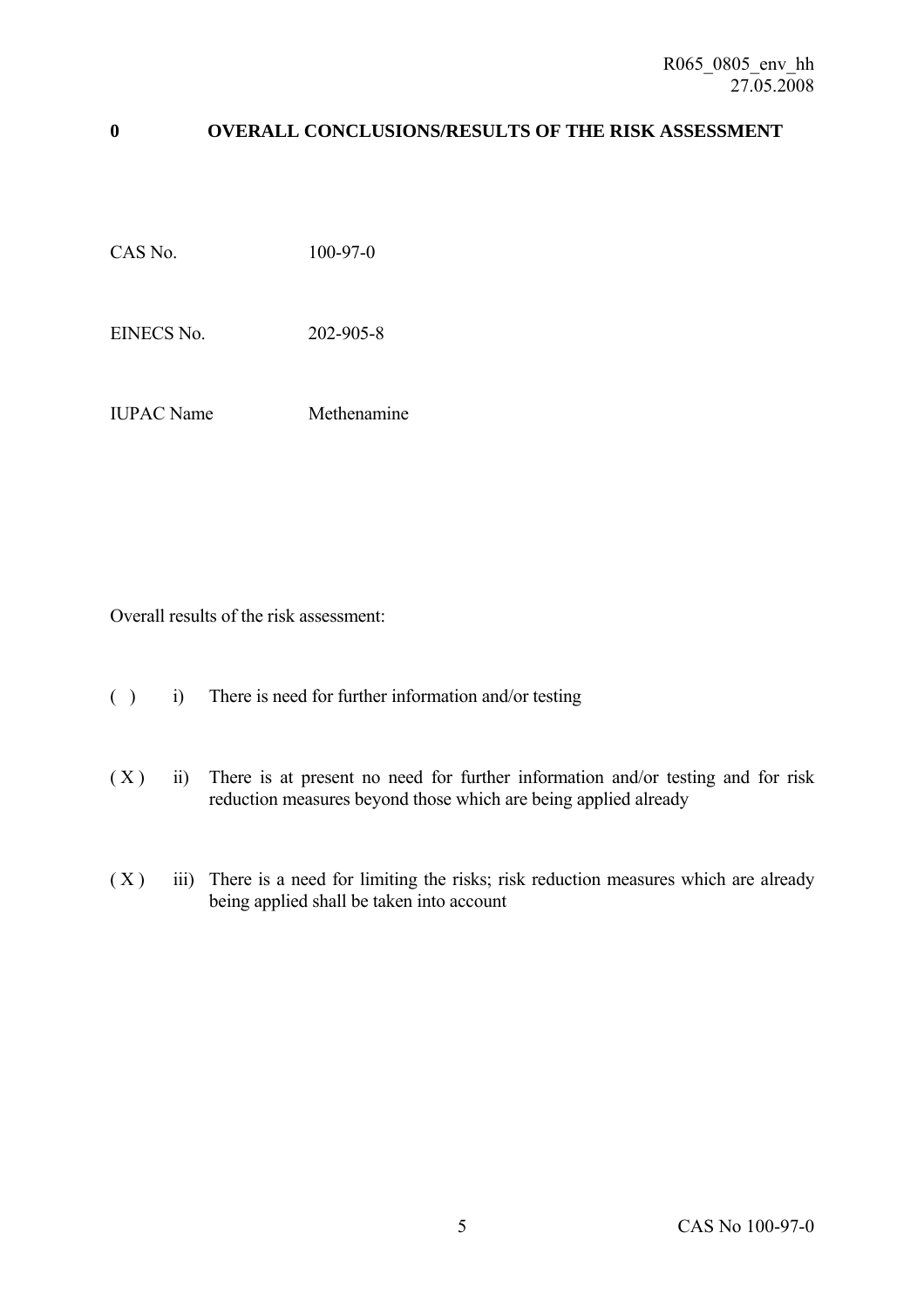Summary of conclusions:

## **Environment**

**Conclusion (ii)** There is at present no need for further information and/or testing and for risk reduction measures beyond those which are being applied already

Conclusion (ii) applies to releases into surface water, soil and the atmosphere. Based on the available data, methenamine represents a very low risk to the environment during all life-cycle steps considered in this report (production, processing and use).

#### **Human Health**

Workers

**Conclusion (iii)** There is a need for limiting the risks; risk reduction measures which are already being applied shall be taken into account

Concern is derived for skin sensitisation for all exposure scenarios. The most critical exposure scenario is scenario 2 (formulation of phenolic resin systems).

Other critical dermal toxicological endpoints are developmental toxicity and systemic toxicity after repeated contact. While for developmental toxicity concern after dermal exposure is reached for scenario 2 (formulation of phenolic resin systems), 3 (production of fuel tablets), and 4 (production of formulations used in corrosion prevention and as photo chemicals), for systemic toxicity after repeated contact conclusion iii is expressed only for the formulation of phenolic resin systems (scenario 2).

**Conclusion (ii)** There is at present no need for further information and/or testing or for risk reduction measures beyond those which are being applied already.

For the other toxicological endpoints the risk orientated conclusions result in no concern with the consequence that risk reduction measures are of low priority.

#### Consumers

**Conclusion (iii)** There is a need for limiting the risks; risk reduction measures which are already being applied shall be taken into account

Due to the skin sensitizing properties of methenamine, there is concern for the dermal exposure via cosmetic products or the use of solid fuel tablets containing methenamine.

**Conclusion (ii)** There is at present no need for further information and/or testing and for risk reduction measures beyond those which are being applied already

Conclusion (ii) applies to all other toxicological endpoints and exposure pathways for consumers.

Man exposed indirectly via the environment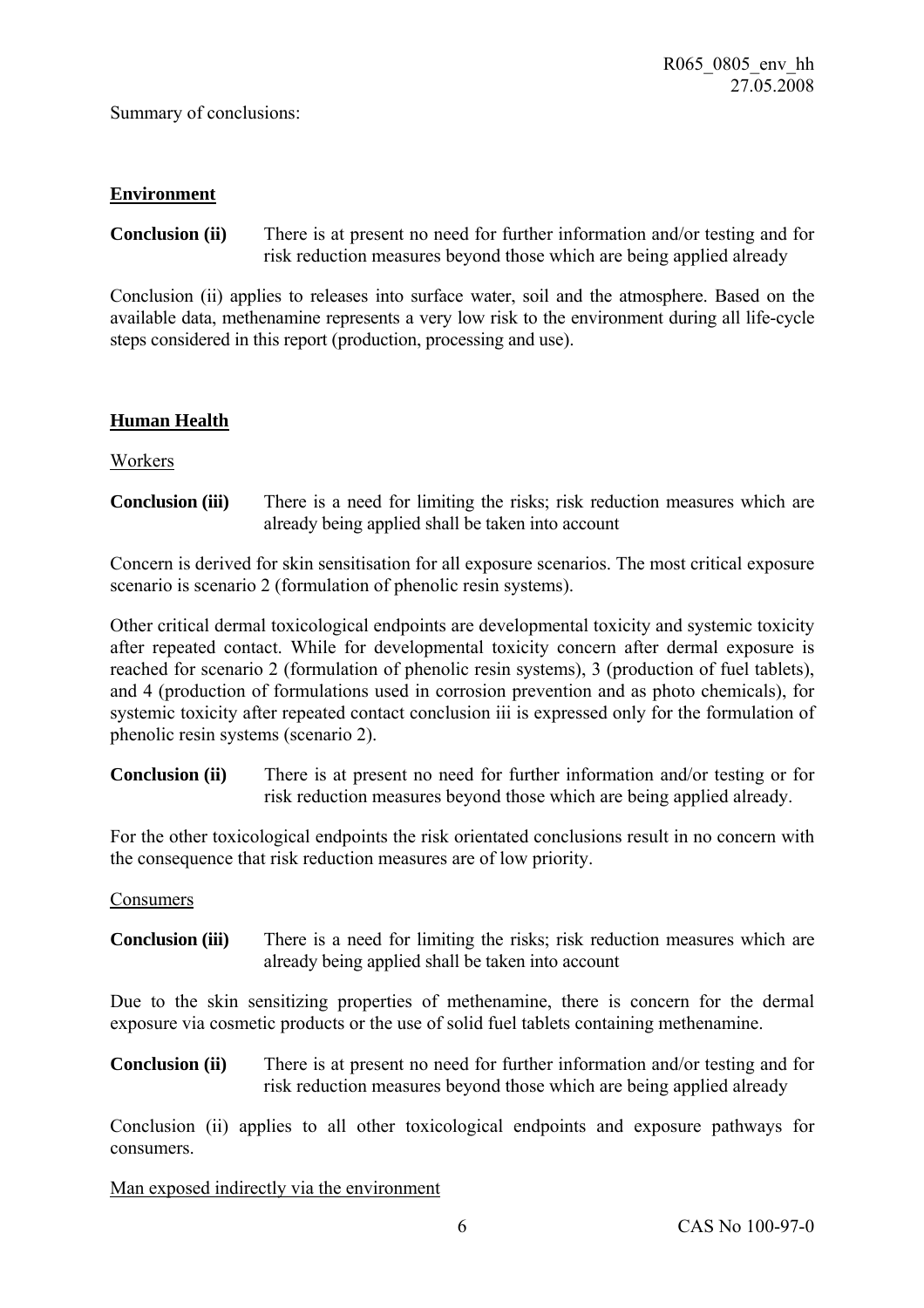**Conclusion (ii)** There is at present no need for further information and/or testing and for risk reduction measures beyond those which are being applied already

Combined exposure

**From combined exposure at the workplace and via cosmetic products, the same conclusions apply as for workers alone for all scenarios and all toxicological endpointsHuman health risks arising from physico-chemical properties** 

**Conclusion (ii)** There is at present no need for further information and/or testing and no need for risk reduction measures beyond those which are being applied already.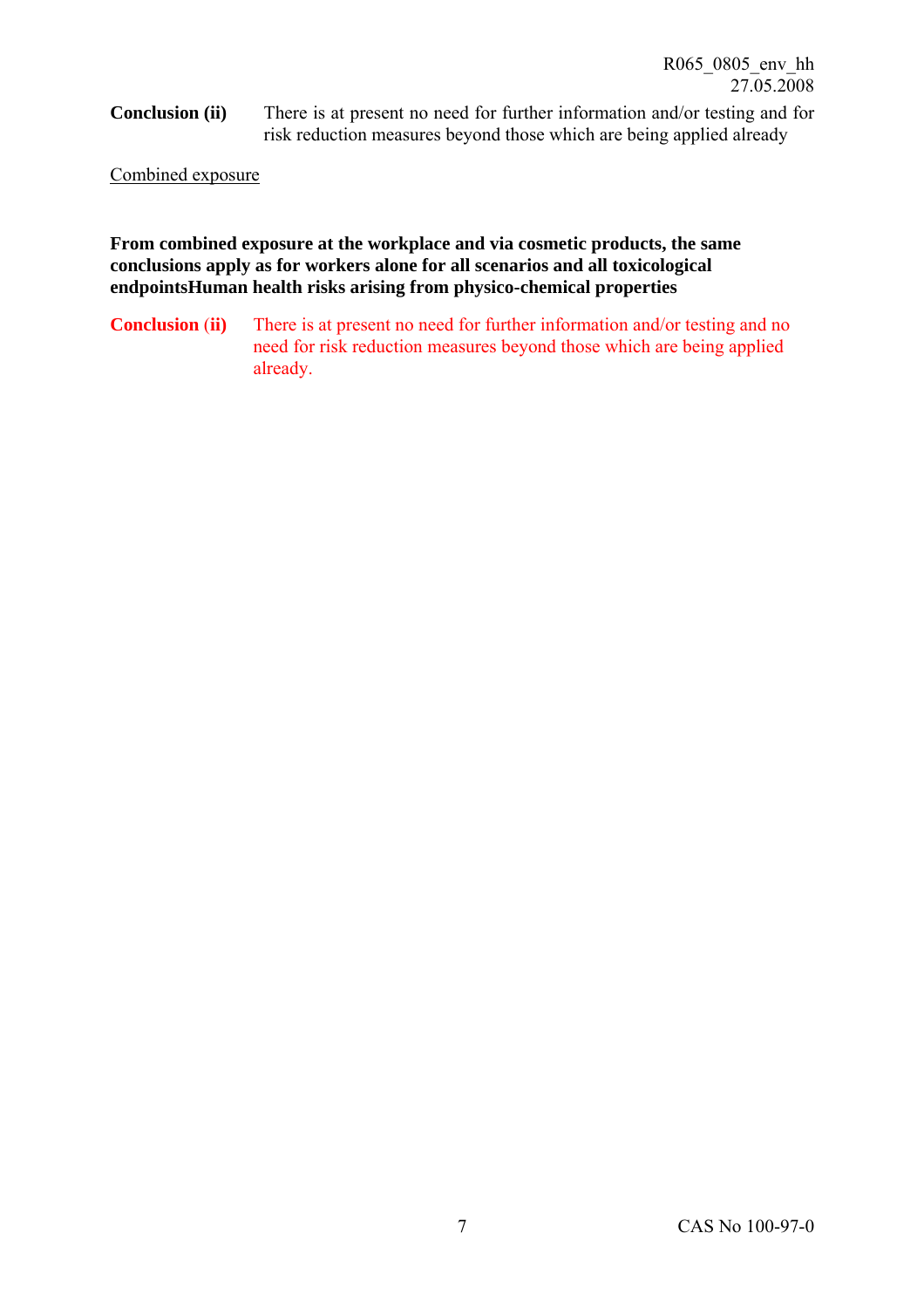## <span id="page-7-0"></span>**1 GENERAL SUBSTANCE INFORMATION**

### **Identification of the substance**

| CAS No.            | $100 - 97 - 0$                                          |
|--------------------|---------------------------------------------------------|
| <b>EINECS No.:</b> | 202-905-8                                               |
| <b>IUPAC</b> Name: | 1,3,5,7-Tetraazatricyclo-3.3.1.1 <sup>3.7</sup> -decane |
| Synonyma:          | Hexamethylenetetramine                                  |
|                    | Methenamine, Urotropin, Formin                          |
| Empirical formula: | $C_6H_{12}N_4$                                          |

Structural formula:



Molecular weight: 140.2 g/mol

# **Purity/impurities, additives**

Purity: 99 - 99.5 % w/w

Impurities: < 0.5 % water

Additives: 1.5 - 4% paraffine oil

0.5 - 3% amorphous silica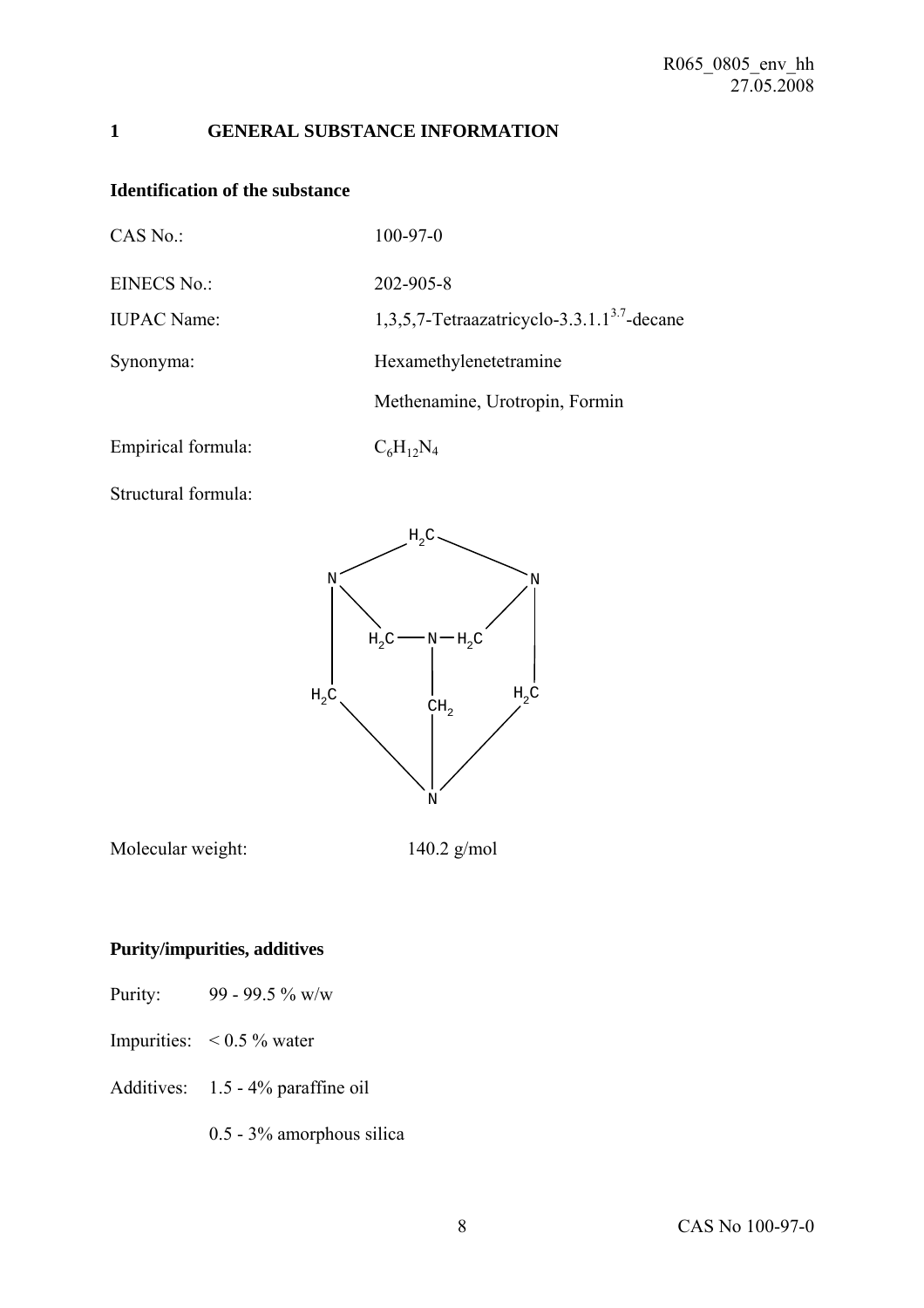#### **Physico-chemical properties**

| Physical state              | at 20 $\degree$ C, 1013 hPa: white<br>crystalline powder or colorless<br>lustrous crystals | Verschueren, 1983                                  |
|-----------------------------|--------------------------------------------------------------------------------------------|----------------------------------------------------|
| Melting point               | $> 270 °C$ ;<br>from 230 $\degree$ C sublimation                                           | Heilen, G. et al., 1985                            |
| Boiling point               | n.a.                                                                                       |                                                    |
| Relative density            | 1.331 at -5 $^{\circ}$ C                                                                   | Ullmann, 1985                                      |
| Vapour pressure             | 0.0005 hPa at 20 °C                                                                        | Klipping, G., Stranski, I.N.,<br>(1958)            |
| Surface tension             | $70.4$ mN/m                                                                                | Degussa, 1996e                                     |
| Water solubility            | 667 g/l at 25 °C                                                                           | Merck Index, 1996                                  |
| Partition coefficient       | - 4.15 (calculated)                                                                        | Degussa, 1996f<br>Meylan & Howard, 1995            |
| Flash point                 | not determined                                                                             | substance is a solid                               |
| Flammability                | highly flammable $1$                                                                       | Degussa, 1980                                      |
| Ignition temperature        | 245 $\degree$ C according to Grewer                                                        | Degussa, 1980                                      |
| <b>Explosive properties</b> | not explosive                                                                              | no test conducted because of<br>structural reasons |
| Oxidising properties        | no oxidising properties                                                                    | no test conducted because of<br>structural reasons |
| Henry constant              | $1.051 * 10^{-5}$ Pa * m <sup>3</sup> /mol<br>(calculated $^{2)}$ )                        |                                                    |
| Dissociation constant       | 8.4                                                                                        | <b>INEOS Paraform, 2005</b>                        |

 $\frac{1}{1}$ ) The determination of the burning level (5) and the application of UN-method class 4.1 (burn-up velocity 34.5 s/100 mm) were accepted instead of method A.10. The tests A.12 and A.13 have not been conducted for structural reasons.

<sup>2)</sup> The Henry law constant is based on the Water solubility-Vapour Pressure Method. Calculation models (both bond and group method) always assume an idealized form of a substance and therefore an experimental determination should be preferred. Due to the low vapour pressure an experimental Henry's Law constant is not applicable.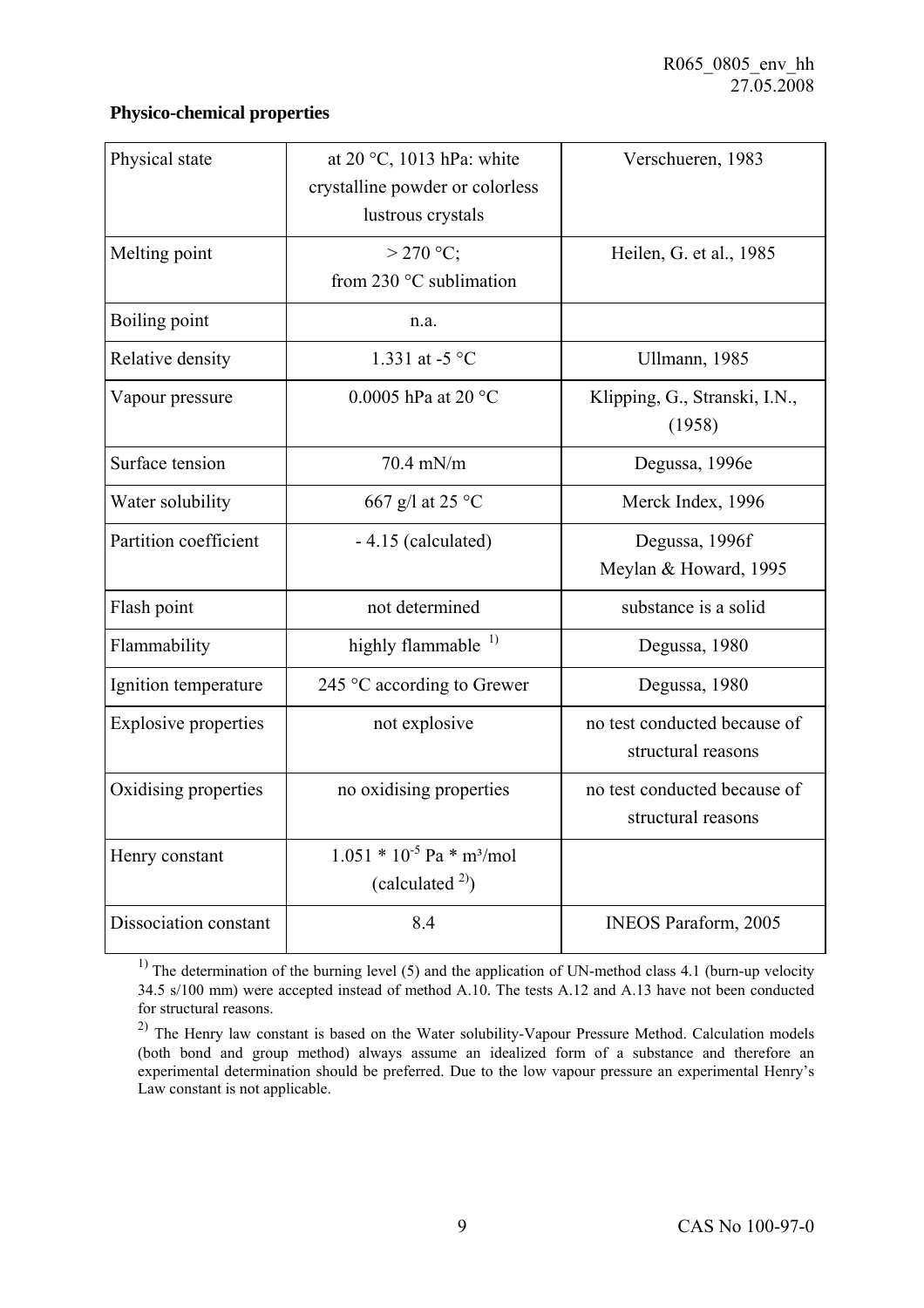## **Classification**

### Current classification

The current classification and labelling to directive 67/548/EEC, 22<sup>nd</sup> ATP (Annex I, index no 612-101-00-2) is:

**Classification** 

F, R11

R 42/43

Labelling

F, Xn

R: 11-42/43

S: (2-)16-22-24-37

Concentration Limits

None

Explanations:

| F, R11         | Highly flammable                                        |
|----------------|---------------------------------------------------------|
| X <sub>n</sub> | Harmful                                                 |
| R 42/43        | May cause sensitization by inhalation and skin contact. |
| S 16           | Keep away from sources of ignition -- No smoking        |
| S 22           | Do not breathe dust                                     |
| S 24           | Avoid contact with the skin                             |
| S 27           | Take off immediately all contaminated clothing          |

• (Proposal of the rapporteur)

According to the data presented below and the criteria of directive 67/548/EEC the following change of the classification according to Annex I is proposed:

| Highly flammable | R 11 | Highly flammable                        |
|------------------|------|-----------------------------------------|
| Sensitizing      | R 43 | May cause sensitization by skin contact |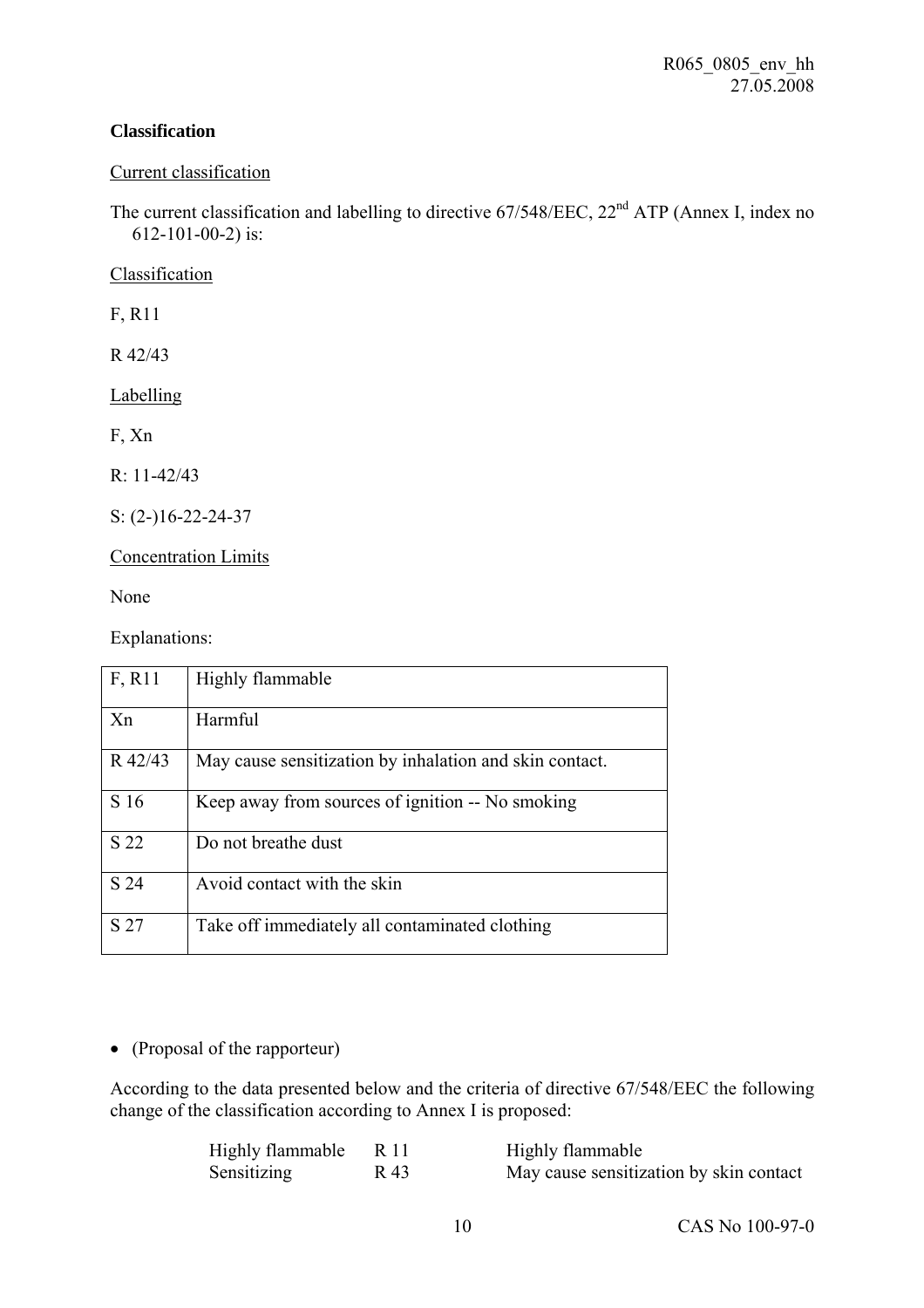The substance has shown skin sensitizing properties in humans. In a maximization test with guinea pigs methenamine caused strong skin sensitization.

From earlier studies a number of cases of allergic symptoms such as wheezing and asthma were reported upon exposure to methenamine. In all cases exposure to other irritant and sensitizing chemicals occurred simultaneously. The respiratory hypersensitivity could not specifically be related to methenamine exposure. From a well-documented recent study that was designed to analyse the sensitizing potential of methenamine, there was no evidence that methenamine alone may cause respiratory sensitization after occupational exposure. This study was considered to be of higher validity than the earlier reports. In consequence, there is no clear evidence of a respiratory sensitization potential of methenamine at airborne levels present at contaminated workplaces. Hence, the existing classification with  $R$  42  $\mu$ May cause sensitization by inhalation" should be removed.

In the aqueous environment, methenamine is readily degraded by hydrolysis and biological processes. In addition to that, with  $EC/LC_{50}$ -values in an order of magnitude of g/l the substance is not toxic for aquatic organisms. Hence, no classification and labelling for environmental effects is required.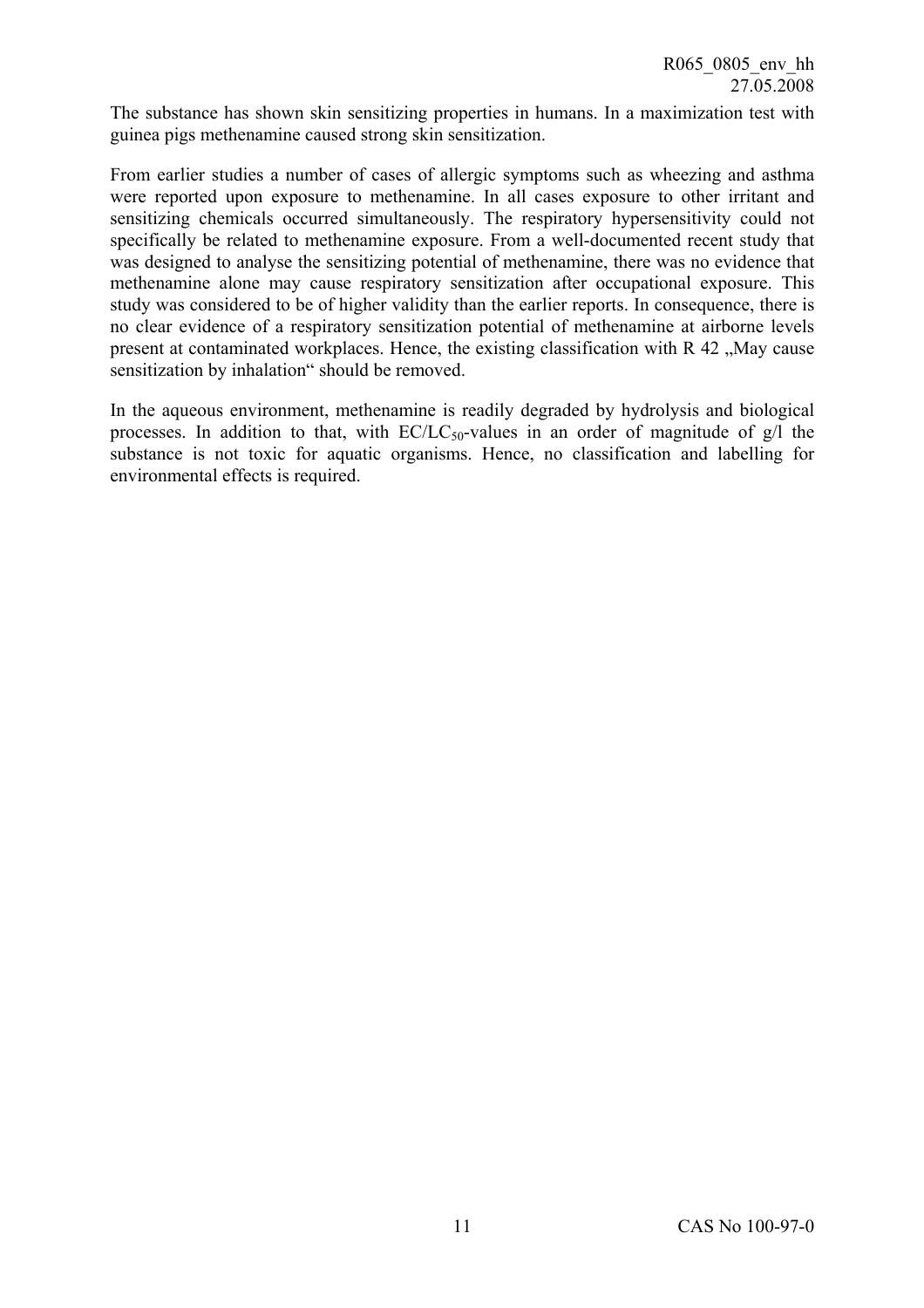## <span id="page-11-0"></span>**2 GENERAL INFORMATION ON EXPOSURE**

## <span id="page-11-1"></span>**2.1 PRODUCTION**

The most important area of use of methenamine is the production of powdery or liquid preparations of phenolic resins and phenolic resins moulding compounds to which methenamine is added as a hardening component. These preparations are used as binders, e.g. in brake and clutch linings, abrasive products and non-woven textiles as well as in formed parts produced by moulding processes. In addition, the preparations are used as binders in formed or unformed fireproof materials employed, inter alia, in foundries and in the steel industry.

In the EU, methenamine is produced by several companies. A reliable estimation of production and use is difficult, because in the recent years some of the production sites were closed, companies were sold or merged and structures and responsibilities changed.

According to the information submitted in 1997, the total production capacity for the seven main producing sites identified in 1996 was 63,000 tonnes (SRI 1996 and specific information given by some of the producing companies). The production volume of these sites was approximately 25,000 t/a. An additional survey in 2001 was answered by only 50 % of the companies asked. However, according to the former lead company INEOS Paraform (formerly Methanova, formerly Degussa) in 2001 the following companies were main producers or importers of methenamine in the EU  $(EU_{15})$ :

> Bakelite Italia S.p.A. (I) Caldic Chemie B.V. (NL) INEOS Paraform GmbH (formerly Degussa AG, DE)

According to information submitted by the Slovakian competent authority, an additional production site with a production of 6970 t/a in 2001 is situated in Straske –Slovakia. Although production sites in the New Member States are not formally involved in the Risk Assessment Programme of the Existing Substance Regulation, this important information was included in the risk assessment for methenamine. Hence, at least for the  $EU_{15}$  the production rates used for this assessment can be regarded as a realistic worst case.

The production capacities and production volumes updated in 2001 are listed in table 2.1.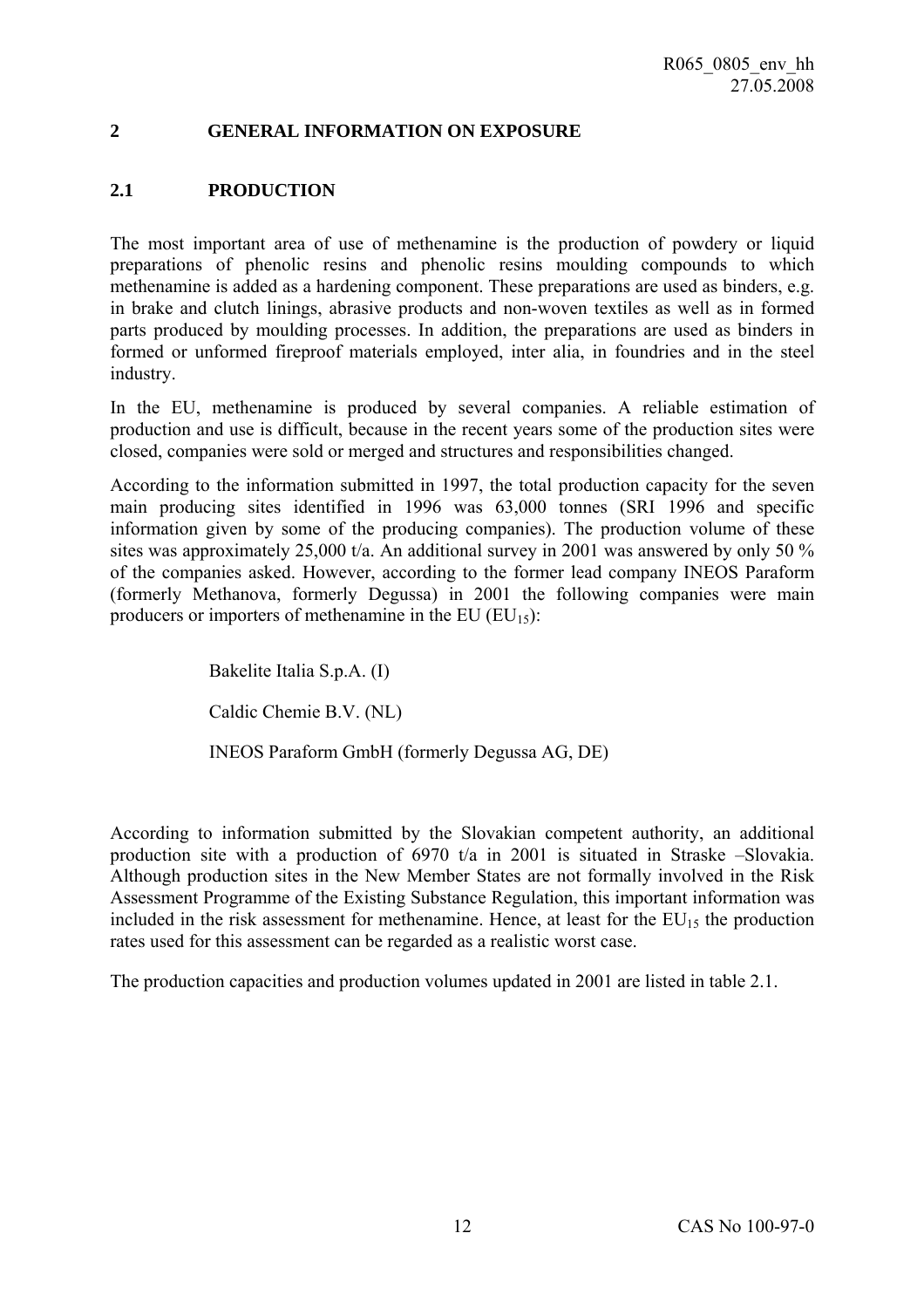| Company | Capacity $[t/a]$ | Production $[t/a]$ |
|---------|------------------|--------------------|
| A       | 7,000            | 6,000              |
| B       | 12,000           | $8 - 10,000$       |
| $C^{1}$ | 15,000           | 3,800              |
| D       | unknown          | 7,000              |
| total   | >34,000          | ca. 27,000         |

Table 2.1 European methenamine production and capacity in 2001

1: For this company only the production capacity of 1996 is available.

Some minor companies did not answer the questionnaire. For others the produced amounts are still not clear. In addition to that, the information may have changed again till finalising of this assessment report. Hence, as realistic worst case, a production volume of 30,000 tonnes is assumed for the European market  $(EU_{15})$  and used for the exposure estimations in this report.

#### <span id="page-12-0"></span>**2.1.1 Production process**

The production of methenamine can be performed according to the continuous Meissnerprocess in a closed system (Meissner et al. 1954; VEB Leunawerke 1987; Degussa AG 1992). The substance is obtained by the reaction of formaldehyde and ammonia in the aqueous phase under reduced pressure at approx. 40 - 90 °C.

6 HCHO + 4 NH<sub>3</sub>  $\rightarrow$  C<sub>6</sub>H<sub>12</sub>N<sub>4</sub> + 6 H<sub>2</sub>O

Two other, but similar processes for the production are known. In these processes, the above reaction takes place either in the gas phase or in an inert solvent (Ullmann 1985). The three processes differ only in the technology for the isolation of the crude methenamine.

Following production, methenamine is washed, concentrated and isolated. The purified solid substance is either directly packed, coated/mixed with additives, or ground to smaller particles. The higher amount of the production is sold directly to the processing companies.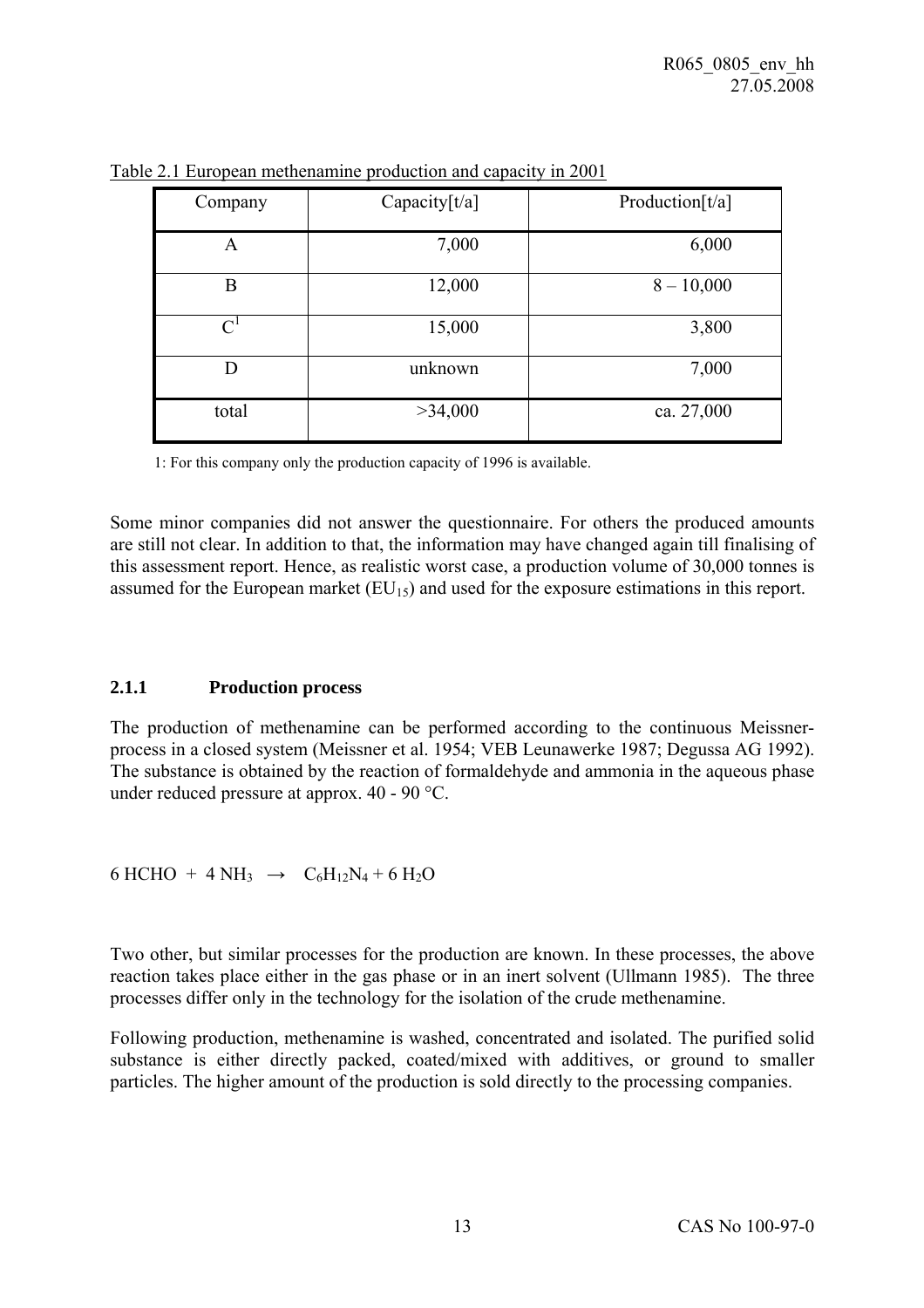## <span id="page-13-0"></span>**2.2 USE PATTERN**

According to Degussa (1998) the main uses of methenamine were as follows:

With approximately 95 % of the total production, the main application is in the polymer and rubber industry to produce powdery or liquid preparations of phenolic resins and phenolic resins moulding compounds to which methenamine is added as curing or vulcanisation agent. The products are methenamine modified phenolic resins and phenolic resins moulding compounds (Novolake), urea formaldehyde resins and rubber.

Phenolic resins are mainly used for wooden materials and wood adhesives (30 - 35 %), moulding compounds (17 - 19 %), thermal and acoustic insulation (16 - 18 %). Furthermore they are used in coatings, laminates, foundry binders and refractories, grinding wheels and coated abrasives, brake and clutch linings, fibres, industrial filters, textile fleeces, adhesives and in formed parts.

Vulcanisation is defined as the transformation of plastic caoutchouc polymers into the rubber phase through cross-linking with energetic rays, peroxides or sulphur. The cross-linking happens in the temperature range of 120 to 160 °C. To control the rate of vulcanisation often auxiliaries like vulcanisation accelerators or inhibitors are used. In most cases the accelerators are used in combination with activators like zinc oxide or antimony sulphide.

Since methenamine belongs to the basic secondary accelerators, it is used in combination with primary accelerators like mercapto compounds in bright rubber mixtures and is processed in various kinds of caoutchoucs, e.g. natural caoutchouc, butadiene-caoutchouc, acrylnitrilecaoutchouc, acrylnitrile-butadiene-caoutchouc and styrene-butadiene-caoutchouc. The consumer products are technical rubber products, like calenders, bumpers, seals and tubing, surgical and medical products, toys and sports goods (INFU 1998).

An amount of approximately 3 % is used as chemical intermediate in nitration reactions, e.g. in the production of explosives like Hexogen and Octogen. Smaller applications include pmethylbenzaldehyd (fragance), norfenefrin (antihypotonicum), 3-formylcrotylacetat and nitrilotriacetic acid (chelating agent) (Römpp 1997; SRI 1996; US-EPA 1996).

Approximately 2 % is used as fuel tablets for camping stoves (consumer product). The tablets are produced by pressing methenamine mixed with other compound in a dry process. The product contains 95 – 97 % methenamine.

According to information submitted to the German BfR, methenamine is also used as an auxiliary ingredient in removers of limestone from coffee machines and as a preservative in cosmetics and food.

Additional uses are mentioned in the literature, but reliable data about the quantity of methenamine used in these fields are not available. Some products of minor relevance were corrosion inhibitor (metal industry), stabiliser and developer (photo industry), fertiliser, fungicide for citrus trees, urinary antiseptic, preservative in paints and for leather. Since these applications contribute  $\leq 1$  % of the methenamine use in total they were not considered for the exposure estimation.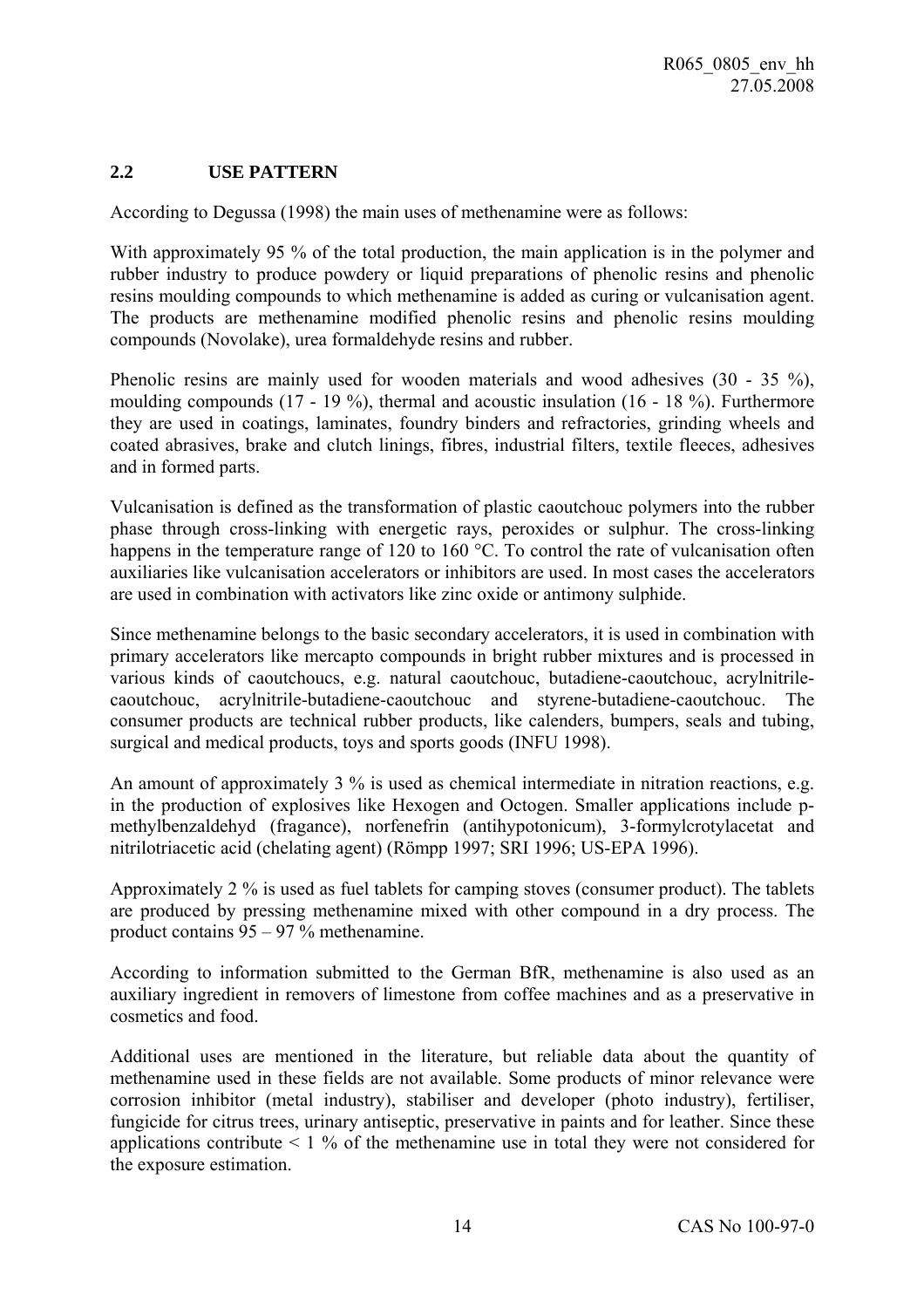The biocidal uses of methenamine in the EU need to be evaluated under the framework of regulation 98/8/EEC. The substance was listed in Annex III of Regulation EC/2032/2003. Since no notification was submitted, the biocidal uses in the EU are only approved till 01.09.2006.

## <span id="page-14-0"></span>**2.3 USE, PRODUCTION AND PROCESSING**

According to information submitted by Bakelite (1996) and Degussa (1998), for the production of modified phenolic resins methenamine is milled and mixed at room temperature with milled phenolic resins. The mixture containing 8 - 10 % methenamine is packed in bags and big bags. These phenolic resins are sold in this uncured form as thermosetting compounds. Methenamine is used in this mixture as a curing component. The phenolic resins products are cured in production plants at temperatures between 140 and 200 C. During the polymerisation process, methenamine thermally decomposes to ammonia and formaldehyde both of which are quantitatively implemented into the resin matrix. The final thermosetting products do not contain methenamine.

For the production of modified phenolic resins moulding compounds (Bakelite 1996; Degussa 1998), milled methenamine is mixed at room temperature with milled phenolic resins and other powdery substances (wood flour, calcium carbonate, pigments etc.). The mixture containing 4 - 6 % methenamine is melted and homogenised in kneaders or roller mills at 100 to 120 °C. After cooling and milling to granules, the methenamine modified phenolic resin moulding compounds are packed in bags and big bags.

Production of methenamine modified phenolic resins moulding compounds is similar to the production of phenolic resins mentioned above.

The use pattern of methenamine according to TGD is compiled in table 2.2.

|                                                       | Life cycle<br>stage              | <b>Main category</b><br>(MC) | <b>Industrial</b><br>category $(IC)$                       | Use category<br>(UC)          | Amount<br>[%] |
|-------------------------------------------------------|----------------------------------|------------------------------|------------------------------------------------------------|-------------------------------|---------------|
| Use in phenolic<br>resins and rubber<br>vulcanisation | formulation<br>and<br>processing | Non-dispersive<br>use $(3)$  | Polymers industry<br>(11)                                  | Process<br>regulators<br>(43) | 95            |
| Use in nitration<br>(explosives)                      | processing                       | Non-dispersive<br>use $(3)$  | Chemical industry:<br>chemicals used in<br>synthesis $(3)$ | Intermediates<br>(33)         | 3             |
| Use in fuel<br>tablets                                | Formulation                      | Non-dispersive<br>use $(3)$  | Chemical industry:<br>chemicals used in<br>synthesis $(3)$ | Fuels $(27)$                  | 2             |

Table 2.2 Use categories of methenamine according to TGD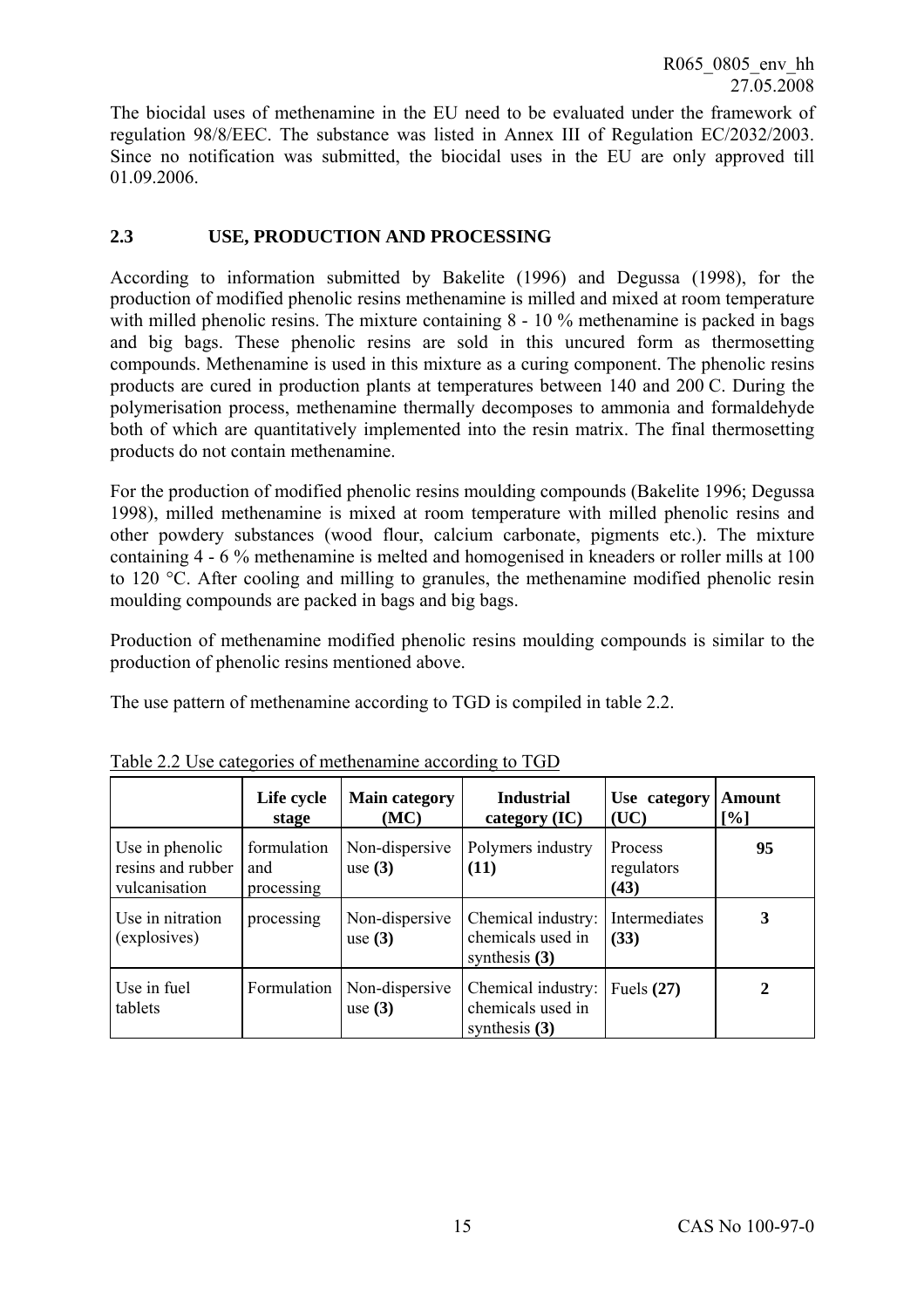## <span id="page-15-0"></span>**3 ENVIRONMENT**

# <span id="page-15-1"></span>**3.1 ENVIRONMENTAL EXPOSURE**

## <span id="page-15-2"></span>**3.1.1 General discussion**

#### <span id="page-15-3"></span>**3.1.2 Environmental Releases**

In general, methenamine is expected to be released into the environment during production, formulation and processing via waste water and exhaust dust.

Direct releases to the soil compartment via sludge application are not expected due to the negligible sorption potential and the incineration of the sludge at the production sites.

Residual contents of methenamine in final phenolic resins and rubber products are also not expected due to complete decomposition during processing.

Since the fuel tablet are pressed in a dry process and burned without residues, no environmental releases are expected from this use.

#### <span id="page-15-4"></span>**3.1.3 Environmental fate**

#### **3.1.3.1 Degradation in the environment**

#### **3.1.3.1.1 Atmospheric degradation**

In the atmosphere, methenamine is expected to be degraded by photochemical processes. The photooxidation of methenamine is estimated using the model AOPWIN with  $0.87 * 10^{-10}$  cm<sup>3</sup> molecules<sup>-1</sup> sec<sup>-1</sup>. Assuming a mean atmospheric concentration of  $5 * 10^5$  OH-radicals/cm<sup>3</sup>, the calculated half-life in the atmosphere is 45 min (Degussa 1996a).

Using the QSAR-model package PropertEst version 1.3 a half-life of 31 min was estimated by the rapporteur.

Since both estimations are reliable and of the same order of magnitude, the half-life of 45 minutes can be used as a worst case input for the exposure assessment at the continental and regional scale.

From the spectroscopic data available for methenamine, direct photolysis is not expected.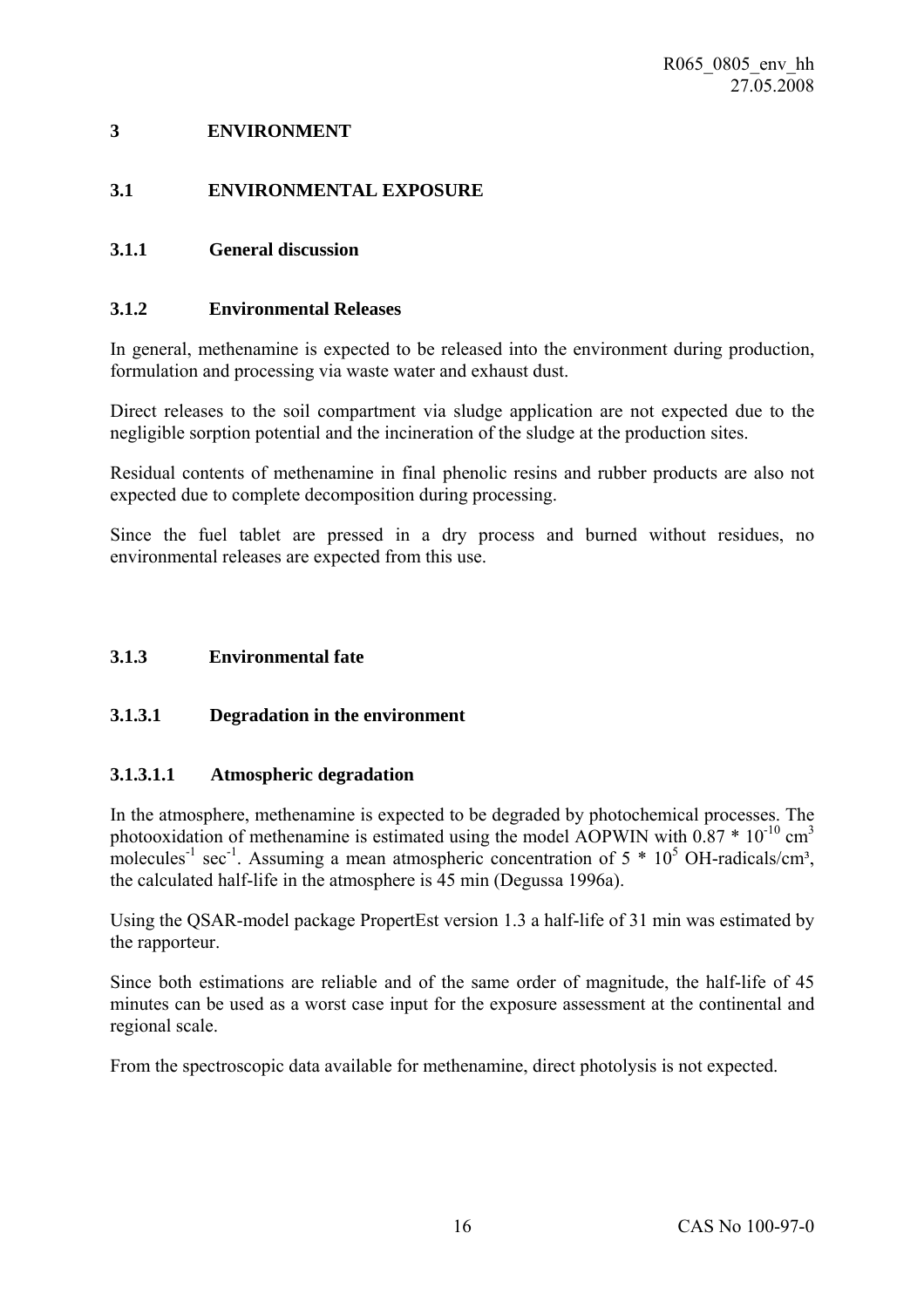# **3.1.3.1.2 Aquatic degradation**

## Abiotic degradation

The kinetics of hydrolytical degradation of methenamine was studied in a pH range between 2.0 and 7.4 at 37.5 °C (Strom and Won Jun 1980). The  $pK_a$  of methenamine is 8.4. In acidic surroundings, the substance is protonated and susceptible to hydrolysis. Hence, the half-life increases with increasing of the pH. In a more basic environment the amount of protonated methenamine is decreasing and also the hydrolysis rate is. The products of hydrolytical degradation of methenamine are formaldehyde and ammonia.

The half-lives determined at 37.5°C at different pH-levels are listed in table 3.1.

| pH  | $t_{1/2}$ [h]                       |
|-----|-------------------------------------|
| 2.0 | 1.6                                 |
| 2.4 | 2.1                                 |
| 3.4 | 3.1                                 |
| 4.6 | 3.7                                 |
| 5.1 | 8.3                                 |
| 5.5 | 10.9                                |
| 5.8 | 13.8                                |
| 7.4 | no observable degradation after 6 h |

Table 3.1 Hydrolytical half-lives of methenamine at 37.5 °C

# Biodegradation

Painter and King (1986) conducted a MITI (I) test where biodegradation after 28 days was approximately 47 % as determined by ThOD. DOC-elimination attained 54 % and 97 % in the two parallel vessels. No information about the pH during the study is submitted. Since hydrolysis of methenamine is highly pH-dependent it remains unclear up to which level hydrolysis might have contributed to the degradation observed in the study. The important deviation of DOC-elimination in the two assays is not useful to assess the biodegradation potential of the substance.

In a DOC Die Away Test a DOC removal of 79-108 % was observed in several assays if 30 mg/l activated sludge was used. With effluent as inoculum, lower biodegradation levels were observed (Painter and King 1986). Since no pH was documented, the degree of hydrolysis contributing to degradation remains unknown.

Van Ginkel and Stroo (1992) performed a Closed Bottle Test, into which 2 mg of activated sludge were introduced (related to dry weight) instead of 5 ml effluent/l. This does not correspond to the low inoculum concentration usually applied in the test. Considering this modification the test does not represent a screening test for ready biodegradability. The result of the test was 70 % biodegradation after 28 days.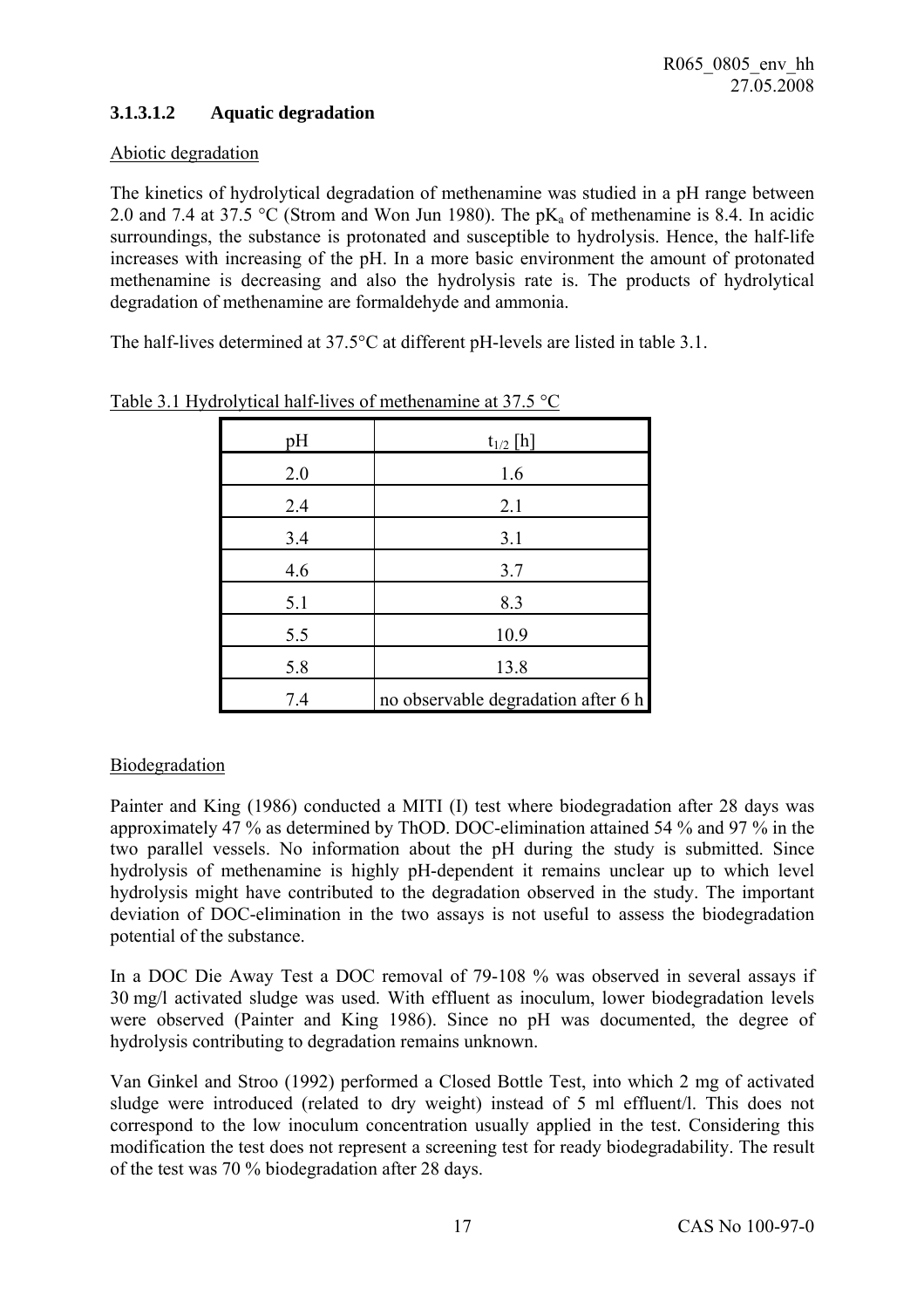In a ring-test performed according to the EEC Respirometry Test, the results varied considerably. In 5 out of 21 laboratories degradation achieved  $> 70$  % related to DOC. The mean DOC-elimination was 39 % and the standard deviation 33 % (Painter and King 1985).

Biodegradation levels of 28-83 % related to ThOD and of 95-98 % related to DOC were achieved by Painter and King (1986) in another EEC Respirometry Test. The pH value was not documented.

DOC-elimination rates of 12-21 % after 3 weeks were obtained in an activated sludge simulation test (hydraulic retention time: 3 h, sludge age: 6 d) (Painter and King 1986). As the stock solutions feeding the activated sludge unit were made up weekly, a certain degree of hydrolysis has to be assumed before the stock solution enters the simulation plant.

Bodik et al. (1991) examined the elimination of methenamine in a continuous and semicontinuous pilot plant. Analysis was carried out by monitoring the test substance, no buffered medium was used. The inoculum was adapted to methenamine for 100 days. Then the effects of the age of the sludge on pH and methenamine-elimination were determined. Due to nitrification the pH value reached the acid range. With increasing age of the sludge the pH value decreased and methenamine elimination increased: at a sludge age of 10 and 50 d methenamine-elimination attained 18 % and 53 % at pH-values of 6.6 and 5.2, respectively.

Drtil et al. (1991) performed a biodegradation test of methenamine in acid medium by using a biofilm reactor. The elimination level correlated with the pH: 13 % at pH 6.6 and 44 % at pH 4.2 using a sludge retention time of 35 d.

Gomulka and Gomulka (1984) did not observe oxygen consumption after 17 days at a concentration of 2 and 4 mg methenamine/l. No method was reported.

Swope and Kenna (1950) obtained a BOD of approximately 2 % of ThOD after 5 days at pH = 7. The performance of the test was insufficiently documented.

# **3.1.3.1.3 Degradation in soil**

No information about degradation of methenamine in soil is available.

According to production, processing, and uses identified, releases of methenamine to the soil compartment can be excluded. Since methenamine does not adsorb to sewage sludge to a significant extent, exposure of agricultural soil via sludge application is considered to be negligible, too. A relevant exposure of soil by atmospheric deposition can also be excluded, because methenamine is degraded quickly in the air and transport via air is unlikely. Further information on degradation in soil is not required.

# **3.1.3.1.4 Summary of environmental degradation**

In the atmosphere, methenamine is expected to be degraded by photochemical processes with a half life of  $\leq 1$  hour

In aqueous systems, methenamine is susceptible to hydrolysis. The process is strongly pHdepending. At acidic pH-levels the substance is degraded in a few hours, at neutral and basic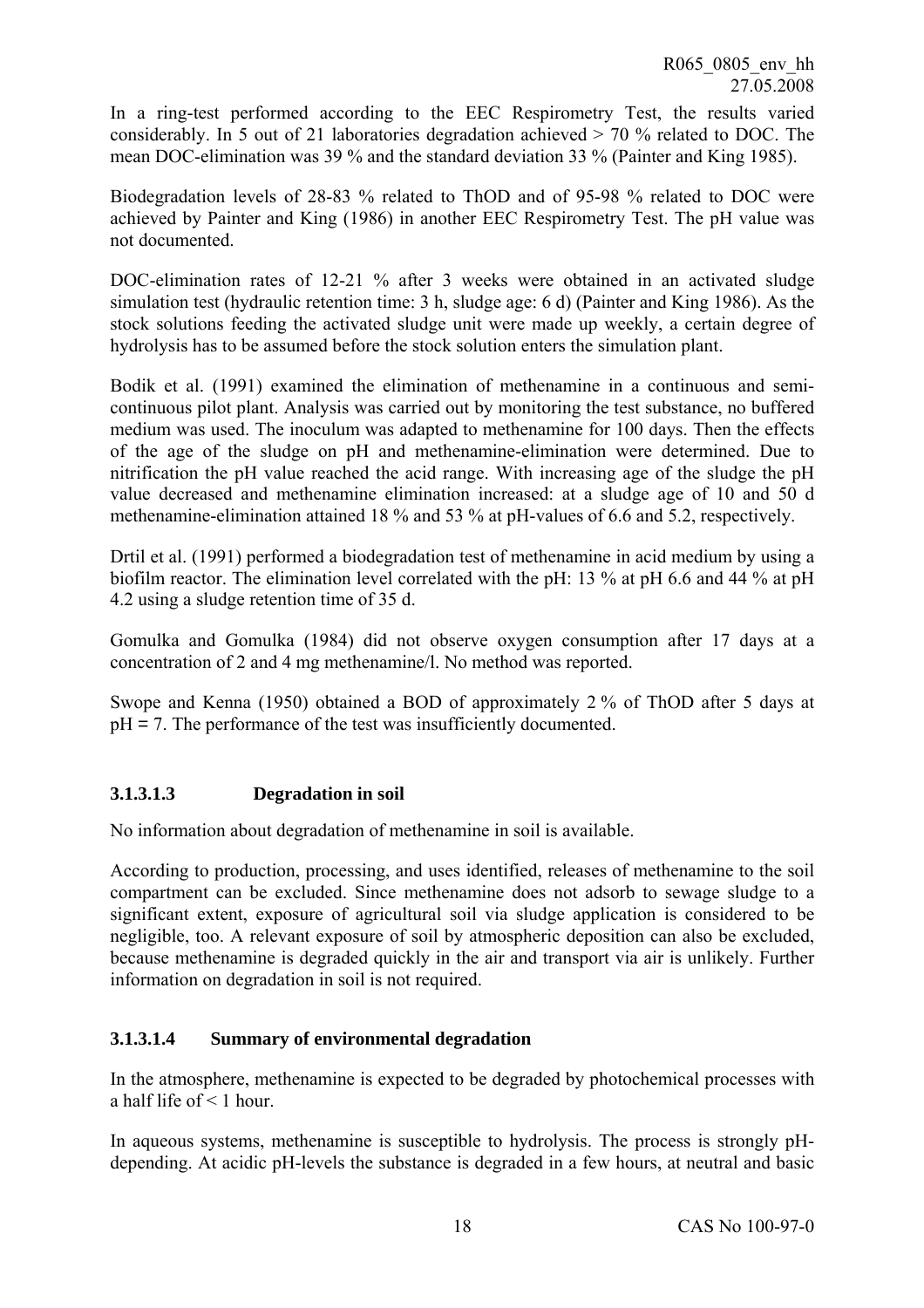pH-levels the half life increases to several days. For environmental relevant conditions, hydrolytical degradation can last several days – weeks, e.g. in surface water with  $pH > 7$ .

The available tests on biodegradation delivered different results. In standard screening tests on ready biodegradation, degradation levels between 28 % and > 100 % were determined. In sewage treatment plant simulation studies the elimination rate was between 12 % and 53 %, depending on the test conditions e.g. the aging of the sludge. These differences might also be explained by the susceptibility to hydrolysis at different pH-levels, because hydrolysis is expected to be the decisive step also in the available biodegradation tests. In addition, the rate biological degradation might depend on the amount of protonated methenamine. At acidic pH-levels, most of the substance is protonated while in a more basic environment the amount of protonated methenamine is decreasing. The neutral molecule could be more bioavailable and therefore subject to microbial degradation.

Taking these findings together, hydrolysis seems to be the major degradation pathway for methenamine in the environment. At acidic pH-levels, methenamine is quickly degraded hydrolytically. At neutral and basic pH, the rate of hydrolysis decreases, and degradation might be supported by microbial activity.

However, a continued, long-term exposure of aqueous systems to methenamine cannot be excluded completely. This needs to be considered when assessing the risks for aquatic organisms. In addition to that, the products of degradation, formaldehyde and ammonia also need to be considered for the risk assessment, especially of assessing the risk for acidic water bodies.

No information about degradation of methenamine in soil is available. Since releases of methenamine into the soil compartment can be excluded, further information is not required.

For the risk assessment the following aspects were considered:

In the sewage treatment plant, assuming a neutral pH and a hydraulic retention time of a few hours, only a minor fraction of methenamine is expected to degrade hydrolytically.

This is confirmed by the activated sludge simulation test (Painter and King, 1986) and the simulation study (Bodik et al. 1991): Using sludge aged for 50 days in a pilot plant, Bodik et al. (1991) observed a degradation of approximately 50 %. Using sludge aged for 10 days the degradation was only 18 %. Since a mean sludge age in a WWTP of 9.2 days is proposed by the TGD, the degradation in a sewage treatment plant might be of minor relevance.

In addition to that, the elimination in a waste water treatment plant was calculated using the model SIMPLETREAT 3.0. Assuming a log H of  $-4.98$ , a log  $K<sub>OW</sub>$  of  $-4.15$  and no biodegradation of methenamine as a realistic worst case, the substance was neither adsorbed nor degraded or removed, but completely directed to water. This calculation complies with measured data from aerated municipal sewage treatments (Gomulka and Gomulka 1984).

After the release of the remaining substance from the waste water treatment plant into surface water, methenamine is expected to be further degraded hydrolytically to ammonia and formaldehyde. This needs to be considered especially for acidic receiving waters. Formaldehyde is classified as readily biodegradable (OECD 2002), and hence expected to be degraded by microbial activity. Ammonia is natural widely occurring, e.g. as excretion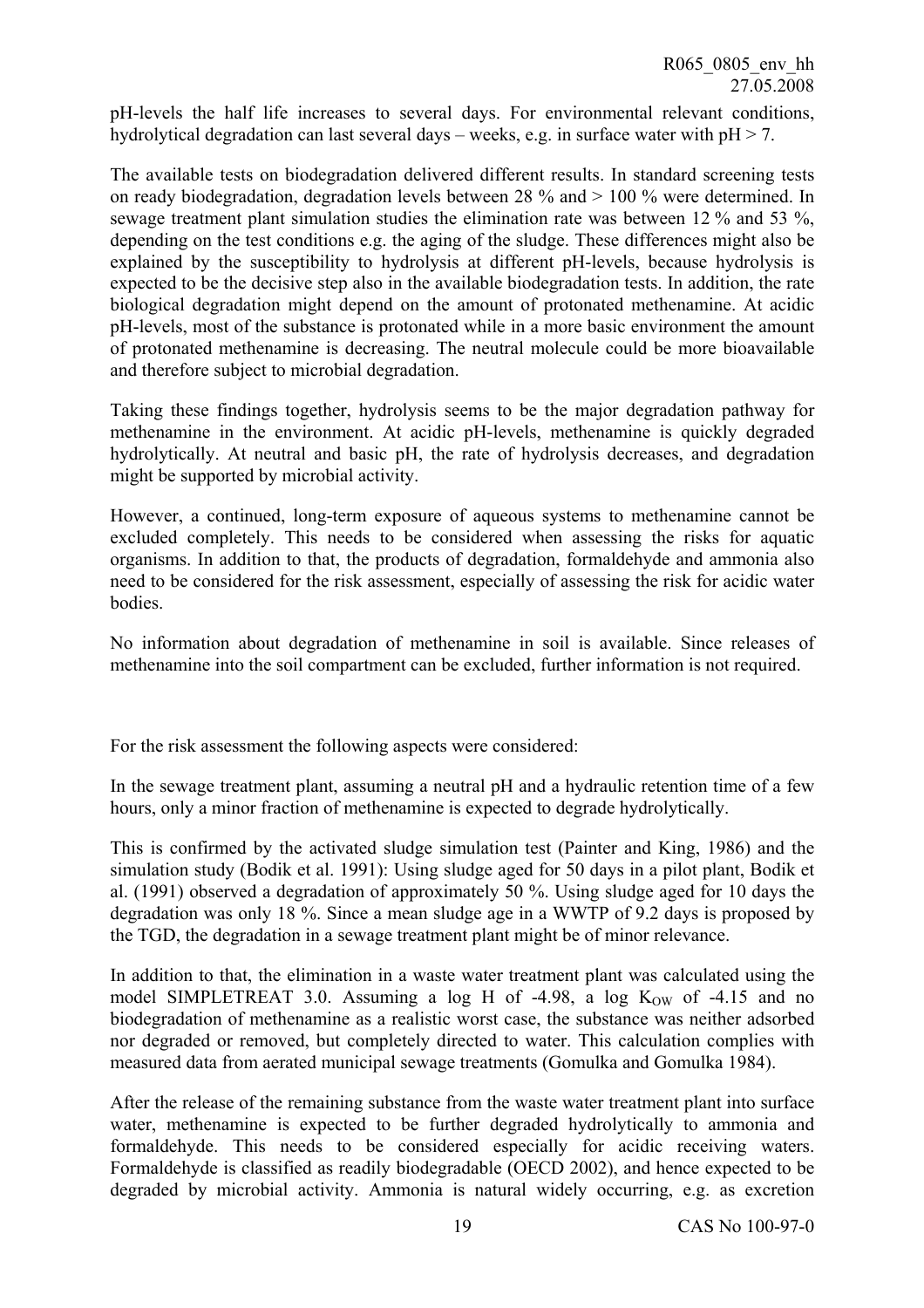product of aquatic organisms. Ammonia is expected to volatilise from water to a certain degree. Under aerobic conditions it is transformed by nitrifying bacteria to nitrite and nitrate.

As a realistic worst case for the degradation of methenamine a hydrolytical half-life of  $\sim$  10 days is assumed. The half-life for the biodegradation of the hydrolysis products is estimated to be 15 days (according to the TGD). Hence, as realistic worst-case a half-life of 15 days, corresponding degradation rate constant of  $0.046 \, d^{-1}$  is used for the exposure estimation.

#### **3.1.3.2 Distribution**

Methenamine is highly water soluble in water (667 g/l) and soluble in alcohol and chloroform. In organic solvents the substance is insoluble. The calculated log  $K<sub>OW</sub>$  is -4.15 (Degussa 1996).

The vapour pressure of methenamine is 0.05 Pa at 20 °C. The Henry's law constant of 1.051  $*$  $10^{-5}$  Pa  $*$  m<sup>3</sup>/mol, calculated from the physical chemical properties as presented in Chapter 1, indicates that the substance is non-volatile from aqueous solutions (Lyman et al. 1982). Degussa (1986) estimated a Henry's law constant of 8.02  $*$  10<sup>-6</sup> Pa  $*$  m<sup>3</sup>/mol assuming a water solubility of 874 g/l. However, since this solubility is not reliable, the Henry's law constant of  $1.051 * 10^{-5}$  Pa  $*$  m<sup>3</sup>/mol (log H = -4.98) is used in the exposure estimation.

The adsorption and desorption behaviour of methenamine was not determined. A calculated  $K<sub>OC</sub>$  of 54.7 l/kg using the QSAR-model PCKOCWIN version 1.57 was submitted by Degussa (1996). According to the TGD (chapter 4, table 4, nonhydrophobics) a  $K_{OC}$  of 0.073 l/kg was calculated assuming the log  $K<sub>OW</sub>$  of -4.15. Since this  $K<sub>OW</sub>$  seems to be more reliable than the assumptions used as input for the QSAR-model, this value is used for further calculations.

Using a  $K_{OC}$  of 0.073 l/kg, the partition coefficients in different compartments can be estimated using the default organic carbon contents as proposed in Table 3 of Chapter 3 of the Technical Guidance Document. The calculated partitioning is depicted in table 3.2.

| Parameter                     | organic carbon content $[\%]$ | partition coefficient [l/kg] |  |
|-------------------------------|-------------------------------|------------------------------|--|
| Kp (soil - water)             |                               | ${}_{0.01}$                  |  |
| Kp (sediment - water)         | l ()                          | ${}_{0.01}$                  |  |
| Kp (suspended matter - water) | l ()                          | ${}_{0.01}$                  |  |
| Kp (raw sewage - water)       | 30                            | 0.02                         |  |
| Kp (activated sludge - water) |                               | 0.03                         |  |

Table 3.2 Partitioning coefficients of methenamine

Based on the physical chemical properties of methenamine the hydrosphere is the most likely target compartment in the environment. This is supported by an estimation of the theoretical steady-state distribution between the environmental compartments according to the Mackay fugacity "Environmental Quality Criterion" (EQC)-model (level 1) where a distribution of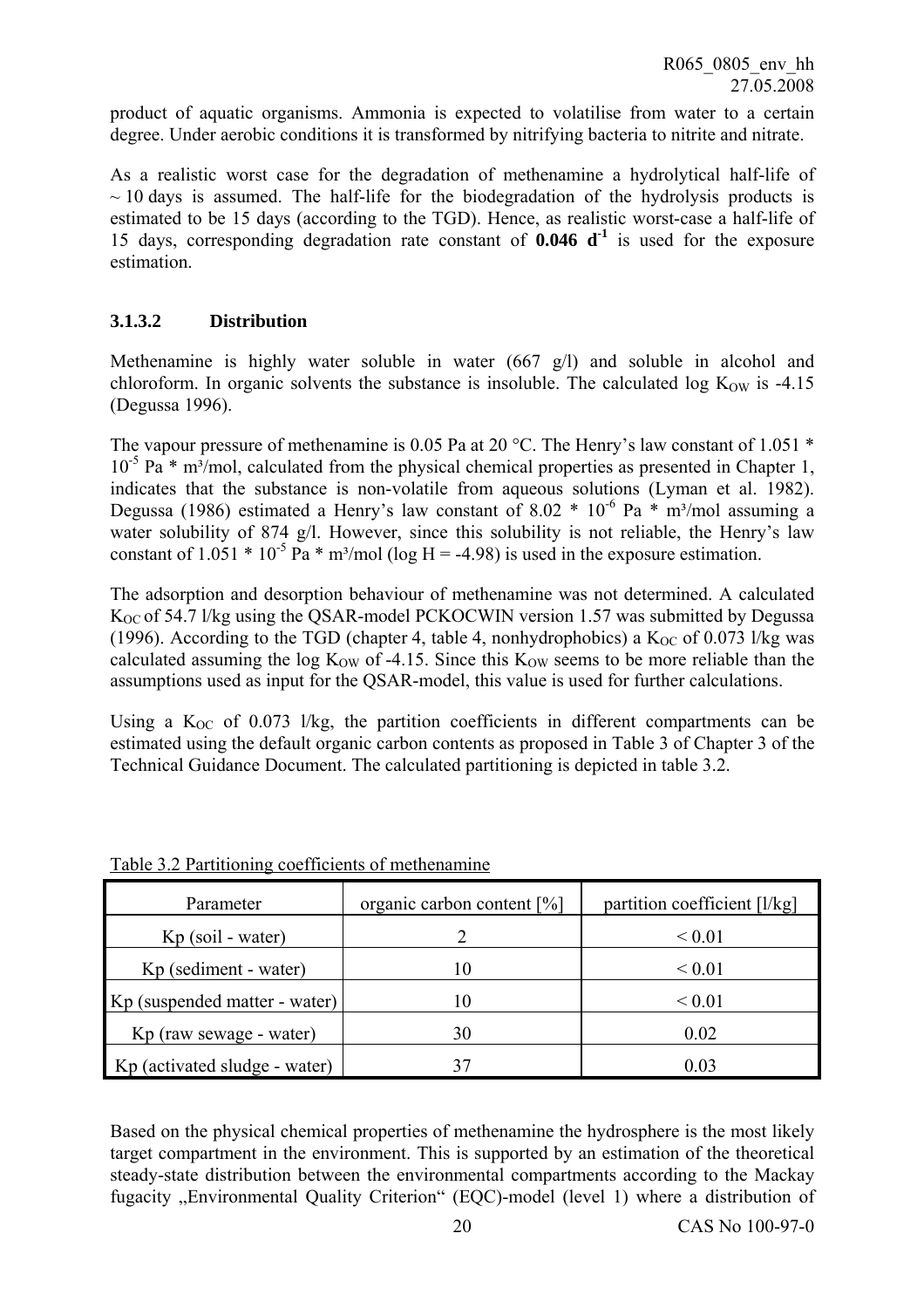nearly 100 % into the aqueous phase was calculated while the distribution into air, soil, sediment, suspended matter and biota remain below 0.001 %.

These results were comfirmed by the calculation using the model SIMPLETREAT 3.0 mentioned before, where methenamine was completely directed to water.

#### **3.1.3.3 Accumulation**

The estimated Koc of 0.073 l/kg indicates no potential for geoaccumulation. Methenamine is mobile in soil. If relevant amounts reach the soil, the substance might leach into the groundwater.

No studies on the bioaccumulation of methenamine are available. Walton and Davis (1980) presented a measured log Kow of -2.18. The calculated log Kow is -4.15 (Degussa 1996). However, neither of the Kow values indicates a potential for bioaccumulation. Hence, no further information concerning bioconcentration or bioaccumulation is required.

#### <span id="page-20-0"></span>**3.1.4 Exposure of the aquatic compartment (incl. sediment)**

The information describing releases from production and processing of methenamine into the aquatic environment is incomplete. No reliable data on actual production and emissions were submitted from some of the companies which might be relevant. The available information originates from 1996 and partly from 2001. Specific data are only available for some of the production sites. Therefore, several worst-case assumptions were integrated in the exposure assessment.

The ecotoxicological information available for methenamine indicates that the hazard potential of the substance is low. Taking this and the low reliability of the information about releases into aqueous systems into account, no site specific concentrations were calculated. Instead, it was decided to estimate the emissions into surface water using the generic exposure scenarios for releases during production and processing described in the Technical Guidance Document as a realistic worst case.

#### **3.1.4.1 Calculation of predicted environmental concentrations (PEC<sub>local</sub>)**

#### **3.1.4.1.1 Estimation of Clocalwater following production**

Since no details are available for every production site, the maximum production volume of 10,000 t/a (company B) from the indicated ranges is used to estimate the local PECs.

The Clocal for this production volume is estimated using the default values according to the TGD. Since for methenamine the target compartment is the aqueous phase, the fraction is assumed to be directed completely to water. The respective default emission factor is 0.3 %, and the fraction of main source 1.0. The emission is distributed to 300 days. In addition to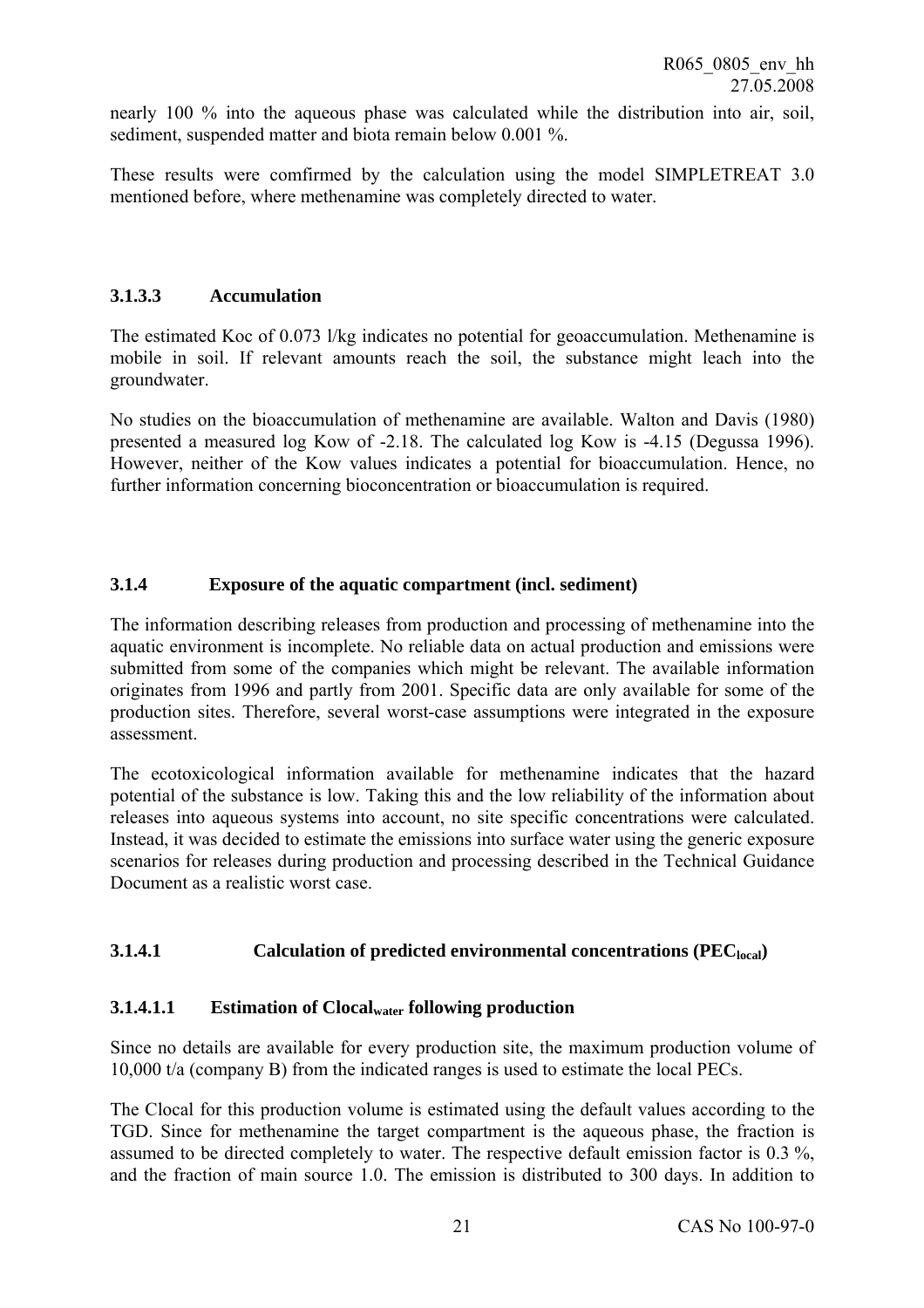that, a effluent discharge-rate of the waste water treatment plant of 10,000  $\mathrm{m}^3/\mathrm{day}$ , and a dilution of 1:40 is assumed.

| processing volume:          | 10,000 t/a                    |
|-----------------------------|-------------------------------|
| emission factor:            | $0.003$ (table A 1.1)         |
| fraction of main source:    | $1.0$ (table B 1.3)           |
| duration of emission:       | 300 d (table B 1.3)           |
| fraction directed to water: | 1                             |
| flow-rate wwtp:             | $10,000 \text{ m}^3/\text{d}$ |
| dilution factor:            | 1:40                          |

Using these input data as realistic worst-case assumption, a Clocal<sub>water</sub> of  $0.25 \text{ mg/l}$  is estimated.

#### **3.1.4.1.2 Estimation of Clocalwater following processing as intermediate**

A maximum amount of 3 % of methenamine produced (900 t/a) is sold as intermediate for explosives, p-methylbenzaldehyd, norfenefrin, 3-formylcrotylacetat, nitrilotriacetic acid and pharmaceuticals. As no further details are available, the Clocal is estimated using the A- and B-tables from the Technical Guidance Document. The following input data were assumed:

| processing volume:          | 900 t/a                      |
|-----------------------------|------------------------------|
| emission factor:            | $0.02$ (table A 3.3)         |
| fraction of main source:    | $0.4$ (table B 3.2)          |
| duration of emission:       | 90 d (table B 3.2)           |
| fraction directed to water: | 1                            |
| flow-rate wwtp:             | $2,000 \text{ m}^3/\text{d}$ |
| dilution factor:            | 1:40                         |

Using these input data as realistic worst-case assumption, a Clocal<sub>water</sub> of 1.0 mg/l is estimated.

#### **3.1.4.1.3 Estimation of Clocalwater following formulation of phenolic resins/rubber mixtures**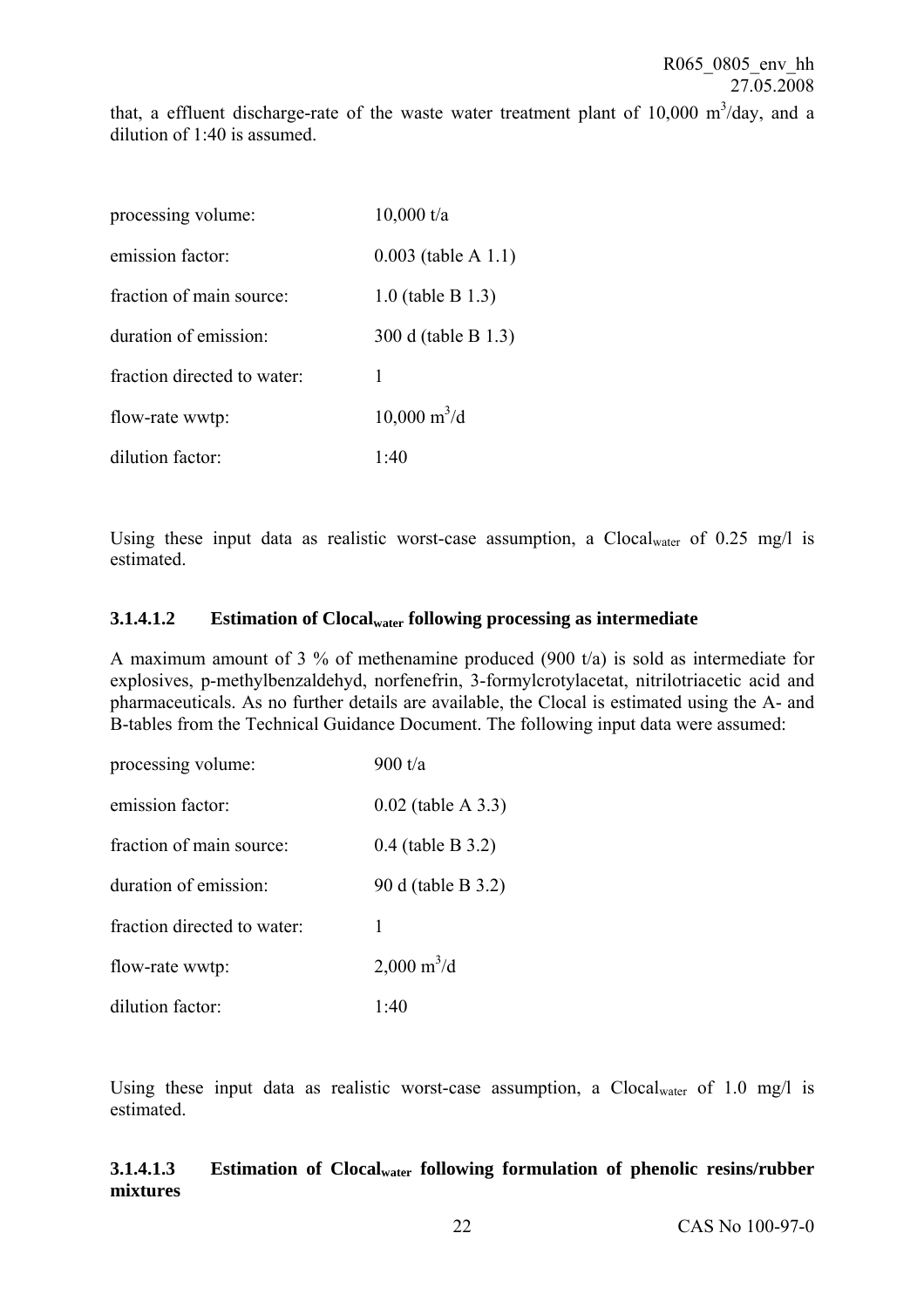Methenamine is used as curing agent for phenolic resins, phenolic resins moulding compounds and urea resins. According to specific information (Bakelite 1996), the uncured phenolic resins consist 8 - 10 % methenamine and the uncured phenolic resin moulding compounds 4 - 6 %. No information about the formulation of urea resins is available.

According to Stanford Research Institute (1996) in the EU phenolic resins were manufactured in approximately 70 companies and urea resins were produced in 56 companies.

The other main application is as vulcanisation accelerator. No information is available about the quantity of methenamine used for this process and the number of processing sites.

The total production volume of methenamine in the EU is assumed to be  $30,000$  t/a. Aproximately 5 % are employed as intermediates and for the production of fuel tablets. The remaining 95 % - 28,500 t/a - are used to formulate phenolic and urea resins, and as accelerators.

The maximum percentage of methenamine in the resins is 10 % (see before) and the total tonnage assumed for this uses in the EU is 28,500 t/a. To choose the appropriate TGDscenarios for the exposure estimation, the maximum tonnage of products containing methenamine is needed, which is estimated to be 285,000 t/a.

Exposure is calculated as follows:

| formulation volume:           | 285,000 $t/a$                 |
|-------------------------------|-------------------------------|
| product volume:               | $28,500 \frac{t}{a}$          |
| emission factor:              | $0.003$ (table A 2.1)         |
| fraction of main source:      | 0.4 (table B 2.9)             |
| duration of emission:         | 300 d (table B 2.9)           |
| fraction directed to water: 1 |                               |
| effluent flow:                | $10,000 \text{ m}^3/\text{d}$ |
| dilution factor:              | 40                            |

Using these input data as worst-case assumption, a Clocal<sub>water</sub> of 0.3 mg/l is estimated.

This estimation can be considered as a worst-case for the formulation of phenolic resins, urea resins and the use as accelerator. Hence, for these uses no further calculations are required.

#### **3.1.4.1.4 Estimation of Clocalwater following processing in polymer industry**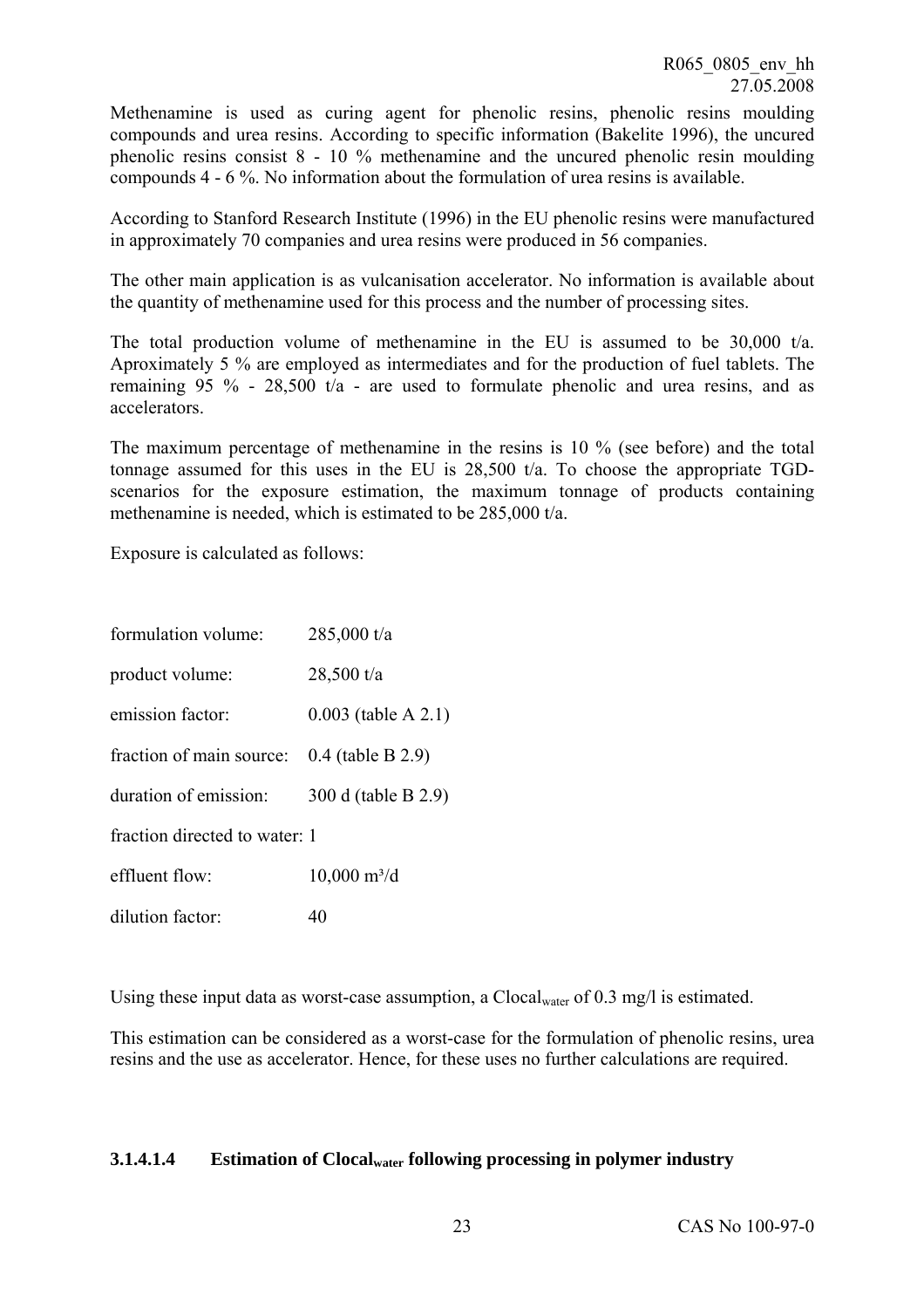As for the formulation of phenolic resins, no reliable information exists for the processing step. Hence, for this process also a volume of 28,500 t/a (product) is assumed as worst case.

The mixtures of methenamine and phenolic resins are cured at temperatures between 140 and 200 °C. During the polymerisation process methenamine is decomposed thermally to ammonia and formaldehyde which are both quantitatively incorporated into the resin matrix. The final thermosetting products do not contain any methenamine. However, according to the TGD the emission is estimated as follows:

| processing volume:            | 285,000 t/a                   |
|-------------------------------|-------------------------------|
| product volume:               | $28,500 \frac{t}{a}$          |
| emission factor:              | $0.00005$ (table A 3.11)      |
| fraction of main source:      | 0.05 (table B 3.9)            |
| duration of emission:         | 300 d (table B 3.9)           |
| fraction directed to water: 1 |                               |
| effluent flow:                | $10,000 \text{ m}^3/\text{d}$ |
| dilution factor:              | 40                            |

Using this input data as a realistic worst-case assumption, a Clocal<sub>water</sub> of 6 x  $10^{-4}$  mg/l is estimated.

No further emissions of methenamine are expected after polymerisation is completed.

#### **3.1.4.2 Measured levels**

Since methenamine is considered as a substance of low environmental concerns, only minor information from monitoring projects exists. Hence, the data should only be treated as indicative values.

In a Swedish project, effluents of three large sewage treatments plants were analysed for organic pollutants by GC-MS. In 1993, methenamine could be detected in a concentration of 0.5 µg/l in the effluent of the Malmö sewage treatment plant. Since the effluents from the Malmö sewage treatment plant are discharged into the Öresund., the rubber industry in that area might be the source of methenamine. In effluents of the sewage treatment plants in Stockholm and Göteborg no methenamine could be detected (Paxéus 1996).

At production site A, a concentration of approximately 0.1 mg/l was determined in the waste water after biological treatment.

In a monitoring project at a former production site in UK with a capacity of  $7,000$  t/a, methenamine was monitored directly in the sewage plant, and in the receiving river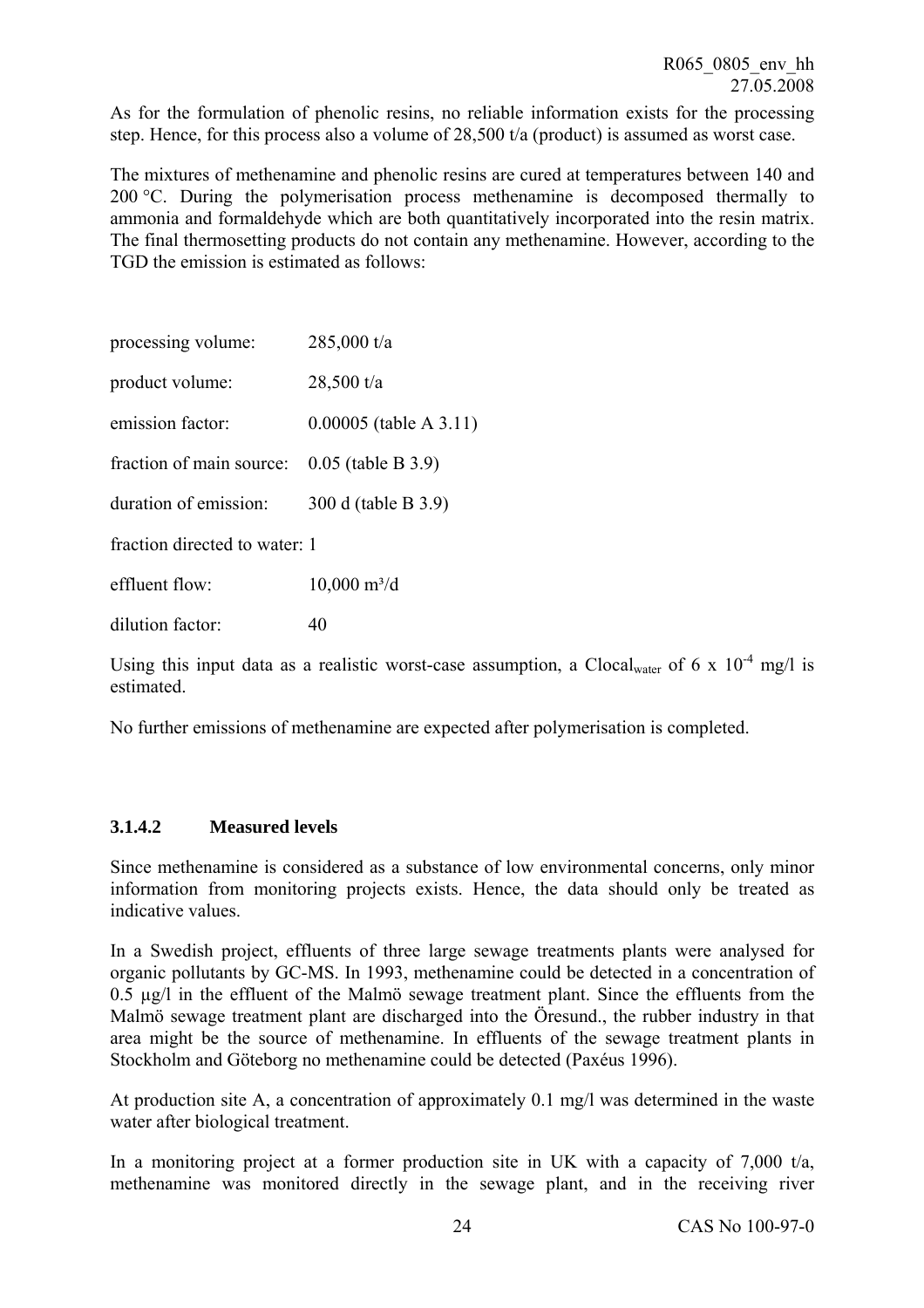downstream of the emission source. The 90 percentile of the measurements in 1.2 km distance was 1 mg/l, and 5 km downstream 0.4 mg/l. However, this site was closed and deconstructed in 2000.

| <b>Site</b>        | concentration<br>[mg/l] | corresponding<br>to         | <b>Remarks</b>                                                                                 |
|--------------------|-------------------------|-----------------------------|------------------------------------------------------------------------------------------------|
| A                  | $\sim 0.1$              | Clocal <sub>water</sub>     | production site, concentration in waste water<br>after biological treatment                    |
| UK, site<br>closed | 15                      | Clocal <sub>eff</sub>       | production site, concentration in sewage<br>treatment plant; 90-percentile of readings         |
|                    |                         | Clocal <sub>water</sub>     | concentration in receiving river ca. 1.2 km from<br>emission source; 90-percentile of readings |
|                    | 0.4                     | $Clocal_{water}$            | concentration in receiving river ca. 5 km from<br>emission source; 90-percentile of readings   |
| SE,<br>Malmö       | $0.5*10^{-3}$           | $\text{Cloud}_{\text{eff}}$ | effluent of municipal waste water treatment<br>plant processing site (rubber industry)         |

Table 3.3 Monitored concentrations of methenamine in aquatic compartment

# **3.1.4.3 Comparison between predicted and measured levels**

The monitoring projects confirm at least that methenamine is not degraded completely in wastewater treatment plants.

The local concentration predicted for a production site with 10,000 t/a and a industrial treatment plant as described in chapter 3.1.4.1 (0.25 mg/l) is between the concentrations monitored in the effluents of the treatment plant of site A (production volume 6,000 t/a) and the concentration measured in the river below the former site in UK (production volume 7,000 t/a). The monitoring data are useful to confirm the assumptions and the estimated local concentrations as realistic.

# **3.1.4.4 Sediment**

According to the physico-chemical properties methenamine is not expected to be distributed into sediment in relevant amounts. Taking into additional account the findings of the ecotoxicological tests using aquatic organisms (non toxic), a risk for this compartment can be excluded. An estimation of the exposure for this compartment is therefore dispensable.

# <span id="page-24-0"></span>**3.1.5 Atmosphere**

Due to the vapour pressure of methenamine (0.05 Pa) a release into air cannot be completely excluded. However, the Henry-coefficient is low and no distribution from water into air is to anticipate. In addition to that, with a estimated half-life < 1 hour the substance is expected to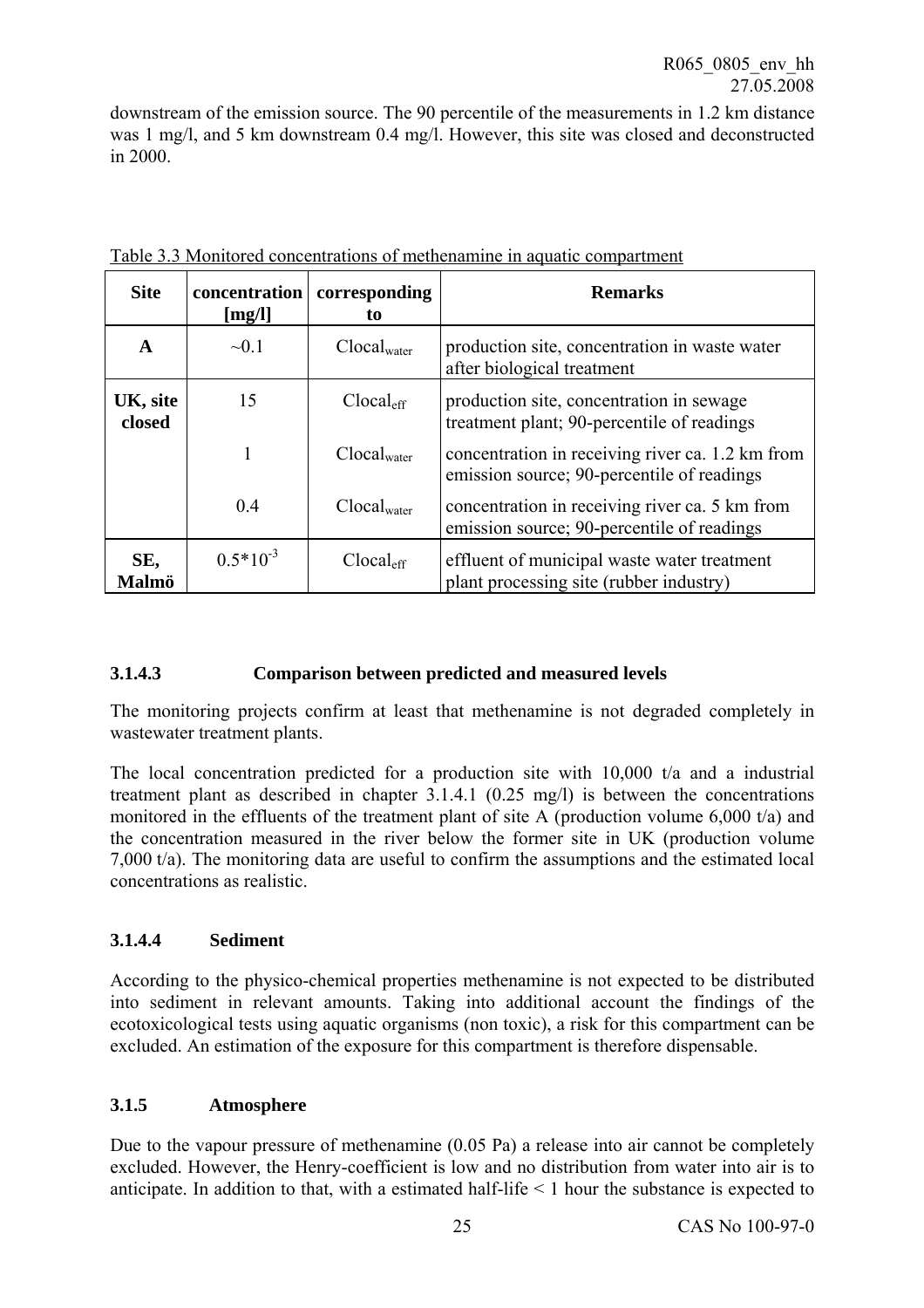degrade quickly in air. It can be assumed that the major degradation products are formaldehyde and ammonia.

The available information indicate that methenamine shows no potential for air contamination and for long-range transport via air. Hence, a prediction of concentrations for the compartment air is not necessary.

#### <span id="page-25-0"></span>**3.1.6 Terrestrial compartment**

According to the uses identified, direct releases of methenamine to the soil compartment can be excluded. An input via sludge application on agricultural soil is considered to be negligible, too, as methenamine does not adsorb to the sewage sludge to a significant extent. Consequently, an exposure of soil only might occur by atmospheric deposition. As argued in section 3.1.5 the substance is degraded quickly in the air and transport via air is unlikely. Hence, this pathway of exposuring the terrestrial compartment is negligible, too.

#### <span id="page-25-1"></span>**3.1.7 Non compartment specific exposure relevant to the food chain**

It is not required to carry out a risk characterisation for secondary poisoning since there is no indication of methenamine possessing a bioaccumulation potential.

#### <span id="page-25-2"></span>**3.1.8 Continental and regional concentrations**

It is assumed that the substance is mainly released into the aquatic compartment. The total release is estimated assuming that the waste water is treated in an appropriate plant at all production sites.

As a realistic worst case, the complete EU production volume of 30,000 t/a and an emission factor of 0.003 according to TGD (according to ESD or A- and B- table) are used to calculate the release into aqueous systems from waste water treatment at the production sites. In addition to that, releases from industrial processing and formulation of methenamine were calculated according to the default values of the TGD and depicted in table 3.5. Since the formulation of fuel tablets is a dry process (pressing), no releases were considered from this use. Assuming that the substance is completely degraded in the curing process, diffuse releases from residual methenamine in final resin or rubber products are not to expect.

A default connection rate of 80 % to biological waste treatment plants is assumed (table 3.6). The continental background concentration is estimated by summarising the emissions of production, processing and formulation. To estimate a regional background concentration, emissions of a worst-case site with a production of 10,000 t/a are compared to emissions estimated according to the EU-standard regional model with 10 % of the regional releases. Accordingly, as a realistic worst-case assumption, the highest value from the two approaches will be chosen; i.e., a single production site using 10,000 t/a is used to calculate the regional background concentration. This results in regional releases of 30 t/a into surface water via stp. The PECregional and PECcontinental are calculated using the model SIMPLEBOX version 2.0a. The input-parameters are listed in Appendix A, the results are listed in table 3.7.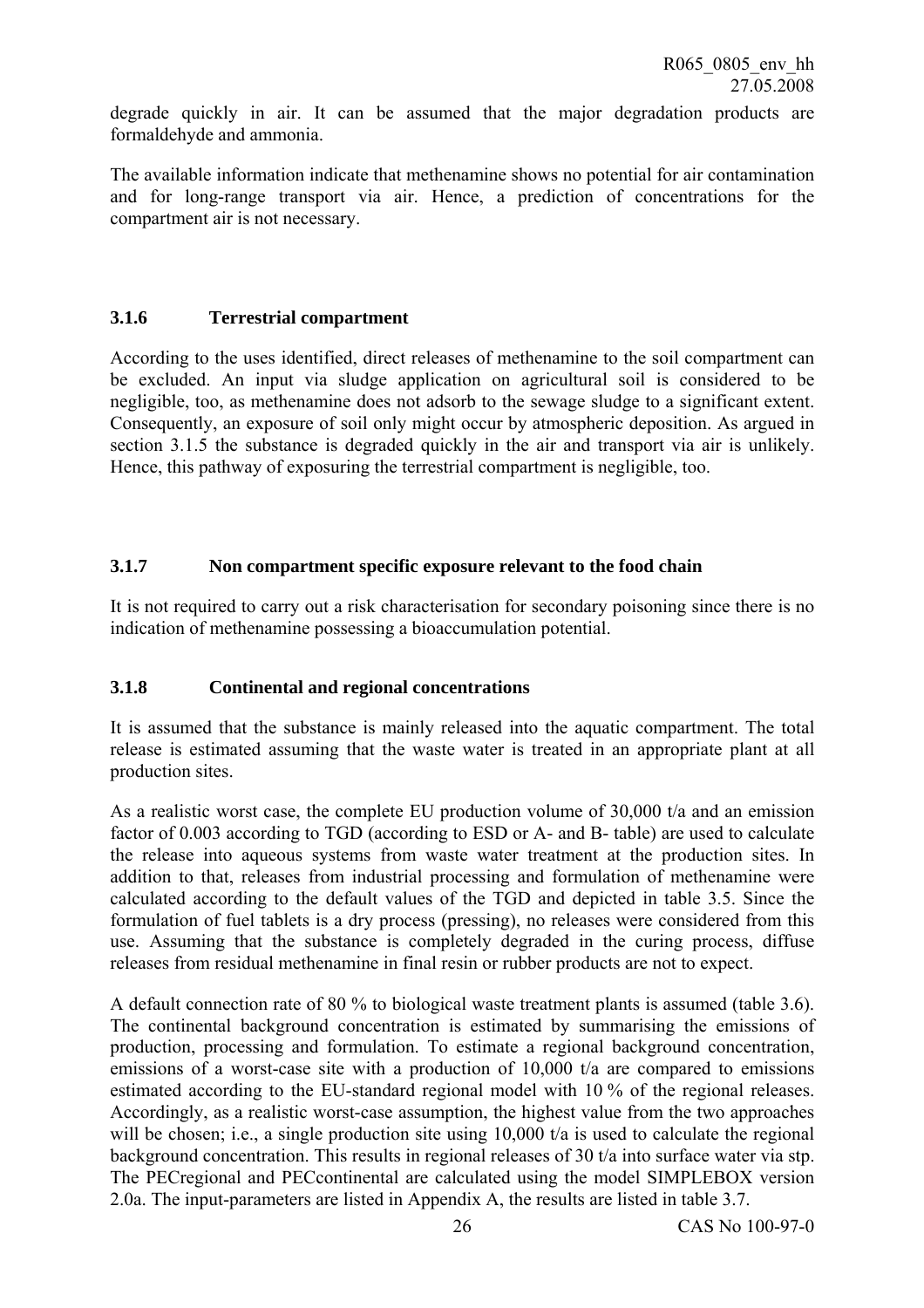| application                                 | volume<br>$\lceil t/a \rceil$ | emission<br>factor | release<br>[t/a] | release via<br>wwtp $[t/a]$ | direct<br>release $\lceil t/a \rceil$ |
|---------------------------------------------|-------------------------------|--------------------|------------------|-----------------------------|---------------------------------------|
| Production                                  | 30,000                        | 0.003              | 90               | 90                          |                                       |
| processing as intermediate                  | 900                           | 0.02               | 18.0             | 14.4                        | 3.6                                   |
| formulation of resin and<br>rubber mixtures | 28,500                        | 0.003              | 85.5             | 68.4                        | 17.1                                  |
| processing in polymer<br>industry           | 28,500                        | 0.00005            | 1.4              | 1.1                         | 0.3                                   |
| <b>Sum</b>                                  |                               |                    | 195              | 174                         | 21                                    |

Table 3.4 Direct and indirect releases to the aquatic compartment

Table 3.5 Input data for background concentration

| compartment      | total $[t/a]$ | continental [t/a] | regional [t/a] |
|------------------|---------------|-------------------|----------------|
| water (direct)   |               |                   |                |
| water (via wwtp) |               |                   |                |

Table 3.6 PECregional calculated for methenamine<br>PECregional<sub>water</sub>: 3.3\* 10<sup>-4</sup> mg/l

PECregional<sub>water</sub>:

**PECcontinentalwater: 2.9 \* 10-5 mg/l**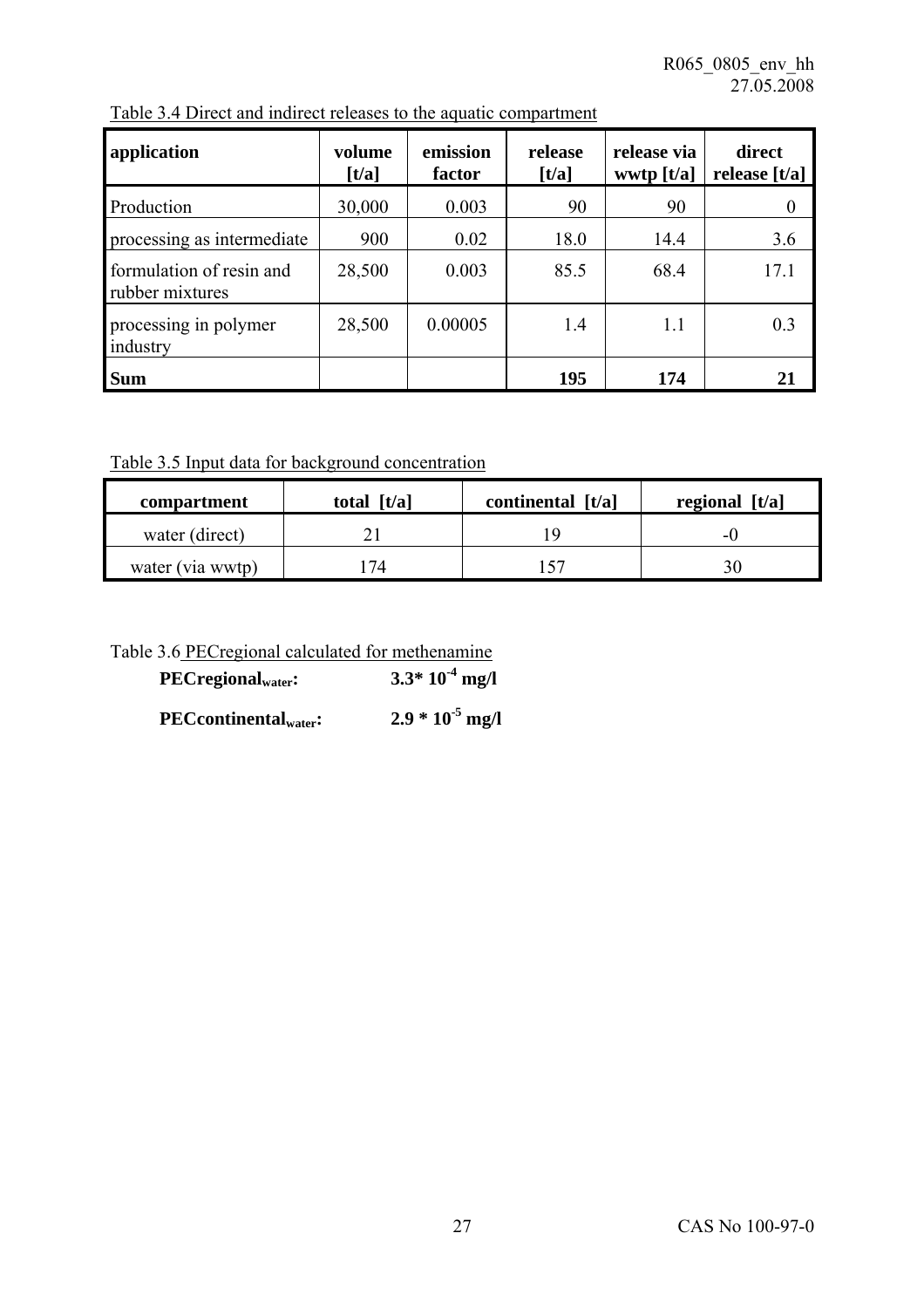#### <span id="page-27-0"></span>**3.2 EFFECTS ASSESSMENT: HAZARD IDENTIFICATION AND DOSE (CONCENTRATION) - RESPONSE (EFFECT) ASSESSMENT**

## <span id="page-27-1"></span>**3.2.1 Aquatic compartment**

In addition to the data reported for methenamine, information about the effects of the products of hydrolytic degradation, formaldehyde and ammonia is included. The test results for formaldehyde were taken from the OECD SIAR (OECD 2002) without further validation. The data inserted for ammonia were taken without further review from the US-EPA database aquire and the US EPA Aquatic Life Ambient Water Quality Criteria for Ammonia document (US EPA 1999). It needs to be emphasised that this additional information is only of indicative value. It is included in the draft report to deliver an indication about possible effects of the metabolites.

#### **3.2.1.1 Toxicity to fish**

According to the available information, methenamin is not toxic for fish following short-term exposure. Walton and Davis (1980) examined the impact of 30 and 60 g methenamine/l on *Cyprinodon variegatus*. The static test was conducted in brackish water (salinity 20.5 ‰, pH 7.7, alkalinity 174 mg/l as  $CaCO<sub>3</sub>$ ). A (nominal) 96 h LC<sub>50</sub> of 49 g/l was reported.

A flow-through test with juveniles of *Pimephales promelas* (aged 33 d) was carried out in lake water (pH 7.8, hardness 44.9 mg/l as  $CaCO<sub>3</sub>$ ). The LC<sub>50</sub> (96 h) based on measured concentrations was 49.8 g/l (Geiger et al. 1988).

Dupont de Nemours (1976) determined a (nominal) 96 h LC<sub>50</sub> of 41 g/l for *Lepomis macrochirus*.

Juveniles of *Alburnus alburnus* collected in the field were exposed by Lindén et al. (1979) in a static test run with filtered brackish water (salinity  $7\%$ , alkalinity  $75 \text{ mg/l}$  as CaCO<sub>3</sub>, temperature 10°C) applying a method developed by Bengtsson (1978). The non-adjusted pH of 7.8 remained "close to constant" throughout the test. A (nominal) 96 h LC<sub>50</sub> of  $> 10$  g/l was determined.

The main metabolite from hydrolytical degradation of methenamine is formaldehyde. According to the SIDS Initial Assessment Report (OECD 2002) the acute toxicity of formaldehyde to fish  $(LC_{50}$ , 96 h) was determined between 6.7 and 1,020 mg/l. The most sensitive species tested are *Morone saxatilis* (marine, LC<sub>50</sub>, 96 h: 6.7 mg/l), and *Ictalurus melas* (freshwater, LC<sub>50</sub>, 96 h: 24.8 mg/l.

The other degradation product, ammonia is also toxic to fish. To give an indication about the acute toxicity, the US-EPA aquire database was screened for data without further validation or quality assurance. The LC<sub>50</sub> values (96 h) available were in the magnitude of 0.1 to 2 mg/l. The differences are contributed to diverse species and test conditions. In long-term studies including different life stages, the lowest NOEC was approximately 0.02 mg/l.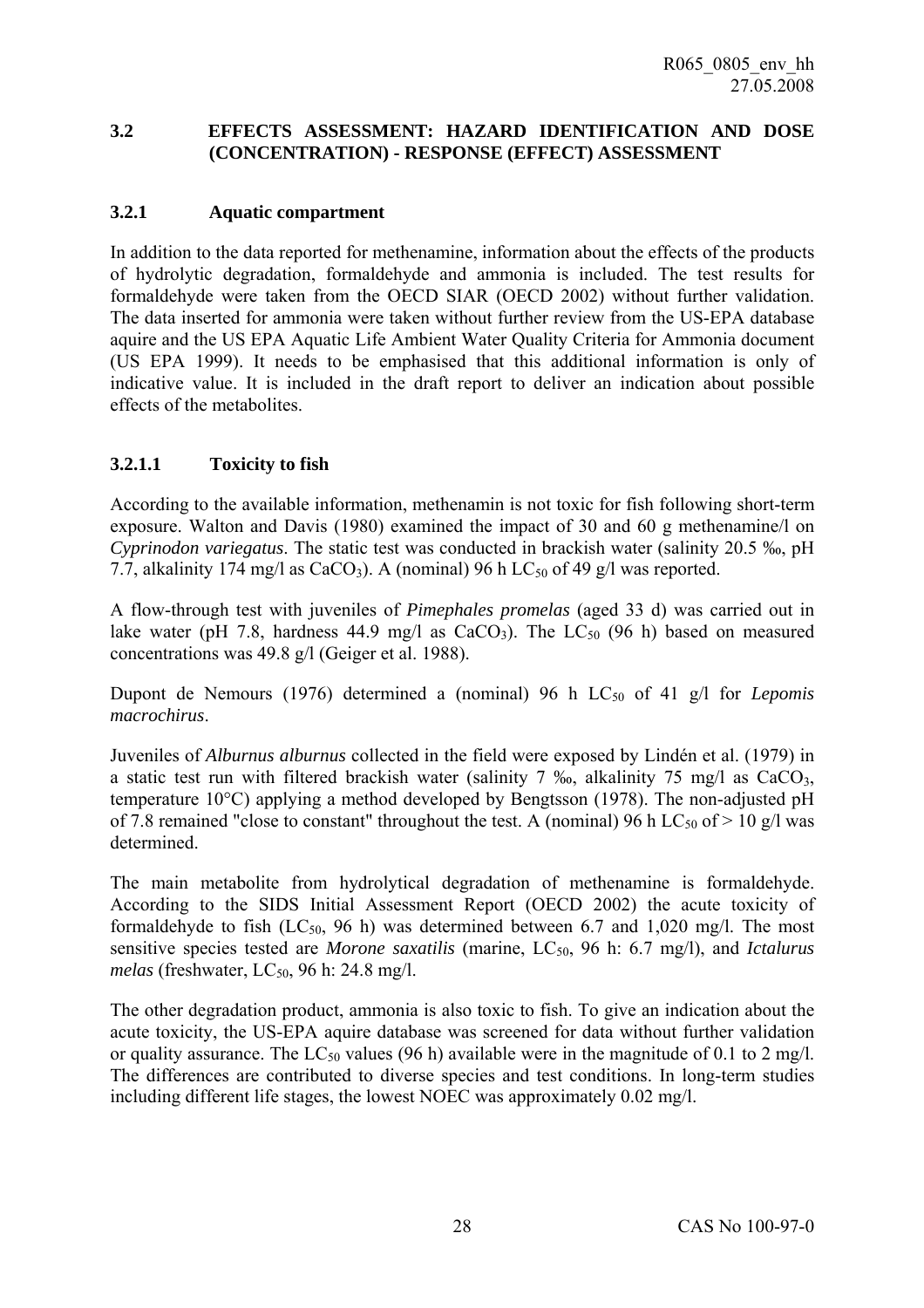# **3.2.1.2 Toxicity to invertebrates**

Walton and Davis (1980) exposed *Daphnia magna* to methenamine dissolved in reconstituted water (pH 7.8, alkalinity 114 mg/l as  $CaCO<sub>3</sub>$ ). They reported a 24 h LC<sub>50</sub> of 44 g/l and a 48 h  $LC_{50}$  of 36 g/l.

Lindén et al. (1979) examined the susceptibility of adult *Nitocra spinipes*, a harpacticoid crustacean, in a static test conducted with filtered brackish water (salinitiy 7 ‰, pH 7.8, alkalinity 75 mg/l as  $CaCO<sub>3</sub>$ ). A 96 h LC<sub>50</sub> of 92 g/l was determined.

For aquatic invertebrates the metabolite formaldehyde is also more than one order of magnitude more toxic than methenamine. According to the SIDS Initial Assessment Report (OECD 2002) in acute tests using aquatic invertebrates  $EC_{50}$  values were between 0.46 – 1,800 mg/l. For *Daphnia pulex* an EC<sub>50</sub> (48 h) value of 5.8 mg/l was determined.

For ammonia, the available  $EC_{50}$  values (48 h) determined in acute tests using freshwater invertebrates range between 0.2 and 5 mg/l. In long-term studies, the lowest NOEC values were approximately 0.1 mg/l.

# **3.2.1.3 Toxicity to algae**

 $\overline{a}$ 

*Selenastrum capricornutum* was exposed in a 14 d growth inhibition test following U.S. EPA (AAP: BT) guidelines. Bold's mineral salts medium was slightly modified by adding tris buffer and NaHCO<sub>3</sub> and an illumination regime of 12 h light/12 h dark was applied. The pH of the medium was 7.5. The maximum specific growth rates for 1, 2.5 and 5 g methenamine/l (dosed as flo-powder) were determined on the basis of cell counts (initial algal concentration approximately  $10^3$  cells/ml).

A value of 1.5 g/l was estimated as concentration not resulting in a significant growth rate reduction. Here, the rising impact of turbidity on the results with increasing methenamine concentrations was taken into account, although this impact is not exactly quantifiable. Hence, the test is formally not valide. However, taking the findings of the other tests into account, the result seems to be reliable and conservative enough for a risk assessment. The 14 d  $E<sub>r</sub>C<sup>1</sup><sub>50</sub>$  estimated from the growth curves is 3 g/l (Walton and Davis 1980).

In a cell multiplication inhibition test using the green algae *Scenedesmus quadricauda* formaldehyde was one order of magnitude more toxic than methenamine itself. During this 8 day test effects on growth rate were observed after 24 hours at 0.3 mg/l. A toxic threshold of 0.88 mg/L was defined (OECD 2002) A standard test using *Scenedesmus quadricauda*  delivered a 24h-EC<sub>50</sub> of 14.7 mg/l indicating that algae are more susceptible to formaldehyde than to methenamine, too.

The toxicity of ammonia for different species of green algae ( $EC_{50}$ , 72- 120 h) is in the magnitude of 1- 10 mg/l. Compared to fish and aquatic invertebrates, the lower toxicity of ammonia for algae might be contributed to the fact that most algae species are able to use ammonia as nitrogen source.

 ${}^{1}$  E<sub>r</sub>C ist the effective concentration with regard to the endpoint growth rate of the algae population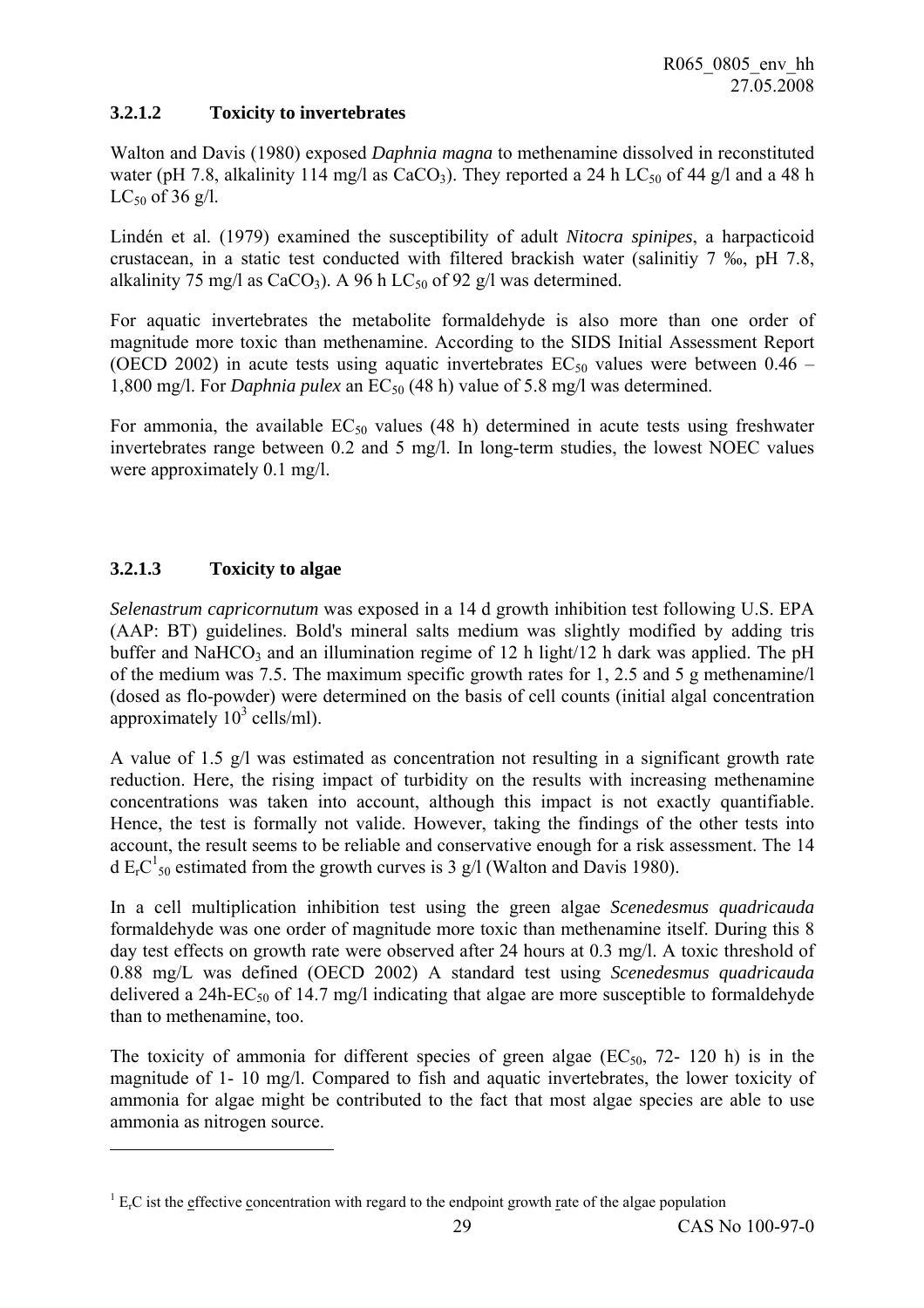## **3.2.1.4 Toxicity to microorganisms**

Only one test with microorganisms is available that can be used for the risk assessment. Hockenbury and Grady (1977) tested the inhibition of nitrification by methenamine. 100 mg/l, the highest concentration tested, did not reveal any effects for a test duration of 2 hours. The test was conducted at pH 8.1.

The other available studies using aquatic microorganisms are not useful to derive a PNEC and to assess the risk for waste water treatment plants, because the tests were conducted with specific species not relevant for a wwtp or the test results could not be validated due to missing information on test conditions.

## **3.2.1.5 Summary**

The available ecotoxicological studies indicate that methenamine itself is non-toxic for aquatic organisms, at least following short term exposure. It might be assumed that the main hydrolysis product, formaldehyde, would contribute to the effects determined in these tests. However, the effects observed in the tests were related to methenamine , because they were conducted at pH > 7 where hydrolysis to formaldehyde is mostly prevented.

In addition to the tests using standard organisms, some supplementary test results were reported by Denzer (1961) for slightly acidic conditions. The studies are not valid due to insufficient descriptions of the test procedure. However, since very soft natural test water was used in the studies (pH usually  $\leq$  7, temperature 18 $^{\circ}$ C) and similar effects on motility were observed, the results are useful as additional information and might give an indication about pH-effects on toxicity. The threshold concentrations determined were 5 g/l for rainbow trout, 8 g/l for *Gammarus sp.* and 6.5 g/l for larval mayflies (*Epeorus assimilis*). Considering the increased hydrolysis rate of methenamine at low pH-levels, these data may be interpreted as a hint for additional effects of the acutely more toxic metabolite formaldehyde. However, the results are still in a g/l range indicating that the substance is non-toxic for aquatic organisms.

When reaching the aqueous environment, methenamine is degraded hydrolytically to ammonium and formaldehyde. The rate of hydrolysis is strongly pH-dependent. While the substance is degraded rapidly at acidic pHs, it seems to be more stable to hydrolysis at pHs > 7 and may persist in the water phase for several days, before being degraded biologically. Since this effect might occur under environmental relevant conditions, a long term exposure of aquatic systems and organisms cannot be excluded completely. No studies are available concerning the long-term effects on fish and invertebrates. However, before asking for additional information, the following aspects need to be considered:

- methenamine was shown to be biodegradable
- methenamine was non-toxic in the available tests using aquatic organism
- one degradation product, formaldehyde, is ready biodegradable, the other degradation product, ammonia, is a naturally occurring substance known for many metabolic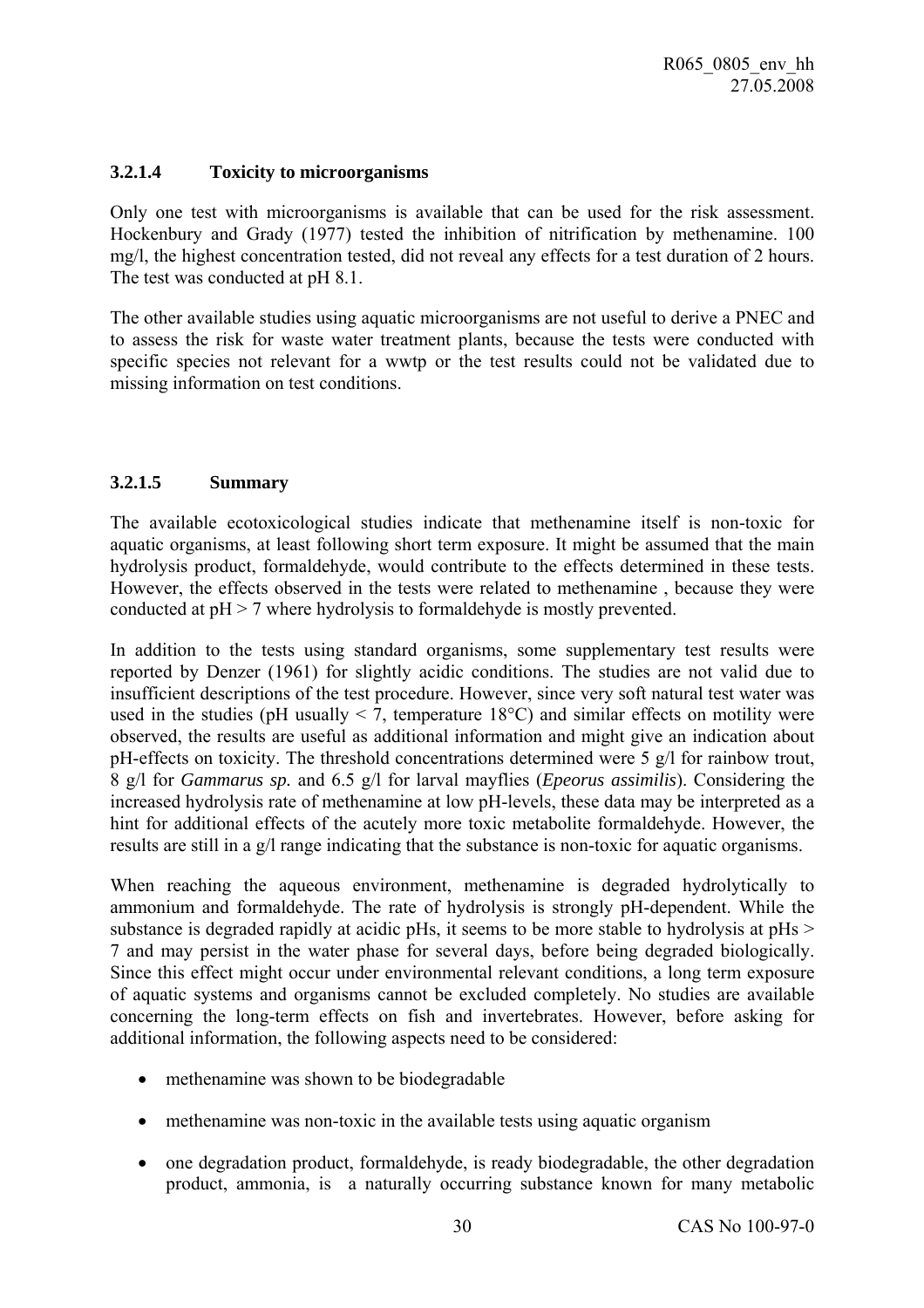pathways in organisms. The environmental levels of both due to degradation of methenamine are very low compared to releases from other sources.

Taking these findings together, a long-term exposure of aquatic organisms to ecotoxicological relevant concentrations of methenamine can be excluded. Hence, further information concerning long-term effects on aquatic organisms is dispensable.

Hydrolysis was also identified as main degradation pathway in the studies on biological degradation. The products of the hydrolytical degradation are formaldehyde and ammonia. The ecotoxicological information available for formaldehyde (OECD 2002) shows that at least following short-term exposure fish, invertebrates and algae were more than three orders of magnitude more susceptible to this metabolite than to methenamine itself. However, formaldehyde is readily biodegradable and volatile. Therefore it is not expected to persist in the aqueous phase and long-term exposure of aquatic organisms to this substance can be excluded, too.

In addition to that, it needs to be emphasised that formaldehyde itself is produced with 5–6 millions t/a. The production of methenamine is aproximately 30.000 t/a at 4 sites in Europe  $(EU<sub>25</sub>)$ . If it was assumed that the complete production of methenamine might be transformed into formaldehyde, this contribution would be  $\leq 1\%$  of the European formaldehyde production. Hence, the environmental levels of formaldehyde due to the degradation of methenamine are very low. Regarding the effects on the environment formaldehyde was identified by the OECD SIAR as "candidate for further work" (OECD 2002). Hence, the risks of formaldehyde need to be addressed taking into account the complete situation for this substance.

The other degradation product is ammonia. At least for fish and aquatic invertebrates, ammonia is also more toxic than methenamine. Ammonia is natural widely occurring, e.g. as excretion product of aquatic organisms. In addition, ammonia is a degradation product of several substances. The environmental levels of ammonia due to degradation of methenamine are very low. From the water-phase, ammonia is expected to volatilise into air to a certain degree. Under aerobic conditions it is transformed by nitrifying bacteria to nitrite and nitrate. Taking these facts into consideration, it is also preferred to assess the risks of ammonia in a separate risk assessment addressing the complete situation for this substance.

According to its physico-chemical properties methenamine is not expected to be distributed into sediment. Hence, no information on effects on sediment –dwelling organisms is needed and the risk for this compartment is considered to be low.

#### **3.2.1.6 PNECWATER calculation**

Since long-term effect values for fish and invertebrates are lacking, the lowest available EC/LC 50 value (3 g/l for algae) is used for the derivation of a provisional PNEC according to the TGD, supplemented by a factor of 1000: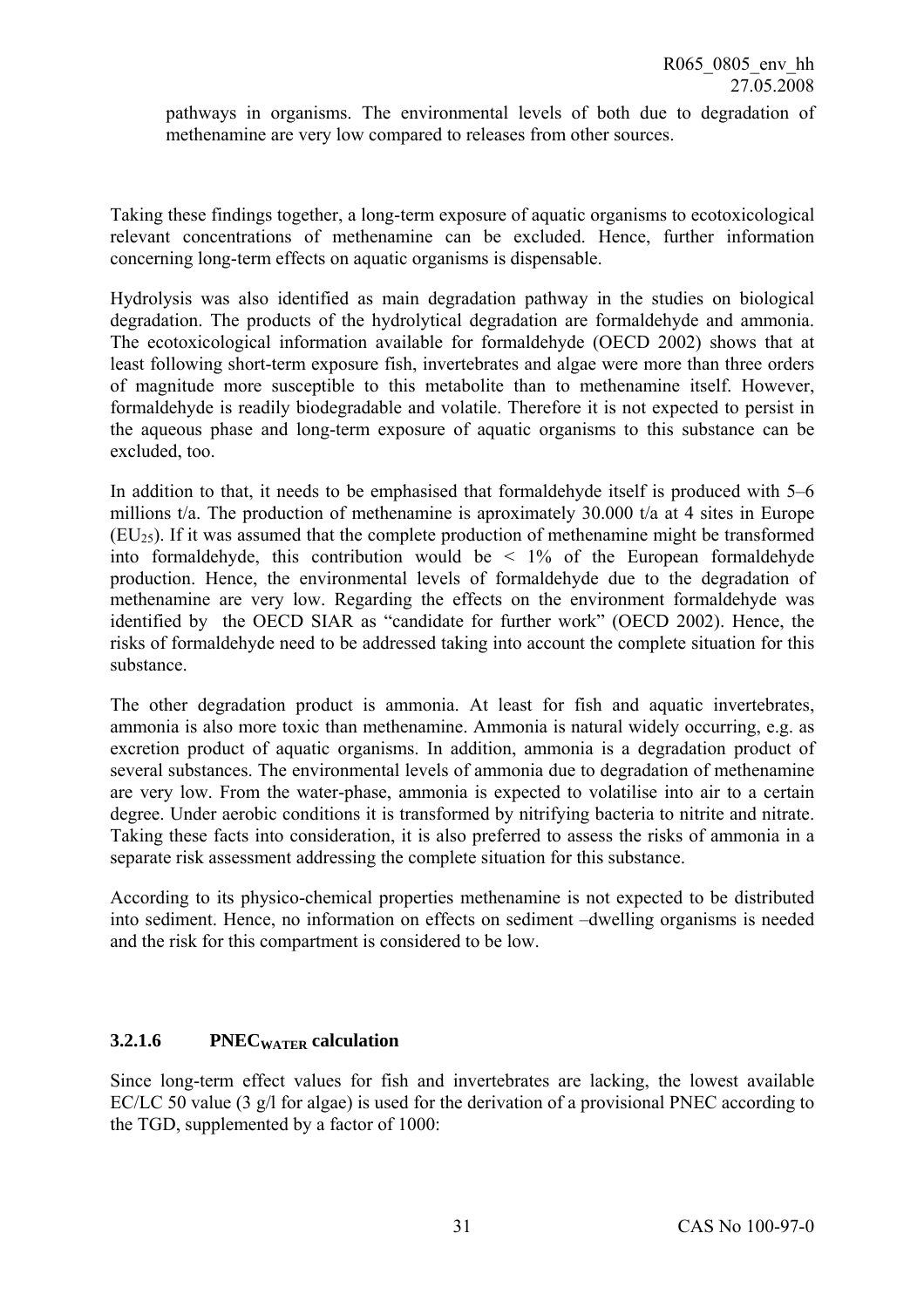**PNECwater = 3 mg/l** 

## **3.2.1.7 Sediment**

Results of sediment tests are not available. However, in view of the irrelevant adsorption of methenamine to sediment it can be assumed that in such tests the exposure through sediment pore water does not differ significantly from that to methenamine in the overlaying water and that hazards resulting from uptake of sediment can be excluded. The same holds for the toxic metabolites of slow methenamine degradation. Therefore, the derivation of a PNEC<sub>sediment</sub> is not necessary.

#### **3.2.1.8 PNECwwtp calculation**

Although most of the available data cannot be used for a  $PNEC<sub>www</sub>$  derivation they indicate that no toxicity of methenamine on microorganisms occurred under neutral and basic conditions. A tentative PNEC<sub>wwtp</sub> may be derived based on the NOEC of 100 mg/l found for nitrifying bacteria. According to the TGD an assessment factor of 1 has to be applied. Therefore:

 **PNECwwtp = 100 mg/l** 

#### <span id="page-31-0"></span>**3.2.2 Terrestrial compartment**

Reliable data about the effects on terrestrial organisms are not available. However, no relevant exposure of the terrestrial compartment is to expect. In addition to that the available information indicate that the substance is non-toxic and of low environmental concern. Hence, the risk for terrestrial organisms is considered to be low.

#### <span id="page-31-1"></span>**3.2.3 Non compartment specific effects relevant to the food chain**

According to its physico-chemical properties and the model calculations on lipophilicity, a bioaccumulation potential for methenamine can be excluded. Therefore, an effect assessment for secondary poisoning is not required.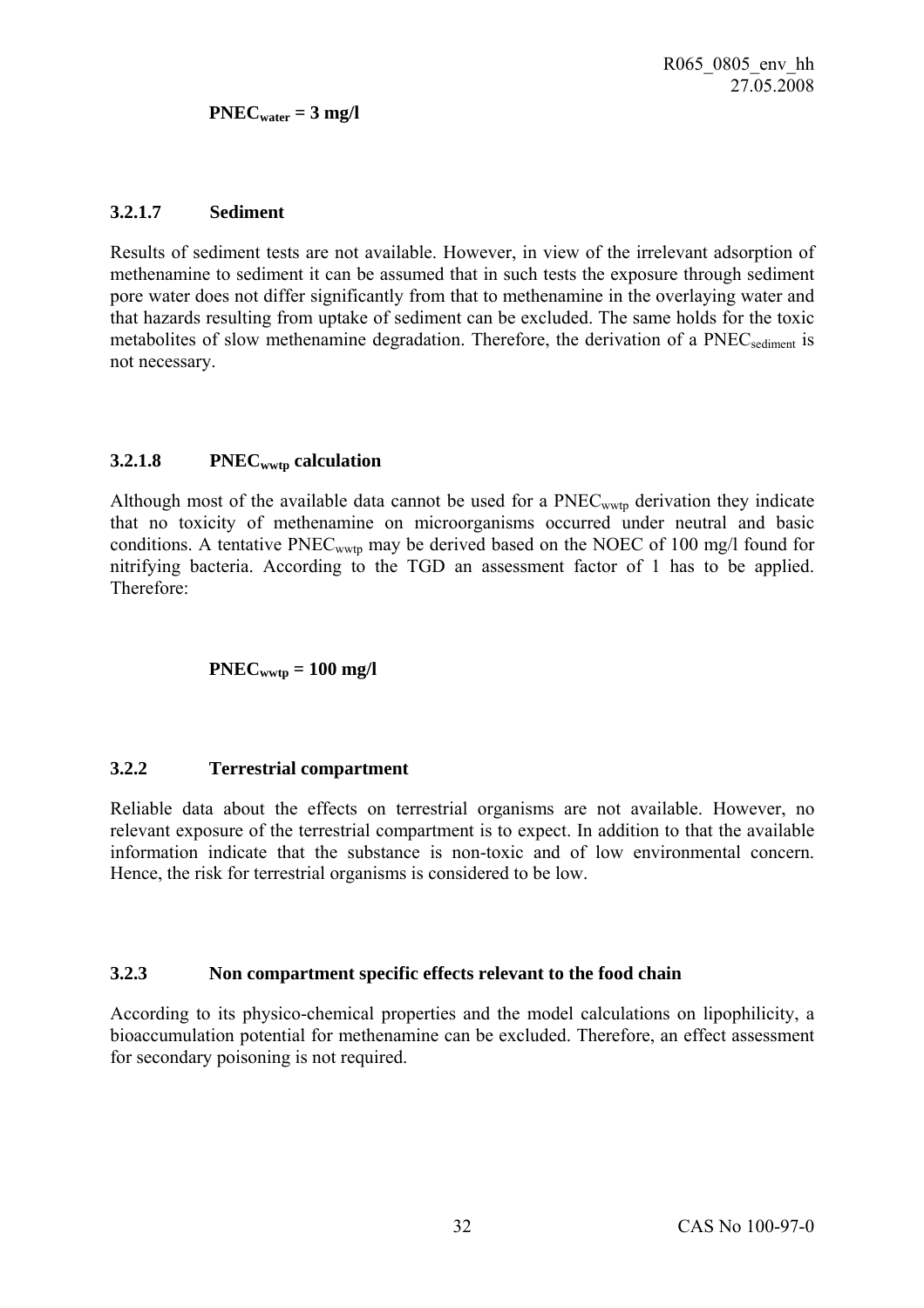## <span id="page-32-0"></span>**3.3 RISK CHARACTERISATION**

#### <span id="page-32-1"></span>**3.3.1 Aquatic compartment**

A PNECwater value of 3 mg/l was derived in the aquatic effects assessment. The PEC/PNEC ratios for relevant areas identified (production, formulation, processing) are listed in table 3.8.

Since not for all sites actual data exist, a site producing 10,000 t/a as represented by company B is taken as a realistic worst case example. To characterise the risk following production, the volume released by this site and the  $C<sub>local</sub>$  as determined in chapter 3.1.4.1. was taken into account. The estimated  $C<sub>local</sub>$  is 0.25 mg/l. Adding a background concentration of 0.00033 mg/l as calculated in chapter  $3.1.8$ ., the resulting  $PEC<sub>local</sub>$  for this realistic worst-case production site is 0.25 mg/l. Using this concentration and the PNEC of 3 mg/l mentioned above, the risk can be characterised by the following PEC/PNEC ratio:

#### $0.25 / 3.0 = 0.08$

indicating a very low risk for the receiving surface water assuming this worst-case situation. Considering the ratio between predicted concentration for aqueous systems (PEC) and the concentration that might be harmful for aquatic organisms, no risk for aquatic ecosystems is expected. A site specific risk assessment for production is not required even for much higher production levels.

| <b>Process</b> | Data    | <b>Scenario</b>                    | $\text{PEC}_{\text{local}}$ (mg/l) | <b>PEC/PNEC</b> |
|----------------|---------|------------------------------------|------------------------------------|-----------------|
| Production     | generic | site B                             | 0.25                               | 0.08            |
| Processing     | generic | intermediate                       | $1.0\,$                            | 0.3             |
| Formulation    | generic | Phenolic resins/rubber<br>mixtures | 0.3                                | 0.1             |
| Processing     | generic | polymer industry                   | 0.0009                             | 0.001           |

#### Table 3.7 PEC/PNEC ratios for the aquatic compartment

Considering these worst-case assumptions using generic (default) data, it can be concluded that the risk for aquatic ecosystems is very low and no further information and/or testing is needed.

**Conclusion (ii)** There is at present no need for further information and/or testing and for risk reduction measures beyond those which are being applied already

Since the hydrolytical degradation products, formaldehyde and ammonia, are acutely more toxic for aquatic organisms, especially for acidic waters additional hazard might occur from these degradation products. However, formaldehyde is produced with 5–6 millions t/a, and ammonia is natural widely occurring. The contribution to the environmental levels due to degradation of methenamine are very low for both, formaldehyde and ammonia. In addition,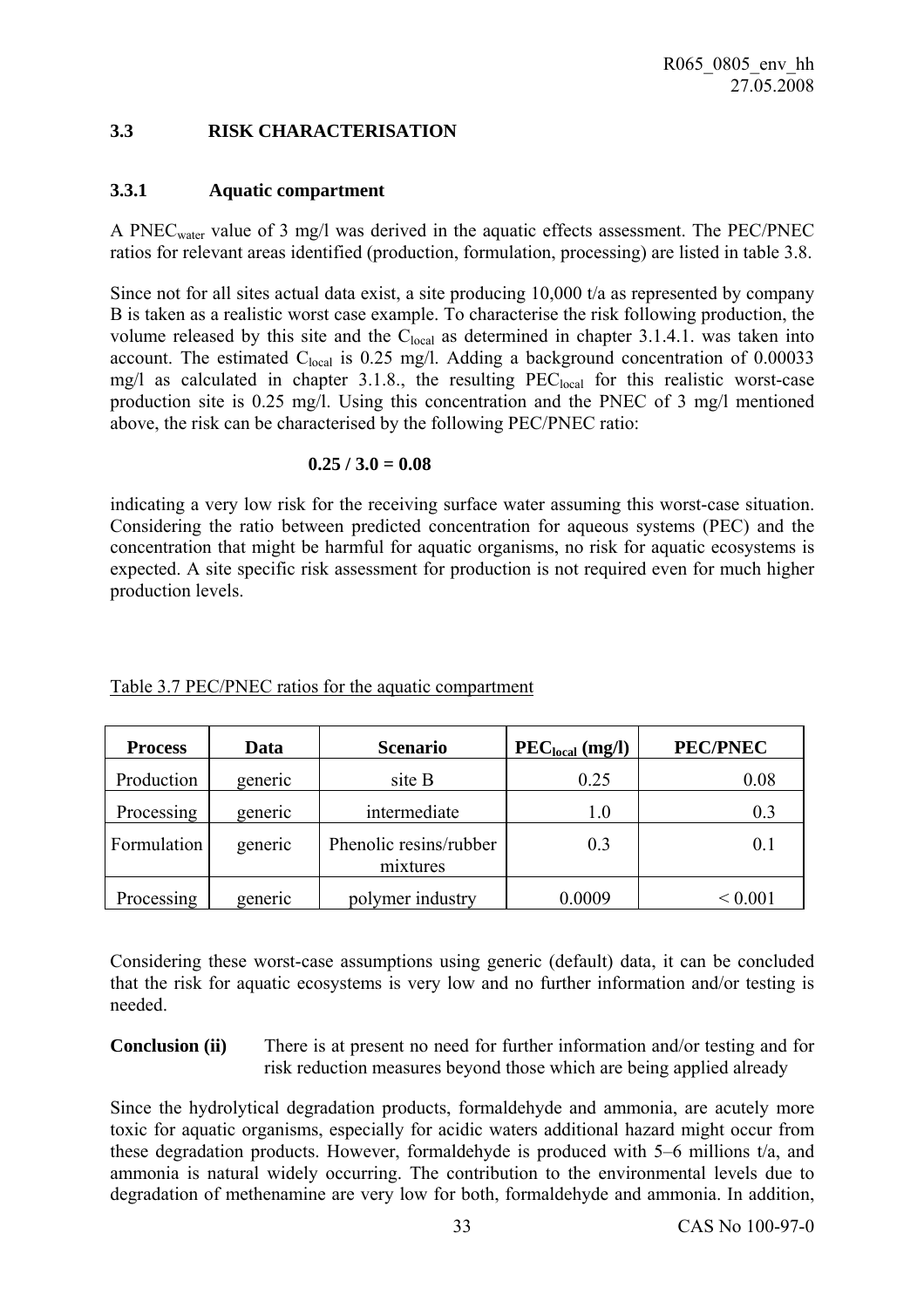both are degradable and volatile to a certain degree. Taking these into account, it is preferred to address the situation for formaldehyde and ammonia in separate risk assessments considering all possible releases into the environment.

## <span id="page-33-0"></span>**3.3.2 Atmosphere**

Considering the vapour-pressure of methenamine, the Henry-coefficient and further physico chemical properties of the substance, the rate emitted into air during synthesis, processing and formulation will be very low. The target compartment of the substance is the aqueous phase. Taking into additional consideration the atmospheric half-life of < 1 hour, a quick degradation to formaldehyde and ammonia is expected once the substance is emitted into air.

The available information indicate that methenamine shows no potential for air contamination and for long-range transport via air. Hence, it can be concluded for all uses considered here, that the risk for the compartment air is low and no further information and/or testing is needed.

**Conclusion (ii)** There is at present no need for further information and/or testing and for risk reduction measures beyond those which are being applied already

#### <span id="page-33-1"></span>**3.3.3 Terrestrial compartment**

No information concerning effects on terrestrial ecosystems or surrogate species from terrestrial biocenosis is available. A quantitative risk characterisation is not possible.

According to the available information about production and processing of methenamine, and the uses identified, direct releases of methenamine to the terrestrial compartment can be excluded. An input via sludge application on agricultural soil is considered to be negligible, too, as methenamine does not adsorb to the sewage sludge to a significant extent. Consequently, an exposure of soil only might occur by atmospheric deposition. As argued in capter 3.1.5 the substance is degraded quickly in the air and transport via air is unlikely. Hence, this pathway of exposing the terrestrial compartment is negligible, too.

It can be concluded for all uses considered here, that the risk for the terrestrial compartment is low and no further information and/or testing is needed.

**Conclusion (ii)** There is at present no need for further information and/or testing and for risk reduction measures beyond those which are being applied already

#### <span id="page-33-2"></span>**3.3.4 Non compartment specific effects relevant to the food chain**

Taking into account the data on adsorption, lipophilicity and bioconcentration potential, no indication of methenamine showing a bioaccumulation potential exists. Hence, it is not required to carry out a risk characterisation for secondary poisoning.

It can be concluded for all uses considered here, that the risk for the food chain is low and no further information and/or testing is needed.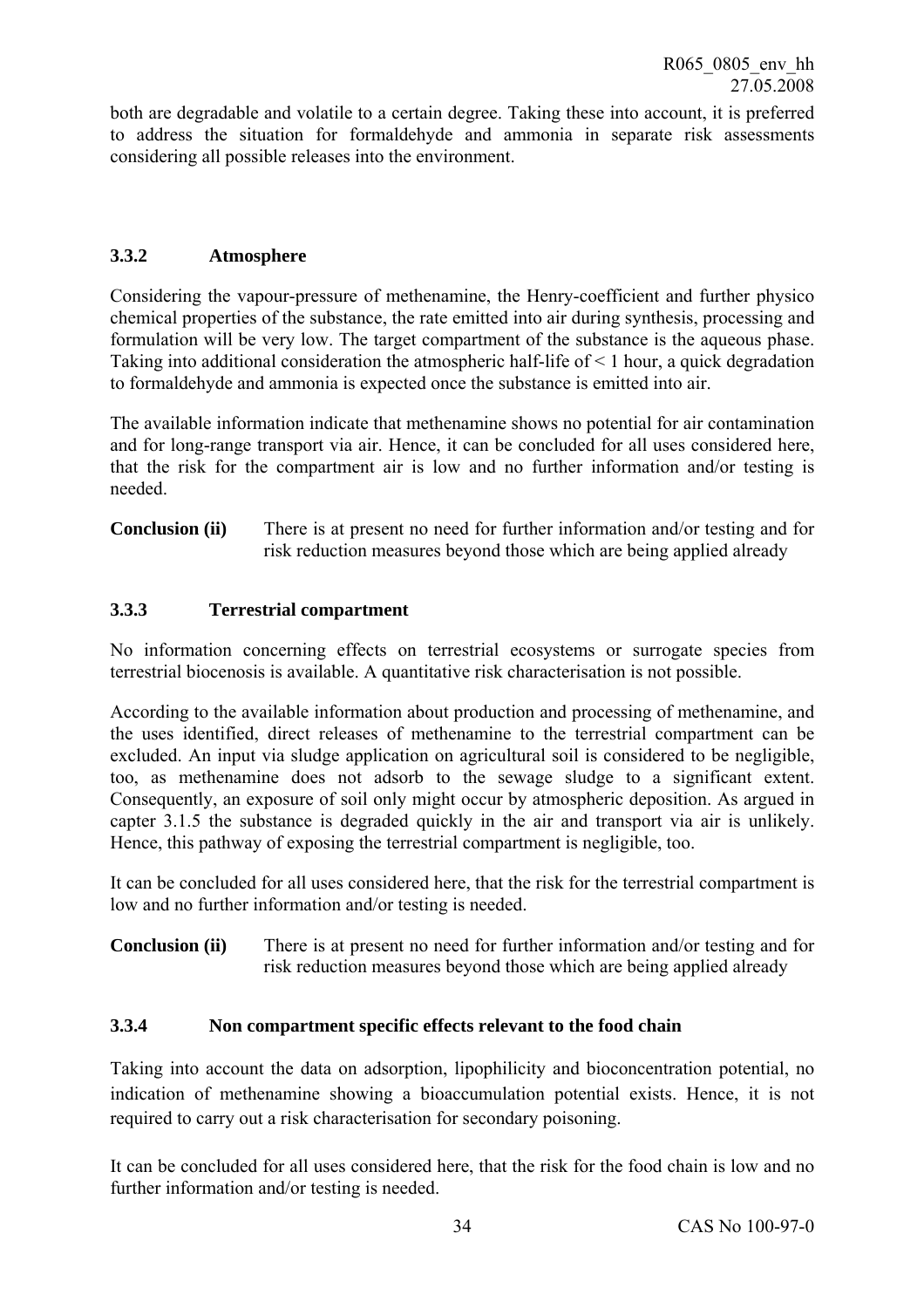Conclusion (ii) There is at present no need for further information and/or testing for risk reduktion measure beyond those which are being applied already

## <span id="page-34-0"></span>**3.3.5 PBT Assessment**

The available information is sufficient for a pbt assessment.

The studies on abiotic and biological degradation indicate that methenamine is hydrolytically instable especially at low pH values and to a certain degree biodegradable. Hence, it cannot be decided whether the screening-criteria for persistence (not readily biodegradable) is met. However, the available information is reliable to decide that methenamine is not persistent in the environment. In addition to that, the substance is not adsorptive and not expected to be distributed into sediment where is may resist to degradation processes.

The logK<sub>OW</sub> calculated is -4.2 indicating no potential for bioaccumulation (logK<sub>OW</sub> < 4.5).

No information concerning long-term effects is available. In the acute tests methenamine was non-toxic for aquatic organisms. Taking the information about degradability and acute effects on aquatic organisms together, for methenamine long term toxicity (e.g. NOEC  $\leq 0.01$  mg/l) can be excluded.

Taking these findings together, methenamine does not exhibit any pbt- or vpvb properties and hence, is not a pbt or vpvb candidate.

**Conclusion (ii)** There is at present no need for further information and/or testing and for risk reduction measures beyond those which are being applied already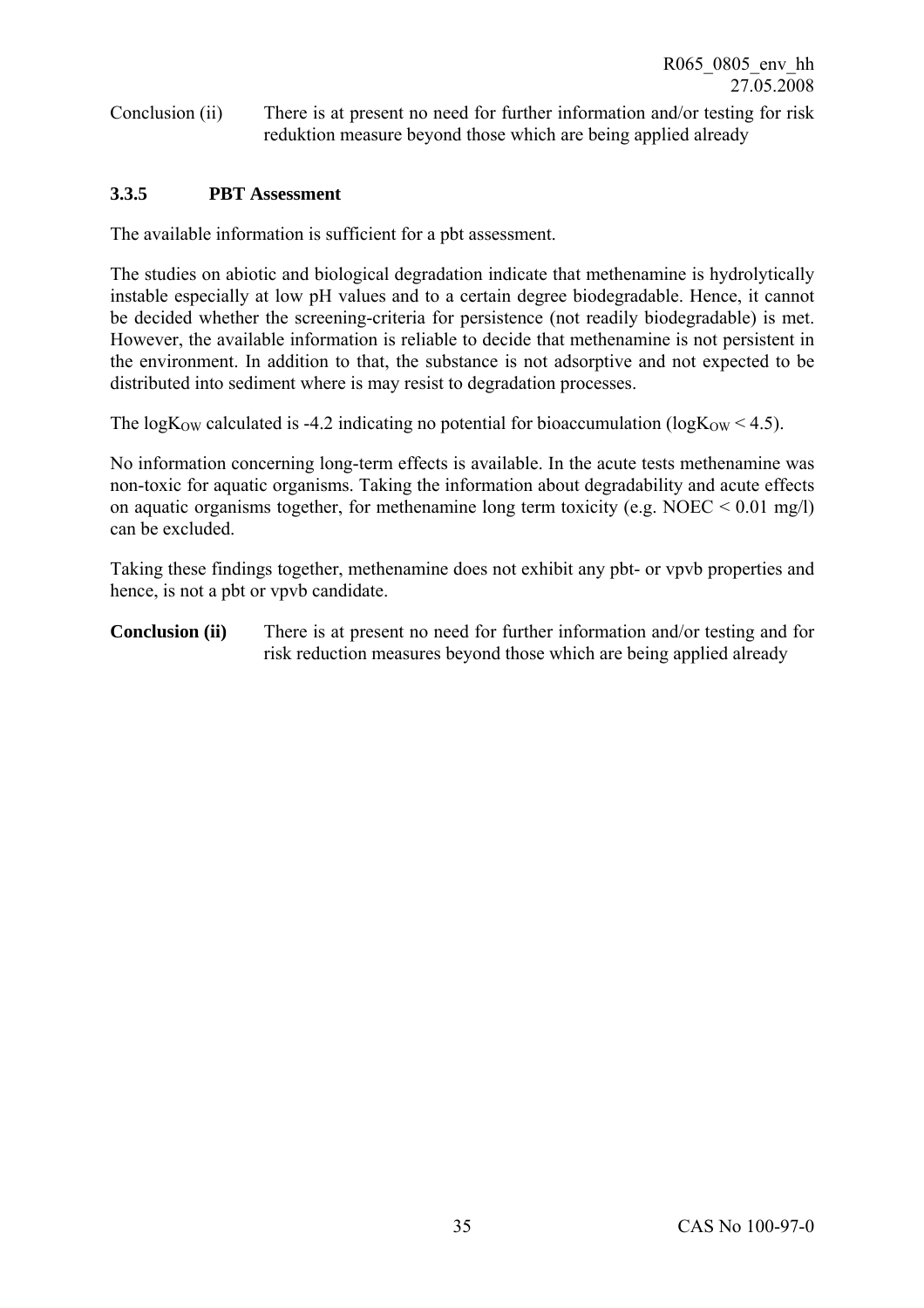## <span id="page-35-0"></span>**4 HUMAN HEALTH**

## <span id="page-35-1"></span>**4.1 HUMAN HEALTH (TOXICITY)**

#### <span id="page-35-2"></span>**4.1.1 Exposure assessment**

#### **4.1.1.1 General discussion**

Methenamine is mainly produced by 4 different companies in the EU with a total production capacity of 39,000 t per year. The production volume in 2001 amounts to approx. 30,000 t.

The most important area of use of methenamine is the production of powdery or liquid preparations of phenolic resins and phenolic resins moulding compounds to which methenamine is added as a hardening component. These preparations are used as binders, e.g. in brake and clutch linings, abrasive products and non-woven textiles as well as in formed parts produced by moulding processes. In addition, the preparations are used as binders in formed or unformed fireproof materials employed, inter alia, in foundries and in the steel industry.

A use pattern is given in Degussa (1998):

- 95 % crosslinking agent in phenolic resins and phenolic resins moulding compounds, uses in urea-formaldehyde resins and in rubber
- 3% chemical intermediate in nitration reactions (e.g. production of explosives)
- 2 % production of fuel tablets (the proportion of the substance amounts to 97 %).

Further areas of use are corrosion inhibition and uses in photochemicals (Roempp, 1997). Of minor importance are uses in paints and lacquers as well as in the preservation of foods (Ullmann, 1995).

The Swedish product register gives 3 products for use in the consumer area out of a total of 84 products.

According to reports given from German industry to the BfR, it is also used as an auxiliary ingredient in removers of limestone from coffeemachines. Methenamine is used in the pure form in solid fuels e.g. for camping stoves (information of the reporting company).

Methenamine is also used as a preservative in cosmetics.

Methenamine is used in human medicine to treat urinary tract infections.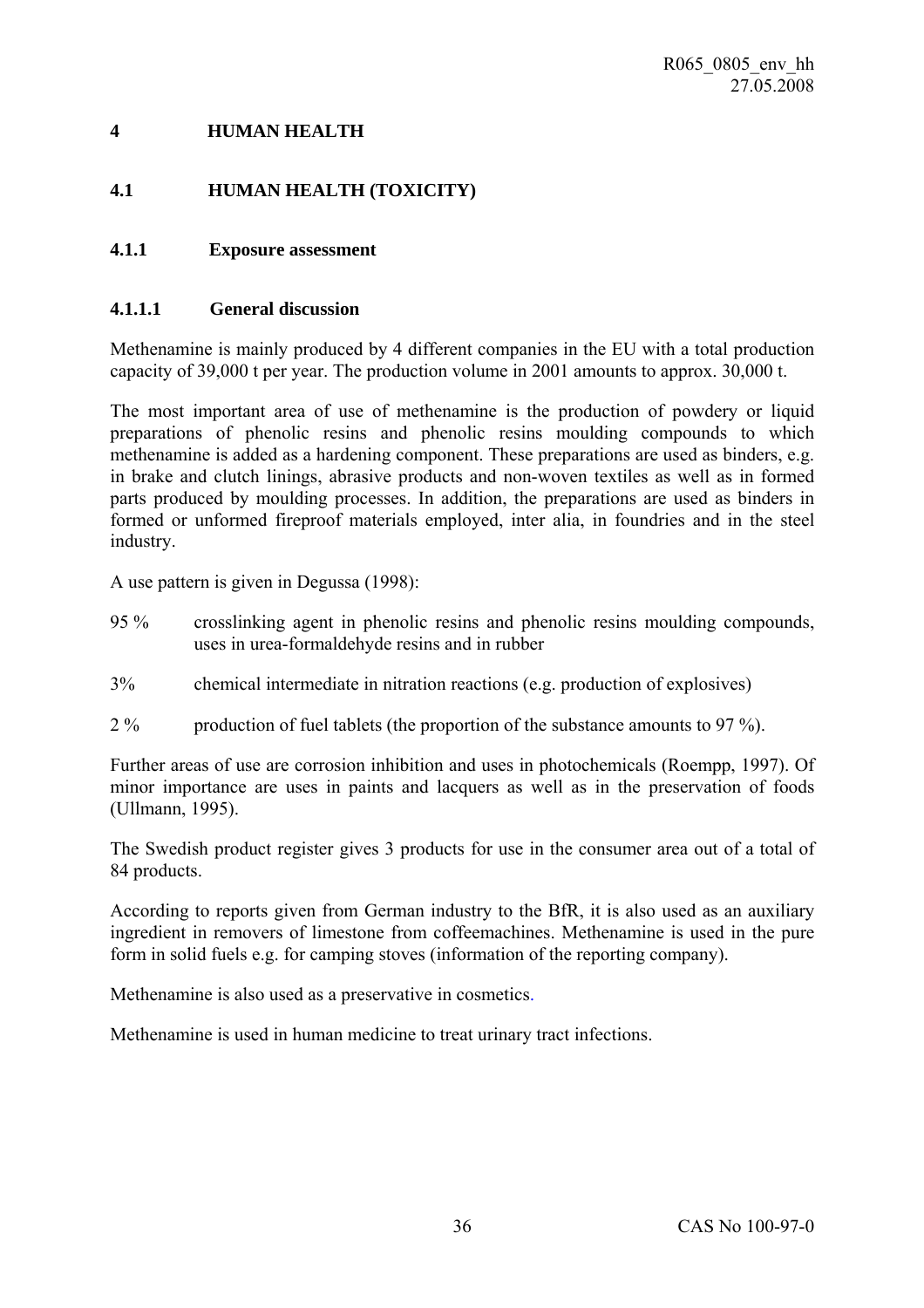## **4.1.1.2 Occupational exposure**

The occupational exposure limit in Sweden and Norway amounts to 3 mg/m<sup>3</sup> (TLV, Ariel, 1999). OELs do not exist in the other EU member states or in the USA.

Industrial activities using methenamine present opportunities for exposure. Exposure ranges depend on the particular operation and the risk reduction measures in use. Due to the physicochemical properties of the substance (solid at room temperature, vapour pressure 0.05 Pa) inhalation and dermal exposure to dusts during the handling of the powdery substance or powdery preparations are expected to be the main source of exposure.

Methenamine is a colourless, crystalline substance which decomposes under the effect of heat (decomposition temperature 200 °C). Low-dust, pourable powders are obtained by addition of paraffin.

The phenolic resins and phenolic resins moulding compounds are heated for the purpose of hardening. In this, the possibility cannot be excluded that, in addition to the thermal decomposition of methenamine, the substance itself may also be released and leads to inhalation exposure.

Relevant occupational exposure scenarios are to be expected in the following areas:

- Scenario 1: Production of methenamine and further processing to explosives  $(4.1.1.2.1)$
- Scenario 2: Formulation of phenolic resin systems  $(4.1.1.2.2)$
- Scenario 3: Production of fuel tablets  $(4.1.1.2.3)$
- Scenario 4: Formulation of preparations used as photochemicals or for corrosion prevention (4.1.1.2.4)
- Scenario 5: Use of products containing phenolic resin systems  $(4.1.1.2.5)$ .

The possible exposure during the use of preparations as corrosion inhibitors, as photochemicals (stabilizing agent), as fertilisers, as fungicides, as human medicines or as preservatives in paints, leather and cosmetics is not described in this exposure assessment. Reliable data about the concentration of methenamine in these preparations are not available. In limestone removers and carpet cleaners the concentration of methenamine is below 1%. It is assumed that the concentration of the substance in the other formulations would be also very low. The same holds true for proposed uses of the substance in paints and lacquers (Ullmann, 1995).

## **4.1.1.2.1 Production of methenamine and further processing to explosives (scenario 1)**

The production of methenamine in the large-scale chemical industry takes place continuously in closed systems. The production is based on the reaction of formaldehyde and ammonia in aqueous solution at elevated temperature (up to 95°C). The compound is an aqueous suspension, which is purified by stepwise crystallisation until a purity of 99 %. Then the powdery good is produced by means of spray drying. The substance is placed on the market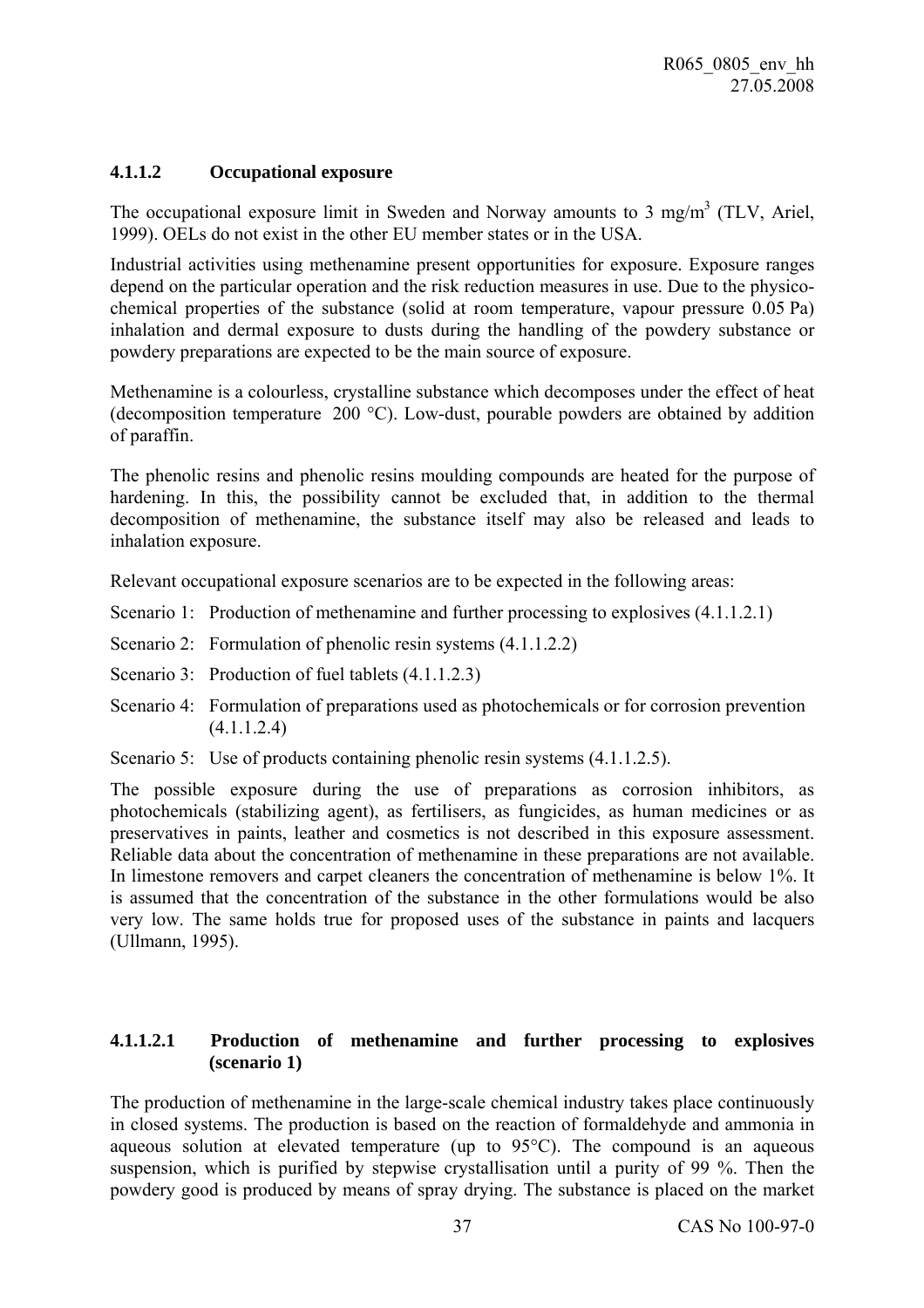in three different qualities: oil-coated (dust-suppressed), crystalline and fine crystalline (Degussa, 1998).

Methenamine is used as a chemical intermediate in syntheses in the large-scale chemical industry, especially for the production of explosives (hexogen, octogen). The further processing mainly takes place in closed systems.

Production operations with the possibility of dust formation are in particular filling and packaging procedures. Bagging is performed automatically from a silo. After being filled and closed the bags were put by hand (small bags, 25 kg) or crane (big bags, 500-1000 kg) into a transport vehicle. Baggers are exposed to methenamine mainly by dust that escapes from the space between the bag and the filling nozzle. Stationary ventilation systems are installed at the bagging station (Merget et al., 1999). All other operations including drying and grinding are performed in closed systems (Degussa, 1998). According to information provided by two producers, filling workplaces are equipped with local exhaust ventilation (LEV) and gloves are used. Furthermore, exposure may occur during sampling, cleaning, maintenance and repair activities.

For the large-scale chemical industry high standards of control at the workplaces are assumed to be practised even if the containment is breached. Exposure may occur during filling, packaging, cleaning, maintenance, repair works and the taking of process samples.

#### **Inhalation Exposure**

#### *Workplace measurements*

For the operations with a likely exposure at the workplace, measurements are available for different qualities of methenamine (see table 4.1).

| Table 4.1 Methenamine exposures at workplaces during production and further processing |  |  |  |  |
|----------------------------------------------------------------------------------------|--|--|--|--|
| (provided by two producer, one short-term value was provided)                          |  |  |  |  |

| Job category /<br><b>activities</b>                  | Year of<br>measure<br>ment | <b>Number</b><br>of samples | <b>Range of</b><br>measurement<br>data $[mg/m3]$ | Geometric<br>mean<br>[mg/m <sup>3</sup> ] | $95^{\text{th}}$ -<br>percentile<br>[mg/m <sup>3</sup> ] | <b>Duration</b><br>and<br>frequency |  |  |
|------------------------------------------------------|----------------------------|-----------------------------|--------------------------------------------------|-------------------------------------------|----------------------------------------------------------|-------------------------------------|--|--|
| 8-h time weighted average                            |                            |                             |                                                  |                                           |                                                          |                                     |  |  |
| <b>Production</b>                                    |                            |                             |                                                  |                                           |                                                          |                                     |  |  |
| Different operations<br>in production                | 1995-1997                  | 5                           | $0.01 - 2.0$                                     |                                           |                                                          |                                     |  |  |
| Inspection room                                      |                            |                             | 0.07                                             |                                           |                                                          |                                     |  |  |
| Filling, packaging<br>- fine, normal<br>- oil-coated | 1995-1997<br>1995-1997     | 29<br>4                     | $0.04 - 4.3$<br>$0.004 - 0.2$                    |                                           |                                                          |                                     |  |  |
| Packaging <sup>1)</sup>                              |                            | $\overline{2}$              | 0.1, 0.2                                         |                                           |                                                          |                                     |  |  |
| Mixing                                               | 1995-1997                  | 6                           | $0.14 - 1.52$                                    |                                           |                                                          |                                     |  |  |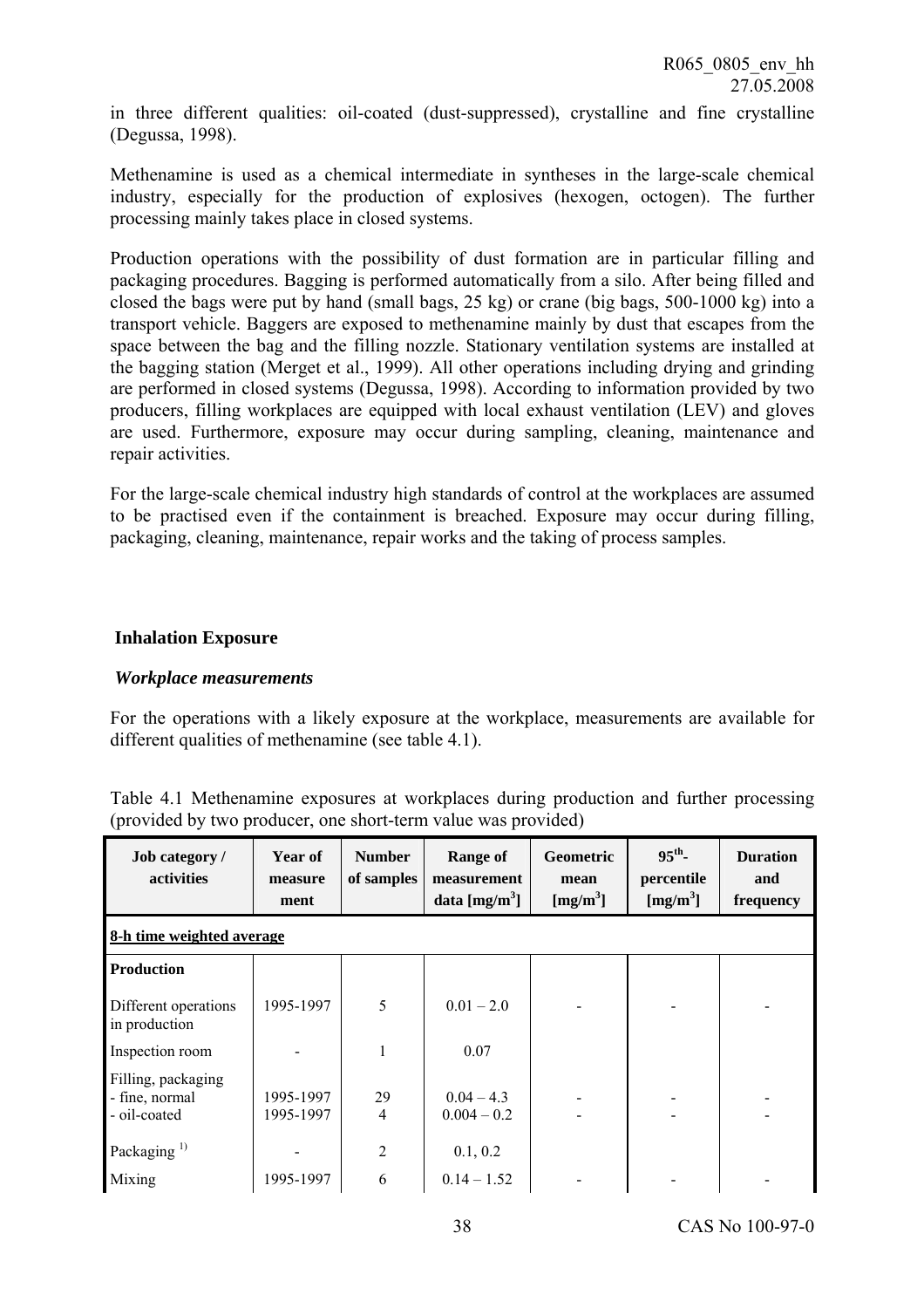| Job category /<br>activities | Year of<br>measure<br>ment | <b>Number</b><br>of samples | Range of<br>measurement<br>data $[mg/m3]$ | <b>Geometric</b><br>mean<br>[mg/m <sup>3</sup> ] | $95^{\text{th}}$ -<br>percentile<br>[mg/m <sup>3</sup> ] | <b>Duration</b><br>and<br>frequency |
|------------------------------|----------------------------|-----------------------------|-------------------------------------------|--------------------------------------------------|----------------------------------------------------------|-------------------------------------|
| Storage                      | 1995-1997                  | 2                           | 0.024                                     |                                                  |                                                          |                                     |
| Maintenance                  | 1995-1997                  |                             | 0.64                                      |                                                  | $\overline{\phantom{a}}$                                 |                                     |
| <b>Short-term values</b>     |                            |                             |                                           |                                                  |                                                          |                                     |
| <b>Production</b>            |                            |                             | $0.031^{2}$                               |                                                  |                                                          |                                     |

<sup>1)</sup> Quality of methenamine unknown  $\frac{2}{3}$  Duration of measurement unknown

Stationary as well as person related measurements of inhalable dust were performed. For the determination of the methenamine content samples were treated with sulfuric acid, filtrated and the filtrate was diluted with water. In this solution the built ammonia was determined photometrically. The analytical data on methenamine concentrations are to be considered as preliminary as the method used is no standard method and has not been completely validated (Degussa, 1997). The detection limit is unknown.

Based on the available measurement results 4 mg/m<sup>3</sup> is derived as representing the reasonable worst case situation. It is to be assumed, that exposure is lower, if oil-coated (dustsuppressed) powders are used. Based on a rather limited number of available measurements it is assumed that the use of these oil-coated powders result in exposure levels up to  $0.2 \text{ mg/m}^3$ . The indicative character of this exposure estimate has to be stressed; nevertheless, this estimate might be used in order to get an indication for possible exposure reduction with oilcoated powders.

The number of  $-$  in general  $-$  male workers ranges from 3 to 20 individuals at the different production sites.

## *Conclusions*

During the production of methenamine, exposure to dust at filling is regarded to be the main source of exposure. Based on sufficient measurement data exposure levels are assessed for daily inhalation exposure.

For the purpose of assessing the risks for the use of the powdery substance  $4 \text{ mg/m}^3$  (rounded) should be taken and  $0.2 \text{ mg/m}^3$ , if oil-coated powders are used.

On account of the continuous process, the duration and frequency of exposure are assumed to be daily and for the entire length of the shift.

## **Dermal exposure**

When producing and further processing methenamine dermal exposure could occur during activities like filling, cleaning, maintenance and repair work. For the unprotected worker, according to the EASE model, potential dermal exposure is assessed as follows:

 Input parameters: Non dispersive use, direct handling, incidental. Level of exposure:  $0 - 0.1$  mg/cm<sup>2</sup>/day.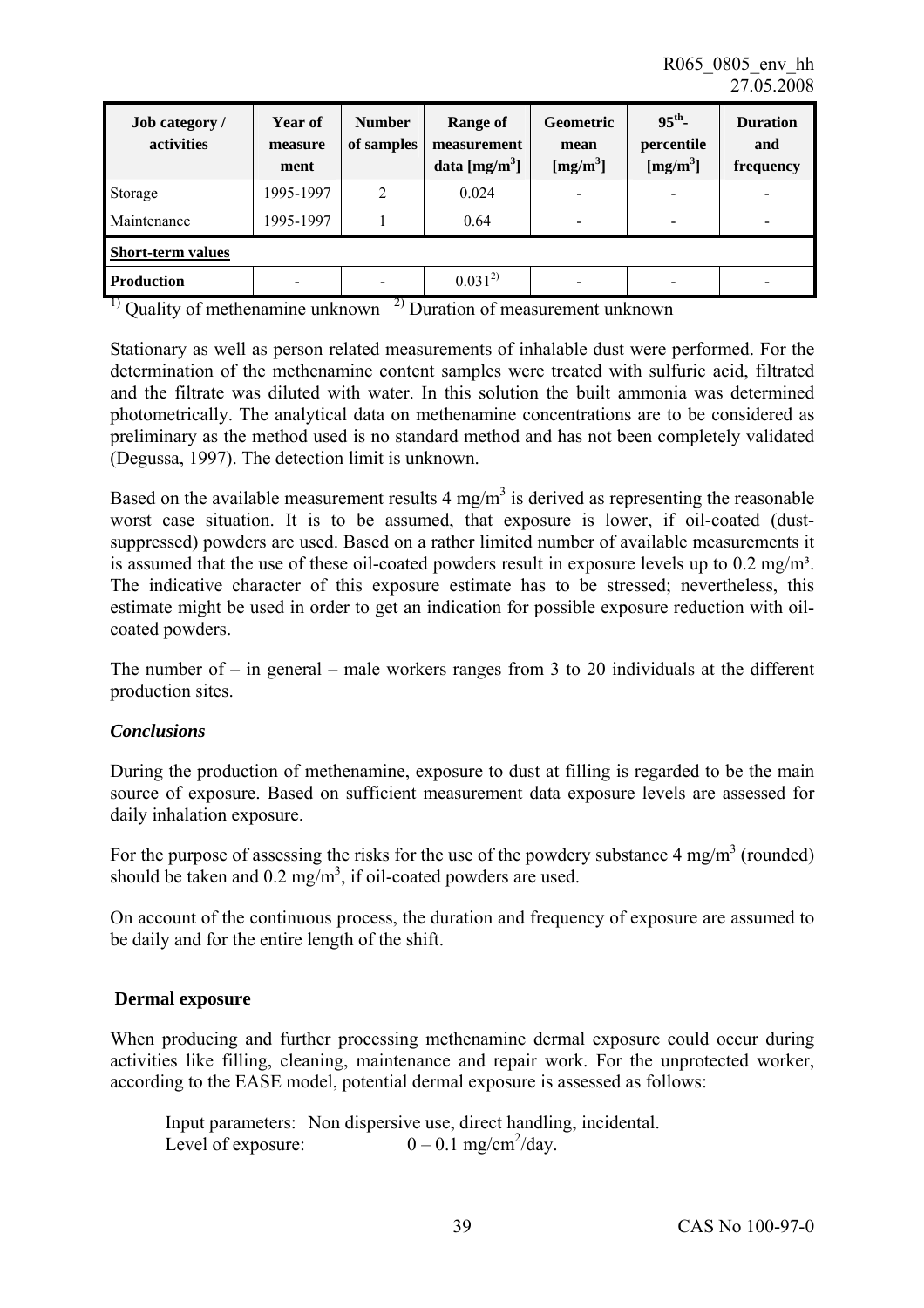Considering an exposed area of  $420 \text{ cm}^2$  (palms of hands) the model yields an exposure level of 0 - 42 mg/person/day.

For assessing actual dermal exposure levels, it has to be considered that the substance is manufactured and further processed primarily in closed systems and that the use of PPE (here gloves and eye protection) is highly accepted in the large-scale chemical industry. The extent of protection by PPE (here gloves) depends inter alia on the suitability of the recommended material with regard to the permeation properties of substance. For the handling of powdery substances, as a rule, the suitability of the gloves can be assumed. As a rough estimation, a protection efficiency of 90 % achieved by suitable gloves is taken resulting in dermal exposure of 0 - 4.2 mg/person/day. The upper value is regarded to represent the reasonable worst case situation.

#### *Conclusions*

For assessing the health risks from daily dermal exposure in the area of production and further processing (scenario 1), an exposure level of 4.2 mg/person/day should be taken. This exposure assessment is based on the assumption, that gloves are suitable for the protection against powder.

Exposure to the eyes is largely avoided by using eye protection.

## **4.1.1.2.2 Formulation of phenolic resin systems (scenario 2)**

Phenolic resin systems consist of phenolic resins, methenamine as a hardening agent (up to 15 %) and other powdery substances. These systems are subdivided in phenolic resins, which are placed on the market as thermoset compounds in an uncured form, and phenolic resin moulding compounds, which are purchased in a pre-polycondensated state.

For the production of methenamine modified phenolic resins milled methenamine is mixed with milled phenolic resins at room temperature. The mixture is packed in bags and big bags. The phenolic resin systems can also be placed on the market as liquid preparations.

In case of the production of phenolic resin moulding compounds methenamine is mixed with milled phenolic resins and other powdery substances (e.g. wood flour, pigments). The plastic moulds contain 6 - 8 % methenamine. Operations are carried out batchwise as open, semiautomated processes and include blending of various powder ingredients, fusion polymerisation on a roll at temperatures of  $100 - 120$ °C, and subsequent crushing, grinding and bagging. These preparations are pre-polycondensated, so that the final hardening at the customers site takes only relative short duration. One company states, that 30 male workers were involved. From a second operator it is known that 20 male workers are occupied in the production of moulding compounds (Degussa, 1998).

No information on the use of oil-coated methenamine for the production of phenolic resin systems is available.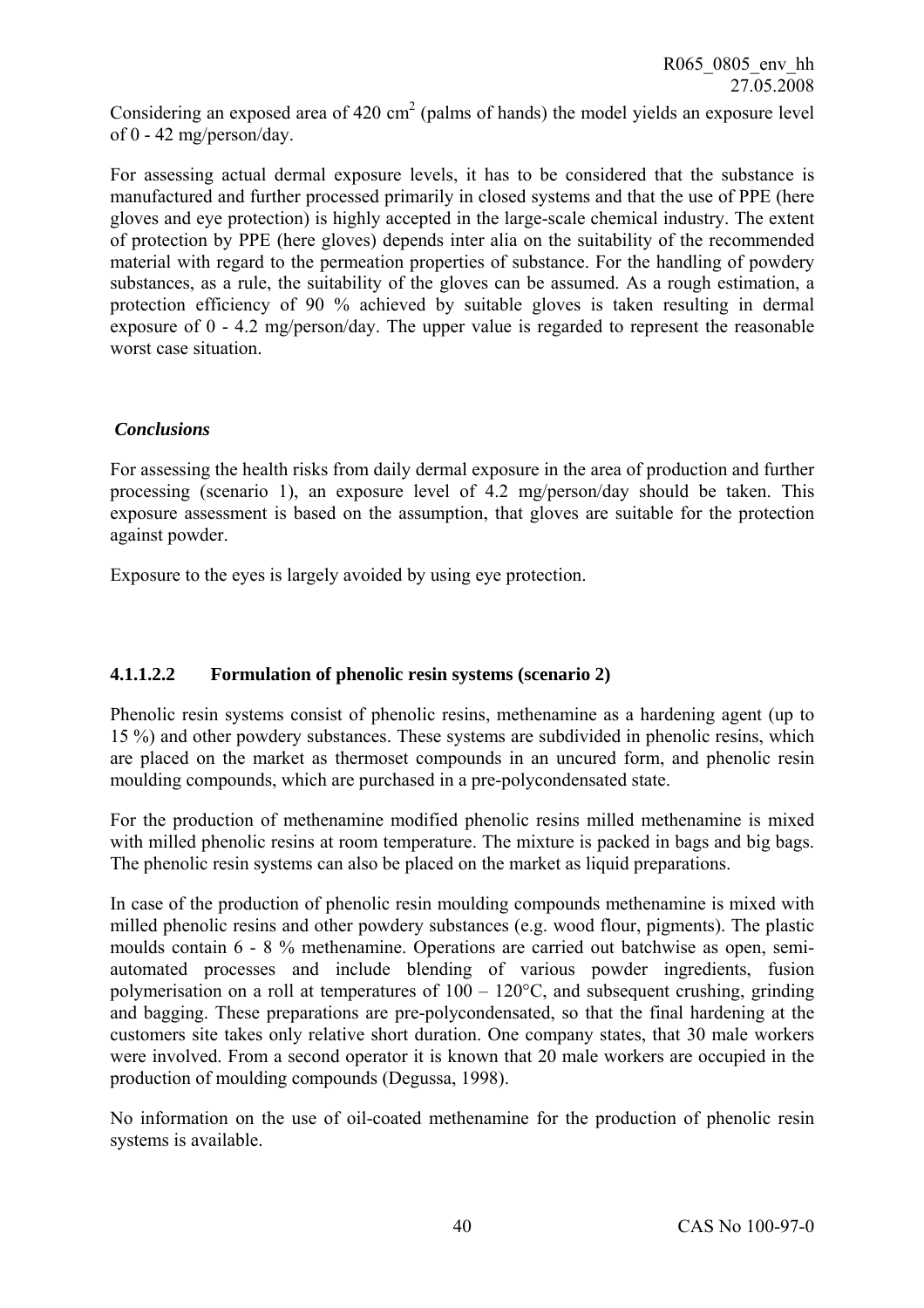During the hardening process (pre-polymerisation), methenamine is decomposed and ammonia as well as possibly formaldehyde are released. The producer states, that the final products do not contain any methenamine. No information is available, if methenamine itself may be released during the hardening process, too.

The formulation to phenolic resins and phenolic resin moulding compounds is not limited to the large-scale chemical companies but is also performed in small and medium-sized companies. For this case, in principle, it cannot be excluded that open systems without local exhaust ventilation are used (Voullaire, Kliemt 1995). It is to be assumed, that gloves and eye protection are not regularly worn and that both, immediate dermal contact and exposure to eyes caused by hand-eye-contacts occur. According to this scenario, inhalative and, as a result of immediate dermal contact, dermal exposures are expected if methenamine and preparations are handled, e.g. during sampling, charging, cleaning, maintenance and repair works. It is known, that metheneamine is filled into bags of different size (25 kg – 1000 kg). No detailed information is available. The following exposure assessment is based on the activity manual dumping of bags or sacks of methenamine (without LEV).

For continuous production frequency and duration of exposure are assumed to be daily and 8 h/shift.

#### **Inhalation exposure**

#### *Workplace measurements*

Measurement results are not available.

The NL provided results of a study relating to dumping of powdery goods in different formulating facilities (Marquart et al., 1999). These activities are regarded to be comparable to the situation occurring in the production of phenolic resins. In both cases, dumping of powders is considered exposure relevant. The study was aimed neither at very good nor at very bad equipment. The measurements were taken during continuous dumping of powders into mixers equipped with LEV. The measurement values of  $1.9 - 27.6$  mg/m<sup>3</sup> (shift averages:  $0.8 - 12.1$  mg/m<sup>3</sup>) refer to the handling of 330 – 11369 kg of powders.

#### *EASE estimation*

EASE for Windows 2.0, Aug. 1997

EASE estimation for the formulation of phenolic resin products at workplaces without LEV:

Input parameters:  $T = 20 \degree C$ , exposure-type is dust, dry manipulation, LEV absent Exposure level:  $5 - 50$  mg/m<sup>3</sup>

#### *Conclusions*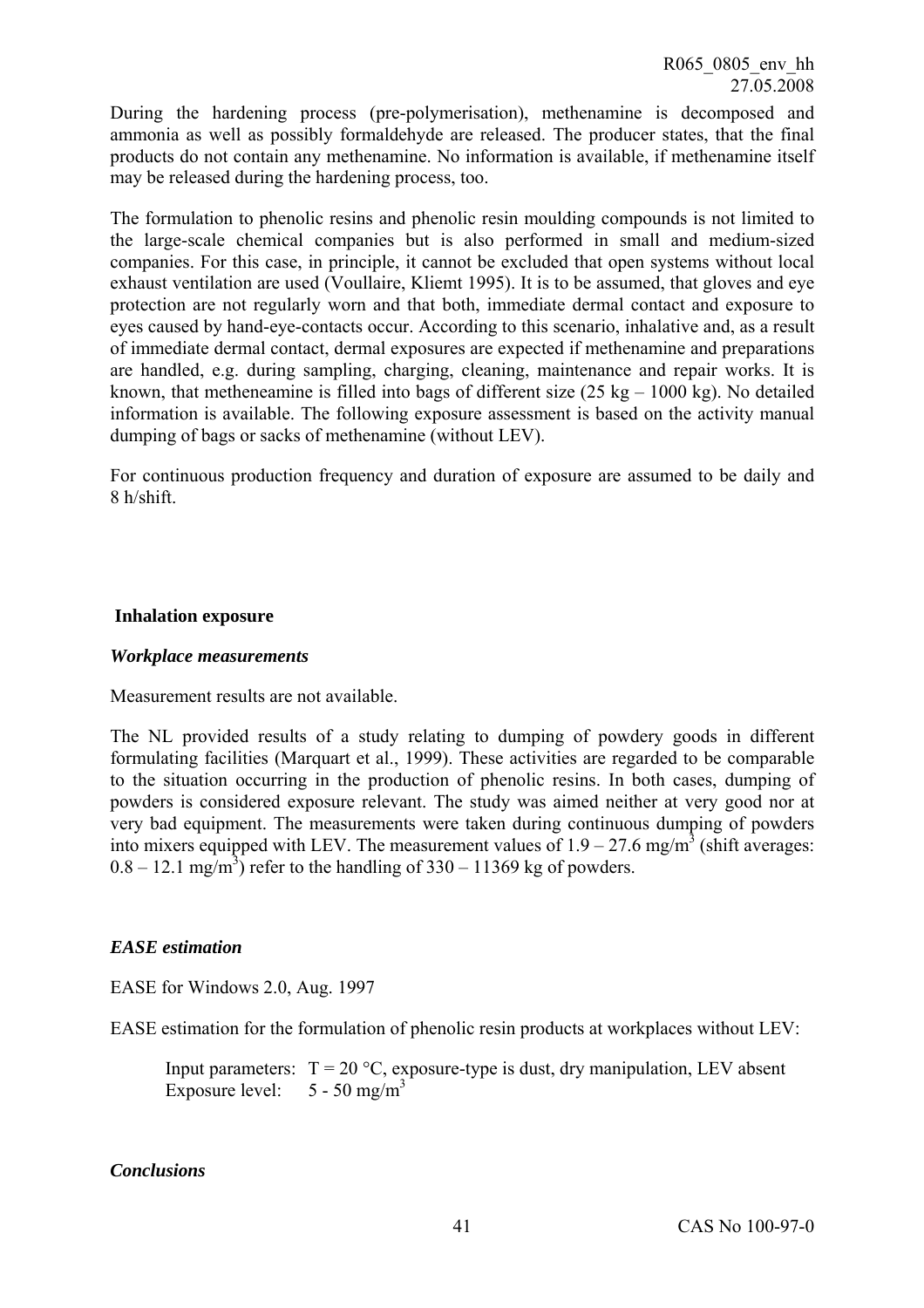Since measurement results are not available, manual dumping of powders in a formulating company is taken as an analogy scenario. It should be noted, that often phenolic resins are produced on a large scale basis with mainly automated processes, but for special qualities, also manual dumping seems to be probable. For assessing the risks of daily inhalation exposure, 12 mg/m<sup>3</sup> (highest shift average, round off) should be taken.

If oil-coated powders (dust-suppressed) or liquid preparations are used, it is to be expected that lower exposure occur.

The possible exposure due to evaporation of methenamine during the hardening process is regarded to be negligible compared to exposure to dust.

#### **Dermal exposure**

Measurement results on dermal exposure are not available. As an analogy exposure scenario, dumping of powders in a formulation company is taken (Lansink et al., 1996). These activities are regarded to be comparable to the situation occurring in the production of phenolic resins. In both cases, dumping of powders is considered exposure relevant. The field study includes manual dumping of calcium carbonate (several grades) from bags of into paint mixers in ten paint producing facilities ( $n = 19$ ). Calcium carbonate is a relatively dusty powder. The dumping lasted for  $1 - 15$  minutes and  $2 - 24$  bags, containing  $10 - 1000$  kg calcium carbonate were dumped. Local exhaust ventilation was generally used during dumping. Bags were cut open using a knife and the powder was allowed to flow into the mixer. Exposures due to direct contact with the flow of powder, deposition of the dust and contact with contaminated surfaces, including the outside of the bags. The  $90<sup>th</sup>$  percentile of the data is used as the basis for the reasonable worst case value. The exposure was determined as 1.9 mg/cm<sup>2</sup> and a total exposure of 3000 mg/person.

#### *Conclusions*

For assessing the health risks from daily dermal exposure during the formulation of phenolic resins (scenario 2), an exposure level of 3000 mg/person/day should be taken. The assessment is based on data of an analogous scenario. This exposure assessment is based on the assumption that gloves are not worn.

It cannot be presupposed that eye protection is regularly used. For assessing the risks, handeye-contacts as well as possible splashes to the eye should be considered.

## **4.1.1.2.3 Production of fuel tablets (scenario 3)**

A small amount of the produced methenamine is used for the production of fuel tablets which are applied in camping stoves. The tablets contain 97 % methenamine. The production includes the mixture of the powdery substance with additives and the following pressing to tablets.

According to the available information, fuel tablets are only produced in one company in Germany. The production takes place partly in closed systems. Two worker handle the substance 80 days/year for the entire length of the shift.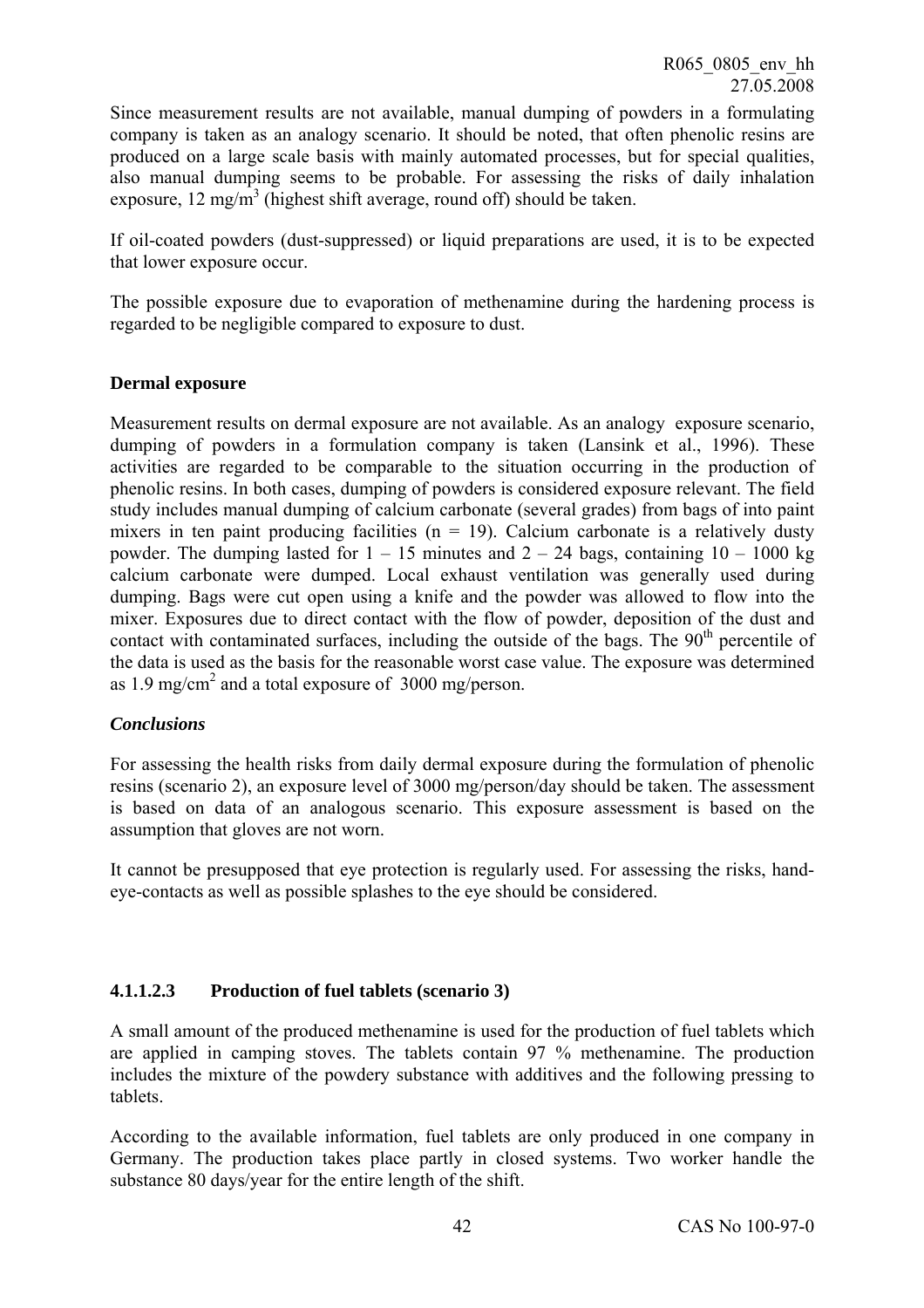Measurement data are not available. Therefore, inhalation and dermal exposure are assessed by means of the EASE model.

It is assumed, that worker do not wear gloves regularly. Therefore, dermal exposure is assessed for the unprotected worker.

Generally, worker may potentially be exposed during filling, packaging, cleaning, repair and maintenance work.

#### **Inhalation Exposure**

#### *Workplace measurements*

Measurement results are not available.

## *EASE estimation*

EASE for Windows 2.0, Aug. 1997

EASE estimation for the production of fuel tablets with LEV:

Input parameters:  $T = 20 \degree C$ , exposure-type is dust, dry manipulation, LEV present Exposure level: 2 - 5 mg/m<sup>3</sup>.

#### *Conclusions*

For assessing the risk of inhalation exposure during the production of fuel tablets,  $2-5$  mg/m<sup>3</sup> should be taken. The upper value is regarded to represent the reasonable worst case situation. Based on the information from the only producing company in Germany, exposure occurs during 80 days/year.

## **Dermal Exposure**

Dermal exposure is assessed for the unprotected worker using the EASE model:

 Input parameters: Non dispersive use, direct handling, intermittent Exposure levels:  $0.1 - 1$  mg/cm<sup>2</sup>/day.

Considering an exposed area of 420 cm<sup>2</sup> (palms of hands), dermal exposure amounts to 42 -420 mg/person/day. Based on the information from the only producing company in Germany, exposure occurs during 80 days/year.

## *Conclusions*

For assessing the health risks from daily dermal exposure during the production of fuel tablets (scenario 3), an exposure level of 420 mg/person/day should be taken. This exposure assessment is based on the assumption that gloves are not worn.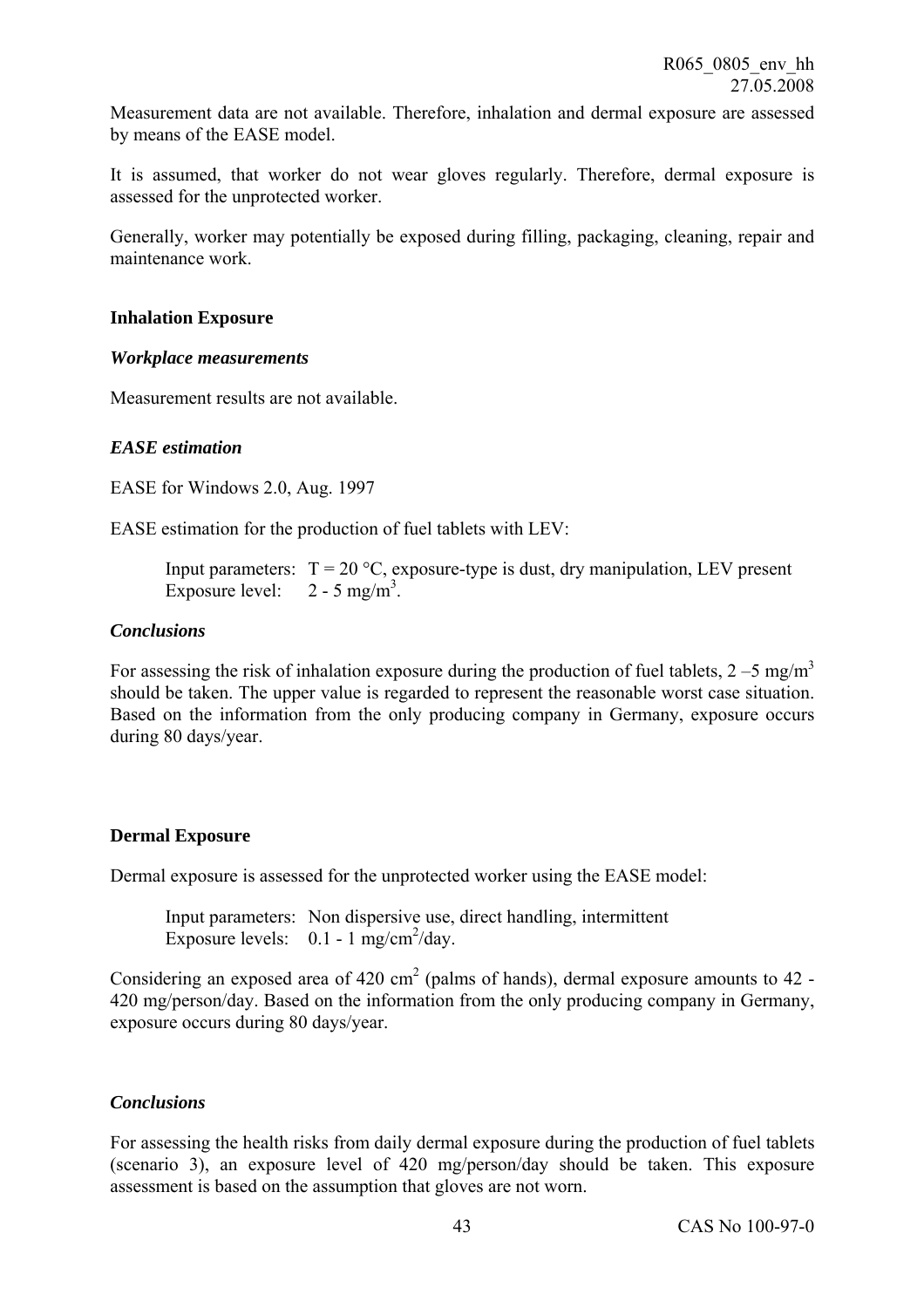It cannot be presupposed that eye protection is regularly used. For assessing the risks, handeye-contacts as well as possible splashes to the eye should be considered.

# **4.1.1.2.4 Formulation of preparations used as photochemicals or for corrosion prevention (scenario 4)**

According to the literature (Roempp, 1997) and the Swedish Product Register methenamine is used as a stabiliser in photochemicals and as a component in anticorrosion agents. In contrast, according to an extensive compilation, methenamine is not used in photochemicals in Germany (Baumann, 1990).

Preparations, used as photochemicals and anticorrosion agents are placed on the market as diluted solutions. The concentration of stabilisers and components of anticorrosion agents are low (up to a few percent). Therefore, during production of this preparations only small amounts (< 100 kg) of methenamine are handled.

Exposure is expected during loading, unloading, drumming operations and weighing of the pure methenamine. There is no information if the preparation is produced in a continuous process. The duration of exposure during further processing is assumed to be 1 hour/day.

The formulation to various products may not be limited to the large-scale industries but occur in small and medium-sized companies, too. For this case, in principle, it cannot be excluded that, in addition to the high level of technical protection in the large-scale industry, open systems without local exhaust ventilation are used (Voullaire, Kliemt 1995). It is to be assumed, that gloves and eye protection are not regularly worn and that both, immediate dermal contact and exposure to eyes caused by hand-eye-contacts occur. According to this scenario, higher inhalation and, as a result of immediate dermal contact including hand-eyecontacts, higher dermal exposures are expected if methenamine and preparations are handled, e.g. during filling, sampling, charging, cleaning, maintenance and repair works.

## **Inhalation Exposure**

## *Workplace measurements*

Measurement results are not available.

Exposure scenarios with the handling of rather low quantities of powdery substances in formulating processes are taken for analogy considerations. Such workplaces were subject of an BAuA study on the EASE model (Bredendiek-Kämper, 1999). It turned out, that exposure levels are below 1 mg/m<sup>3</sup> (8 h TWA), if low amounts of powdery substances are handled. This was shown at workplaces in the textile industry, where printing inks are mixed by adding and mixing powdery substances (colour kitchen, typical amounts a few kg).

The NL provided results of a study relating to dumping of powdery goods in different formulating facilities (Marquart et al., 1999). The study was aimed neither at very good nor at very bad equipment. The measurements were taken during continuous dumping of powders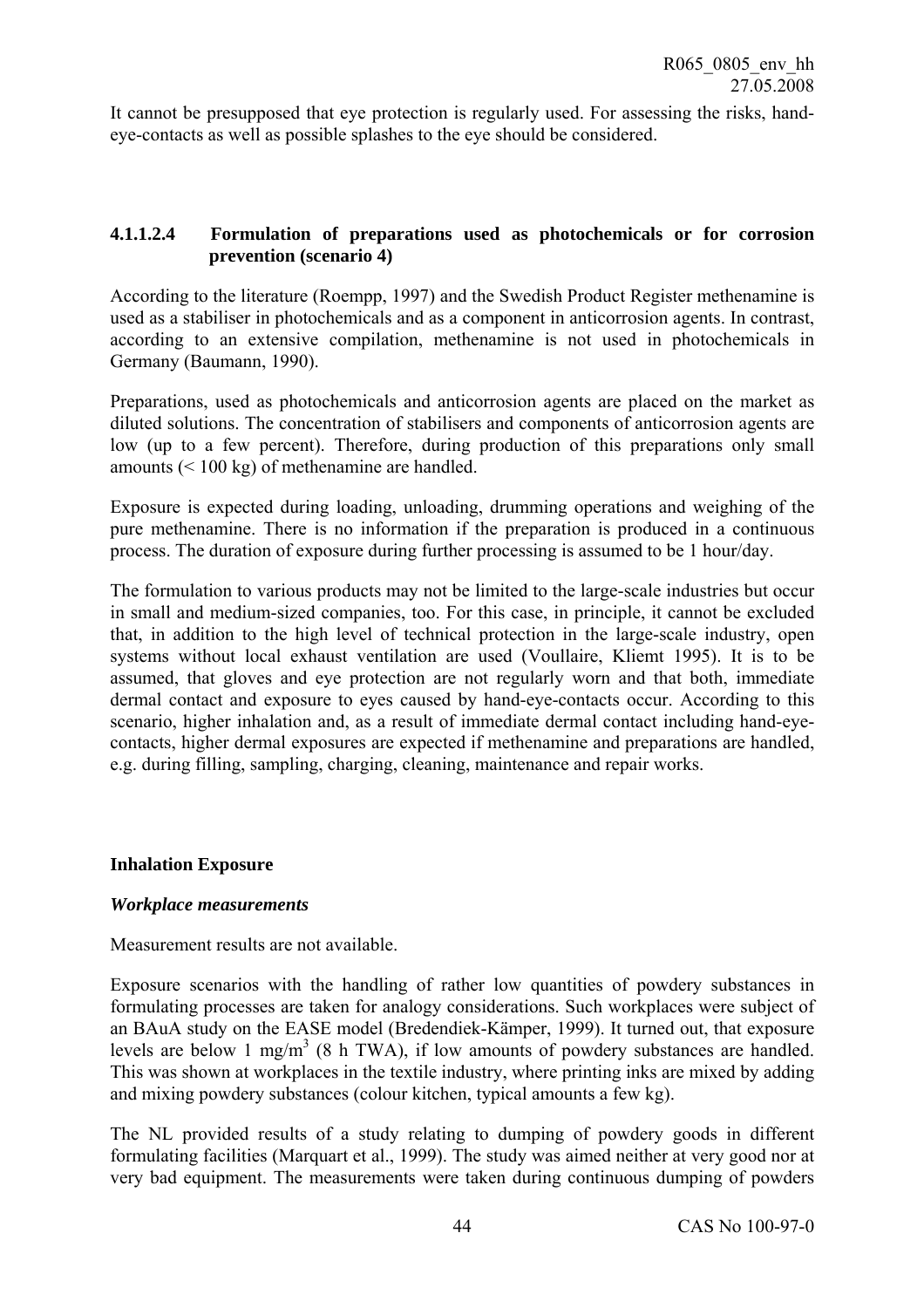into mixers equipped with LEV. The measurement values of  $1.9 - 27.6$  mg/m<sup>3</sup> (shift averages:  $0.8 - 12.1$  mg/m<sup>3</sup>) refer to the handling of 330 – 11369 kg of powders.

#### *EASE estimation*

EASE for Windows 2.0, Aug. 1997

EASE estimation for the formulation of preparations without LEV:

Input parameters:  $T = 20 \degree C$ , exposure-type is dust, dry manipulation, LEV absent Exposure level:  $5 - 50$  mg/m<sup>3</sup>

Considering a daily duration of 1 h, exposure levels reduce to  $0.7 - 6.5$  mg/m<sup>3</sup>.

#### *Conclusions*

Due to the short duration of the activities carried out, the above mentioned Dutch study (Marquart et al., 1999) seems to be only applicable with limitations. Possibly the lower end of the range of measurement values or shift averages is related to the handling of low amounts of powders (as a rough prediction). Taking the lower end of the ranges (measurement value: 1.9 mg/m<sup>3</sup>, shift average: 0.8 mg/m<sup>3</sup>) a good agreement with the level assessed with the EASE model is observed.

Exposure to dust inter alia depends on the amount of powdery substance handled during the shift at a workplace. It is to be assumed, that for the production of diluted preparations amounts of < 100 kg/day are necessary. The above mentioned BAuA study (Bredendiek-Kämper, 1999) revealed, that for these scenarios exposure levels are below 1 mg/m<sup>3</sup> (8 h TWA).

Therefore, for the purpose of assessing the risks resulting from inhalation exposure during the formulation of preparations 1 mg/m<sup>3</sup> (scenario 4) should be considered. If oil-coated powders (dust-suppressed) or liquid preparations are used, it is to be expected that lower exposure occur.

## **Dermal Exposure**

Dermal exposure is assessed for the unprotected worker using the EASE model:

 Input parameters: Non dispersive use, direct handling, intermittent Exposure levels:  $0.1 - 1$  mg/cm<sup>2</sup>/day.

Considering an exposed area of  $420 \text{ cm}^2$  (palm of hands), dermal exposure amounts to  $42$  -420 mg/person/day.

#### *Conclusions*

For assessing the health risks from daily dermal exposure during the formulation of preparations e.g. for photochemicals and anticorrosion agents (scenario 4), an exposure level of 420 mg/person/day should be taken. This exposure assessment is based on the assumption that gloves are not worn. The upper value is regarded to represent the reasonable worst case.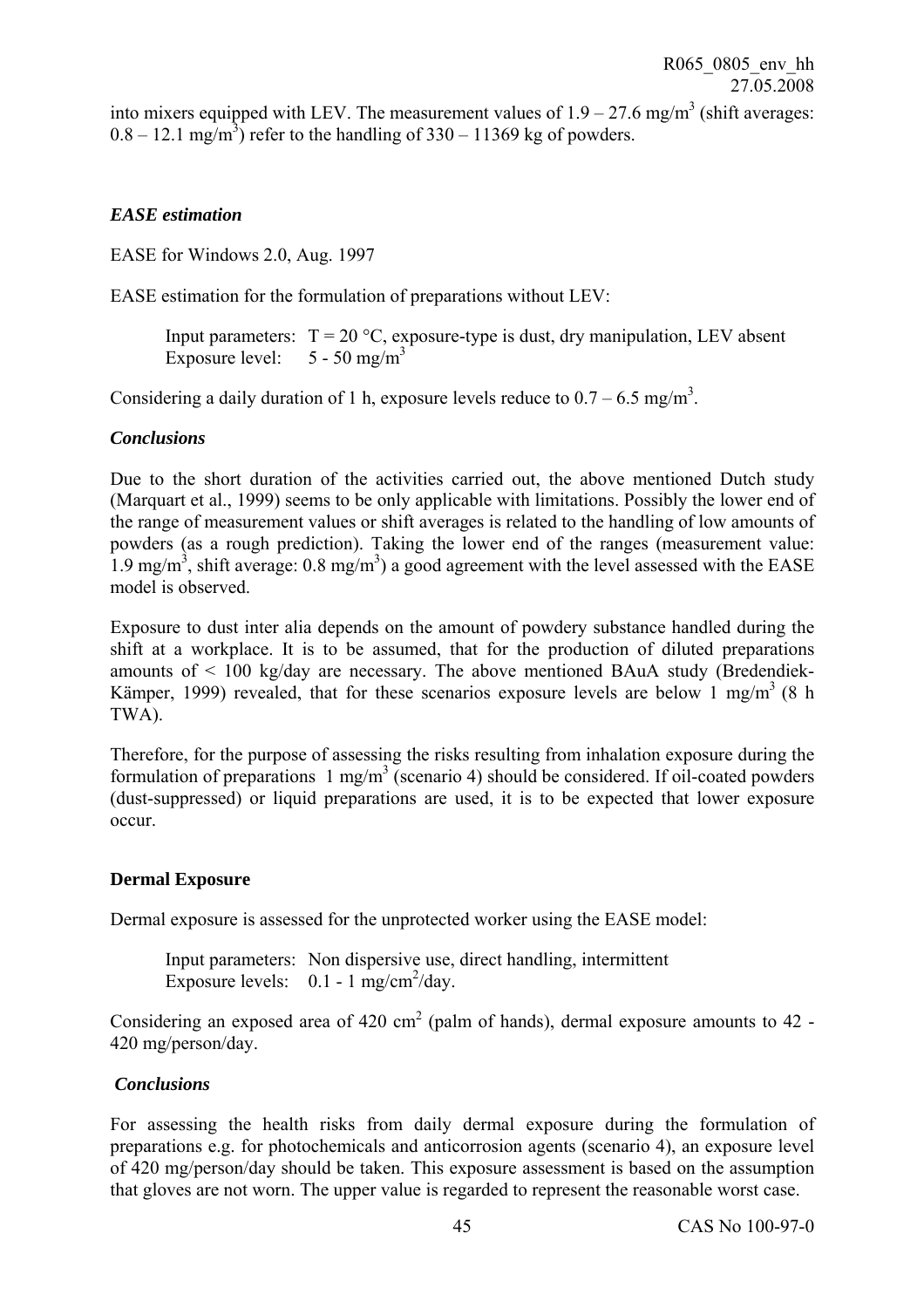It cannot be presupposed that eye protection is regularly used. For assessing the risks, handeye-contacts as well as possible splashes to the eye should be considered.

## **4.1.1.2.5 Use of products containing phenolic resin systems (scenario 5)**

Typical applications of phenolic resin systems (containing up to 15 % methenamine) are grinding materials, brake linings, clutch linings, wood glues, laminates and insulation materials. During the process of hardening different moulding processes with the influence of temperature (ca. 110 – 150 °C) and pressure are used, e.g. pressing, transfer moulding, injection moulding and extrusion.

Furthermore, phenolic resin systems are used as binding agents for quartz sand during the production of casting moulds or as binding agents in formed and unformed fireproof materials, e.g. in foundries and the steel industries. The content of methenamine amounts to 0.2 – 0.8 % (Bakelite, 1993).

Powdery phenolic resin systems containing methenamine are added to rubber mixtures as reinforcing resins.

All applications have in common, that powdery preparations with a content of up to 15 % methenamine are filled and/or mixed before the moulding. In some areas, e.g. foundries, liquid preparations are used (Degussa, 1998).

For the above mentioned work places it must be assumed, that LEV is not generally present and protective gloves are not regularly worn. The duration and the frequency of exposure are not known for the particular case.

#### **Inhalation exposure**

#### *Workplace measurements*

Measurement results are not available.

## *EASE estimation*

- EASE for Windows 2.0, Aug. 1997
- EASE estimation for the use of phenolic resin systems without LEV
	- Input parameters:  $T = 20 \degree C$ , exposure-type is dust, dry manipulation, LEV absent Exposure level: 5 - 50 mg/m<sup>3</sup>

Considering a methenamine content of 15 % an inhalation exposure of  $0.75 - 7.5$  mg/m<sup>3</sup> results.

## *Conclusions*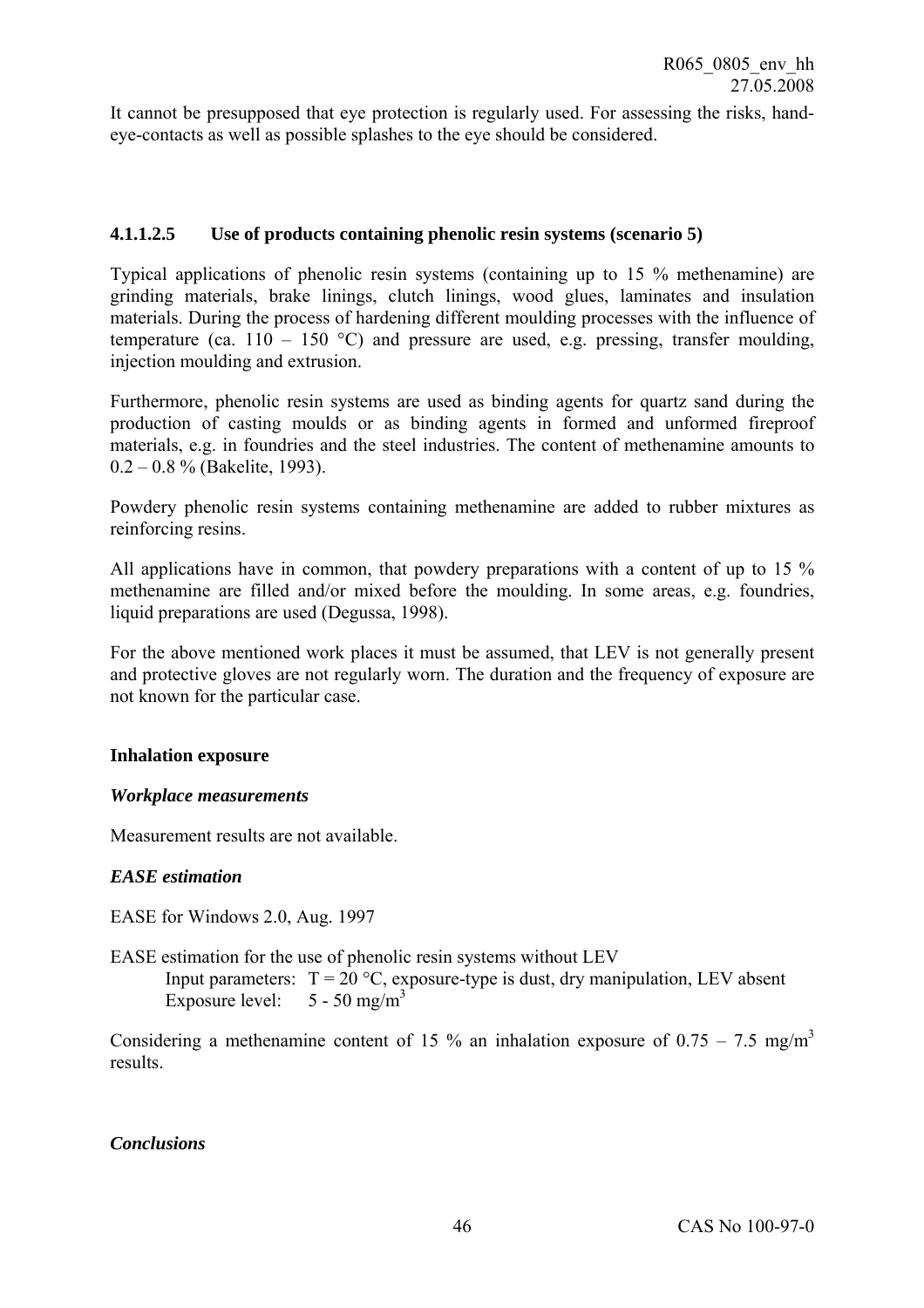For the purpose of assessing the risks resulting from daily inhalation  $0.75 - 7.5$  mg/m<sup>3</sup> (scenario 5) without LEV (exposure levels predicted by the EASE-model) should be considered.

Often exposure relevant activities are carried out for a limited duration and in case not daily. But there is no detailed information and as a result it can not be considered at present. If oilcoated powders or liquid preparations are further processed, lower exposure levels are to be expected.

The possible exposure on account of evaporation of methenamine during the hardening process is assumed to be negligible compared to exposure to dust.

## **Dermal exposure**

Dermal exposure is assessed for the unprotected worker using the EASE model:

 Input parameters: Non dispersive use, direct handling, intermittent Exposure levels:  $0.1 - 1$  mg/cm<sup>2</sup>/day.

Considering a methenamine content of 15  $\%$  and an exposed area of 840 cm<sup>2</sup> (hands) the model yields an exposure level of 12.6 – 126 mg/person /day.

#### *Conclusions*

For assessing the health risks from daily dermal exposure during the use of phenolic resin systems (scenario 5), an exposure level of  $12.6 - 126$  mg/person/day should be taken, when considering a content of 15 % methenamine in phenolic resins. This exposure assessment is based on the assumption that gloves are not worn. The upper value is regarded to represent the reasonable worst case.

It cannot be presupposed that eye protection is regularly used. For assessing the risks, handeye-contacts as well as possible splashes to the eye should be considered.

#### **4.1.1.2.6 Summary**

Based on the available information, 95 % of the produced methenamine is used as a hardening agent in phenolic resin systems. In this, methenamine is decomposed during the hardening processes performed at elevated temperatures.

The main source of exposure is the handling of powdery pure methenamine during the production and formulation (scenarios 1, 2, 4) as well as the use of powdery phenolic resin systems containing up to 15 % methenamine (scenario 5).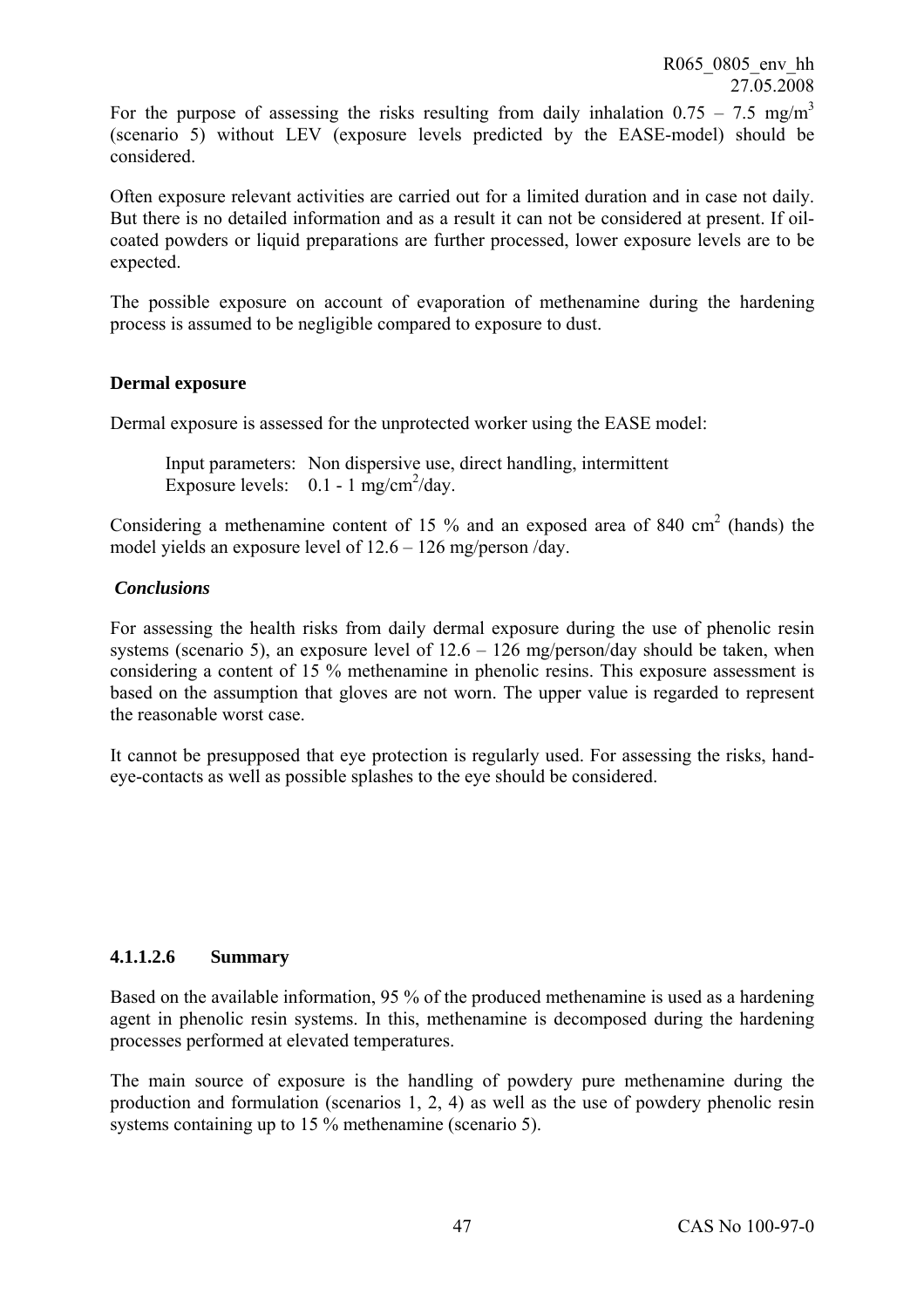2 % of the produced methenamine is further processed to fuel tablets, containing 97 % methenamine. Exposure is possible during the handling of the powdery substance (scenario 3).

The possible exposure during the use of preparations as corrosion inhibitors, as photochemicals (stabilizing agent), as fertilisers, as fungicides, as limestone removers, as carpet cleaners, as human medicines or as preservatives in paints, leather and cosmetics is not described in this exposure assessment. Corresponding exposure scenarios are not defined, because it is not known, whether the uses of methenamine in the mentioned formulations really exist, and, if they do, the concentration of methenamine is considered to be very low.

The relevant inhalation and dermal exposure levels are given in the tables 4.2 and 4.3, respectively.

Measurement results concerning inhalation exposure were only available for the production of the substance (scenario 1). The data basis is sufficient to be regarded as representative. For scenario 2 "Formulation of phenolic resin systems", analogous data were taken into account. For both scenarios, the task charging of reaction vessels with powders substances is regarded to be the main source of exposure.

Dermal exposure for the production of the substance was assessed in consideration of a high level of protection realised in the large-scale chemical industry and with the assumption that suitable gloves are regularly worn. A protection efficiency of 90 % is assumed.

In all other sectors, exposure levels are assessed for the unprotected worker based on the assumption that gloves are irregularly worn.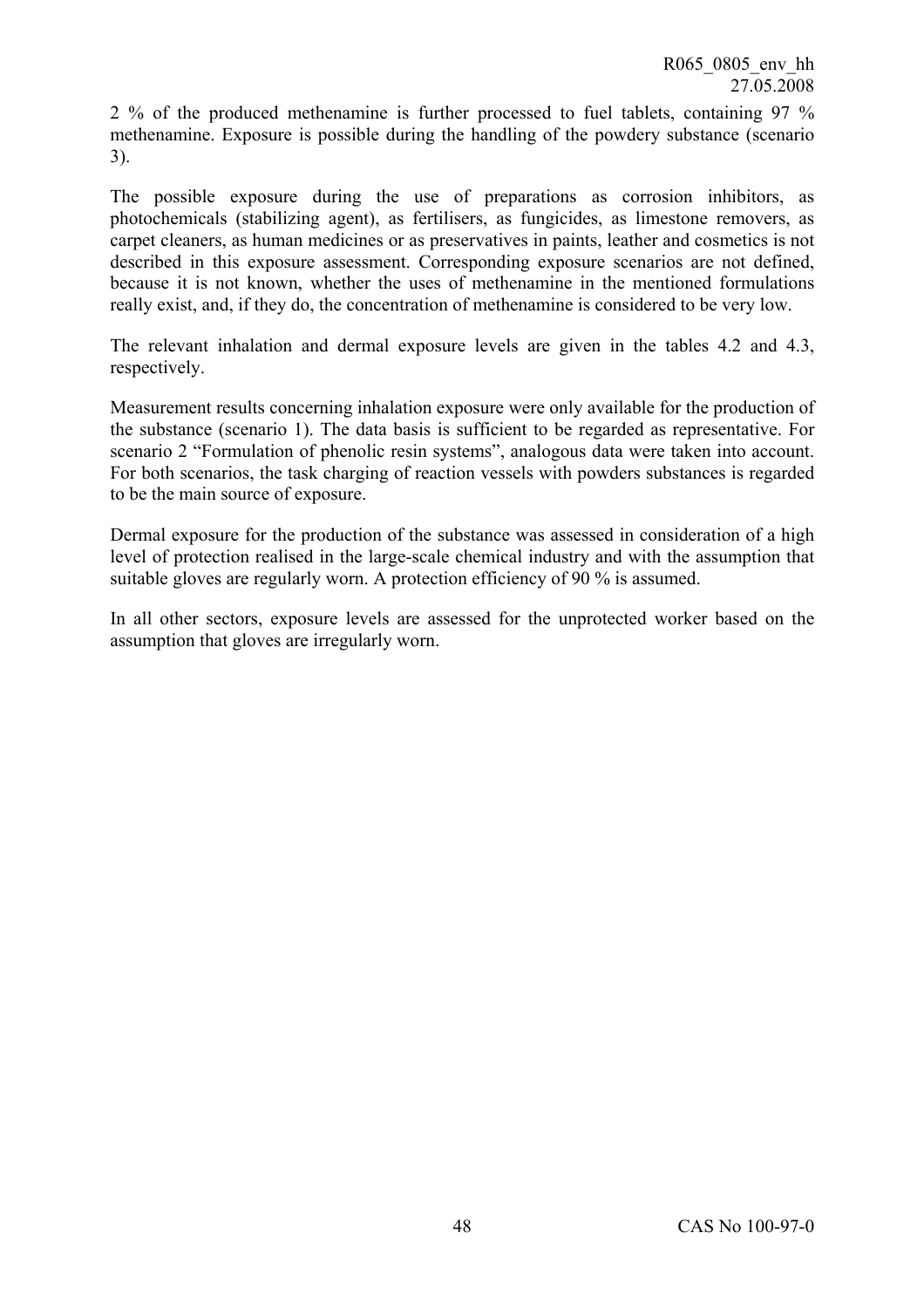Table 4.2: Summary of inhalation exposure data (reasonable worst case) of methenamine which are relevant for occupational risk assessment

|                | <b>Inhalation exposure</b>                                                            |                     |                                                                          |                           |                    |                                       |                                                              |                                   |               |
|----------------|---------------------------------------------------------------------------------------|---------------------|--------------------------------------------------------------------------|---------------------------|--------------------|---------------------------------------|--------------------------------------------------------------|-----------------------------------|---------------|
|                | Scenario, Area of production<br>and use                                               | Form of<br>exposure | <b>Activity</b>                                                          | <b>Duration</b>           | Frequency          | Shift average<br>[mg/m <sup>3</sup> ] | <b>Method</b>                                                | <b>Short term</b><br>[ $mg/m^3$ ] | <b>Method</b> |
|                | Production an use as a chemical intermediate                                          |                     |                                                                          |                           |                    |                                       |                                                              |                                   |               |
|                | Production and further<br>processing to explosives<br>(with LEV)                      | dust                | charging,<br>filling, cleaning,<br>repair,                               | shift                     | daily              | $1a$ 4                                | highest measurement<br>result (round off),<br>dusty material |                                   |               |
|                |                                                                                       |                     |                                                                          | shift                     | daily              | 0.2<br>1 <sub>b</sub>                 | highest result<br>low dust material;<br>indicative value     |                                   |               |
|                | <b>Formulation</b>                                                                    |                     |                                                                          |                           |                    |                                       |                                                              |                                   |               |
| 2.             | Formulation of phenolic<br>resin systems                                              | dust                | charging,<br>drumming,<br>packaging,<br>cleaning, repair,<br>maintenance | shift<br>(assumed)        | daily<br>(assumed) | 12                                    | analogous data                                               |                                   |               |
| $\mathbf{B}$ . | Production of fuel tablets<br>(97 % methenamine)                                      | dust                | filling,<br>packaging,<br>cleaning, repair,<br>maintenance               | shift                     | 80 days/year       | 5                                     | <b>EASE</b><br>with LEV                                      |                                   |               |
| I4.            | Production of<br>formulations used in<br>corrosion prevention and<br>as photochemical | dust                | filling, weighing                                                        | $1 h/s$ hift<br>(assumed) | daily<br>(assumed) | $\mathbf{1}$                          | analogous data                                               |                                   |               |
|                | <b>Use of formulations</b>                                                            |                     |                                                                          |                           |                    |                                       |                                                              |                                   |               |
| 5.             | Use of phenolic resin<br>systems (up to $15\%$<br>methenamine)                        | dust                | charging,<br>repair<br>cleaning,<br>maintenance                          | shift<br>(assumed)        | daily              | 7.5                                   | <b>EASE</b><br>without LEV                                   |                                   |               |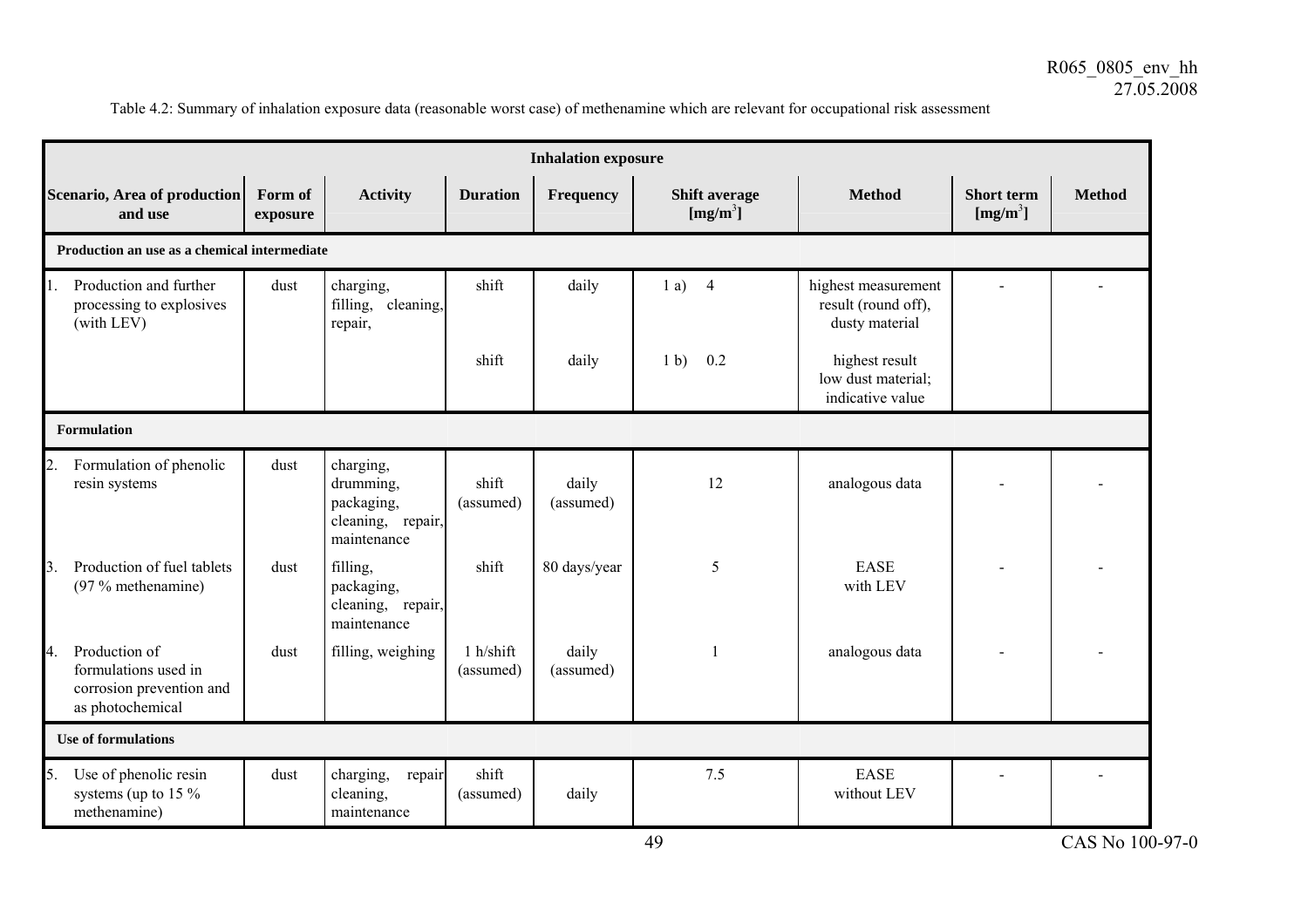| <b>Dermal</b> exposure                                                                      |                     |                                                                          |                          |                   |                                                |                                       |                                    |                                                           |
|---------------------------------------------------------------------------------------------|---------------------|--------------------------------------------------------------------------|--------------------------|-------------------|------------------------------------------------|---------------------------------------|------------------------------------|-----------------------------------------------------------|
| Area of production and<br>use                                                               | Form of<br>exposure | <b>Activity</b>                                                          | Frequency<br>[days/year] | Contact level (1) | Level of exposure<br>[mg/cm <sup>2</sup> /day] | <b>Exposed</b> area<br>$\text{[cm}^2$ | <b>Shift average</b><br>[mg/p/day] | <b>Method</b>                                             |
| <b>Production and further processing</b>                                                    |                     |                                                                          |                          |                   |                                                |                                       |                                    |                                                           |
| Production and further<br>1.<br>processing to explosives                                    | dust                | charging,<br>repair,<br>drumming,<br>cleaning,<br>sampling               | daily                    | incidental        | $0 - 0.1$                                      | 420                                   | 4.2                                | <b>EASE</b><br>(90 % protection<br>by suitable<br>gloves) |
| <b>Further processing to formulations</b>                                                   |                     |                                                                          |                          |                   |                                                |                                       |                                    |                                                           |
| Formulation of<br>2.<br>phenolic resin systems                                              | dust                | charging,<br>drumming,<br>cleaning, repair,<br>packaging,<br>maintenance | daily                    | intermittent      | 1.9                                            | 1600                                  | 3000                               | Analogous data                                            |
| Production of fuel<br>3.<br>tablets $(97\%$<br>methenamine)                                 | dust                | filling, packaging,<br>cleaning, repair,<br>maintenance                  | 80<br>days/year          | intermittent      | $0.1 - 1$                                      | 420<br>(palms of<br>hands)            | 420                                | <b>EASE</b><br>(without gloves)                           |
| Production of<br>4.<br>formulations used in<br>corrosion prevention and<br>as photochemical | dust                | filling, weighing                                                        | daily                    | intermittent      | $0.1 - 1$                                      | 420<br>(palms of<br>hands)            | 420                                | <b>EASE</b><br>(without gloves)                           |
| <b>Use of formulations</b>                                                                  |                     |                                                                          |                          |                   |                                                |                                       |                                    |                                                           |
| 5.<br>Use of phenolic resin<br>systems (up to 15 $\%$<br>methenamine)                       | dust                | charging, cleaning<br>repair,<br>maintenance                             | daily                    | intermittent      | $0.1 - 1$                                      | 840<br>(hands)                        | 126                                | <b>EASE</b><br>(without gloves)                           |

Table 4.3: Summary of dermal exposure data (reasonable worst case) of methenamine which are relevant for occupational risk assessment

(1) contact level according to the EASE model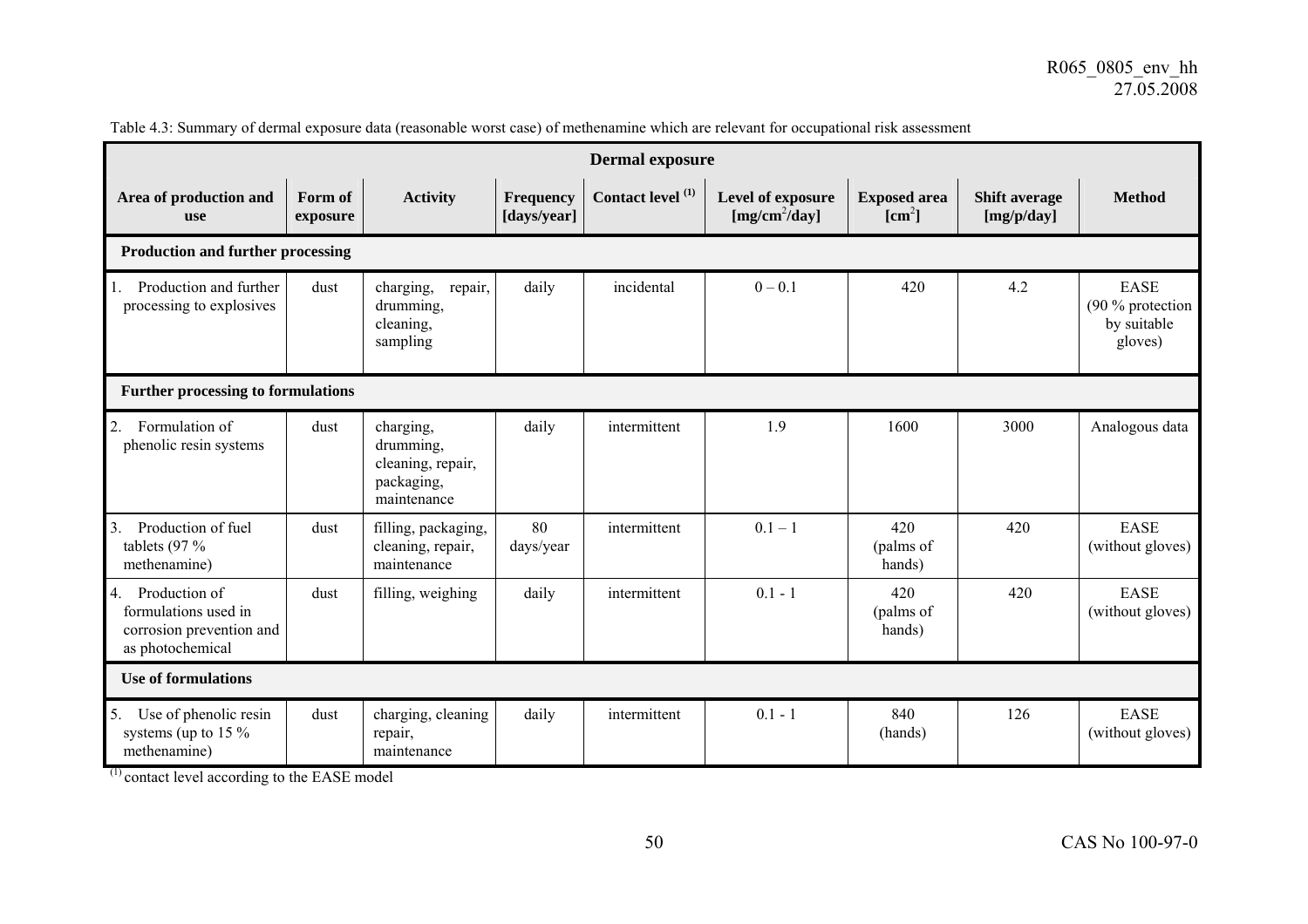## **4.1.1.3 Consumer exposure**

The Swedish product register gives 3 products for use in the consumer area out of a total of 84 products (1996). In the BfR data base 4 products for use in the consumer area out of a total of 24 products were found (BfR, 2004), cosmetics excluded.

Methenamine is used as an auxiliary ingredient in one remover of limestone from coffeemachines ( $\leq 1\%$ ) and in two Steam Vac floor and carpet cleaners ( $\leq 1\%$ ). In one case methenamine is used in the pure form in solid fuel.

No exact number of cosmetic products can be provided for methenamine, because the substance is included as preservative in framework formulations. The substance is present in an estimated number of 50 cosmetic products.

#### **Inhalation exposure**

Taking into consideration the vapour pressure, the Henry coefficient and further physicochemical properties of the substance inhalative exposure by use of consumer products can be neglected.

#### **Dermal exposure**

Dermal exposure may be derived from use as solid fuel, as limestone remover, and as ingredient in cleaners and in cosmetic products.

For solid fuel tablets containing methenamine repeatedly local dermal exposure may occur to some users in connection with handling/ breaking the tablets for a short time (within seconds).

In connection with the use of limestone removers for coffee machines occasional short-time dermal exposure may occur in connection of handling the limestone remover during use. The exposure is considered to be to a very small area of the hands and thus the dose available to systemic absorption may be considered negligible. The short-time local skin contact to very low levels of methenamine during this use is considered to be negligible for risk characterisation purposes.

Direct exposure from Steam Vac floor and carpet/upholstery cleaners can be excluded during use with adequate application. However, dermal exposure may occur from direct contact with e.g. furniture covering, which have been cleaned with Steam Vac floor and carpet/upholstery cleaners. After use residual amounts may be present in the textile.

## *Exposure to carpet/upholstery cleaners*

The possible residual amount of methenamine on the upholstery can be estimated as follows:

For a surface of 1 m<sup>2</sup> approximately 200 g cleaning solution is needed ( $\sim$ 185 ml water and  $\sim$ 15 ml cleaner concentrate). This leads to a load of 15 µg/ cm², considering the weight fraction of methenamine < 1% in cleaner concentrate. It is assumed that 20 % remains on the surface and partly migrated to the upholstery, that means 3 µg methenamine remains per cm².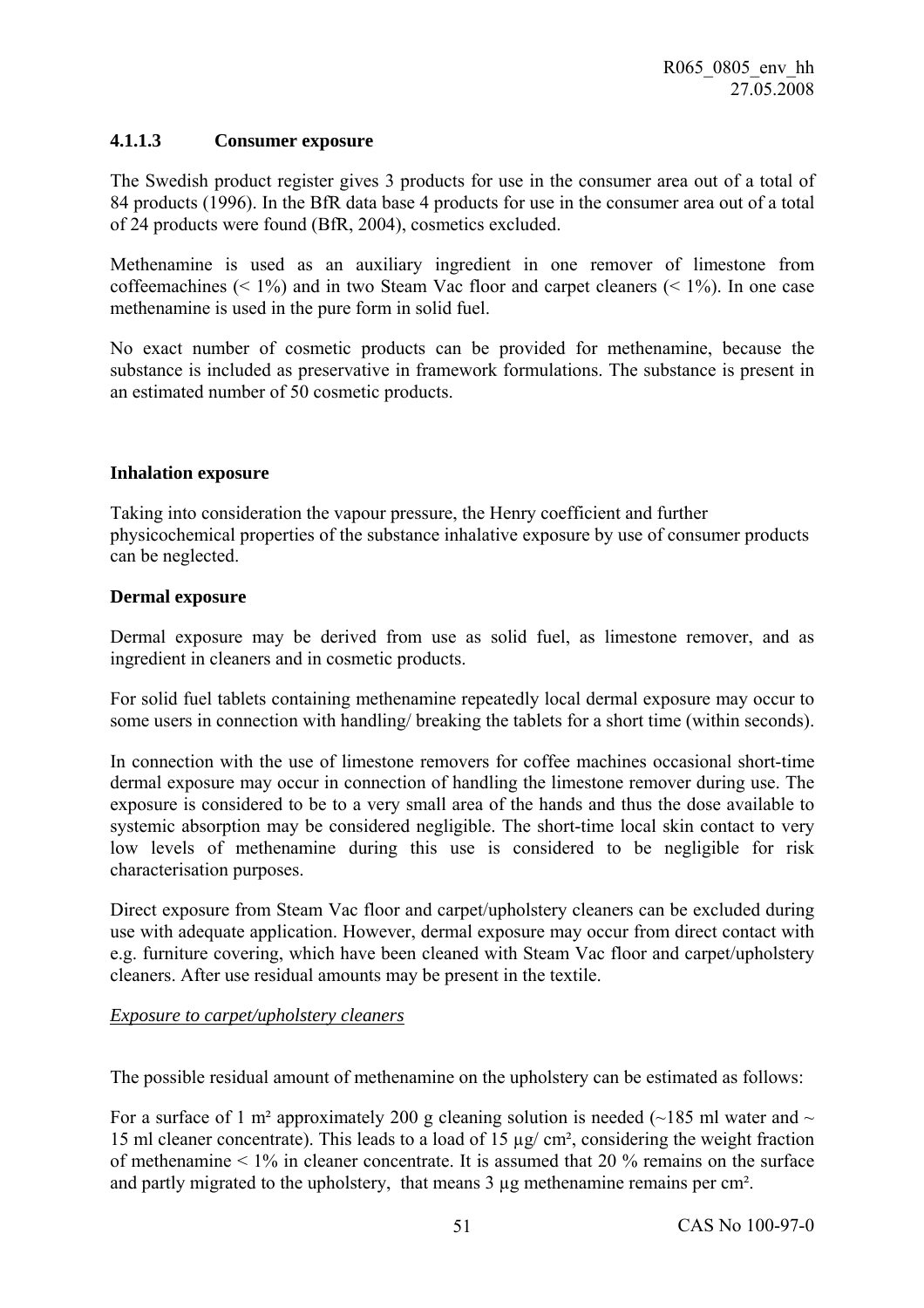For the estimation of dermal exposure the following scenario is used:

The contact area of a person sitting in an armchair with cleaning upholstery accounts for about 1.000 cm² (half of both forearms and hands).

A four hour contact (e.g. during watching TV) would lead to an amount of 30 µg/event (3 µg x 1000 cm² x 0.01), presupposed a migration-rate of 1% per event.

Taking 100 events into account, the yearly total amount of methenamine migrating from the upholstered armchair to the skin accounts for 3000 µg, resulting in an average external dermal exposure of  $\sim 0.14$  µg/kg bw per day assuming a body weight of 60 kg. This amount can be neglected for risk characterisation purposes in relation to the amount by exposure to cosmetics.

#### Exposure to cosmetics

Dermal exposure due to cosmetics may derive by use of lotions, creams and make up. According to the Council Directive 76/768/EEC, Annex VI, the maximal allowed concentration of methenamine as preservative in a cosmetic product is 0.15%.

The estimation of exposure by cosmetics based on the SCCNFP approach. In the specific case of preservatives the SCCNFP calculated a global daily exposure value for all cosmetic products that one person may daily apply on the skin. In a worst-case scenario, considering the consumer would use a set of cosmetic products containing the same preservative, the SCCNFP-value accounts 17.79 g/day (SCCNFP/0321/00, Final). With consideration of the weight fraction of methenamine 0.15% and the body weight of 60 kg the external exposure can be calculated to 445 µg/kg bw/d.

## **Oral exposure**

## Exposure by eating food

According to § 28 of the German cheese-directive (1986) methenamine is allowed as preservative (E239) in provolone cheese in a quantity of 25 mg/kg (calculated as formaldehyde). It is not allowed in other food. The daily intake of provolone cheese accounts about 50 g (99th percentile of the estimated daily consumption quantity, determined by the German National Food Consumption Study (1985-1988) (Adolf et al. , 1995).

This daily intake would lead to a possible intake of 1.25 mg of methenamine per day and corresponds to the external exposure. The assumption that 100% of methenamine are absorbed, leads to an internal exposure of  $\sim$  21  $\mu$ g/kg of bw per day.

#### Exposure via medical treatment

Methenamine is used in human medicine to treat urinary tract infections with oral doses of 2 - 4 g/day, corresponding to up to 57 mg/kg bw/day (cf. 4.1.2.6).

## **Conclusion**

The main route of exposure for consumers is the dermal one using cosmetics containing methenamine as preservatives. The external exposure of skin can reach a value up to  $\sim$ 27 mg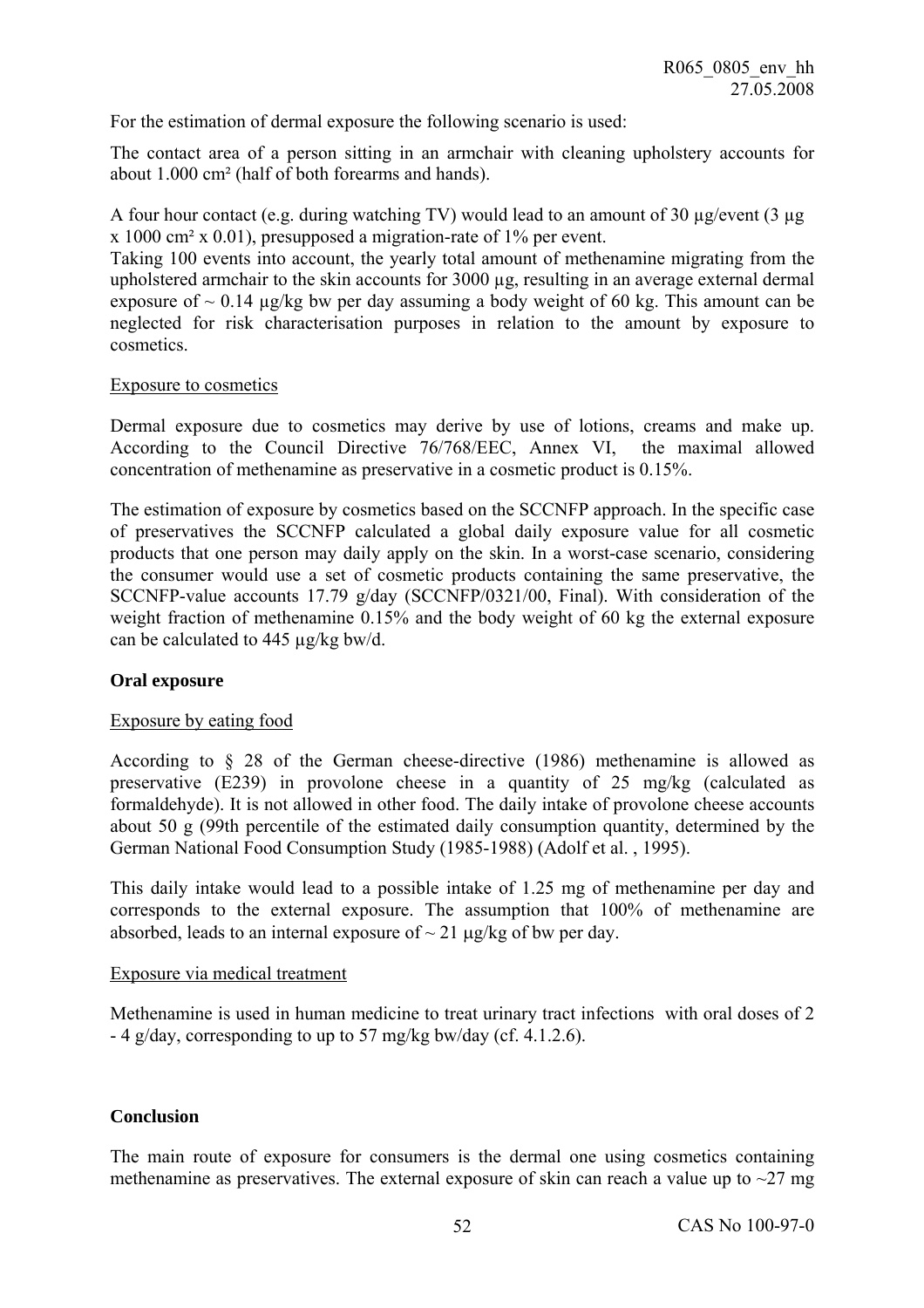corresponding to 0.445 mg/kg bw and day (body weight 60 kg). Dermal exposure to methenamine for very short times may also occur during the application (handling/breaking) of solid fuel tablets containing methenamine. Possible dermal exposure to residual amounts of the substance on textile materials after use of carpet/upholstery cleaners was estimated to be very low and will be neglected for risk characterisation purposes.

Oral exposure due to eating provolone cheese can lead up to a daily intake of 1.25 mg resulting in an internal exposure of up to 0.021 mg/kg bw and day.

#### **4.1.1.4 Indirect exposure via the environment**

Releases of methenamine into the environment following production, formulation and processing were calculated in chapter 3. The indirect exposure of humans via environment, i.e. through food, drinking water and air is considered to be very low. Methenamine does not adsorb, is not bioaccumulative and is not expected to persist in the environmental compartments.

The target compartment is water, a release into air can widely excluded. If released into air, e.g. by accident, a quick degradation to formaldehyde and ammonium is expected. Hence, the risks arising from these substances as degradation products needs to be addressed, too.

However, it needs to be emphasised that formaldehyde itself is produced in 5-6 millions t/a. The production of methenamine is 30.000 t/a. If it was assumed that all methenamine was completely transformed into formal the contribution was  $\leq 1\%$  to the production of formaldehyde. Hence, it is preferred to assess the risks of formaldehyde not in this report.

## **4.1.1.5 (Combined exposure)**

For the consideration of combined exposure, occupational exposure in combination with dermal exposure via cosmetic products might be relevant. Using the assumptions detailedin 4.1.1.3, this could result in an additional body burden for workers of up to 13 mg/person/day. Additional oral exposure from provolone cheese seems negligible, as does indirect exposure via the environment.

## **4.1.2 Effects assessment: Hazard identification and Dose (concentration) response (effect) assessment**

## **4.1.2.1 Toxico-kinetics, metabolism and distribution**

#### Absorption

Methenamine and its salts (e.g. methenamine mandelate or methenamine hippurate) are rapidly absorbed from the intestinal tract.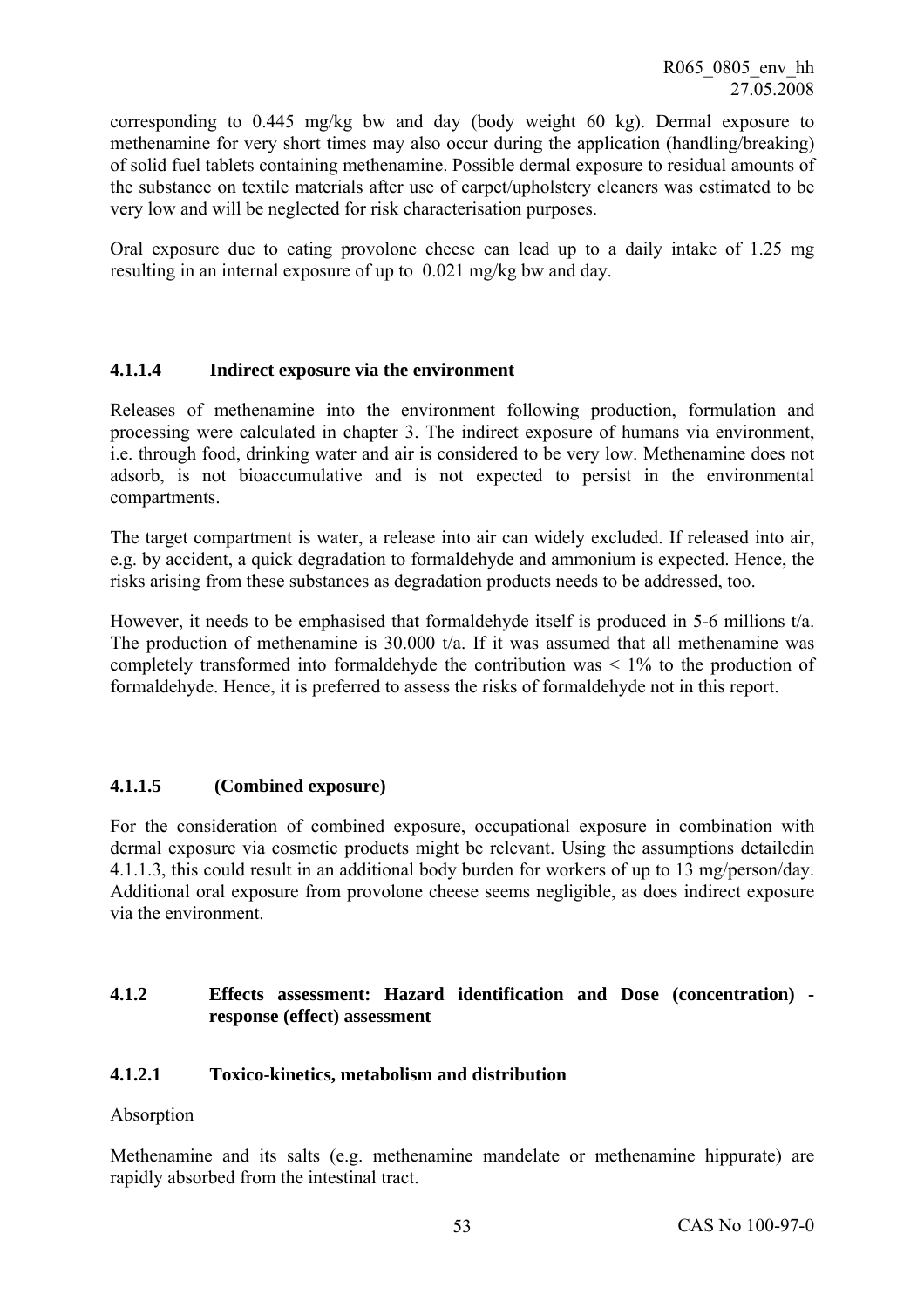After oral administration of a single dose of 1 g methenamine hippurate (about 450 mg base) to four volunteers (Allgen et al., 1979), maximal plasma levels of  $70 - 100 \mu m$ ol/l were reached within 1 to 2 h, the concentrations declined with a half-life of about 4 h. The average distribution volume was about 0.6 l/kg which is close to the total body water in adults. After multiple dosing of methenamine hippurate (1 g methenamine hippurate every 12 h over a total period of 3 d), about 80% of the dose administered each period was recovered in the urine within 12 h thereafter indicating that at least this amount has been absorbed. The methenamine determination in serum and urine was based on hydrolysis of the compound to formaldehyde in acid solution and subsequent colorimetric determination of formaldehyde. It should be noted that this method for determination will include any "free" formaldehyde present in the sample (see also Gollamudi et al., 1981).

In a well documented pharmacokinetic study (Klinge et al., 1982), ten healthy volunteers, 6 women and 4 men, were given two formulations of methenamine hippurate as a single dose (1 g, about 450 mg base) on the first day and thereafter 1 g twice daily for 8 d, and - after a treatment-free period of one week - the second formulation was administered for another 8 d. After a single dose maximum serum concentration was achieved in about 1 h. The mean halflife in blood was reported as 4.3 h. The distribution volume was 0.56 l/kg. On successive daily application approximately 90% of the dose was excreted in the urine during each 12 h dosing interval. Methenamine itself was determined by gas chromatography from serum and urine samples.

Gollamudi et al. (1981) determined the urinary excretion of both methenamine and formaldehyde for 48 hr after the oral administration of 10 different methenamine products (active ingredients were methenamine or its mandelate or hippurate) to ten human volunteers in a crossover study. There were no significant differences ( $p > 0.05$ ) among methenamine and its various salts in terms of the cumulative excretion of total methenamine (about 70 to 83% of the dosis) or the total excretion of "free" formaldehyde (about 5.5% of the dosis).

## **Distribution**

Methenamine can slowly pass the placenta, is detectable in the amniotic fluid and in breast milk. The methenamine concentrations in breast milk of lactating women was found to be in the same range as found in maternal plasma. Therefore the authors concluded that no accumulation of methenamine occurs in milk (Allgen et al., 1979).

## Metabolism

From the distribution-excretion-balance, it can be assumed that approximately 10-20 % of an oral dose of methenamine is converted to formaldehyde and ammonia in the stomach (Gleckman et al., 1979). Gandelman administered methenamine mandelate to healthy men as oral doses of 1 g, 4 x daily. The pH of the inhibitory urine specimens ranged from 5.7 to 6.2. The average content of "free" formaldehyde was about 6% in urine.

No data are available from detailed studies, but ingested formaldehyde, which is formed in amounts of about  $10 - 20$  % from an oral dose of methenamine, is rapidly taken up and metabolized as shown by the blood increase of formate in dogs (Restani et al., 1991). The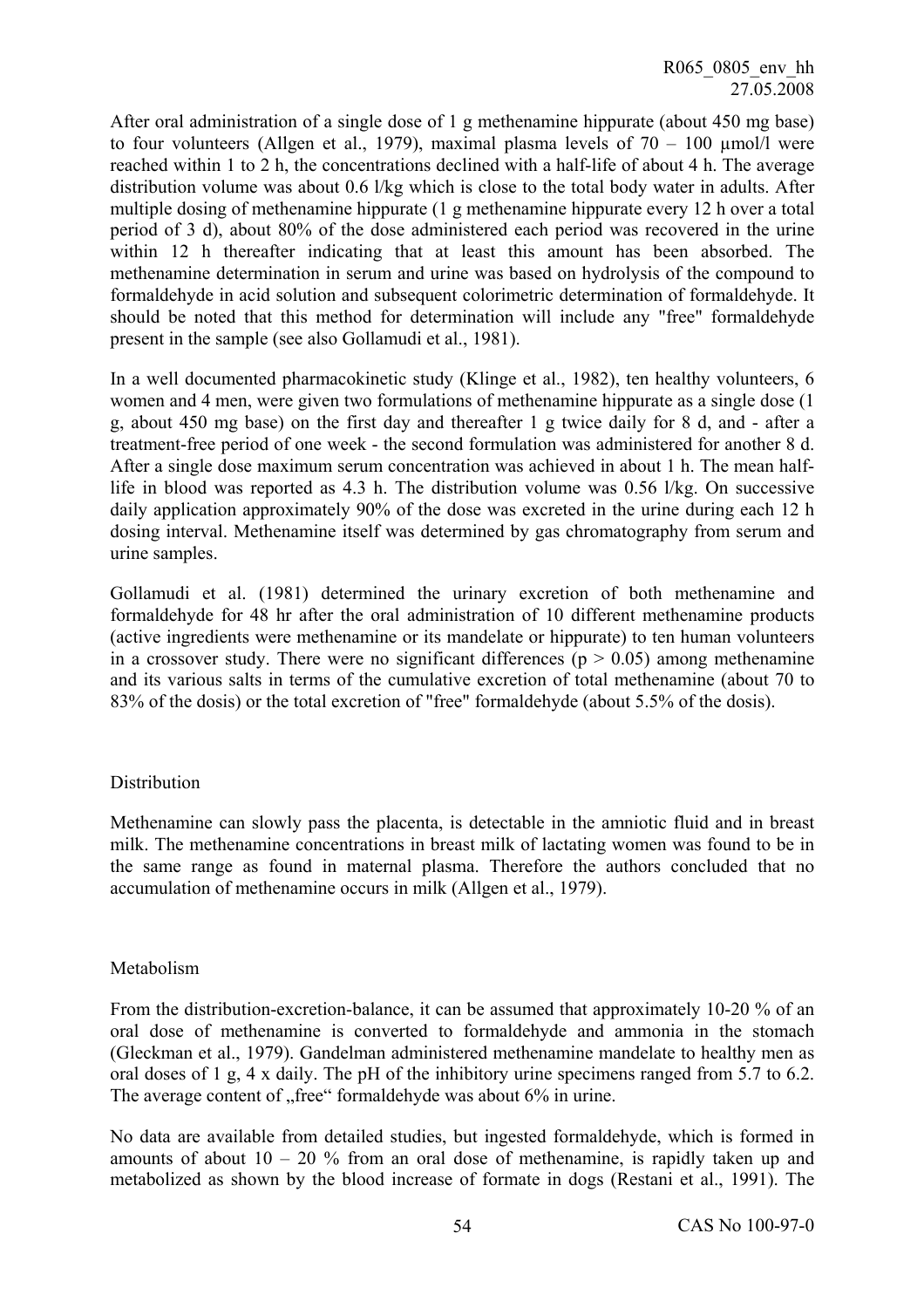time of transformation of formaldehyde into formic acid, its principal metabolite, is only 1 min in many animal species including man. The half-life of formic acid is 55 min (Restani et al., 1991).

It has been postulated that bis(chlormethyl)ether may be formed in the stomach from the reaction of formaldehyde with chloride ions (Hanselaar et al., 1983). This seems to occur easily when the chemical is in the gaseous phase but less so in liquid phases (Travenius,1982). The ether was not detectable in liquid phases (detection limit 10 ppb in aqueous solution and 1 ppb in gaseous medium respectively, Tuo et al., 1974).

Some studies examined the effect of the pH in the urine on the conversion rate of methenamine to formaldehyde in vitro and in vivo when used as medicinal antimicrobial agent (Gandelman, 1967; Gollamudi et al.,1981; Musher et al., 1974; Strom et al., 1993). In an acidic medium, the rate of hydrolysis of methenamine to formaldehyde and ammonia is dependent on pH. The hydrolysis occurs more rapidly at lower pH values(e.g. after oral administration to man in the stomach and the urine).

Musher et al. (1974) as well as Strom et al. (1993) studied the methenamine metabolism in vitro. Both groups have shown that in an acidic medium methenamine is hydrolyzed at a rate which is primarily dependent on pH. The dynamics of the urinary tract is also important. But the dosage form (base or salt) plays a minor role. Bactericidal concentrations of formaldehyde in urine ( $>28\mu\text{g/ml}$ ) were achieved in 3 h in urine of pH 6.0 containing methenamine at 750 µg/ml. The half-life of methenamine conversion to formaldehyde increased approximately 20 times from 20 h at pH 5.0 to about 400 h at pH 6.5 (Strom et al., 1993).

## Excretion

After multiple dosing of methenamine hippurate (1 g) for 3 d, about 80% of the dose administered each period was recovered in the urine within 12 h thereafter indicating that at least this amount has been absorbed. The methenamine determination in serum and urine was based on hydrolysis of the compound to formaldehyde in acidic solution and subsequent colorimetric determination of formaldehyde. It should be noted that this method for determination will include any "free" formaldehyde present in the sample (see also Gollamudi et al., 1981).

In a well documented pharmacokinetic study (Klinge et al., 1982), ten healthy volunteers, 6 women and 4 men, were given two formulations of methenamine hippurate as a single dose (1 g, about 450 mg base) on the first day and thereafter 1 g twice daily for 8 d, and - after a treatment-free period of one week - the second formulation was administered for another 8 d. On successive daily application approximately 90% of the dose was excreted in the urine during each 12 h dosing interval. Methenamine itself was determined by gas chromatography from serum and urine samples.

Gollamudi et al. (1981) determined the urinary excretion of both methenamine and formaldehyde for 48 hr after the oral administration of 10 different methenamine products (active ingredients were methenamine or its mandelate or hippurate) to ten human volunteers in a crossover study. There were no significant differences ( $p > 0.05$ ) among methenamine and its various salts in terms the cumulative excretion of total methenamine (about 70 to 83 % of the dosis)or the total excretion of "free" formaldehyde (about 5.5 % of the doses).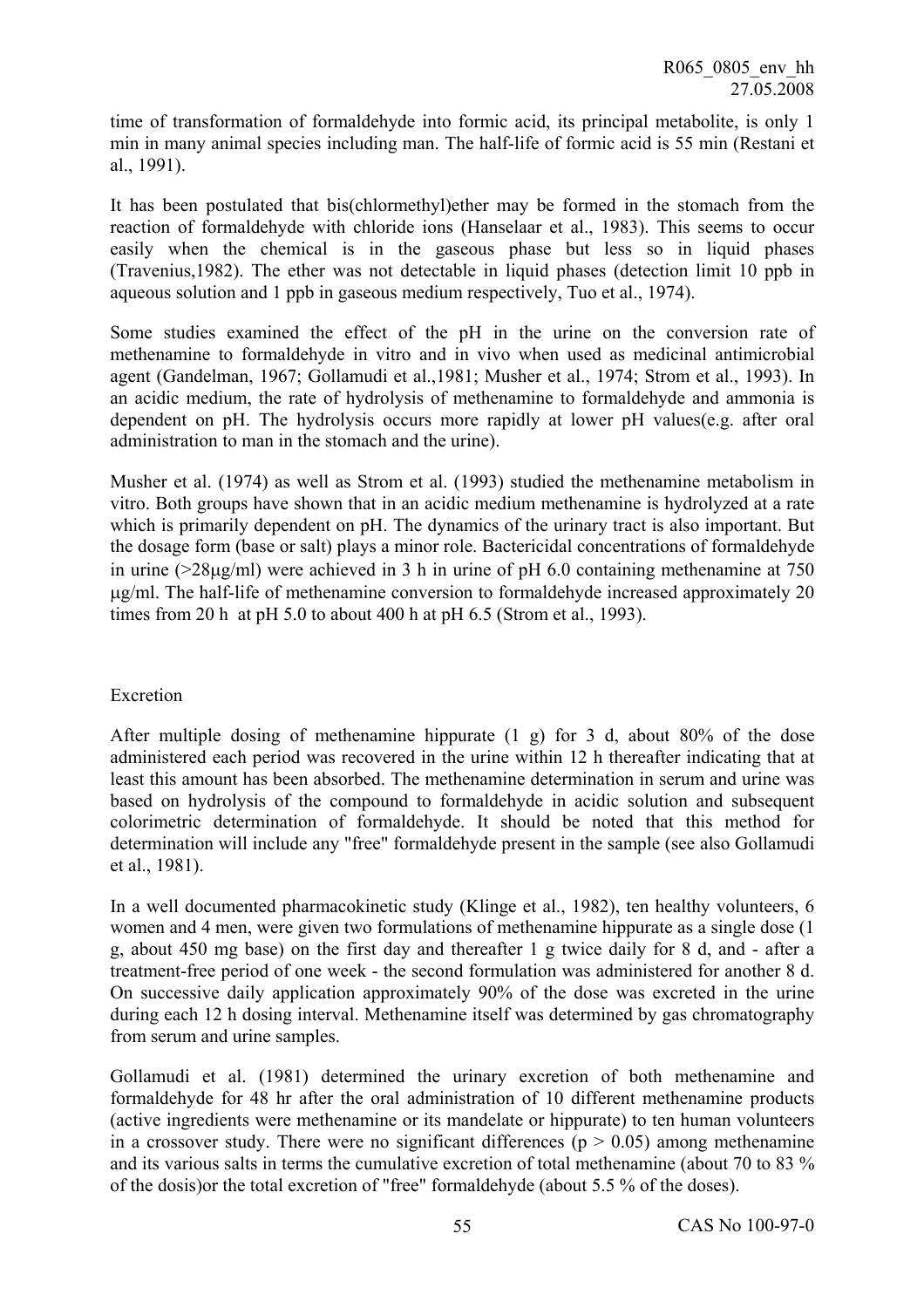#### **Conclusions**

Methenamine is rapidly absorbed (90% of the dose within 12 h) and excreted mostly unchanged in the urine after oral uptake in man. Approximately  $10 - 20$  % of an oral does of methenamine is converted to formaldehyde.The mean half-life in blood was reported as 4.3 h. Methenamine can pass the placenta and is detectable in breast milk of lactating women, however, no accumulation was seen. There are no data from studies following dermal administration or inhalation exposure of methenamine. As a default for dermal absorption a value of 50% absorption will be assumed based on the chemical structure and the physicochemical data: molecular weight (140 g/mol), water solubility (667 g/l), partition coefficient (log Pow - 4.15), and a cationic ionisation state (an aqueous 1 N solution has a pH of 9.5 according to Degussa, 1998). The systemic availability after oral administration is assumed to be 100%, whereas that after inhalation is set at 100% (default).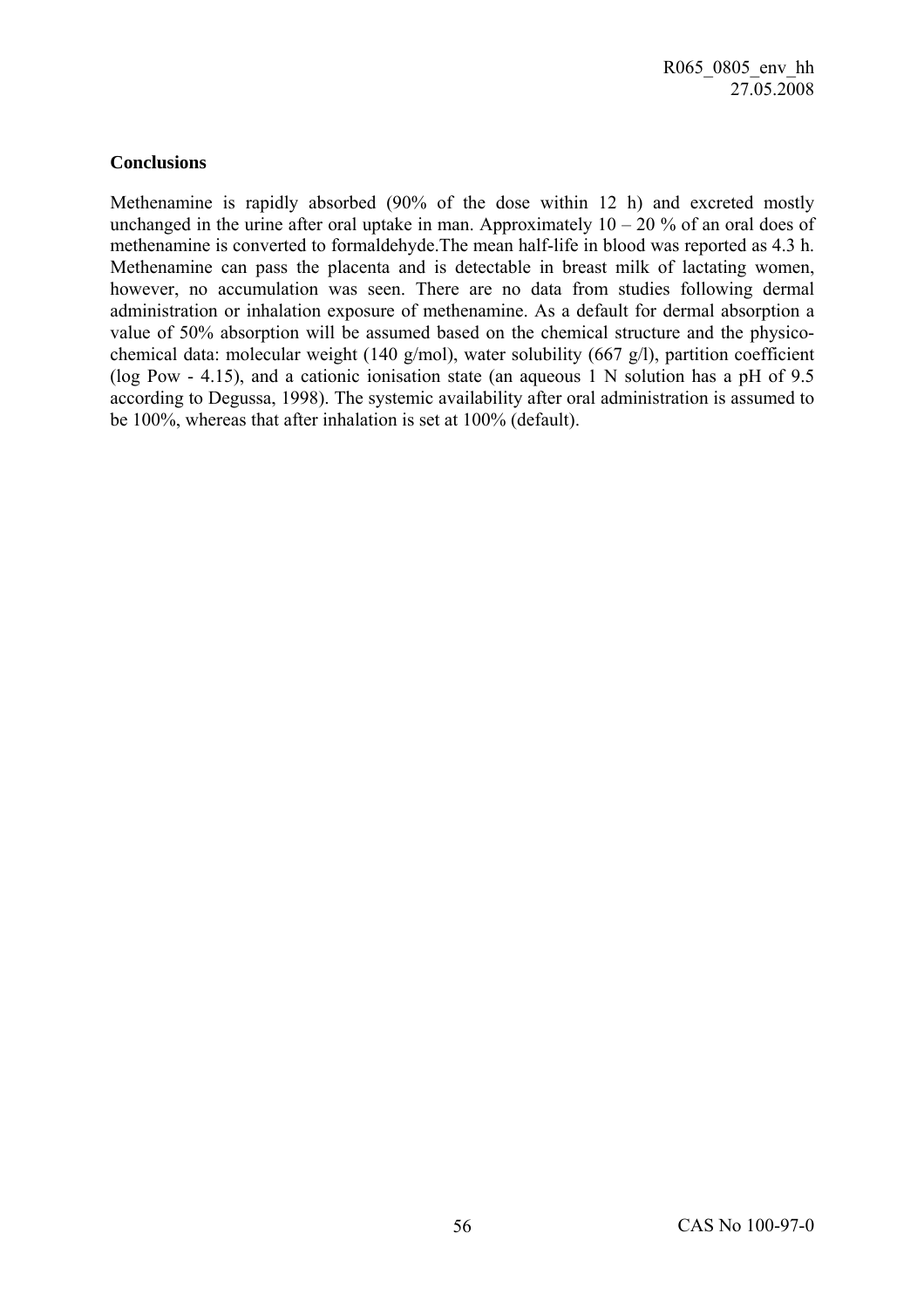## **4.1.2.2 Acute toxicity**

## **Animal data:**

Oral

Two groups of five rats were given 10 g/kg and 20 g/kg of methenamine as an 80% aqueous solution by oral intubation. All animals survived (Della Porta, 1966). In conclusion, the oral LD50 is greater than 20000 mg in rats. No other details are available. The study was conducted in 1966 before OECD Guidelines existed.

Inhalation

No data available.

# Dermal

In a limit test, 5 female and 5 male rats survived occlusive skin contact with 2000 mg/kg bw of an aqueous preparation for 24 hours. Clinical signs were not noted. At necropsy, no alterations were detected, but a yellowish discoloration at the application site was still present at day 14 after exposure to the substance (Degussa AG, 1997). The study was conducted according to OECD Guideline 402. In conclusion, the dermal LD50 after semi-occlusive 24 hour application is greater than 2000 mg in rats.

## **Human data:**

Methenamine caused acute dermatitis in 60 male employees in a local rubber factory. On the head (forehead, cheeks and sides of the neck) as well as the exposed parts of the arm (entire forearm, back of the hand, area between the fingers) the initial symptom was redness, followed by fine, watery vesicles, and later edema. Extreme itching was the principle symptom reported. Later, many of the persons affected had indolent, deep infections that proved resistant towards treatment. Removal of methenamine from the entire rubber stock prevented further cases. Systemic toxicity was not observed (Cronin, 1924).

## **Conclusion:**

Limited data on the acute toxicity of methenamine in humans are available. Acute dermatitis of the exposed surfaces was the main symptom.

Acute toxicity in rats was demonstrated to be very low after oral and dermal application with LD50 values of  $> 20$  g/kg bw and 2 g/kg bw, respectively. Data on inhalation toxicity of methenamine are not available.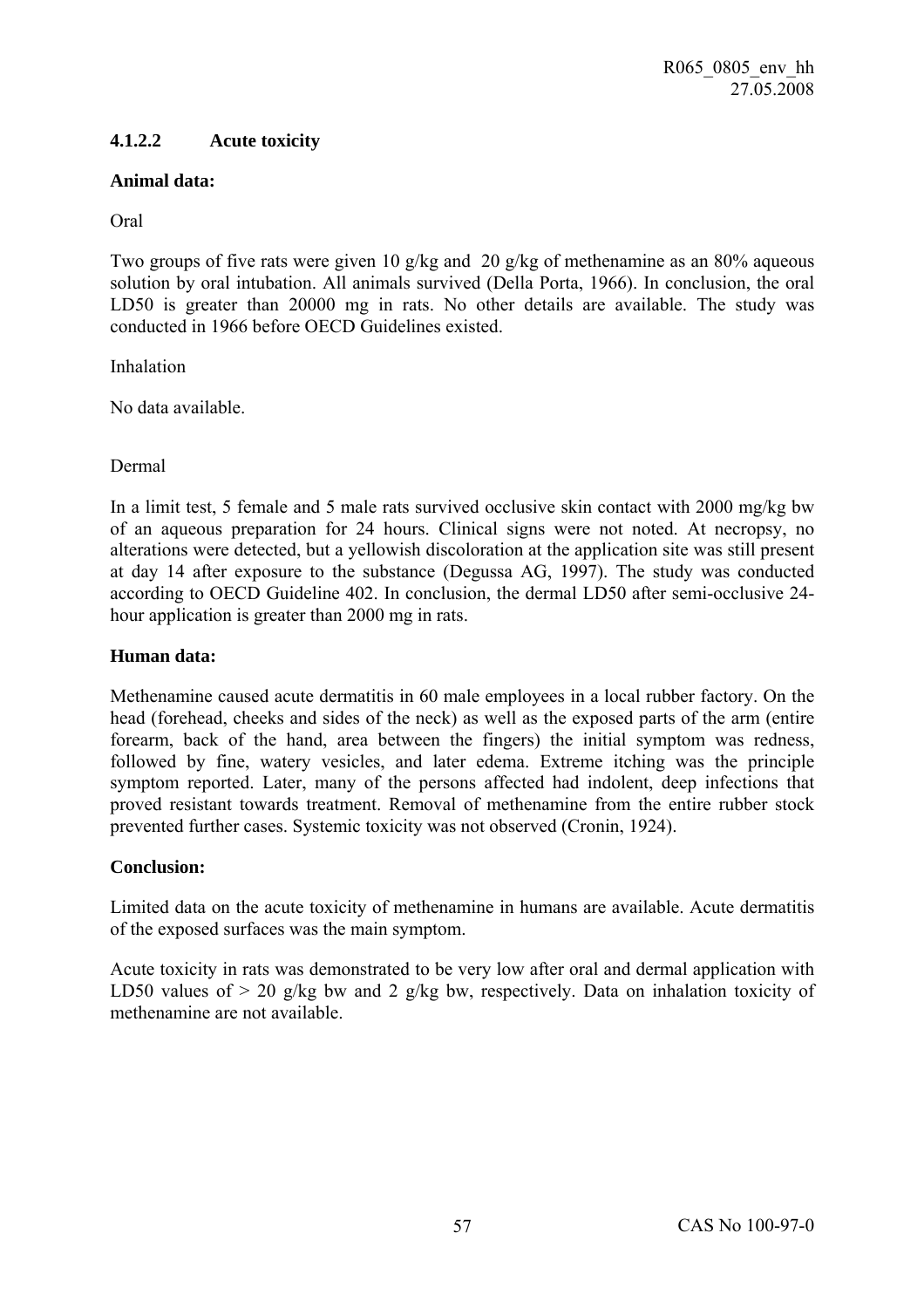## **4.1.2.3 Irritation**

## **Animal data:**

No skin irritation either on the intact or on the abraded skin of 3/3 rabbits was noted after a 4 hour occlusive exposure with 0.5 g substance moistened with water according to OECD Guideline No. 404. No systemic effects were noted (Degussa, 1984a). Long lasting (24 hours) occlusive skin contact resulted in slight irritation in 6 male rabbits even with a 0.2 % aqueous solution of the substance. This effect may be due to the formation of formaldehyde and ammonia under these circumstances (Zondlo, 1992).

In a Draize eye irritation test with 3 rabbits and 0.1 g substance each no irritation and no systemic effects were detected. Hypersecretion occurred in all 3 animals shortly after application, which was reversible within 24 hours (Degussa AG, 1984b).

In rabbits, methenamine does not exhibit local irritation to skin or eyes under the conditions of animal tests performed according to international guidelines.

## **Human data:**

In a case study reported by Merget et al. (1999), irritant dermatitis of the hands, predominantly of the palmar parts was observed in all highly exposed workers. However, it should be recognized that the number of persons included in the study is limited. Since highand low-dose exposure groups were defined on the basis of the type of occupational function, assessment of quantitative dermal exposure of persons affected is difficult. Accordingly, also positive cases were reported in the low exposure group.

Methenamine caused acute dermatitis in 60 male employees in a local rubber factory. On the head (forehead, cheeks and sides of the neck) as well as the exposed parts of the arm (entire forearm, back of the hand, area between the fingers) the initial symptom was redness, followed by fine, watery vesicles, and later edema. Extreme itching was the principle symptom reported. Later, many of the persons affected had indolent, deep infections that proved resistant towards treatment. Removal of methenamine from the entire rubber stock prevented further cases. Systemic toxicity was not observed (Cronin, 1924).

Rubber workers exposed to methenamine-resorcinol-mixtures reported an excess of acute symptoms. Symptoms associated with handling the mixtures included itching and skin rash. However, no direct causal relationship could be drawn between the observed adverse effects and any specific responsible agent (Gamble, 1976, for more details, refer to 4.1.2.6).

The data on irritation caused by fumes containing methenamine and its decomposition products ammonia and formaldehyde may reflect mainly the well known irritative properties of these decomposition products (Dreyfors et al., 1989). Hydrolysis of methenamine may also occur upon contact to skin.

#### **Conclusion:**

Methenamine is not a local irritant by contact with skin and eyes of rabbits. In contrast to available animal data, occupational dermal exposure of methenamine in humans provides some evidence that methenamine causes local skin irritancy. After contact to human skin and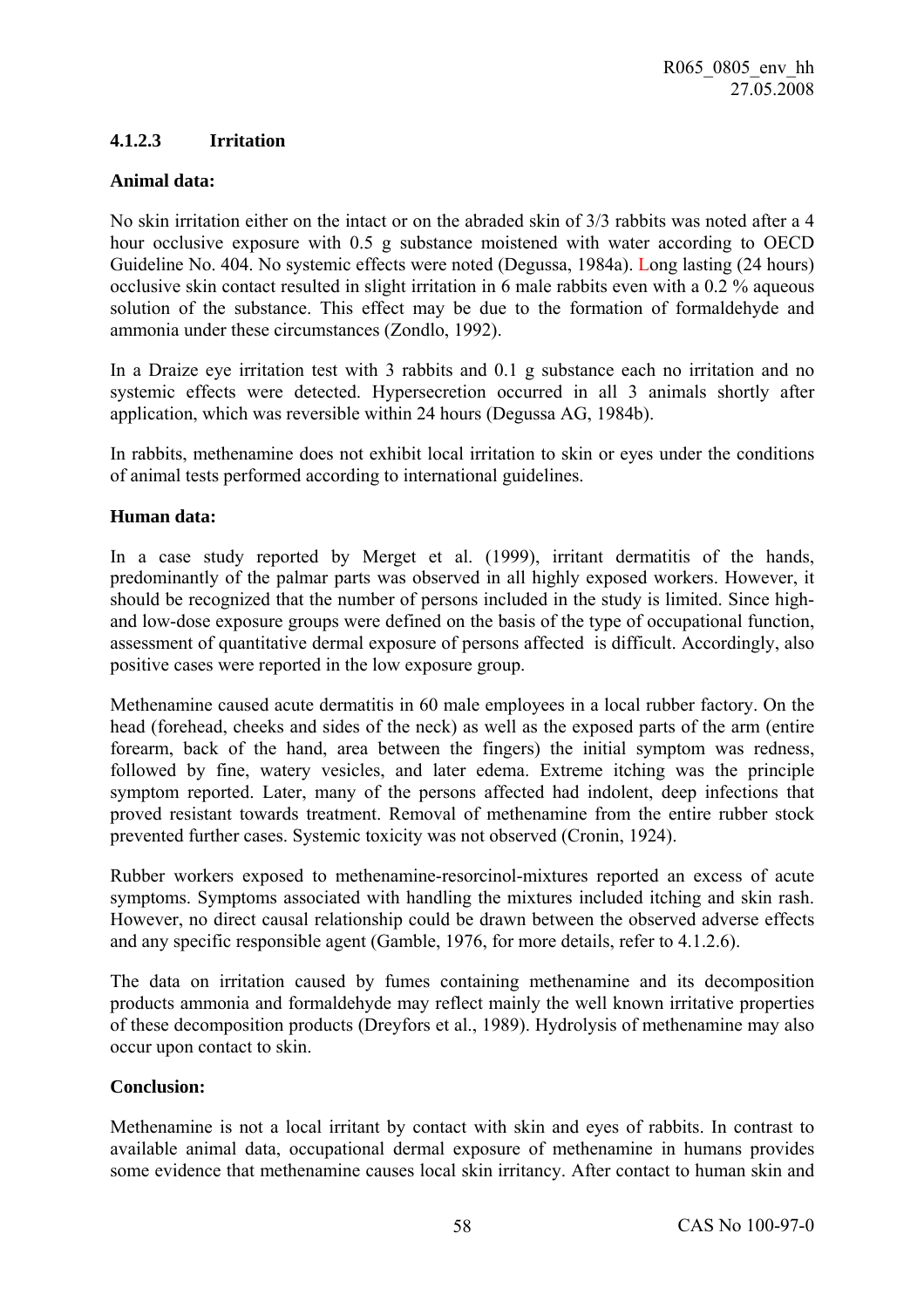sweat, methenamine may be hydrolyzed forming formaldehyde and ammonia. It is therefore possible that the reported adverse effects are caused by the metabolites formaldehyde and ammonia. Due to the low quality of available human data classification as "irritating" (Xi) and labelling with R38 is not warranted.

## **4.1.2.4 Corrosivity**

#### **Animal data:**

Studies on skin irritation demonstrated that methenamine is not a corrosive substance. In rabbits, methenamine does not exhibit local irritancy to skin or eyes (Degussa AG, 1984a, 1984b).

#### **Human data:**

Case studies showing dermal exposure and skin irritation in humans demonstrated, that methenamine is not a corrosive substance (Merget et al., 1999, Cronin, 1924, Gamble, 1976).

#### **Conclusion:**

Methenamine has no corrosive properties.

## **4.1.2.5 Sensitisation**

#### **Animal data:**

A guinea pig maximization test (GPMT) according to OECD Guideline 406 was performed with 20 guinea pigs in the test group and 10 guinea pigs in the control group, using methenamine of > 99% purity. Intradermal induction was performed on day 1 with 0.1 ml of a 30% methenamine solution in physiological saline. For epidermal induction on day 8, 0.5 g of the substance was mixed with 0.4 ml physiological saline forming a paste, which was covered by an occlusive patch. Epidermal treatment caused mild-moderate erythema in 15/20 animals. Challenge application was performed on day 22, using a non-irritating 50% solution of methenamine in physiological saline. 24 hours after challenge, 15/20 animals showed mildmoderate erythema; 12 animals simultaneously showede mild-moderate edema. 48 hours after challenge 2 additional animals showed erythema and one additional animal showed an edema. At this time point, erythema and edema were reversible in 3 and 6 animals, respectively, resulting in an overall challenge sensitization rate of 15/20 animals (75%). No skin reactions were observed within the control group; none of the test or control animals exhibited systemic toxic effects. This study demonstrates that methenamine is a strong skin sensitizer in guinea pigs (Degussa AG, 1985).

In a Local Lymph Node Assay (LLNA) according to OECD Guideline 429, an EC3 (test concentration, which causes a Stimulation Index (SI) of the auricular lymph nodes of 3.0) of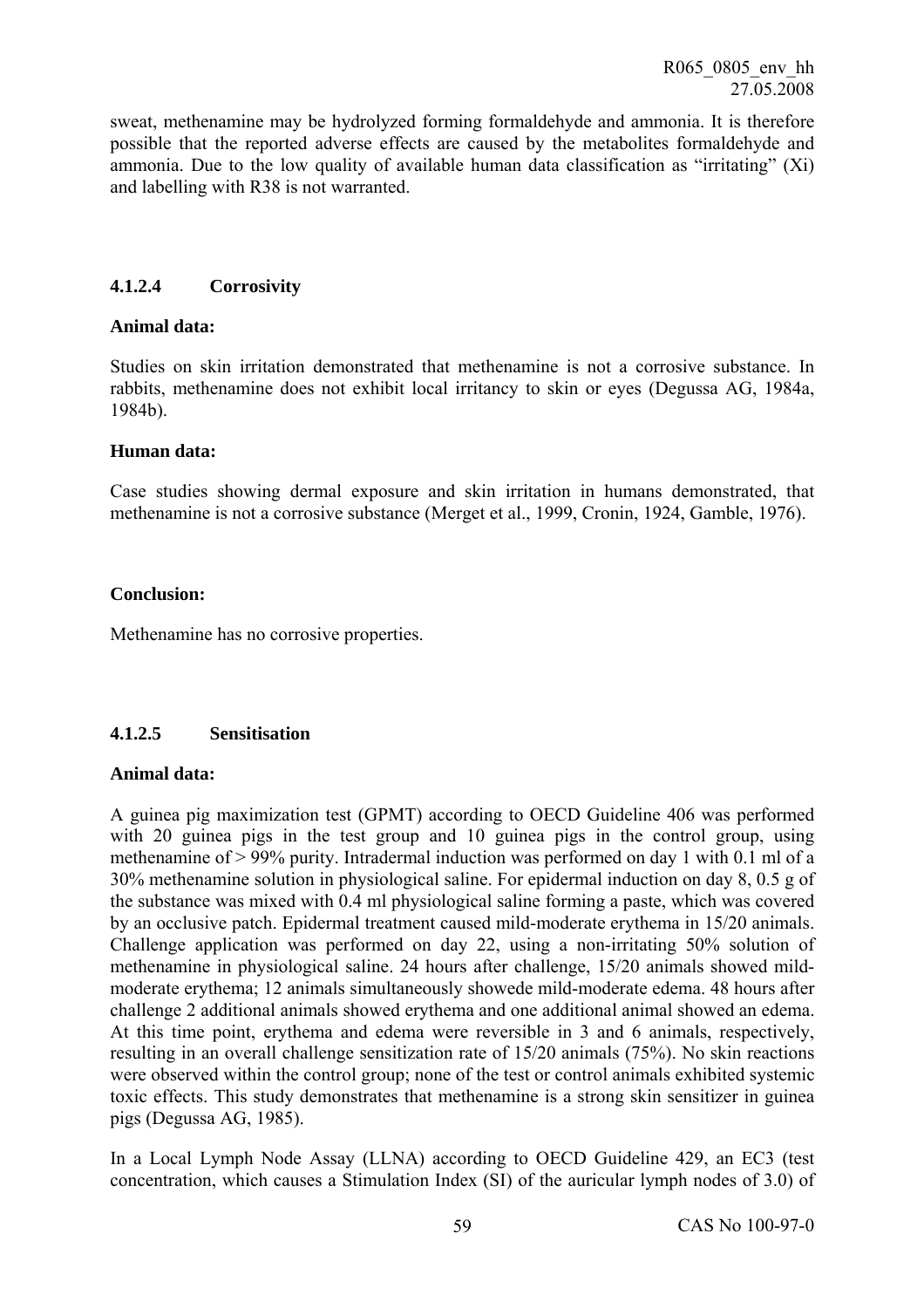30.6% was determined for methenamine, while an EC3 as low as 0.96% was determined for formaldehyde in the same study. The test was performed treating young adult (6-8 weeks of age) female BALB/c mice with methenamine dissolved in a acetone-olive oil mixture (4:1). Test concentrations were 2.5, 5, 10 and 20%. In order to enhance possible low responses of weak sensitizers animals were pretreated with sodium dodecyl sulfate 1% (SDS) on the dorsum of the ears one hour before administration. Results of the LLNA affirm the classification of methenamine as a skin sensitizer (de Jong et al., 2005).

Animal data on sensitization by inhalation are not available.

## **Human data:**

In 1992/1993 among 2150 patients with dermatitis tested for methenamine sensitivity (1% in petrolatum) 27 (1.3%) showed a positive skin reaction. Out of these, 15 (0.7%) were interpreted as irritant reaction and 12 patients (0.5%) were regarded as sensitized. In 1994/1995, among 3082 persons tested, 38 (1.2%) showed positive skin reactions with methenamine Out of these, 15 (0.5%) were interpreted as irritant reactions and 23 patients (0.8%) were regarded as sensitized (IVDK, 1996).

Within a study related to rubber-related allergic contact dermatitis, patch-testing was performed with a number of rubber-related substances. Out of 309 patients, 1.9% showed positive skin reactions with 2% methenamine (Holness and Nethercott, 1997).

A 54-year-old employee with an itchy eruption on his hands, neck and shoulders was presented in March 1987. He had worked in a foundry for 10 years being engaged in a core molding process and had developed itchy eruptions on the dorsum of his hands, neck and shoulders 3 years ago. The eruptions and itching were aggravated by sweating. His work was making a mixture of sand, phenolic resin, methenamine and lubricant, and he was often covered with the mixture. Offensive stench gas was evaporated from the heated sand core. Open patch testing and closed patch testing with raw materials and chemicals detected within the gas from the heated sand core were performed. The patient reacted positive to 1% methenamine in petrolatum, but did not react positively to formaldehyde. Repeated patch testing in October 1987 confirmed the negative reaction to formaldehyde (Hayakawa et al., 1988).

In one molding resin producing factory, 10% of the workers were affected with dermatitis during a period of one year. Patch tests with various types of resins performed on 10 cases showed that sensitivity to methenamine and to formaldehyde was the cause of 80% of the dermatitis in this plant (Schwartz, 1957).

Methenamine adversely affected 60 employees in a local rubber factory. Acute dermatitis of the exposed surfaces was the principle symptom: Removal of methenamine from the entire rubber stock alone prevented further cases (Cronin, 1924). However, it cannot be concluded from this case study that dermal irritation was caused by sensitization.

The total number of cases observed in a report on the shellac and lacquer industries amounted to 7 patients each, all of whom manifested allergic symptomatology upon separate exposure to ethylenediamine and methenamine. A skin test with 1% dilutions gave severe positive reactions, characterized by immediate wheal formation. The provocative inhalation test with methenamine was positive in 7/7 patients. On exposure to the substance, the patients showed either wheezing and heaviness on the chest or severe asthma, allergic coryza, or skin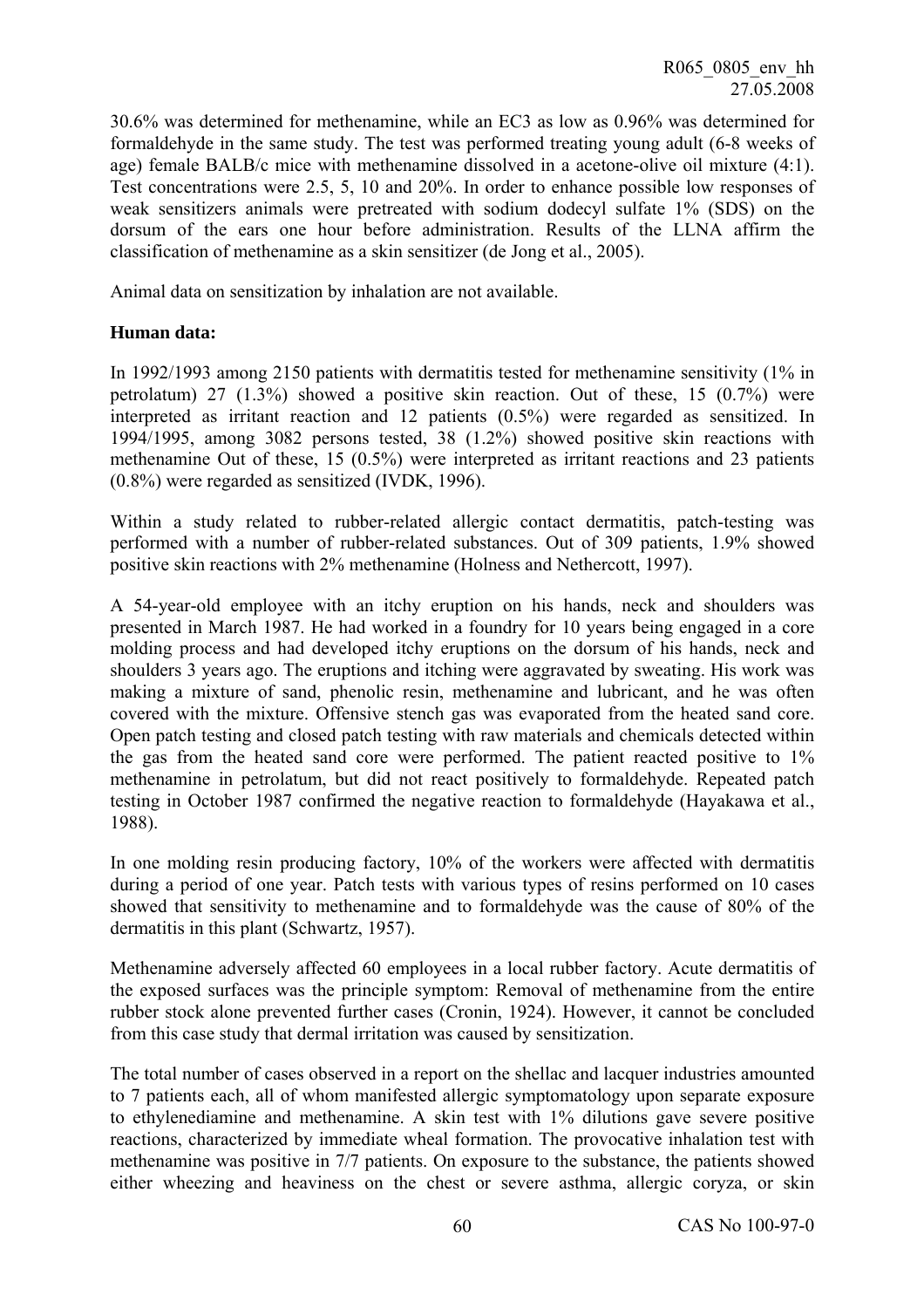manifestations of allergy. 14 patients from the beauty industry were also challenged with methenamine and other substances. Of these, 13 showed diverse positive responses. However, since there was exposure to several chemicals, cross-reactivity may have occurred.

In a factory where machines for the processing of chemicals are produced, a worker who tested a machine with chemicals used for the preparation of rubber was exposed directly after the chemicals had run through the machine. He suffered from coughing and wheezing resulting in three consecutive severe asthma attacks after repeated exposure (Gelfand, 1963). Due to the study limitations (only a few case reports, no detailed description of the exposure level of the individuals affected, and possible contributions of other substances in addition to methenamine to positive findings) no clear conclusion on respiratory sensitization can be drawn from this study (cf. also 4.1.2.6).

A more recent study was designed to assess the health effects of methenamine on the airways and the skin of workers in the chemical industry (Merget et al., 1999). 17 "highly" exposed and 16 "low" exposed employees of a methenamine producing plant were examined (a quantification of high or low exposure is not given). Among the 17 highly exposed persons 8 subjects were baggers, 5 were shift leaders and 4 were executive staff. 11 blue collar and 5 white collar workers with no exposure to known sensitizers were recruited as controls.  $(n =$ 16). Four persons, who had left the production department and another 15 who had left the plant for reasons not related to methenamine exposure, were also included ( $n = 19$ ). Medical history, total and specific IgE to four environmental allergens, lung function and bronchial responsiveness to metacholine were assessed by standard procedures. Lung function was evaluated by measurement of forced expiratory volume in 1s and maximal expiratory flow at 50% of forced vital capacity (pneumotachograph, CustoVit, CustoMed, Munich, Germany). Measuring conditions and reference values were chosen as described recently (Quanjer et al., 1993). Bronchial hyperresponsiveness was assessed as described in Merget et al. (1996) with two modifications: methacholine was used instead of histamine and maximally 31 instead of 63 cumulative breaths of the 8 mg/mL methacholine solution were administered. Skin prick tests were performed with known sensitizers and methenamine. 64.7 % of the exposed subjects and 68.8 % of the controls reported symptoms during the year before the study began, most of them not related to work. Work-related symptoms and objective parameters did not show differences between groups, and skin tests showed no sensitization to methenamine (for results on skin irritation, see section 4.1.2.3). Among those who had left methenamine production for medical reasons, two former baggers showed sensitization to methenamine by patch test and reported eczema during exposure which disappeared after removal from exposure. Geometric mean methenamine concentrations were  $0.3$  mg/m<sup>3</sup> in shiftleaders and  $0.6$  mg/m<sup>3</sup> in baggers. It was concluded that high exposures to methenamine may cause allergic contact dermatitis. However, there was no evidence of an increased risk for occupational asthma at airborne concentrations in the range of  $0.2$  - 2.6 mg/m<sup>3</sup> (Merget et al., 1999).

#### **Conclusion:**

Methenamine has demonstrated some skin sensitizing potential in humans. Guinea pigs exhibited strong skin sensitization in a maximization test with a 50% aqueous substance solution. In a Local Lymph Node Assay (LLNA) a positive effect concentration (EC3) of 30.6% methenamine was derived. A comparably low EC3 for formaldehyde was determined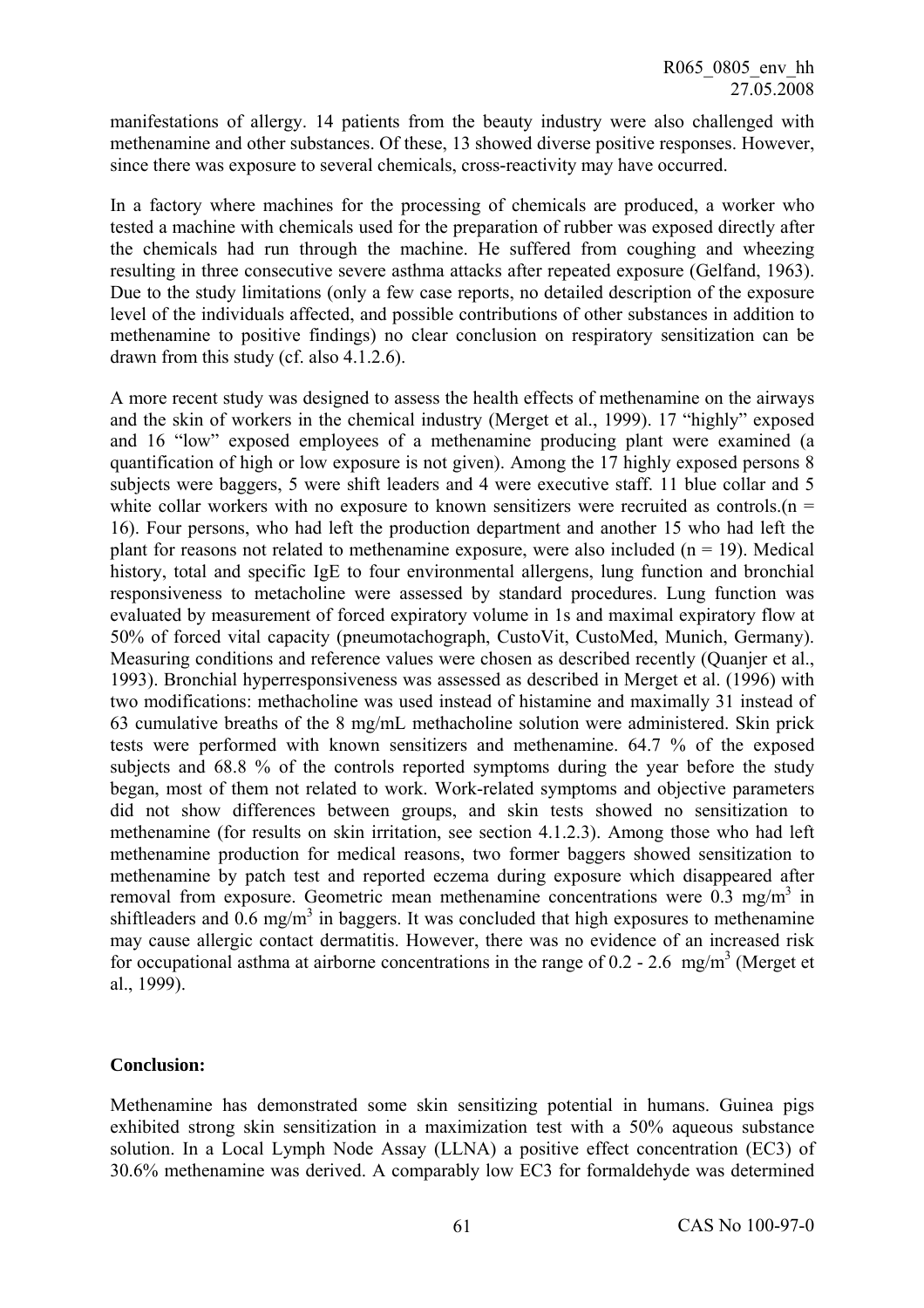in the same study. Thus, it may be concluded that also for skin sensitization formaldehyde, which may be generated by hydrolysis of methenamine in contact to skin, and not methenamine, is the main causative agent of sensitization. The existing classification with R 43 "May cause sensitization by skin contact" is warranted.

From earlier studies a number of cases of allergic symptoms such as wheezing and asthma were reported upon exposure to methenamine (Gelfand, 1963). However, in all cases exposure to other irritant and sensitizing chemicals occurred simultaneously. The respiratory hypersensitivity could not specifically be related to methenamine exposure. From a welldocumented recent study that was designed to analyse the sensitizing potential of methenamine, there was no evidence that methenamine alone may cause respiratory sensitization after occupational exposure (Merget et al., 1999). This study was considered to be of higher validity than the earlier Gelfand reports. In consequence, there is not clear evidence of a respiratory sensitization potential of methenamine at airborne levels present at contaminated workplaces.. Classification with  $R$  42  $\mathcal{M}$  May cause sensitization by inhalation" does not seem warranted.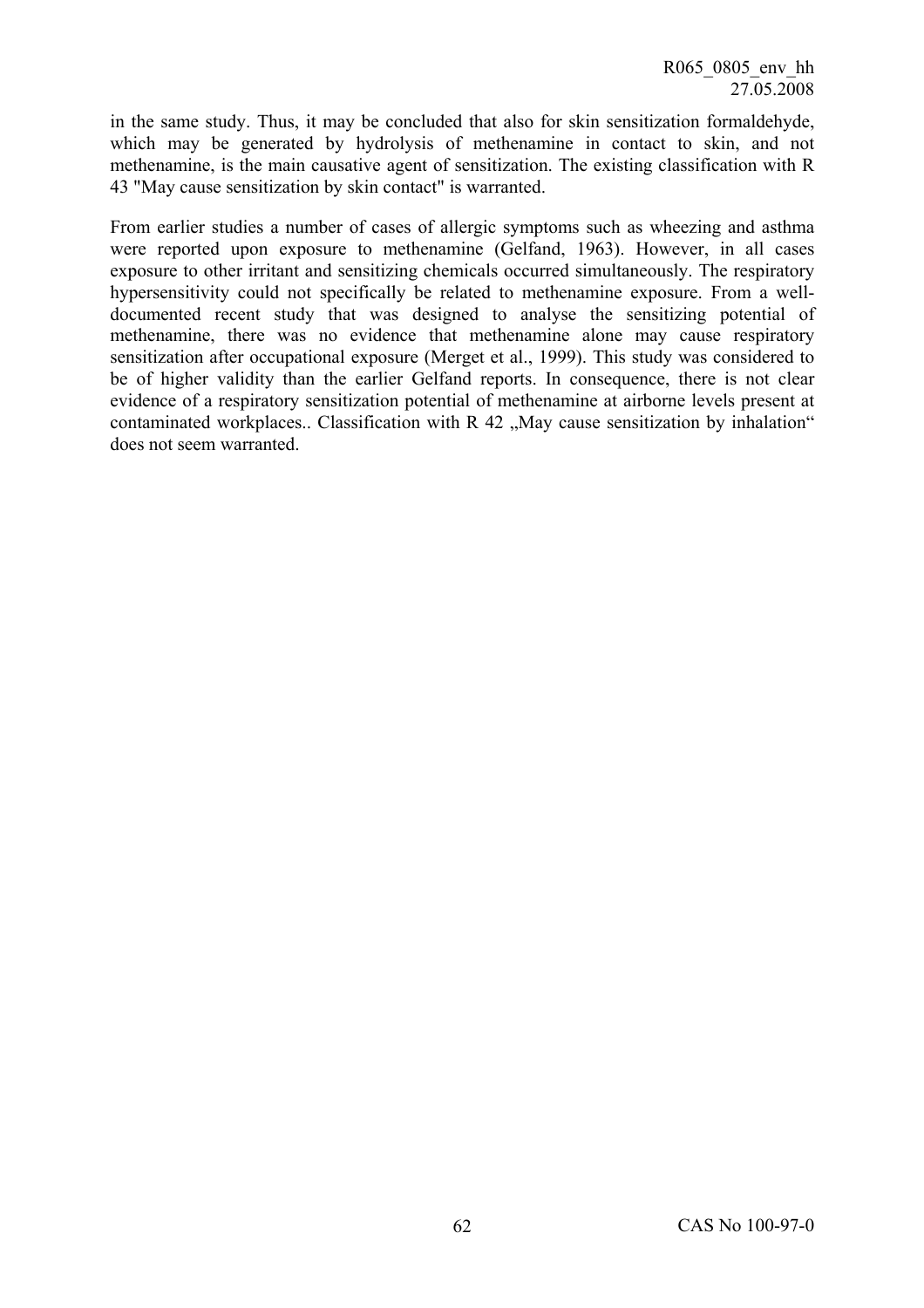#### **4.1.2.6 Repeated dose toxicity**

#### **4.1.2.7 Repeated dose toxicity**

#### **Animal data:**

The available repeated dose toxicity studies on methenamine used the oral route (gavage, feeding, drinking water) of exposure. There are no data of repeated dose toxicity studies in experimental animals which meet the requirements of standard repeated dose toxicity testing protocols or were performed according to currently accepted test designs. In addition, there are several long-term/lifetime studies designed for examination of carcinogenicity. For longterm studies, see also 4.1.2.8.

#### *Oral*

Gavage studies (rat)

90-day and 333-day study

In a comparative investigation multiple routes of administration were studied. Two groups of BD (cPah) rats were treated by gavage with 400 mg methenamine (purity unspecified) per animal. The first group, 5 males and 5 females, received a total dose of 28.8 g methenamine for 90 days and the second group, 15 males and 15 females, 94 g methenamine for 333 days, Assuming a mean body weight of 250 g for male rats and 180 g for female rats, the mean dose for 90 days was estimated to be approximately 1280 mg/kg bw/d for males and 1780 mg/kg bw/d methenamine for females, and for 333 days the mean dose of methenamine was 1130 mg/kg bw/d for males and 1570 mg/kg bw/d for females. Data of hematology and clinical biochemistry tests were not available. There were no methenamine-induced mortality and no differences from controls in behavior, body weight gain and feed consumption in rats of both sexes treated with methenamine in the subchronic as well as in the chronic oral study up to 1780 mg/kg bw/d. The only clinical sign observed in animals given methenamine was a citrus-yellow discoloration of the hair coat. No differences in macroscopic lesions in the main organs of animals of the test and control groups were observed. No data on methenamineinduced histopathological findings were available. Based on the results of these studies, the no-observed-adverse-effect-level (NOAELsys) for methenamine is considered to be at approximately 1130 mg/kg bw/d in males and 1570 mg/kg bw/d in female BD (cPah) rats (Brendel, 1964).

#### **Diet studies (rat and cat)**

#### **Lifetime study**

#### **Rat**

Groups of 16 male and 16 female Wistar rats were given either 0 or 0.16% (equivalent to 0, or about 100 mg/kg bw/d in both sexes, based on a body weight of 420 g in male and 280 g of female rats and a mean consumption of 42 mg methenamine/day in males and 29 mg in females) methenamine (commercial grade purity) in a standard diet from weaning (two months old) to natural death. Body weights were taken at approximately 3-months intervals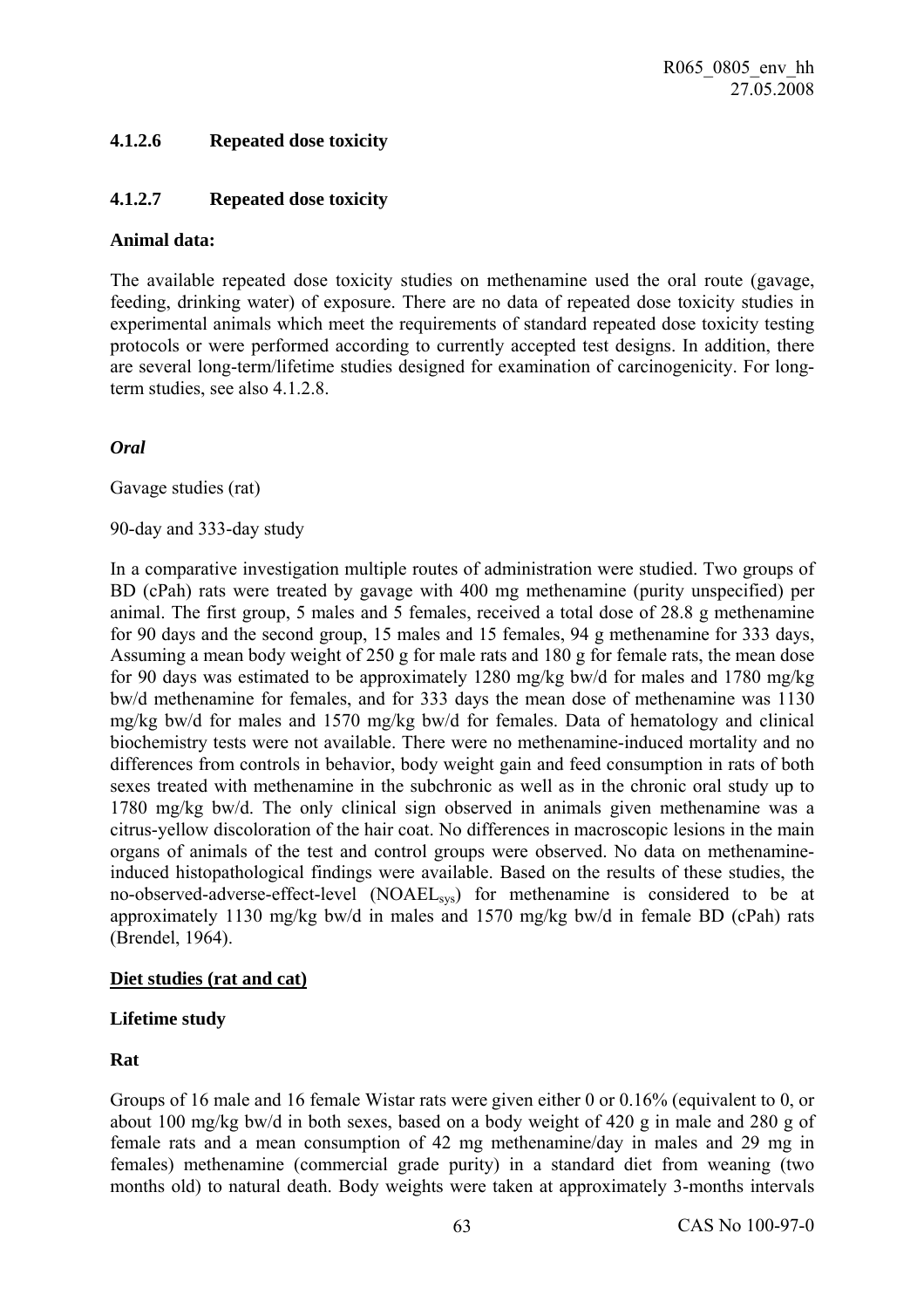and at death. Organ weights of livers, kidneys, adrenals and gonads were determined at autopsy. Histological studies were carried out on tissues showing abnormalities. Data on hematology and clinical chemistry were not available. General health and behavior as tested by activity in revolving drum at the age of 1, 3, 7, and 14 months showed no significant differences between controls and methenamine treated animals. A yellow staining of the perineal hair was observed in one male and three female rats treated with methenamine. No significant differences were observed between methenamine treated animals and control with respect to body weight, organ weights, histopathological findings, life-span and causes of death.

In an additional palatability experiment, rats were allowed to choose between food containing methenamine and the same food without methenamine for a 28-day period. The two types of food were consumed in comparable amounts. After a 120-day period during which they were fed only the methenamine enriched diet, the animals were again allowed to choose between the two diets in a second 28-day trial. The addition of methenamine had no effect on palatability of the diet.

Thus, in the chronic oral toxicity study in Wistar rats a NOAELsys of 100 mg/kg bw/day for methenamine was found for both sexes (Natvig et al., 1971).

## **Long-term study**

#### **Cat**

In a comparative study one group of two male and three female cats (strain unspecified) received feed containing 1250 mg methenamine (commercial grade purity) per kg feed. Each cat received a total dose of 180 g methenamine for 742 days. Assuming a mean body weight of 4 kg for both sexes, the mean dose per cat for a period of two years was estimated to be approximately 60.65 mg/kg bw/d methenamine. Another group of cats, one male and three females, were fed a diet containing 374 mg formaldehyde per kg feed for 106 weeks (equivalent to approximately 20.88 mg/kg bw/d for both sexes, based on feed consumption resulting in a total dose of 62 g per cat). A third group of three male and female cats served as control. One female in the formaldehyde group died after seven months of pleurisy and a female in the methenamine group died after twenty-three months of a pyrogen infection in the nasal cavity and paranasal sinuses. No treatment-related effects were found concerning food consumption, body weight gain, or behavior in animals treated with methenamine. There were no data on hematology, biochemistry and histopathology. Thus, it was concluded that 60.65 mg/kg bw/d methenamine is the overall NOAELsys for male and female cats (Kewitz, 1966, unpuplished report).

## **Drinking water studies (rat and mouse)**

To detect possible chronic toxic effects and to identify target organs of methenamine toxicity, the substance (commercial grade purity) was administered in the drinking water, provided ad libitum, over periods of up to 104 weeks to rats and 60 weeks to mice of various strains. After termination of the treatment experimental animals of both species and sexes were observed for different periods of time (e.g. for the remainder of their lifetime) to recognize reversibility, or delayed occurrence of toxic effects.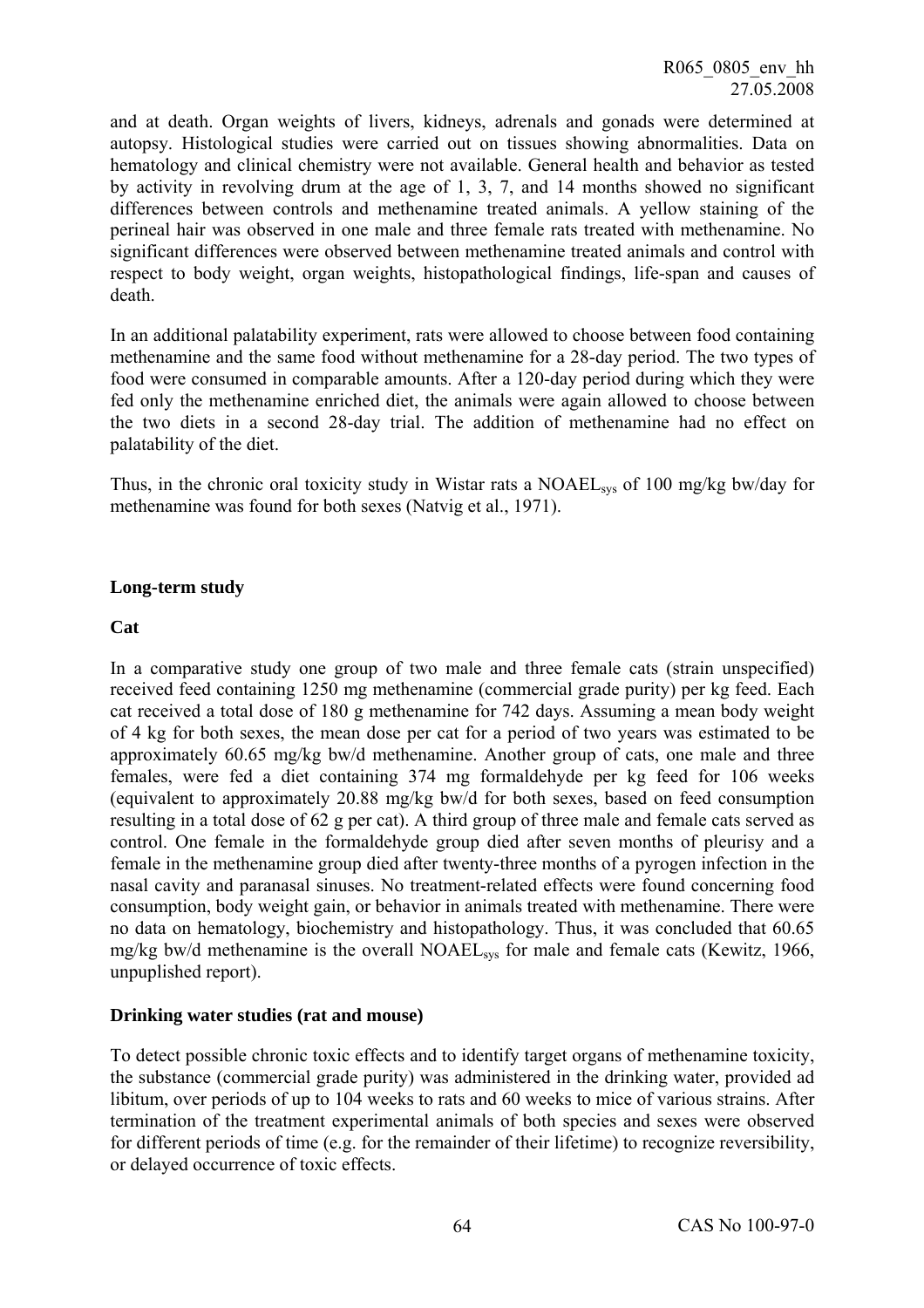#### Rat

# **2-week treatmen- period**

12 male and 12 female outbred Wistar rats (10 weeks old) received a high concentration of 5.0% methenamine (equivalent to 5000 mg/kg bw/d, based on body weights of 250 g in males and 200 g in females and an average water consumption of 10% of the body weight) daily in the drinking water for two weeks with a subsequent 102-week treatment-free period. Necropsy was performed on all animals that died during the study or were killed at termination. Organ samples and all gross lesions taken at necropsy were evaluated microscopically. About 50% of the rats of both sexes died within one week after treatment. Specific causes of death were not reported. Surviving rats recovered rapidly and showed no toxic effects. The only clinical observation was a citrus-yellow discoloration of the hair coat which is of no toxicological relevance. Data on hematology and clinical biochemistry were not available. Growth, necropsy and histopathology of the treated animals showed no specific changes due to administration of methenamine. Thus the LOAEL for two weeks was 5000 mg/kg bw/d methenamine in male and in female outbred Wistar rats (Della Porta et al., 1968).

## **50-week treatment period**

Groups of 15 male and 15 female Sprague-Dawley rats (8-10 weeks old) received on 5 days/week 0.1% methenamine in drinking water or 0.1% methenamine with 0.2% sodium nitrite in drinking water (no data of negative controls). Animals were treated for 50 weeks (a total of 250 days) and kept until they died or were killed due to moribund condition. Each rat received a total of 5 g methenamine over 50 weeks (equivalent to 80 mg/kg bw/d in males and 100 mg/kg bw/d in females, calculated on an assumed body weight of 250 g in males and 200 g in females). There were no data on hematology and clinical biochemistry. A complete necropsy and histopathologic examination was performed from all experimental animals. There was no significant difference in the survival rate. The chronic oral administration of methenamine to Sprague-Dawley rats at dose of 80 mg/kg bw/d for males and 100 mg/kg bw/d for females resulted in no effects on body weight gain, behavior, macroscopic or microscopic findings. Therefore, it was concluded that 0.1% methenamine (equivalent to 80 mg/kg bw/d in males and 100 mg/kg bw/d in females) was established as the no-toxic-effectlevel (NOAELsys) for Sprague-Dawley rats (Lijinsky and Taylor, 1977).

## **104-week treatment period**

Groups of 48 male and 48 female outbred Wistar rats (10 weeks old) received 0, or 1.0% methenamine in the drinking water for 104 weeks (calculated intake 2.0-1.5 g/kg bw/d in males and 2.5-2.0 g/kg bw/d in females). After the termination of treatment rats were observed for a subsequent treatment-free period of up to 3 years of age. Animals were inspected daily and weighted every two weeks. Water intake was determinated periodically (no further information). There were no data on hematology and clinical biochemistry. Necropsy and microscopic examination of organ samples were carried on animals dying during the study or were killed at the end of the study. Water intake was comparable in both control and methenamine treated test groups throughout the study. Body weights showed no significant differences between controls and methenamine treated groups. At the end of the second year 84% of survivors were noted in methenamine-treated and untreated animals. In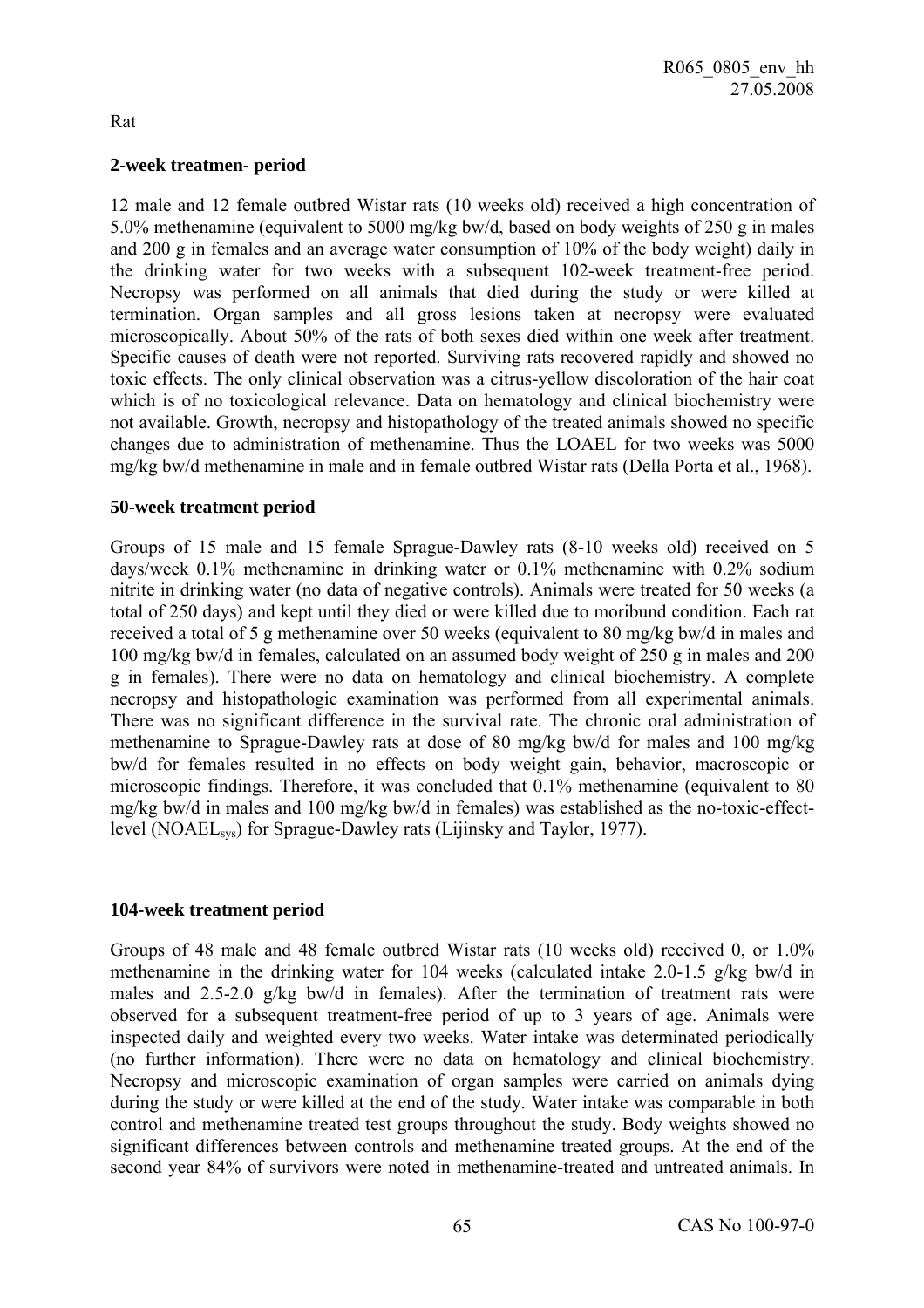R065\_0805\_env\_hh 27.05.2008

all methenamine treated rats a yellow coloration of the coat was observed. At necropsy and microscopic examination no specific pathological lesions related to methenamine treatment were observed in rats which died during the study or were sacrificed at the end of the test. Based on the results of the study, 1.0% (calculated intake 2.0-1.5 g/kg bw/d in males and 2.5- 2.0 g/kg bw/d in females) methenamine was established as no-toxic-effect-level (NOAEL<sub>sys</sub>) for outbred Wistar rats (Della Porta et al., 1968).

Mouse

#### **30- or 60-week treatment period**

Methenamine was tested in groups of male and female mice of three strains: CTM, outbred; C3hf/Dp, inbred; and SWR/Dp, inbred. Groups of male and female CTM mice (10 weeks old) received 0, 0.5, 1.0, or 5.0% methenamine in the drinking water for 30 or 60 weeks. The dosage regime and group size employed for CTM mice are summarized in table 4.4

| Concentration                | Dose, calculated | No. of animals  | Duration of          |  |
|------------------------------|------------------|-----------------|----------------------|--|
| In drinking<br>water $(\% )$ | daily intake     | (males/females) | treatment<br>(weeks) |  |
|                              | $(g/kg$ bw/d)    |                 |                      |  |
| 0.0                          | 0.0              | 99/100          | 60                   |  |
| 0.5                          | 1.25             | 50/50           | 60                   |  |
| 1.0                          | 2.5              | 96/102          | 60                   |  |
| 5.0                          | 12.5             | 29/50           | 30                   |  |

Table 4.4: Dosage regime for methenamine in CTM mice

In the SWR/Dp mice (7 weeks old) the control group consisted of 45 males and 30 females. 29 male and 27 female mice received 1.0% methenamine in drinking water for 60 weeks (calculated daily intake of 2.5 g/kg bw/d in either sex). In the C3Hf mice (5 weeks old) 30 males and 63 females received water only, and 49 males and 44 females received 1.0% methenamine in the drinking water over a period of 60 weeks (calculated daily intake of 2.5 g/kg bw/d in either sex). After termination of treatment, mice were observed up to 100 weeks of age. There were no data on hematology and clinical biochemistry. Necropsy was performed on all animals that died on study or were killed at termination of the study. Organ samples (no data for the list) and all gross lesions taken at necropsy were evaluated microscopically.

Water intake was similar in both control and methenamine treated groups throughout the study. Body weight gain showed no significant differences between control and methenamine treated SWR and C3Hf strain groups. Treatment of CTM mice with 5.0% (12.5 g/kg bw/d) methenamine for 30 weeks resulted in a significant reduction in survival rates and slight reduction of growth in the surviving animals. Slight retardation of growth was also seen in SWR mice treated with 1.0% (2.5 g/kg bw/d) methenamine. The effect on growth in SWR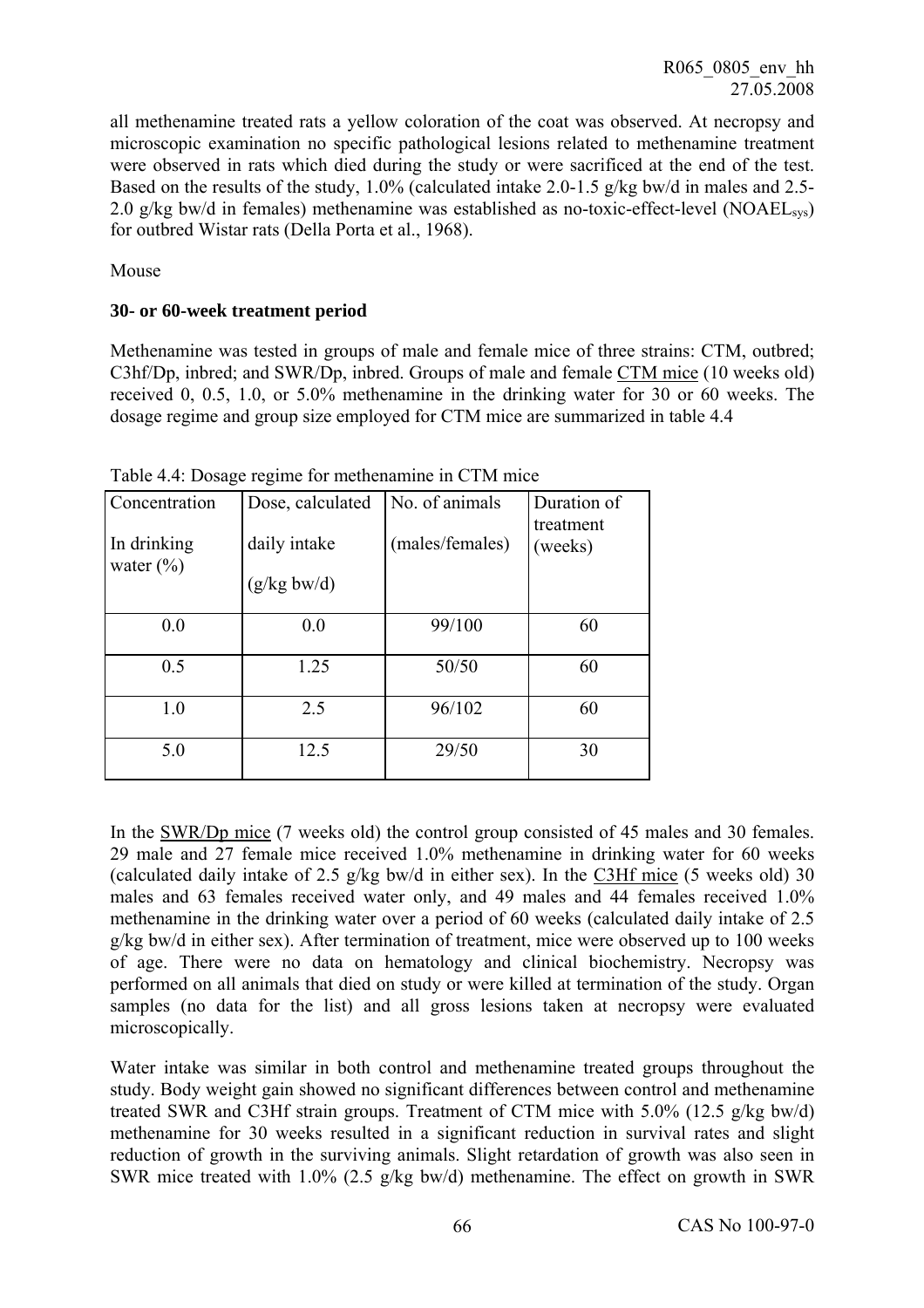mice was very small, not statistically significant, and no corroborating findings were noted at necropsy and microscopy. In addition there were no methenamine-related gross and microscopic findings in mice of all tested strains which died during or were killed at the end of the experiment. Therefore, for mice a NOAELsys of 2.5 g/kg bw/d methenamine in either sex was obtained (Della Porta et al., 1968).

## **Dermal**

## **Rabbit**

There are limited data to assess toxic effects of methenamine as a result of repeated dermal exposure. Zondlo (1992) cited a subchronic toxicity study by dermal administration on rabbits to methenamine of COLIPA (1989). A full report of this study was not submitted. The following summary data are cited:

Two groups of rabbits (strain unspecified), 6 males per group, were used in this repeated dose dermal toxicity test. Two ml of 0.20% methenamine (equivalent to 1.3 mg/kg bw/d assuming a mean body weight of 3 kg) were applied in distilled water to one group of rabbits; the other group served as a control. The methenamine treated animals received applications of test solution during 5 days a week for a period of 6 weeks; the applications were given without occlusive patches. General behavior, hair growth, and body weight gain were comparable in both the controls and methenamine treated groups. No erythema, edema, scratching, or variation of the cutaneous fold were observed in the methenamine treated animals given approximately 1.3 mg/kg bw/d methenamine when compared to the controls.

## *Inhalation*

No data available.

## *Other routes*

## Subcutaneous injections (rat and mouse)

20 male and 20 female outbred Wistar rats, and 39 male and 44 female 10-day-old CTM mice were treated by subcutaneous injections with methenamine (commercial grade purity) as a 30% aqueous solution on 5 alternate days. Each animal was treated subcutaneously with a total dose of 25 g/kg methenamine (equivalent to 50 mg/kg bw/d). After the dosing period, all animals were observed for the rest of their lives. Animals were inspected daily and weighed every 2 weeks. Water intake was determined periodically (no further information). Necropsy and microscopic examination (no list of organs and tissues available) was carried out on animals dying during the study or killed at the end of the experiment. After the treatment period no toxicologically significant effects on animal survival, behaviour, and body weight gain were noted for either rats or mice. There were no changes in macroscopic and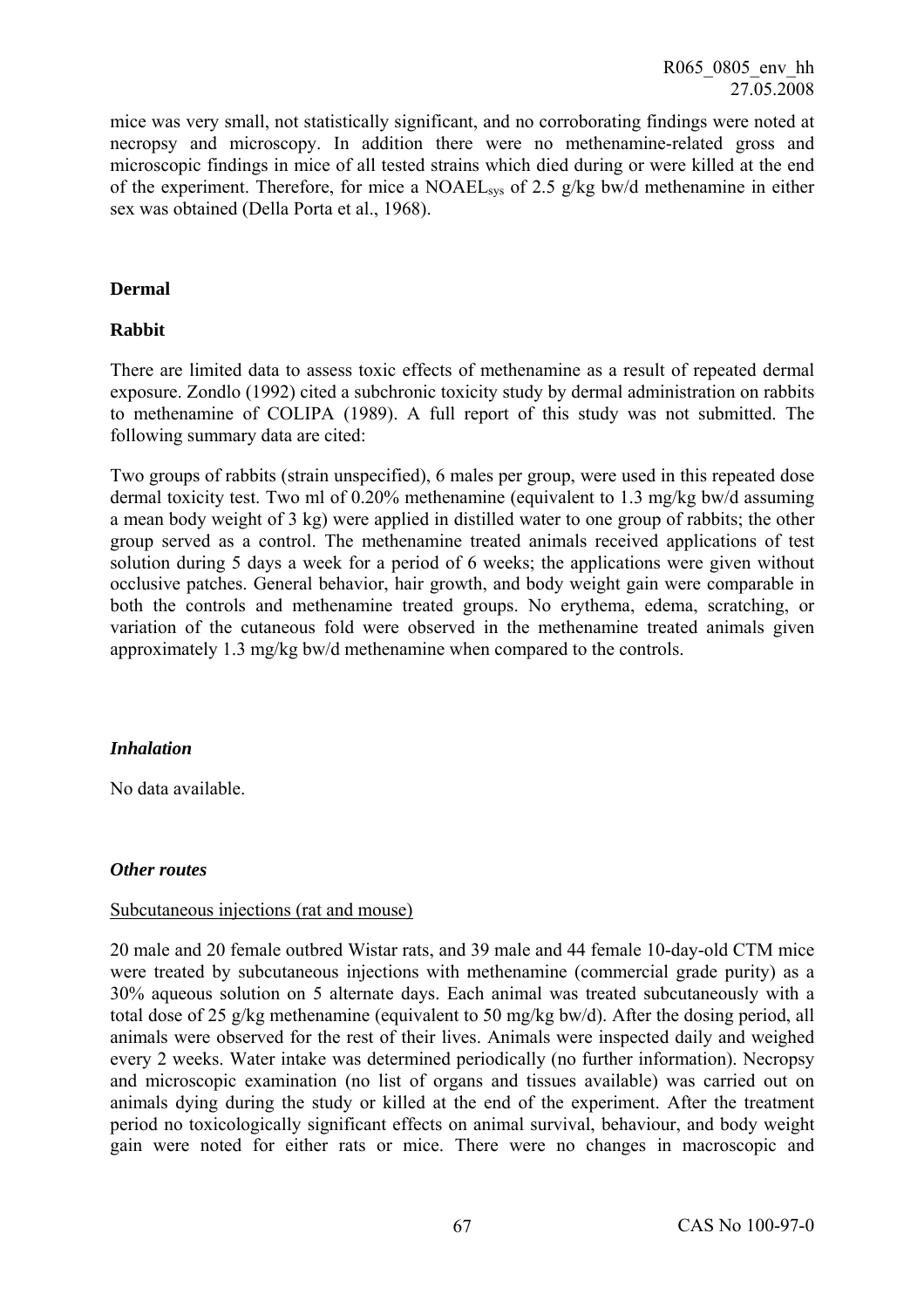microscopic examination that were considered as a treatment related effect (Della Porta et al., 1968).

#### Intramuscular injections (rat)

Each of 5 male and 5 female BD (cPah) rats received intramuscular injections of 0, or 200 mg/d methenamine for 90 days (about 800 mg/kg bw/d in males and 1100 mg/kg bw/d in females, calculated on an assumed mean body weight of 250 g for male rats and 180 g for females, purity unspecified). There were no data on hematology and clinical biochemistry. No differences from controls in behaviour, body weight gain and feed consumption in rats of both sexes were observed. The only clinical sign observed in animals of both sexes treated with methenamine was a citrus-yellow discoloration of the hair coat. No treatment-related macroscopic or histopathological findings were available. Based on the results of this study, about 800 mg/kg bw/d in males and 1100 mg/kg bw/d in females are considered to be the noobserved-adverse-effect-level (NOAELsys) for methenamine by intramuscular injection for 90 days (Brendel, 1964).

# *Summary of animal toxicity data after repeated exposure to methenamine*

There are no oral repeated dose toxicity studies with a full range of parameters to be examined according to the current regulatory requirements (EEC methods, B.7, B.9, B.26, B.30). Nevertheless, there are a number of older diet, gavage and drinking water studies in several animal species. None of these studies provided data on hematology and clinical chemistry; data on histopathology were limited. However a number of these repeated dose toxicity studies by oral administration (gavage, feed, drinking water) showed that methenamine did not cause any toxic effects in experimental animals up to and including 2.5 g/kg bw/d. All in-life parameters, which included body weight gain, food consumption, and survival, were unaffected by exposure to methenamine. Similarly, postmortem analyses, which included organ weights, gross pathology and histopathology, were unchanged following exposure to methenamine. The only clinical observation in studies with rats was a yellow staining of the perineal hair in some cases which is of no toxicological relevance. The yellow coloration of the fur observed in treated rats was reported by Brendel (1964), both after repeated feeding and after intramuscular injection of methenamine. Such yellow discoloration of the fur was only noted in rats and not in other experimental animals studied. This fur discoloration in methenamine treated rats may be a consequence of a reaction between formaldehyde in the urine and kynurenine, a normal constituent in the rat hair (Kewitz, 1966).

In a subchronic dermal toxicity study in rabbits using an aqueous methenamine solution at a concentration of 0.20% (equivalent to 1.3 mg/kg bw/d) no systemic or local effects were noted in animals of both sexes (COLIPA, 1989, cited by Zondlo, 1992).

There were no animal studies on repeated dose toxicity of methenamine after inhalation.

## **Human data:**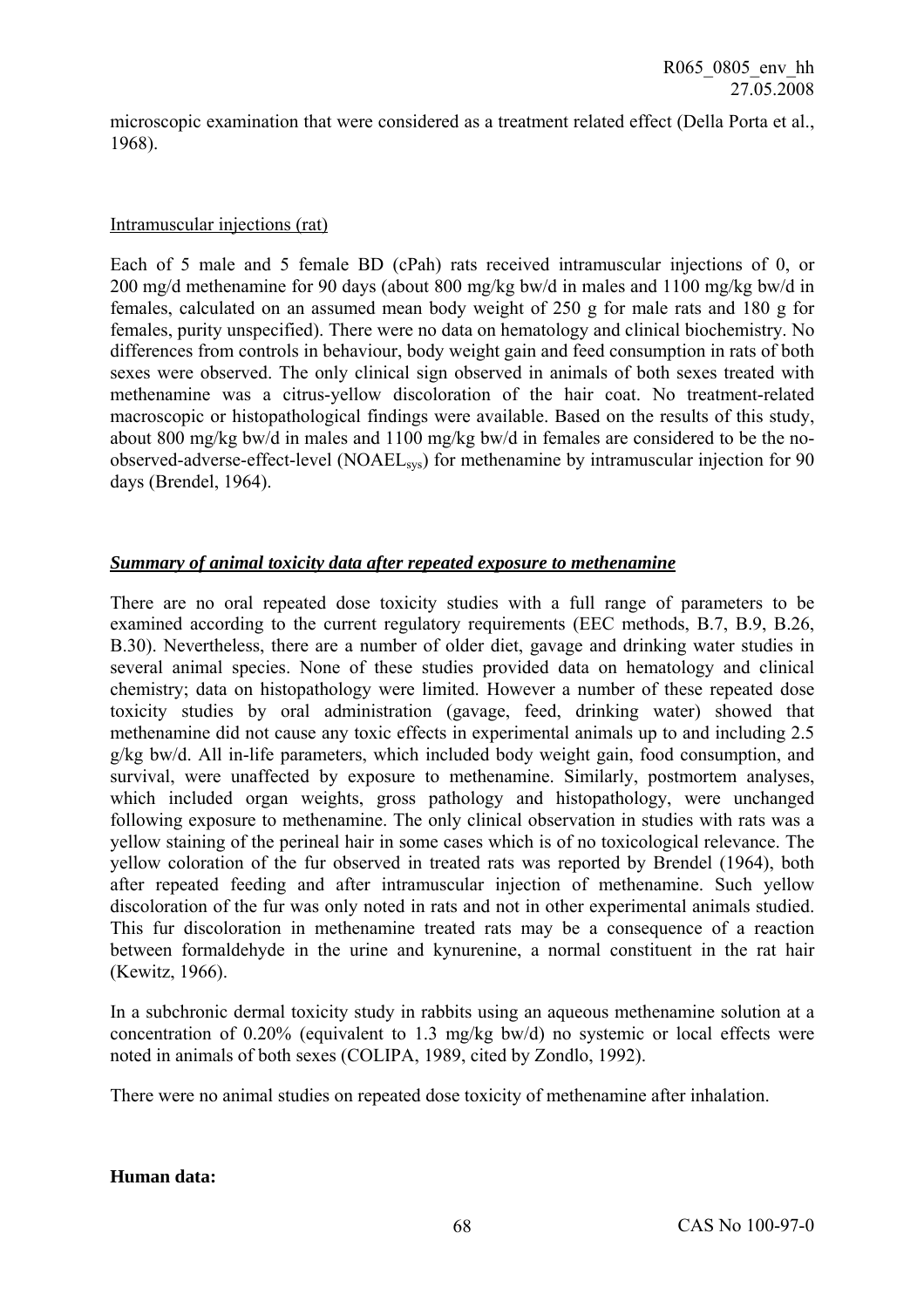Information on repeated human exposure to methenamine apart from therapeutic use is small. There are a limited number of available studies on the effects of methenamine on man following occupational exposure. Methenamine as solid, in solution and as vapour irritates human skin and mucous membranes and causes skin sensitization (cf. also 4.1.2.3 and 4.1.2.5). However,, the available data from occupational exposure to methenamine were generally unsuitable for determining the potential toxicity of methenamine in humans. Workers were usually exposed to mixtures consisting of several compounds including methenamine, and methenamine exposure levels were usually not reported. Therefore, the observed effects in workers in the rubber production and in foundries exposed to such mixtures could not be clearly attributed to methenamine exposures.

A cross-sectional study was performed with 33 employees of a methenamine producing plant to investigate the health effects of methenamine on the airways and the skin of the workers (Merget et al., 1999). Sixteen employees with no or only occasional low exposure to the substance served as controls. The exposed group consisted of 17 employees with exposure to far higher concentrations (baggers, shiftleaders, and executive staff). In addition, 4 out of 5 employees who had left the production for medical reasons during the last 10 years were included in the study. For each worker, anamnesis data were recorded and a physical examination of the skin and lungs was performed. In addition, total and specific IgE to four environmental allergens was determined, lung function and bronchial hyperresponsiveness were assessed, and skin prick tests and patch tests were performed with known sensitizing substances as well as with methenamine.

Inhalable dust, respirable dust, methenamine, formaldehyde, and ammonia were measured at different sites of the plant and/or in personal air space in order to assess the exposure levels. The concentrations of dust and chemicals were in the range of  $0.2$ -2.6 mg/m<sup>3</sup>. Geometric mean methenamine concentrations as determined by personal sampling were  $0.3 \text{ mg/m}^3$  in shiftleaders and 0.6 mg/m<sup>3</sup> in baggers.

Irritant dermatitis of the hands, predominantly on the palmar parts, was observed in all highly exposed workers, but also, to a lower extent, in two controls. No other differences were found between the exposed and the control group.

Two workers in the exposed group and one in the control group had work-related symptoms. One of the two exposed workers reported shortness of breath, rhinoconjunctivitis and dermatitis of the hands, face and neck, which occurred after "accidents with high formaldehyde exposure". The second exposed worker had pre-existing hay fever and seasonal asthma and gave a history of work-related shortness of breath and rhinitis. However, his lung function was normal and no bronchial hyperresponsiveness was observed. One worker of the control group reported work-related conjunctivitis, probably due to long-lasting computer work. In the skin prick tests and the patch tests, no sensitization to methenamine was found in either exposed or control workers.

Methenamine patch tests were positive in two ex-workers (former baggers) who reported contact dermatitis of the hands or generalized eczema and conjuctivitis within 2 weeks or 7 month of exposure. Two former workers with negative patch tests, experienced eczema of the neck "shortly" after the exposure and recurrent swelling of eyelids and wrists one year after the exposure, respectively. At the time of the study they both presented with eczema, although improved. Occupational asthma due to methenamine was not diagnosed in this study. (Merget et al., 1999; cf. also 4.1.2.5).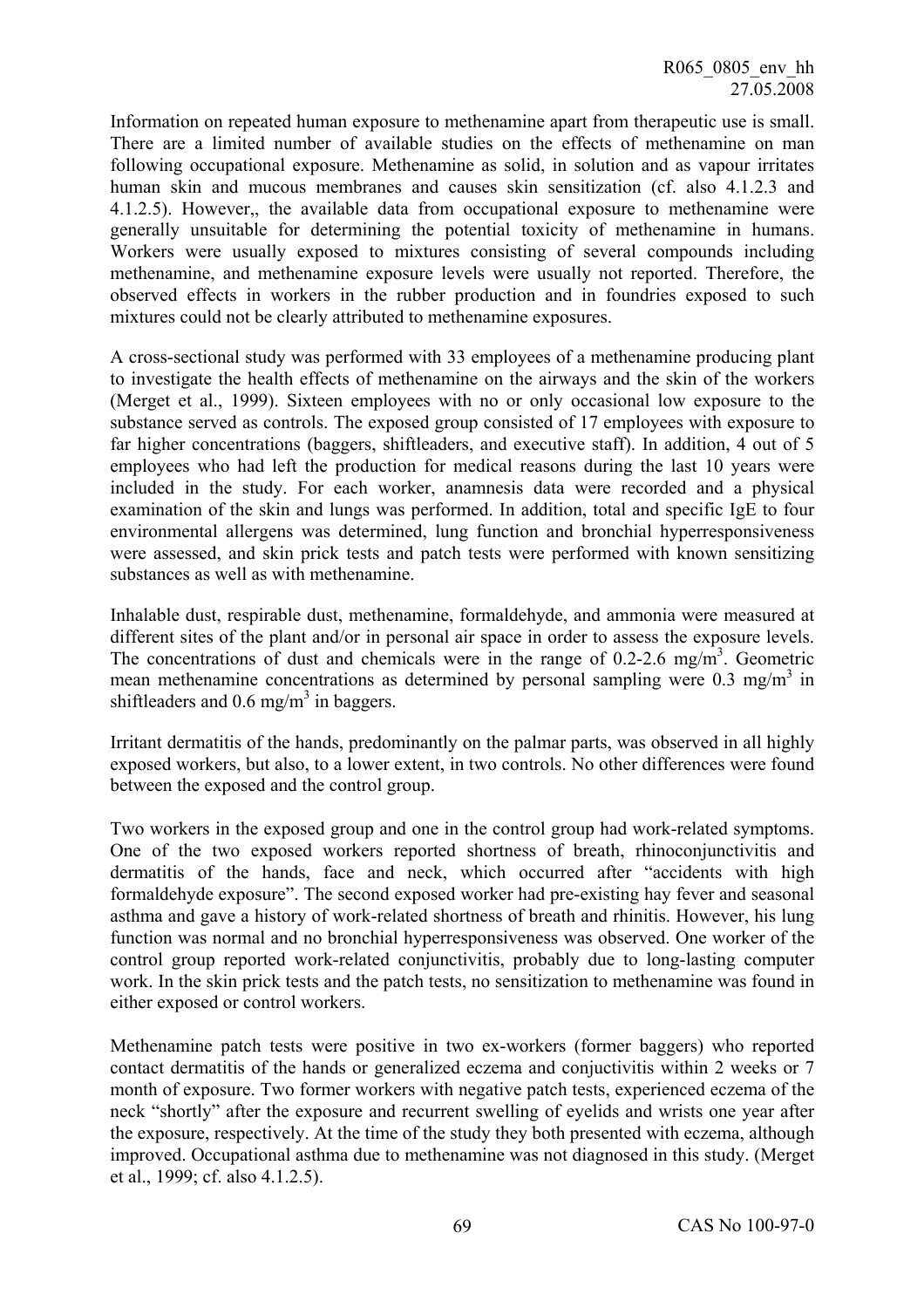R065\_0805\_env\_hh 27.05.2008

Seven workers in the lacquer or plastics industries who had worked with epoxy resins, plastics, or paint developed asthma and other allergic symptoms e.g. allergic coryza (nasal catarrh), contact dermatitis, or allergic conjunctivitis. At the workplace these employees were exposed to a variety of chemical compounds. An intracutaneous skin test with 0.02 ml of a 1:100 dilution of methenamine gave positive reactions in all tested workers. The positive reaction was characterized by immediate wheal formation. In a provocative test the workers were inhaling an aerosol of the lacquer product and showed either wheezing, a feeling of heaviness on the chest, or severe asthma, allergic coryza, or skin manifestations of allergy. Some of the workers also had positive reactions to ethylenediamine in both tests (Gelfand, 1963).

An epidemiological study investigated acute and chronic skin and respiratory problems of workers in the rubber industry who were exposed to a phenol-formaldehyde type resin. The study was carried out in a tire manufacturing plant using a methenamine-resorcinol resin system. The subjects of the study were intermittently or continuously exposed to a methenamine-resorcinol mixture (which comprised 2-3% of the total rubber mix) as well as to reaction products therefrom, which presumably included, inter alia, formaldehyde, ammonia, cyanides and curing agents. Acute and chronic symptoms of skin and respiratory problems were assessed by questionnaire. Smoking and drinking habits were considered. Baseline lung function tests were performed on the concerned workers before and after exposure as well as on a group of workers randomly selected from the total staff. Furthermore, measurements of respirable particulates were made for all workersand their respective environments. The exposure situation was characterized by analysis of respirable particulates (cut-off: 10  $\mu$ m) and total particulates as well as formaldehyde, ammonia, resorcinol, and hydrocyanide. However, methenamine was not analyzed directly.

Personal loads of respirable particulates were less than  $0.5 \text{ mg/m}^3$ ; environmental, respirable particulates concentrations in the work areas were about half of the personal loads and approximately 1/5 of total particulates concentrations.

Rubber workers exposed to methenamine-resorcinol-mixtures reported strong acute symptoms and significant reductions in expiratory flow rates at low lung volumes. Flow rates of smokers were stronger reduced than those of non-smokers. The greatest reduction in ventilation capacity was associated with methenamine-resorcinol exposure. The specific agents causing the functional losses are unknown; however, respirable particulates were related to functional losses in the methenamine-resorcinol exposed group, with no significant overall difference in environmental measurements between the other groups of the study. There was essentially no difference in baseline lung function values between exposure groups. Itching, skin rash, greater difficulty in breathing at work, chest tightness, burning eyes, running nose, burning sensation in the heart region, persistent cough and phlegm were acute symptoms associated with work. The acute effects seen in methenamine-resorcinol exposed workers are comparable to those alterations found in other industries, e.g. coal miners and textile workers. In summary, no direct causal relationship could be drawn between any responsible agent and adverse effects (Gamble, 1976).

Several previous health reports of foundry workers have shown an excessive prevalence of respiratory diseases. To evaluate the nature and the frequency of respiratory symptoms and to assess ventilation function a survey was carried out in a steel foundry specialised in producing castings for heavy industry and rolling stock. After completion of the survey various environmental contaminants were measured. The conditions appeared to be representative of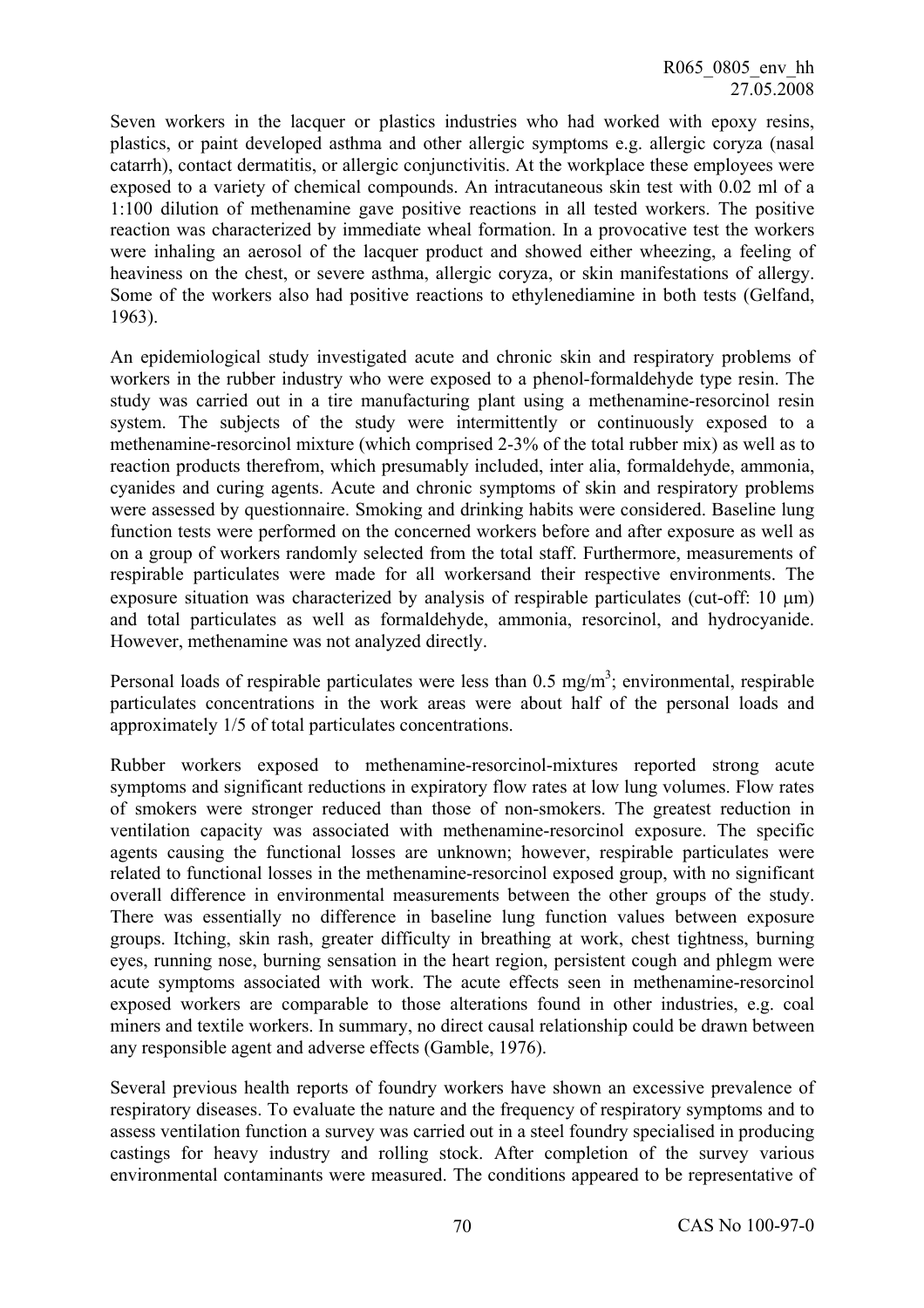those existing at the time the lung function tests were performed.. Foundry workers were exposed to numerous fumes or vapours from various molding processes at their workplaces, including the Furane, Isocur, Shell, carbon dioxide, and oil sand systems. The type and frequency of respiratory symptoms were assessed by questionnaires. Wheeze and other respiratory tract symptoms like cough, nasal and eye irritation were often reported relating to environmental exposure at work, particularly from the Shell process which uses a phenolformaldehyde resin and methenamine as a catalyst. However, a definitive allocation to a specific process was not possible as the workers circulated in the foundry. Ventilation function examined from Monday to Friday of one week showed small and inconsistent changes. Ventilation function recorded before work on Monday morning showed no evidence of chronic airway obstruction in any group. Most environmental measurements of chemical contaminants were below the legal limits, except in the general foundry, where furfuryl alcohol was detected in air at concentrations up to 50 ppm and formaldehyde at 4 ppm, respectively. Exposure levels to methenamine were not determined at these measurements. In summary, there were no significant differences in the frequencies of chronic cough and breathlessness among the different groups; furthermore, no clear causal relationship could be established between the observed adverse effects and any particular causative agent. The onset of symptoms in relation to the exposure to various fumes and vapours (mixed exposure to methenamine together with other well known compounds such as formaldehyde) suggests that both irritant and hypersensitivity mechanisms might be induced (Low and Mitchell, 1985).

Methenamine has been used for years as an orally given therapeutic substance especially as urinary antibacterial-antiseptic drug in humans as well as for long-term prophylaxis of urinary tract infections in patients who are at risk for bacterial reinfections. The bactericidal effect of methenamine has been attributed to its slow hydrolysis in the urine to ammonia and formaldehyde. This hydrolysis is both pH- and time-dependent. For methenamine to be effective, an acidic urine with a  $pH \le 5.5$  must be maintained. The combination of methenamine with acid salts (hippurate and mandelate) helps to maintain the urinary pH in the desired range. The effectiveness of methenamine depends on an adequately maintained urine concentration of formaldehyde that is easily altered by an increase in pH of the urine, an increased fluid intake and high urine output, and the duration that urine is retained in the bladder (Hanselaar, 1983; Pischel, 1988; cf. 4.1.2.1).

Adverse effects have been reported in less than 3.5 % of patients receiving methenamine or its salts as drugs. The most frequent adverse effect observed was gastrointestinal disturbance, comprising of nausea, vomiting, diarrhoea, abdominal cramps, and anorexia. Rarely, hypersensitivity reactions such as rash, pruritus, urticaria, and stomatitis have occurred. Other, less frequently reported, side effects are headache, dyspnoea, generalized oedema, tinnitus, muscle cramps, dysuria, and microscopic or gross haematuria (McEvoy, 1997 – quoted from HSDB 2000; Martindale, 2005).

It is known that high therapeutic doses of 8 g methenamine/d (corresponding to ca. 114 mg/kg bw/d based on a body weight of 70) administered for 3 to 4 weeks induced urological abnormalities such as bladder irritation, painful and frequent micturition, albuminuria and hematuria. Singular side effects reported were gingivitis, anorexia, headache, and generalized edema (Goodman and Gilman, 1975; Mon. 144, 1988).

No complications were observed in patients receiving methenamine in the standard treatment for acute cystitis in adults at dose levels of 2 to 4 g/d (corresponding to about 28 to 57 mg/kg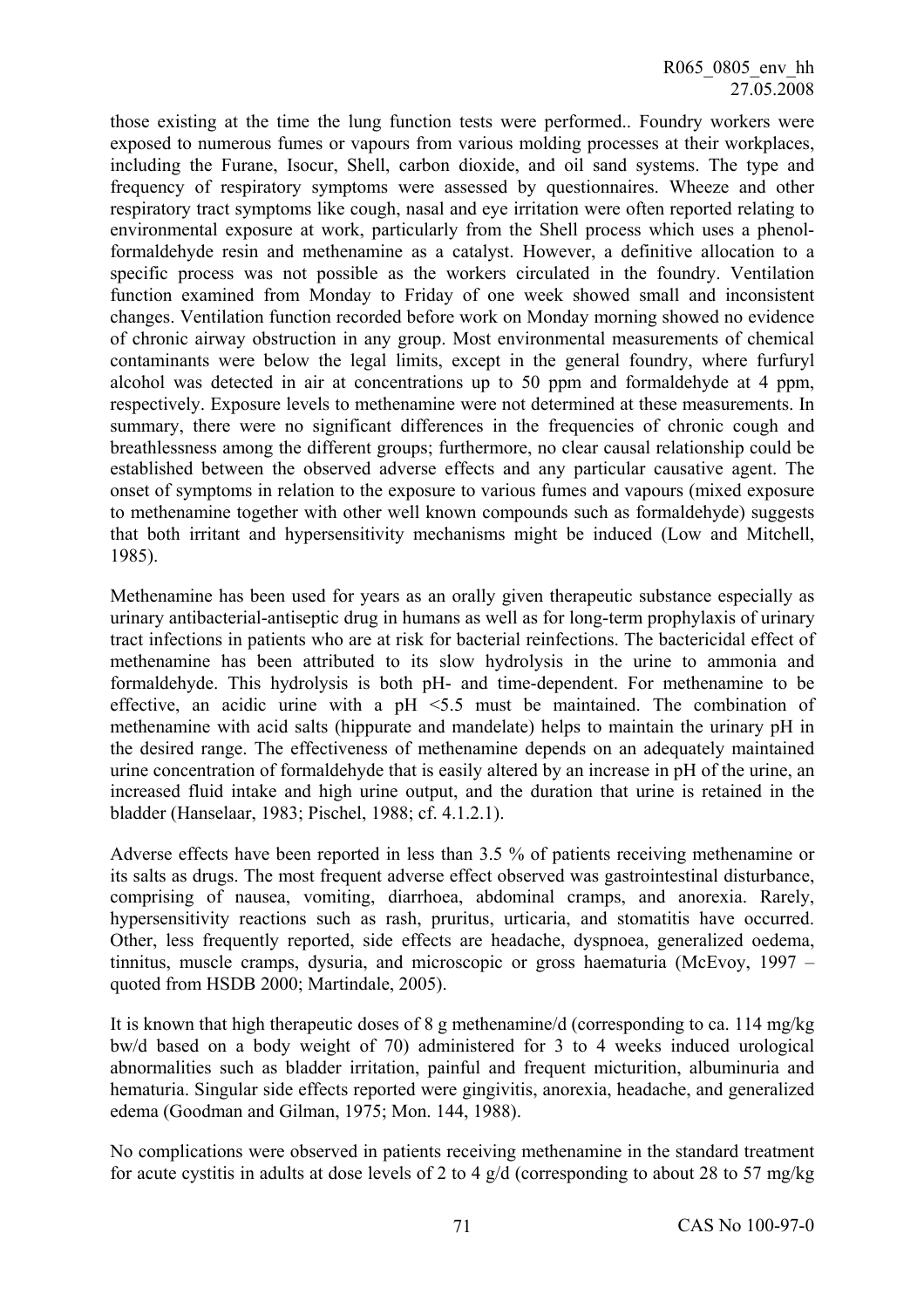bw/d based on a body weight of 70 kg) for a 7- to 10-day course up to four weeks. Methenamine is also used for long-term suppressive therapy or for prevention of recurrent urinary infections (prophylaxis) because acquired resistance does not appear to develop. The usual oral dose of methenamine (methenamine hippurate or methenamine mandelate) for long-term treatment (6 months or longer) is 2-4 x 1 g/d (corresponding to ca. 28-57 mg/kg bw/d based on a body weight of 70 kg) No relevant side effects from the treatment with this dose level were reported (Goodman and Gilman, 1975; Martindale, 2005).

#### *Summary of human toxicity data after repeated exposure to methenamine*

Methenamine is widely used as an accelerator and a hardener in the rubber and plastics industries. However, the number of available studies on the effects of methenamine on man following occupational exposure is limited. Toxic effects in humans at the workplace have only been reported after repeated exposure to mixtures of several compounds, including methenamine. Workers in production plants, in the lacquer and plastics industries, in tire manufacturing plants and in foundries can be exposed to methenamine by inhalation or skin contact. In all these workplaces, the workers are also exposed to other chemicals (e.g. formaldehyde, ammonia, resorcinol, phenol, furfuryl alcohol, cyanides, epoxy resins, curing agents). Therefore, the available occupational exposure studies were not adequately designed to specifically address the nature and origin of symptoms occurring in rubber and foundry workers, or to establish a plausible dose-response relationship relating to a single substance. Considering the lack of information on the exact exposure situation, especially the actual levels of methenamine exposure, it is not possible to make qualitative assessments of the observed effects in relation to methenamine exposure alone. Lung function measurements in one of the studies revealed significant reductions in expiratory flow rates at low lung volumes. In another study, an intracutaneous skin test with methenamine gave positive reactions in all workers, and a provocative inhalation test with an aerosol of a lacquer product revealed allergic reactions from the lungs, the nose or the skin. Since the early use of methenamine in the rubber and resins industries, however, increased incidences of wheeze and further respiratory tract symptoms like cough, and nasal and eye irritation were reported in workers who were simultaneously exposed to methenamine and other chemicals such as resorcinol.

No adverse effects were observed in patients receiving methenamine for long-term prophylaxis or therapy especially as urinary antibacterial-antiseptic substance at dose levels of 2 to 4 g/d (corresponding to ca. 28 to 57 mg/kg bw/d) for several weeks weeks or months. However, with a higher dose of 8 g/d (corresponding to ca. 114 mg/kg bw/d) over 3 to 4 weeks clinical symptoms such as bladder irritation, painful and frequent micturition, albuminuria and haematuria were reported. Albuminuria or hematuria were not observed in experimental animals.

No observed adverse effect level (NOAEL)

Animal data

Oral administration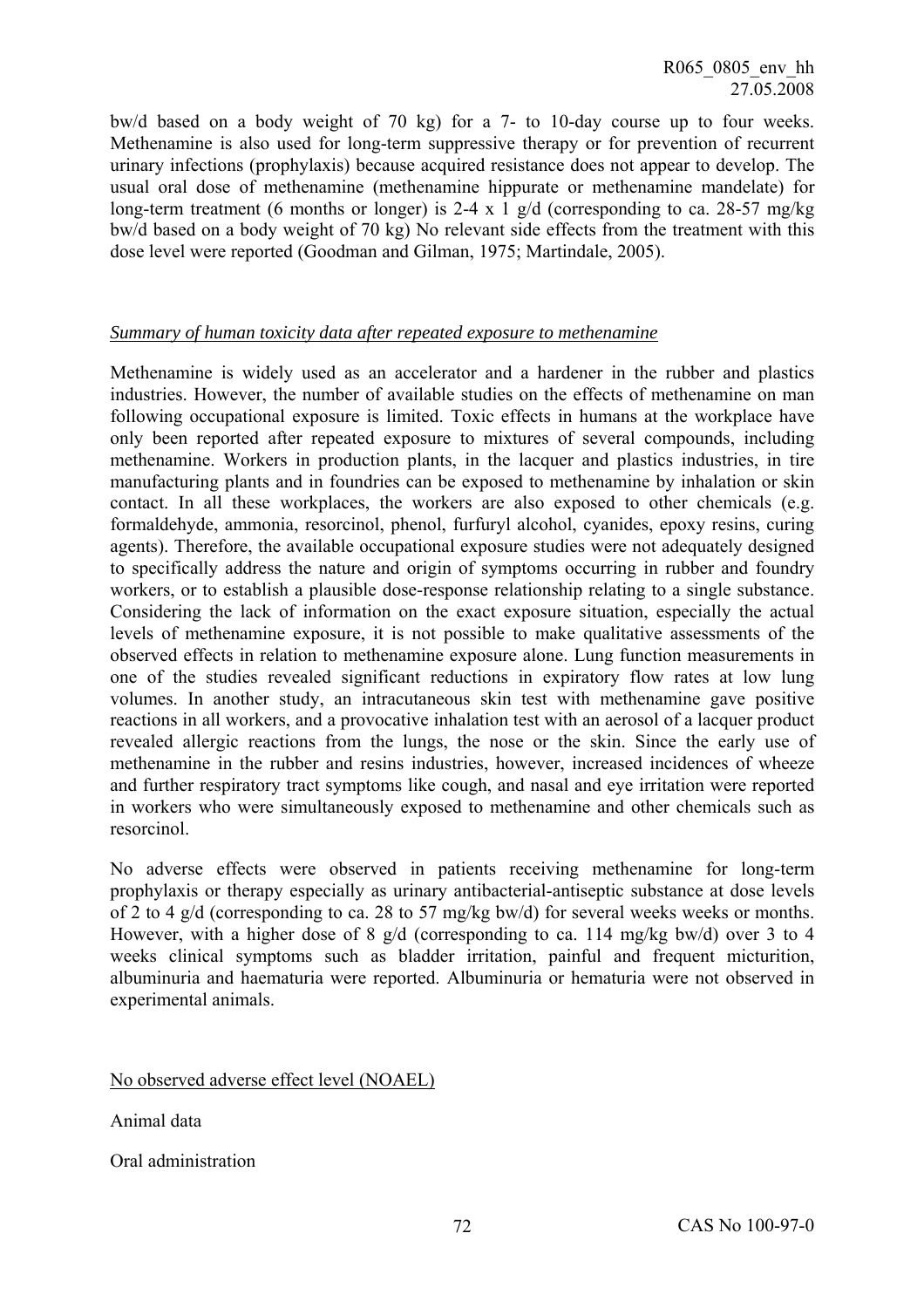Although no repeated dose toxicity studies in experimental animals by oral administration are available which examined a full range of parameters (corresponding to the current regulatory requirements of EEC methods B.7, B.9, B.26, or B.30), there is a number of older drinking water, diet and gavage studies. These studies can be used as support for a risk assessment in combination with data from observations in humans (see end of this section).

Thus, the available data are considered to be sufficiently acceptable with regard to the basic requirements as specified in Annex VIIA of Directive 67/548/EEC and permit the derivation of NOAELsys for repeated-dose oral toxicity.

No specific organ toxicity was recorded after repeated oral administration of methenamine (by gavage, in feed or in drinking water) in several experimental animal species for different duration of exposure (subacute to chronic).

The systemic NOAEL values derived from animal studies with methenamine for different exposure durations are summarized in Table 4.5.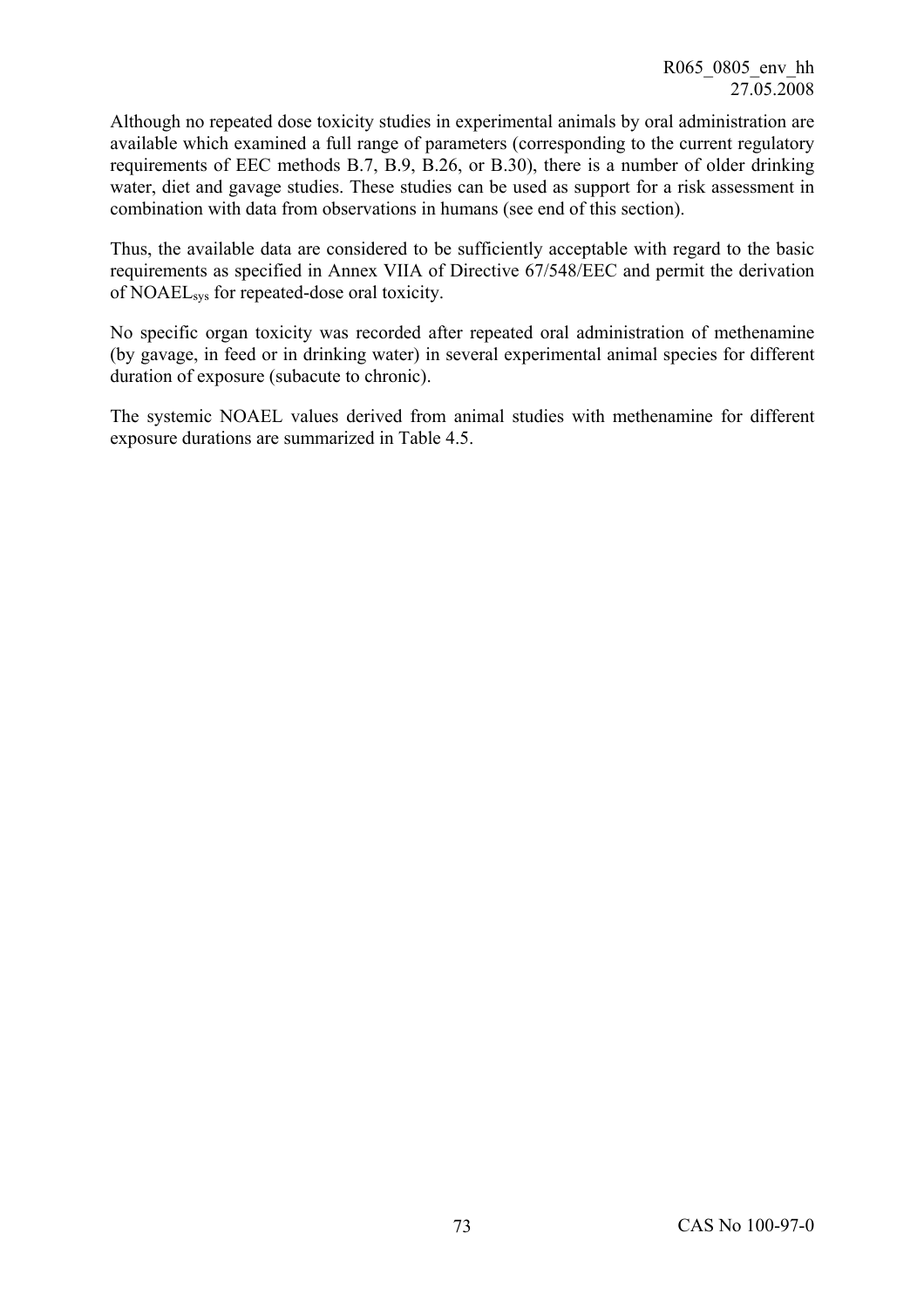Table 4.5: Summary table: NOAELsys values for methenamine derived from oral toxicity studies in experimental animals

| Species/strain                         | Exposure<br>route | Exposure<br>duration, | <b>NOAEL</b> <sub>sys</sub>                     | Reference                                |
|----------------------------------------|-------------------|-----------------------|-------------------------------------------------|------------------------------------------|
| (m/f)                                  |                   | frequency             | for relevant non-neoplastic<br>effects          |                                          |
| Rat/BD (cPah)<br>(5m/5f)               | gavage            | 90 days<br>daily      | m: $1280$ mg/kg bw<br>f: $1780$ mg/kg bw/d      | <b>Brendel</b><br>1964                   |
| Rat/BD (cPah)<br>(15m/15f)             | gavage            | 333 days<br>daily     | m: $1130$ mg/kg bw/d<br>f: 1570 mg/kg bw        | <b>Brendel</b><br>1964                   |
| Rat/Wistar<br>(16m/16f)                | feed              | Lifespan<br>daily     | m/f: 100 mg/kg bw/d                             | Natvig et al.<br>1971                    |
| Rat/Sprague-<br>Dawley<br>(15m/15f)    | drinking<br>water | 50 weeks<br>$5$ d/wk  | m: 80 mg/kg bw/d<br>f: $100 \text{ mg/kg}$ bw/d |                                          |
| Rat/Wistar<br>(48m/48f)                | drinking<br>water | 104 weeks<br>daily    | m: 2000 mg/kg bw/d<br>f: $2500$ mg/kg bw/d      | Della Porta<br>et al. 1968               |
| Mouse/CTM<br>(96/102)                  | drinking<br>water | 60 weeks<br>daily     | m/f: $2500$ mg/kg bw                            | Della Porta<br>et al. 1968               |
| Mouse/SWR/D<br>p(45m/30f)              | drinking<br>water | 60 weeks<br>daily     | m/f: $2500$ mg/kg bw                            | Della Porta<br>et al. 1968               |
| Mouse/SWR/D<br>p; C3Hf<br>(30m/63f)    | drinking<br>water | 60 weeks<br>daily     | m/f: $2500$ mg/kg bw                            | Della Porta<br>et al. 1968               |
| Cat/strain not<br>specified<br>(2m/3f) | feed              | lifespan<br>daily     | m/f: 60.65 mg/kg bw/d                           | Kewitz<br>1966,<br>unpuplished<br>report |

m: male; f: female; NOAELsys: No observed adverse effect level for systemic effects

The lowest dose level causing no adverse toxic effects in rats could be derived from a chronic oral administration of methenamine in drinking water to Sprague-Dawley rats. At the only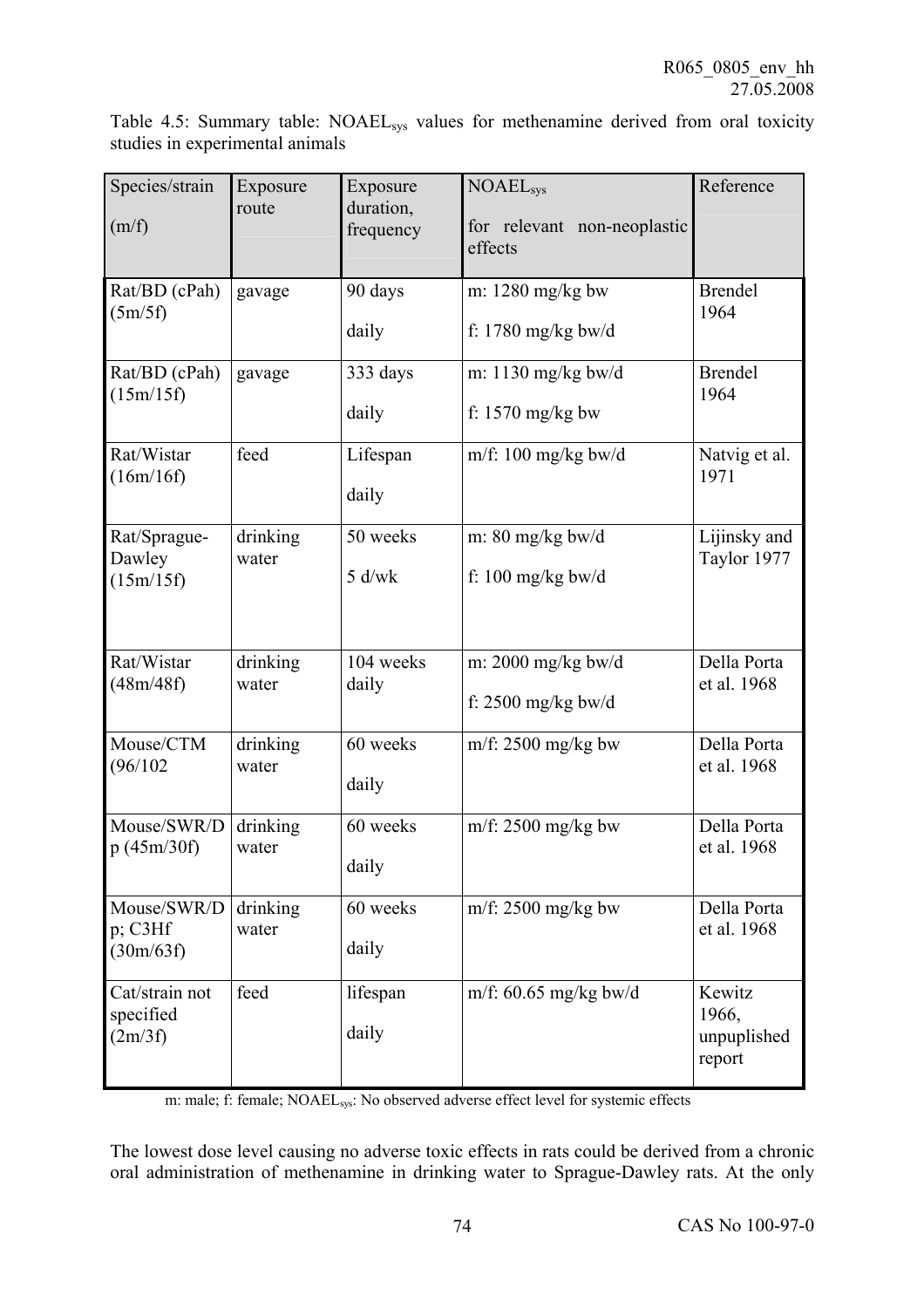tested dose level of 0.1% methenamine (equivalent to 80 mg/kg bw/d in males and 100 mg/kg bw/d in females) no effects on body weight gain, behaviour, macroscopic or microscopic findings were observed (Lijinsky and Taylor, 1977).

50-week oral (drinking water)/Sprague-Dawley rat

NOAELsys 80 mg/kg bw/d in males and

100 mg/kg bw/d in females (Lijinsky and Taylor, 1977)

In a further long-term drinking water study in Wistar rats that was equal in test design and quality to the above-mentioned study the administration of methenamine at 2 g/kg bw/d in males and 2.5 g/kg bw/d in females for 104 weeks was tolerated without adverse effects. There was no evidence of toxic effects on the general behavior and the main organs (Della Porta et al., 1968).

104-week oral (drinking water)/Wistar rat

NOAELsys 2 g/kg bw/d in males and

2.5 g/kg bw/d in females (Della Porta et al., 1968)

In a lifetime diet study in Wistar rats, in which only one dose (0.16%, equivalent to approximately to about 100 mg/kg bw/d in both sexes) was tested, no significant differences between control and test group with respect to body weight, organ weight, histopathological findings, life-span and causes of death were seen (Natvig et al., 1971).

Lifetime study oral (diet)/Wistar rat

NOAELsys 100 mg/kg bw/d in males and females (Natvig et al., 1971)

In a comparative investigation oral methenamine administrations of ca. 1130 mg/kg bw/d in males and 1570 mg/kg bw/d in female BD (cPah) rats for 333 days showed no differences in macroscopic lesions in the main organs of test and control groups (Brendel, 1964).

333-day study oral (gavage)/ BD (cPah) rats

NOAELsys 1130 mg/kg bw/d in males and

1570 mg/kg bw/d in females (Brendel, 1964).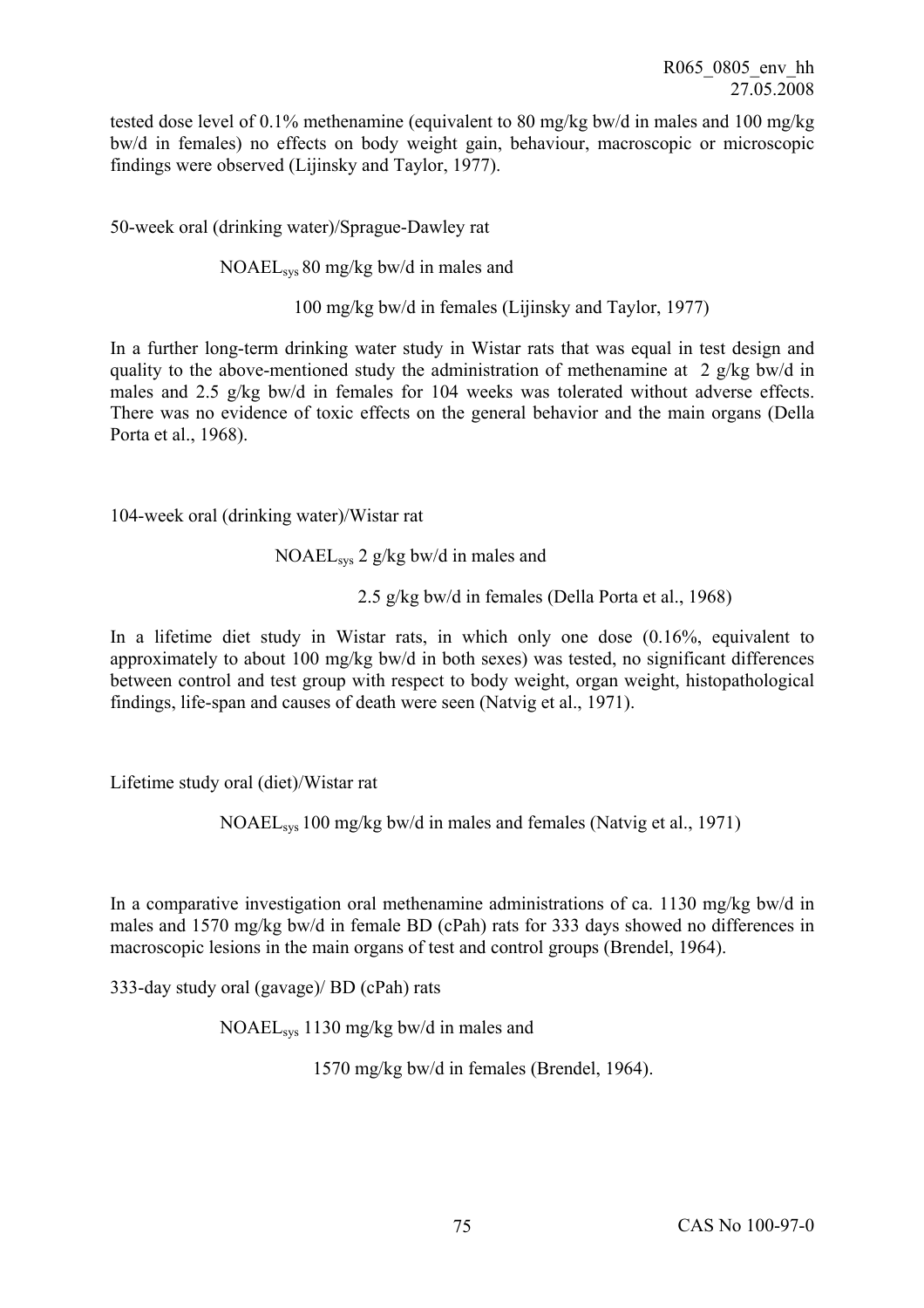In an oral toxicity study given methenamine in the drinking water for 60 weeks and following a subsequent treatment-free period male and female mice of the CTM, SWR/Dp and C3Hf strains showed no methenamine-related effects at 2.5 g/kg bw/d (Della Porta et al., 1968).

60-week oral (drinking water)/ CTM, SWR/Dp and C3Hf mouse

NOAELsys 2.5 g/kg bw/d (Della Porta et al., 1968).

No treatment-related effects were found in food consumption, body weight gain, or behavior in male and female cats (strain unspecified) receiving methenamine in feed at a dose of 60.65 mg/kg bw/ up to two years (Kewitz, 1966, unpublished report).

106 week oral (feed)/cats (strain unspecified)

NOAELsys 60.65 mg/kg bw/d (Kewitz, 1966, unpublished report)

## **Dermal exposure**

There are limited data to assess toxic effects of methenamine as a result of repeated dermal exposure. Zondlo (1992) cited one repeated dose toxicity study by dermal administration of methenamine in rabbits initiated by COLIPA (1989). A full report of this study was not submitted. Data were presented in summary form, only. No systemic and local effects were noted in this subchronic dermal toxicity study in rabbits using an aqueous methenamine solution at a concentration of 0.20% (equivalent to 1.3 mg/kg bw/d).

6-week dermal (5 days/week)/rabbit (strain unspecified)

NOAELsys 1.3 mg/kg bw/d (COLIPA, 1989, cited by Zondlo, 1992)

### **Inhalation**

No studies are available to assess toxicity after repeated inhalation exposure.

### Human data:

From the use of methenamine for long-term therapy or the prevention of recurrent urinary infections in man it was known that dose levels of 2 to 4 g/d produced no harmful reactions or complications (Goodman and Gilman, 1975; Martindale, 2005). However, therapeutic doses of 8 g/d for 3 to 4 weeks produced side effects such as bladder irritation, painful and frequent micturition, albuminuria and hematuria (Goodman and Gilman, 1975; Mon. 144, 1988).

Dose level causing no toxic effects in man: 2 to 4 g/d, equivalent to ca. 28 to 57 mg/kg bw/d (Goodman and Gilman, 1975; Martindale, 2005).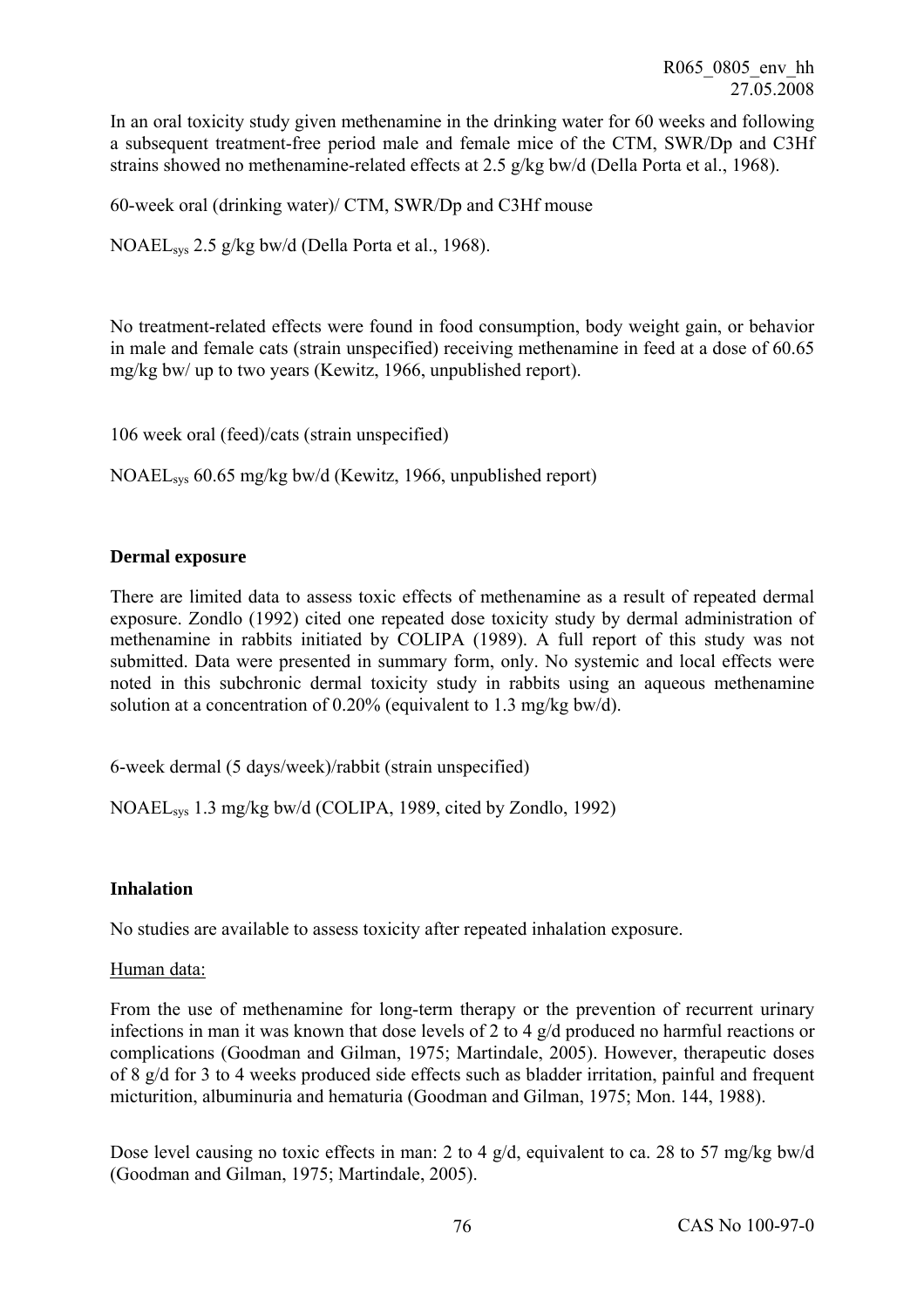In summary, the most sensitive NOAEL<sub>sys</sub> for systemic effects was derived in man. The NOAEL of 4 g/d (57 mg/kg bw/d based on a body weight of 70 kg person) in man (Goodman and Gilman, 1975; Martindale, 2005) is derived from decades of long experience with methenamine as a therapeutic substance.

Man NOAEL<sub>sys</sub> 57 mg/kg bw/d

# Classification

On the basis of the data submitted, classification of methenamine as harmful and labelling with Xn, R 48/22 (Harmful: danger of serious damage to health by prolonged exposure if swallowed) according to the criteria given in Directive 67/548/EEC does not seem necessary.

# **4.1.2.8 Mutagenicity**

# **In vitro assays with bacteria**

In the bacterial gene mutation assay weak positive effects with and without S-9 mix are described for tester strains TA 97, TA 98 and TA 100 (approx. 2-fold increases compared to control values) only in high concentrations from 10 000 µg/plate upwards (Zeiger et al., 1992). The approximately 2-fold increases of the mutation rates (compared to the control value) were observed only at clearly higher concentrations than 5000 ug/plate, the maximum test concentration recommended by the guideline (Shimizu et al., 1985). For tester strains TA 1535, TA 1537, TA 1538 and WP2uvrA up to 10 000 µg/plate negative results were found with and without S-9 mix (Andrews et al., 1980; Crebelli et al., 1984).

# **In vitro assays with mammalian cells**

Girmanova et al. (1991) reported on a positive chromosomal aberration assay with V79 cells: In the highest analysable concentration of 10 mmol/l 7% aberrant cells (without gaps) were induced compared to 2% in control cultures. Higher doses were strongly cytotoxic. Only one experiment without S-9 mix was done. In the same publication slightly increased SCE frequencies were described after treatment of V79 cells with 10 and 50 mmol/l methenamine.

In a poorly documented chromosomal aberration assay with HeLa cells negative results were found up to concentrations of 1 mmol/l; higher tested doses induced strong cytotoxic effects (Baldermann et al., 1967). Information on the use of S9 is not given.

Dooley et al. (1995) reported in an abstract without detailed data on a negative mouse lymphoma assay with methenamine under addition of formaldehyde dehydrogenase and  $NAD<sup>+</sup>$  to the test system.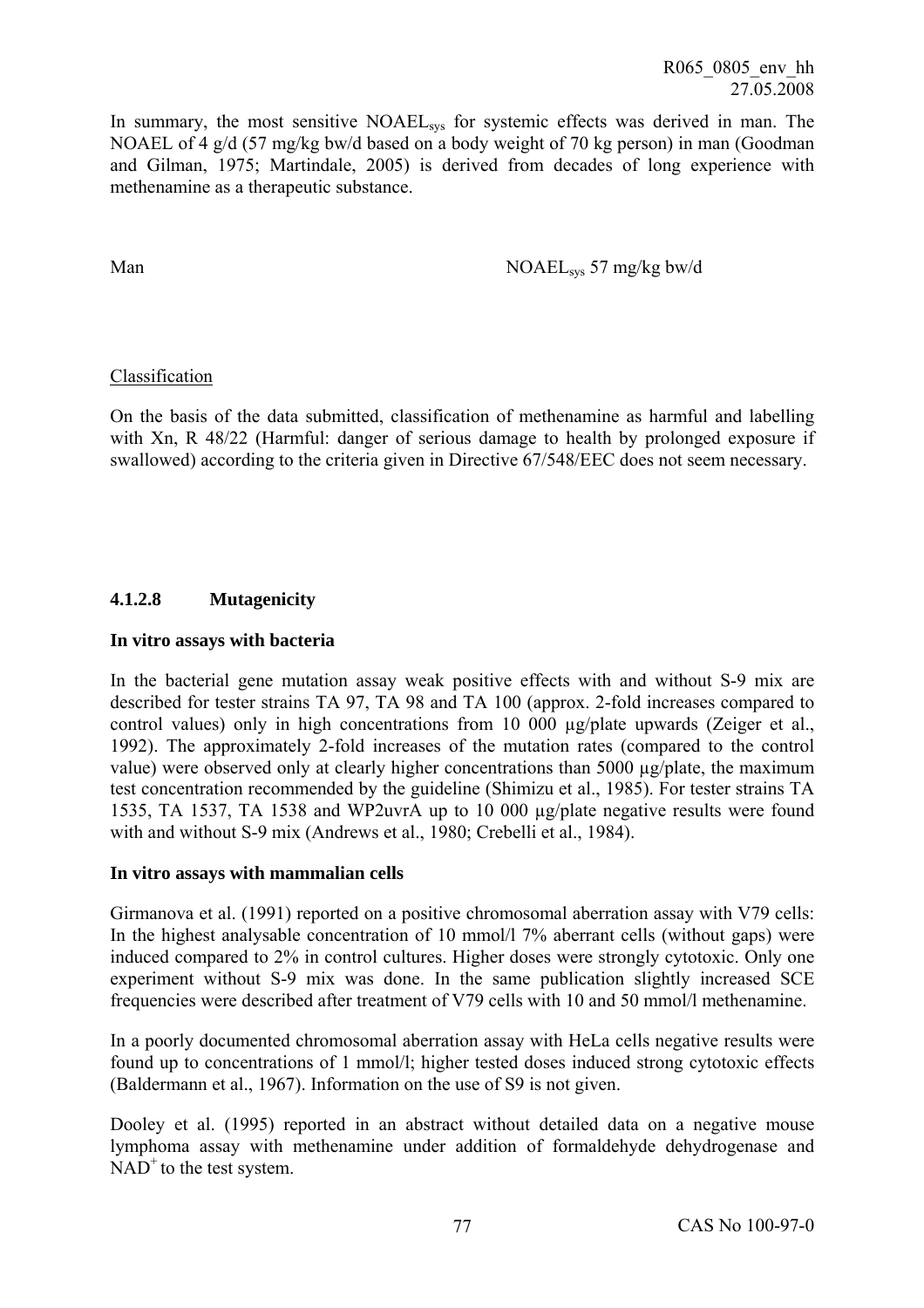#### **In vivo assays with mammals**

Two in vivo chromosomal aberration tests with mouse bone marrow cells were negative (Vujosevic et al. 1986). An in-vivo chromosomal aberration test with mouse bone marrow cells led to a negative result after single oral doses up to 618 mg/kg (corresponding to 1/3 of  $LD_{50}$ -value). Sampling times were 6 h, 12 h, and 24 h after single treatments. Another in vivo chromosomal aberration test with mouse bone marrow cells led also to a negative result after repeated oral doses. Doses up to 618 mg/kg bw were given five times with intervals of 24 h; sampling time was 6 h after last administration.No information about clinical symptoms or cytotoxic effects is given by the authors. However, from the toxicokinetic data available it can be concluded that the substance was available at the target organ (see section 4.1.2.1).

A dominant lethal assay with mice led to a negative result after single i.p. doses of up to 10 000 mg/kg methenamine. A second trial, in which oral doses of 25 000 mg/kg (maximum tolerated dose) were administered, is not valid, because of higher frequencies of live implants in treated animals than in control animals (Baldermann et al., 1967) No psotive control substances were included.

### **Conclusion:**

Methenamine was weakly positive in bacterial gene mutation assays at extremely high concentrations and in an in vitro chromosomal aberration assay. Due to these positive tests the substance seems to have a low mutagenic potential for bacteria and mammalian cells in culture. The negative in vivo chromosomal aberration tests and the negative dominant lethal test indicate that this potential is unlikely to be expressed in germ cells.

# **4.1.2.9 Carcinogenicity**

### **Animal data**

There are no carcinogenicity studies available in experimental animals according to the current criteria for the testing of carcinogenicity by oral, inhalation, or dermal application route. Some publications review long-term/lifetime studies performed to determine the effect of lifetime administration of methenamine on neoplasm development and life span of experimental animals or other selected questions. The test procedures of the presented studies are in accordance with generally accepted scientific standards, however, differ in some respects from the published guidelines. Significant study deficiencies were: size of experimental groups, only one dose level tested, range of organ weight assessment and histopathology. Nevertheless, the data submitted are considered useful in assessing the carcinogenic potential of methenamine. In long-term oral studies in experimental animals there was no evidence of carcinogenic activity in rats and mice following high dosage of 2500 mg/kg bw/d methenamine after long-term treatment.

Several long-term studies with oral application (gavage, feed or drinking water) in rats and mice are also reported in section 4.1.2.6. (cf. for detailed test designs).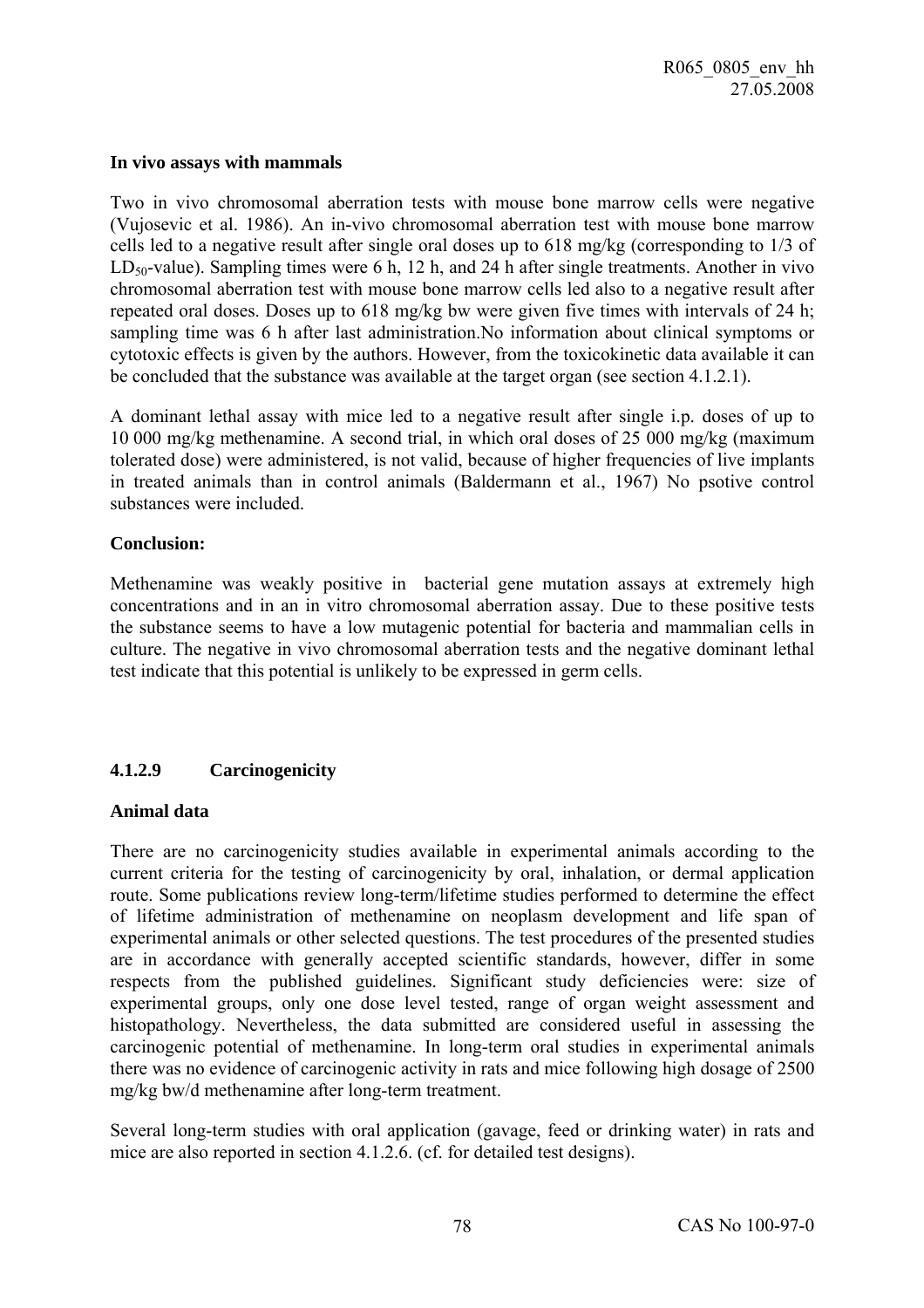# *Oral*

Gavage studies (rat)

333-day study

15 male and 15 female BD (cPah) rats were treated with a total dose of 95 g methenamine by gavage (purity unspecified) for 333 days. Assuming a mean body weight of 250 g for male rats and 180 g for female rats, the mean methenamine dose was ca. 1130 mg/kg bw/d for male and 1570 mg/kg bw/d for female rats. Except for citrus-yellow fur discolorations of varying intensities, no difference in macroscopic findings in organs or in body weight gain between experimental and control groups of both sexes were observed Neither substance-related organ changes nor tumours were reported of animals which died or were killed at the end of the study (Brendel, 1964).

Diet study (rat)

Lifetime study

To study the effects of a lifetime methenamine intake, 16 male and 16 female Wistar rats were given either 0 or 0.16% methenamine (equivalent to 0, or ca. 100 mg/kg bw/d in both sexes, based on a body weight of 420 g of male and 280 g of female rats and a mean daily consumption of 42 mg methenamine - commercial grade purity - in males and 29 mg in females) in a standard diet from weaning (two months old) to natural death. General health, behavior, and muscular activity tested in the revolving drum after 1, 3, 7 and 14 months showed no significant differences between control and test groups. Food consumption and body weight gain were similar in both control and test groups throughout the study. There were no significant differences in relative organ weight or average natural life. Causes of death of treated animals were comparable to those of the matched controls throughout the study. No methenamine-induced lesions and carcinogenic effects in males and females given about 100 mg/kg bw/d were reported. Tumor incidence in the methenamine-treated animals was not higher than that observed in control animals (Natvig et al., 1971).

# **Drinking water studies (rat and mouse)**

Drinking water studies were performed in rats and mice of various strains. The objective of these studies was to determine the possible carcinogenic potential of methenamine when administered in drinking water for one year or longer. Methenamine (commercial grade purity) was administered to experimental animals for up to 104 weeks. Additionally, animals of both species and sexes were then observed for a subsequent treatment-free period of varying duration (e.g. until the end of the natural life).

**Rat** 

# **50-week treatment period**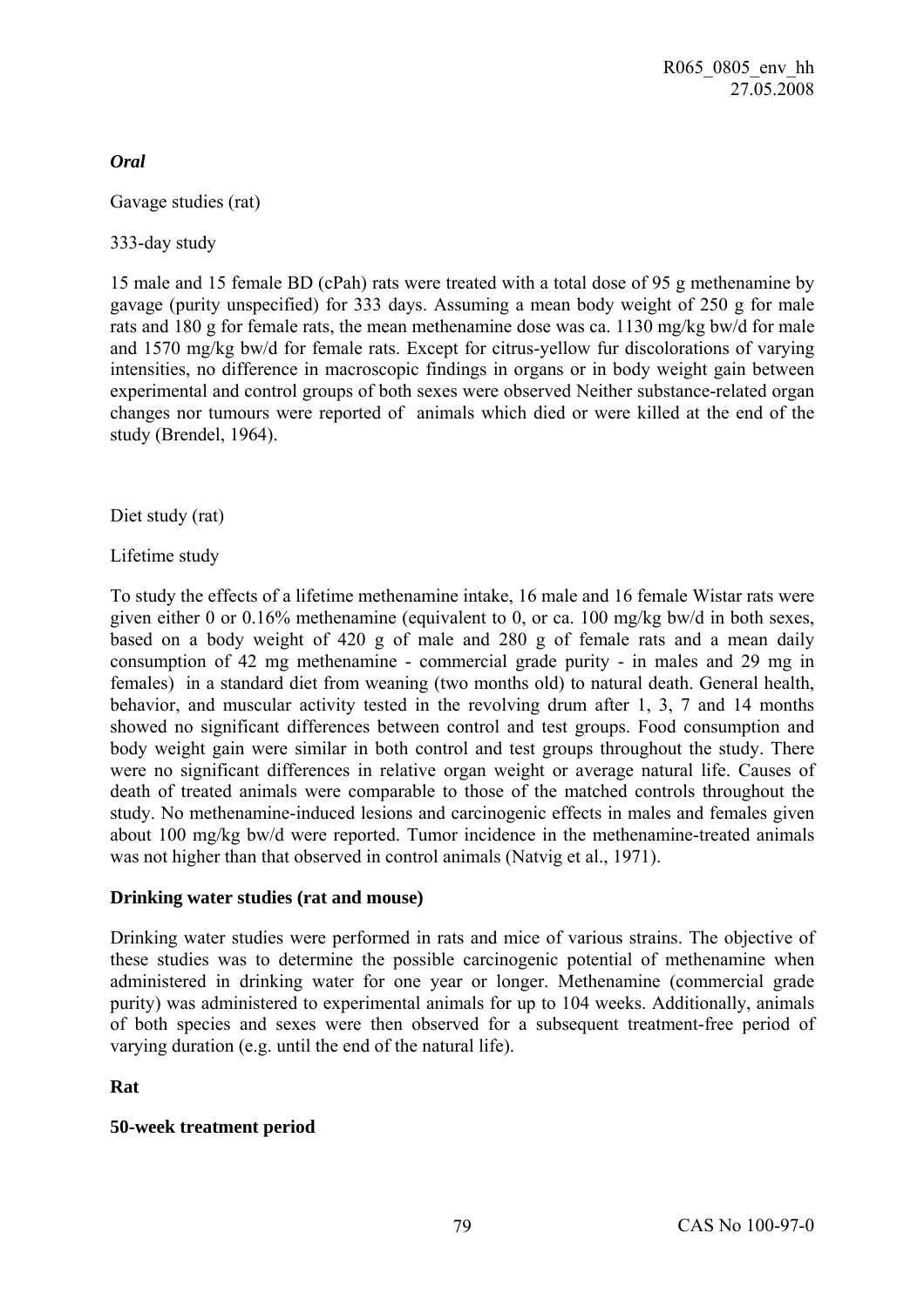0.1% methenamine was administered in drinking water to two groups of 15 male and 15 female 8-10 weeks old Sprague-Dawley rats. Each group received methenamine either with or without 0.2% sodium nitrite on 5 days/week for a period of 50 weeks. The animals were then observed for the rest of their lives or were killed due to moribund condition. Each animal received a total dose of 5 g methenamine over the 50 weeks treatment (equivalent to 80 mg/kg bw/d in males and 100 mg/kg bw/d in females, based on a body weight of 250 g in males and 200 g in females). There was no significant difference in the survival rate Tumours were neither induced by methenamine alone nor in combination with nitrite (Lijinsky and Taylor, 1977).

## **104-week treatment period**

Groups of 48 male and 48 female outbred Wistar rats (10 weeks old) received 0, or 1.0% (calculated intake 2.0-1.5 g/kg bw/d in males and 2.5-2.0 g/kg bw/d in females) methenamine in drinking water for 104 weeks. After the termination of treatment rats were observed for the rest of their lives. No differences between treated and control animals were observed regarding water intake and body weight gain. An 84% survival rate was noted at the end of the second year in methenamine-treated and untreated control animals which were kept under lifetime observation. The incidence, severity, and distribution of macroscopic and microscopic findings did not differ among treated rats and controls. Furthermore, the incidences of observed tumors and the tumor types observed in rats were comparable in all methenamine-treated and control groups. The percentage of tumor-free animals was higher in the methenamine treated groups than in controls. In conclusion, long-term administration of 1.0% methenamine in the drinking water to outbred Wistar rats did not show tumorgenic changes (Della Porta et al., 1968).

### **Mouse**

### **30- or 60-week treatment period**

In long-term experiments for carcinogenicity in mice, outbred 10-week-old CTM mice, inbred 5-week-old C3hf/Dp mice, and inbred 7-week-old SWR/Dp mice were used. Groups of male and female mice of these strains received 0, 0.5, 1.0, or 5.0% methenamine in the drinking water for 30 or 60 weeks. The dosage regiment for methenamine and group size for mice in these studies are taken from the study reported under 4.1.2.6 and Table 4.4. After methenamine treatment ceased, mice were further observed a subsequent treatment-free period up to 100 weeks of age.

Water intake and body weight gain were similar in both controls and methenamine treated groups throughout the study. However, treatment of CTM mice with 12.5 g/kg bw/d methenamine for 30 weeks resulted in slight reductions in growth rate and survival. Slight retardation of growth was also seen in SWR mice treated with 2.5 g/kg bw/d methenamine. Similar incidences of malignant lymphomas and leukemia, mammary carcinomas, pulmonary adenomas, hepatomas, liver angioma and Harderian-gland tumors were found in both the methenamine-treated animals and control. No significant differences in total tumor incidence between methenamine-treated and untreated groups were reported. The percentage of tumorfree animals varied slightly in all strain groups. Overall, in the mouse studies, there were no significant differences in the total tumor incidences between the methenamine-treated groups and control groups (Della Porta et al., 1968).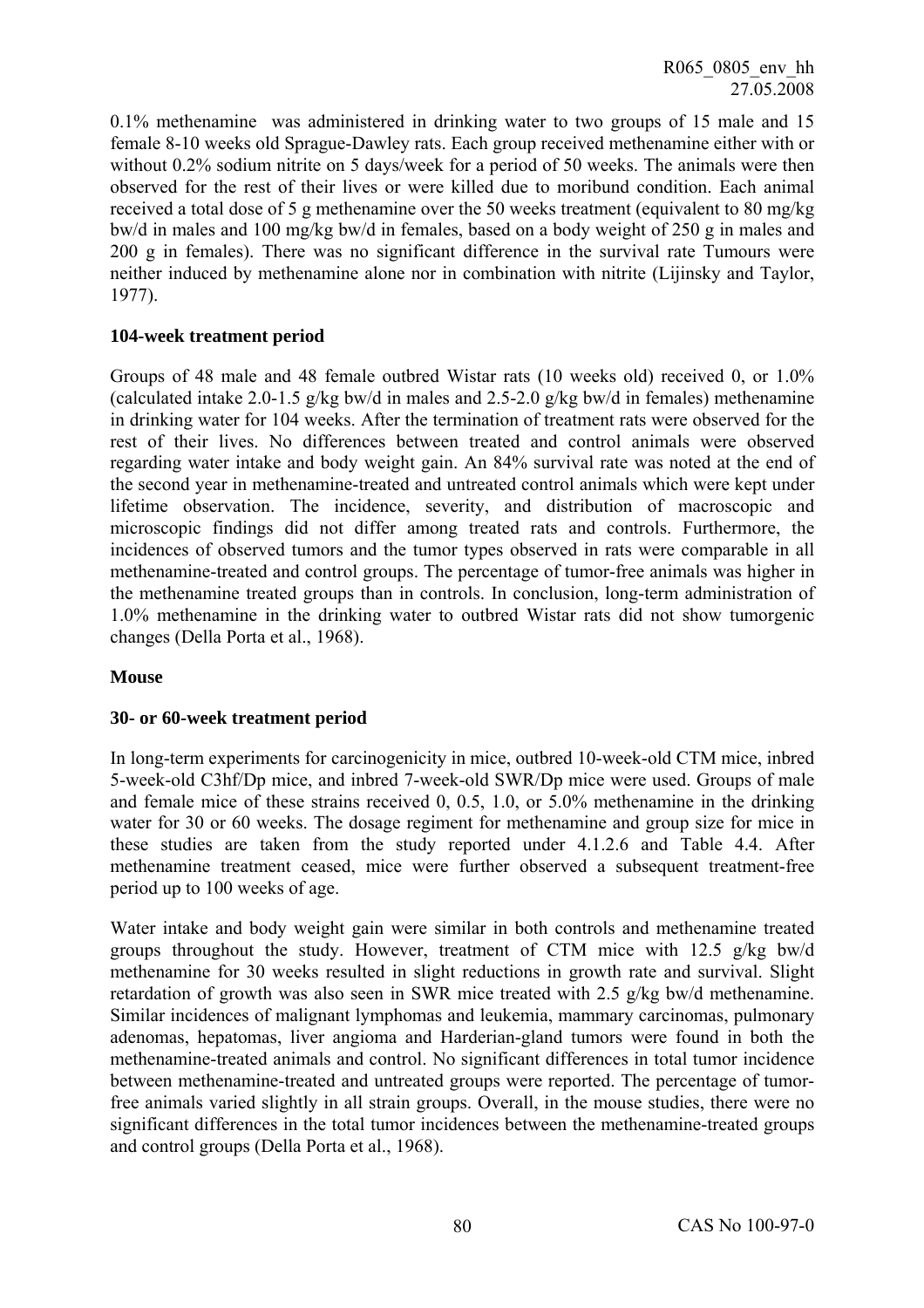# *Dermal*

No data available.

# *Inhalation*

No data available.

# *Other routes*

Subcutaneous injections (rat and mouse)

Groups of 39 male and 44 female infant outbred CTM mice and 20 male and 20 female outbred Wistar rats were treated by repeated subcutaneous injections with a 30% aqueous solution of methenamine (commercial grade purity) on 5 alternate days starting on day 10 of age. Each rat and mouse was treated subcutaneously with a total dose of 25 g/kg methenamine (equivalent to 50 mg/kg bw/d). After termination of dosing, all animals were then observed for the rest of their lives. No methenamine-related findings were seen regarding growth, mortality rates, average lifetime and histopathological findings. The study showed no difference with respect to type and incidence of tumors between the groups (Della Porta et al., 1968).

# **Summary of animal carcinogenicity data after long-term, lifetime exposure**

The existing long-term/lifetime studies on methenamine are not in accordance with current testing procedures as proposed by guidelines on carcinogenicity and/or combined chronic toxicity/carcinogenicity (EEC methods, B.32, B.33). However, the carcinogenicity of methenamine has been investigated in a number of long-term oral studies, involving a variety of strains of rats and mice. Overall, results of these studies did not demonstrate that methenamine is carcinogenic in experimental animals after treatment with dosages up to 2.5 g/kg bw/d (Brendel, 1964; Natvig et al., 1971; Della Porta, 1968; Lijinsky and Taylor, 1977).

# **In vitro data:**

Cell transformation assay

A transformation assay using mycoplasma-free neonatal hamster kidney (BHK) cells was used to screen for carcinogenic potential of methenamine (commercial grade purity). The assay was performed following the method of Styles. Sterile distilled water served as both the solvent and negative control. The test was performed with metabolic activation, however, the toxicity and transforming activity of methenamine was not influenced by metabolic activation. In initial experiments, a concentration dose range of 0.025-250 µg/ml methenamine was used. A dose-dependent increase in the number of transformed colonies and a negligible toxic effect was observed. The concentration range was then increased to 1- 10000 µg/ml. When the test cultures were compared to the non-exposed cultures, 80% of the cells survived the maximum concentration. A dose-dependent and significant increase in the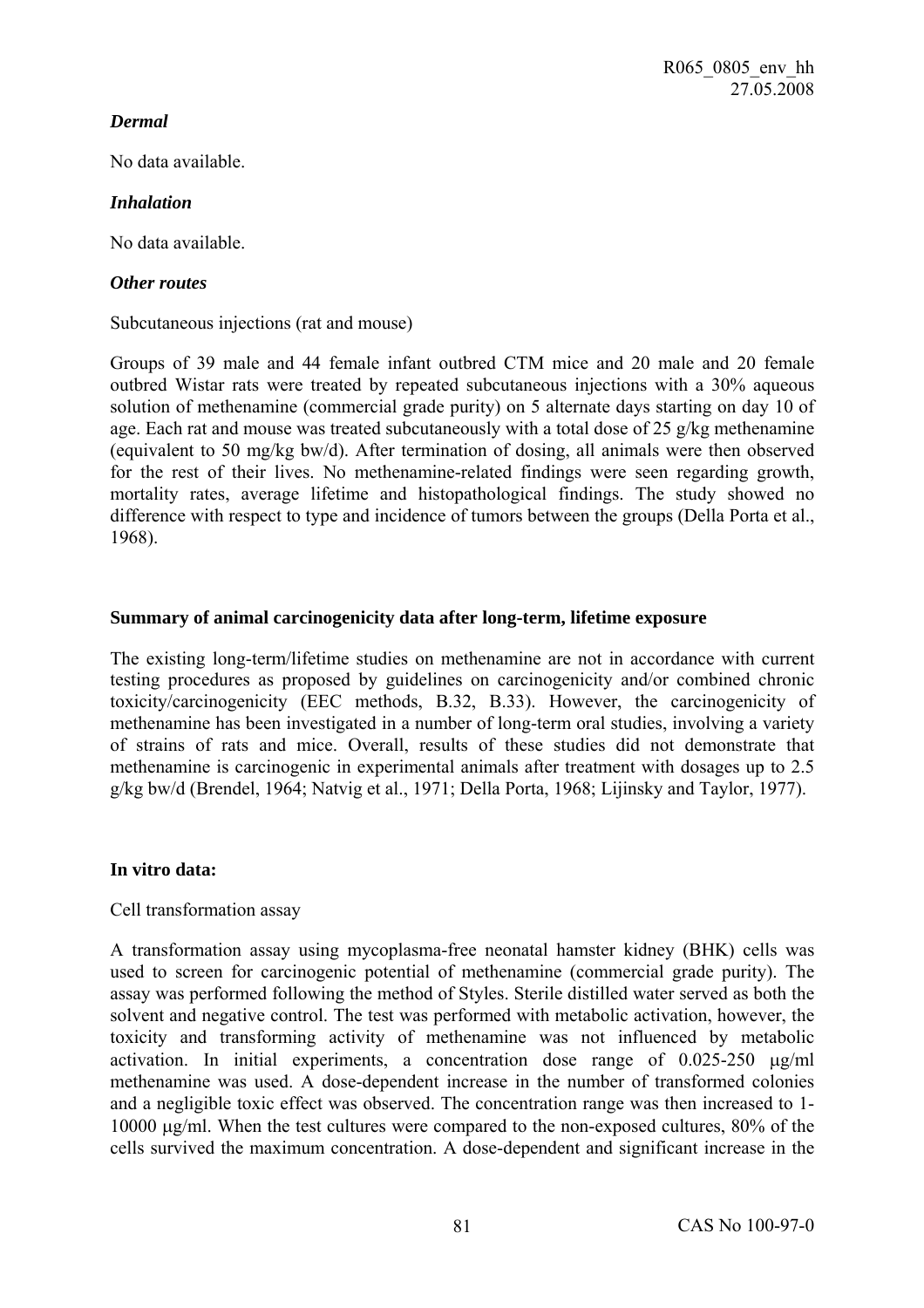number of transformations was observed; transforming activity was observed at a nontoxic or a very weakly toxic concentration (Plesner and Hansen, 1983).

### **Summary of cell transformation tests**

An increase in the transformation rate in Styles' cell transformation assay using BHK-21/cl.13 cells was observed after exposure to 1000 µg/ml methenamine. However, this test system is not validated and the methodology is insufficiently documented (Plesner and Hansen, 1983).

### **Human data:**

### **Human data**

There are health and mortality studies of humans exposed at their workplace to mixtures of several compounds with suspected carcinogenic potential (e.g. formaldehyde, ammonia, cyanides, carbon black, asbestos, benzene, various polycyclic aromatic hydrocarbons), which also included methenamine. Due to insufficient study quality the available studies do not allow to draw a conclusion on a causal relationship between cancer in humans and exposure to specific chemical substances. Workers, commonly employed for instance in steel or tire foundry or in rubber production, were usually exposed to methenamine contained in substance mixtures. Therefore, the observed increased incidence of tumors in workers could not be causally attributed specifically to exposure to methenamine.

In a cohort study, 13570 white male workers, who had worked in a rubber plant for at least 5 years and were exposed to methenamine combined with several other compounds were followed up to 36 years (from 1940 – 1976). Some of these compounds which are used as antioxidants and accelerators in the rubber making are suspected carcinogens. Mortality rates were compared to standardized rates of US white males. Cancer morbidity rates were also compared among persons who were employed in various work areas of the plant. Excess cases of specific cancers (observed/expected numbers) among workers in specific areas were identified and correlated to specific working areas. Expected cases were calculated on the basis of age-specific morbidity and mortality rates for employees that were not working in specifically affected areas and amounted to  $>10000$  to 12545 individuals. The cohorts under study generally consisted of several hundred workers (ca. 250 to 2000, depending on working place, department considered, and duration of employment). No specific exposures were monitored or recorded and related to cancer frequencies. For almost all tumor types positive associations with certain working areas were identified, provided the duration of employment was at least 5 years. Among others the following results were obtained (number of cases with specific cancers among workers in specific work areas; observed/expected): stomach and intestine: rubber making (30/14.1); lung: tire curing (31/14.1); fuel cells and/or deicers  $(46/29.1)$ ; bladder: chemical plant  $(6/2.4)$ , and tire building  $(16/10.7)$ ; skin cancer: tire assembly (12/1.9); brain cancer: tire assembly (8/2.0); lymphatic cancer: tire building (8/3.2); and leukemia: calendering (8/2.2), tire curing (8/2.6), tire building (12/17.5), elevators  $(4/1.4)$ , tubes  $(4/1.6)$ , and rubber fabrices  $(4/1.1)$ . Due to the complex nature of the working environment the positive associations between the increase in cancer morbidity for workers in a rubber plants and the different working places could not be correlated to exposures to specific chemicals. Therefore, responsible compounds could not be identified (Monson and Fine, 1978).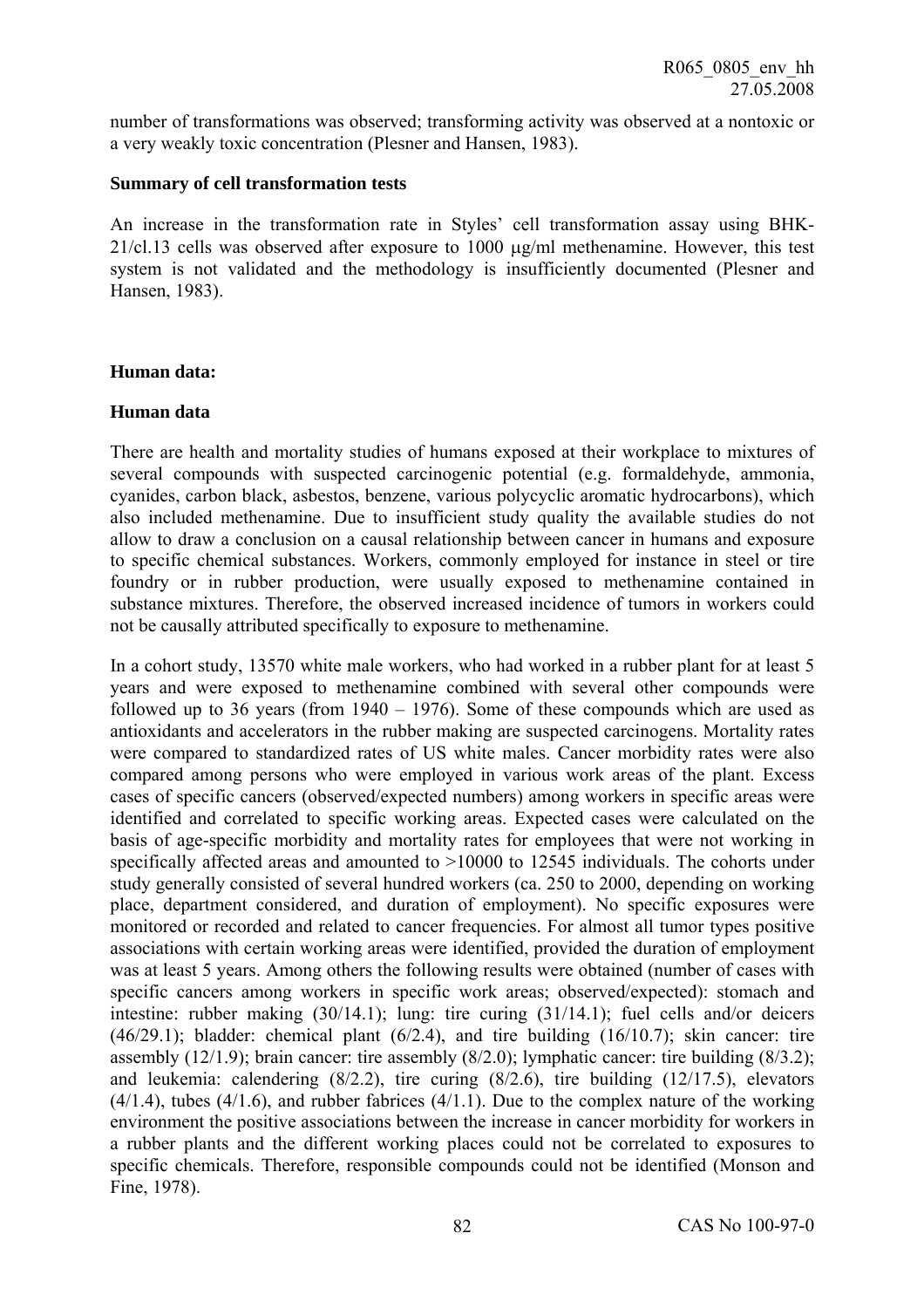Based on information of about 20067 personal data sheets of white male workers (up to the end of 1979) provided by the joint National Cancer Institute/Formaldehyde Institute (NCI/FI) cohort data, a retrospective evaluation was conducted. In this revision, previous key analyses were repeated by using data only for those workers whose duration of employment was one year or more. These workers represented 63.5% of the whole collective (12743 persons) and contributed 66.5% of 242 lung cancer deaths in the study. These cases were distributed over 10 plants. With a special program (OCMAP software), lung cancer rates for the white males in this cohort were calculated in consideration of plant, age, calendar time, and job type for several time-dependent formaldehyde exposures, including formaldehyde exposure in the presence of 12 selected co-exposures such as ammonia, antioxidants, asbestos, carbon black, dyelins/pigments, methenamine, melamine, particulates, phenol, plasticizers, ureal compounds, wood dust and a composite co-exposure involving antioxidants, methenamine, melamine, phenol and urea/urea compounds. Analysis of the internal cohort rates corroborates previous analyses of the NCI/FI cohort data in those significant positive associations were found between the risk of lung cancer and cumulative exposure to formaldehyde in the presence of several of the same co-exposures. However, based on the analysis of these data, it was not possible to associate a causal connection between occupational exposure to methenamine and lung cancer risk in humans (Marsh et al., 1992).

Another study was set up to investigate potential chronic health effects associated with molding in the foundry industry with mixed exposure to methenamine and other compounds including carbon monoxide, nitrogen oxides, hydrogen cyanide, ammonia, amines, aldehydes, phenols, benzene, benzoic acid, toluene, cresols, methane, ethylene, acetylene, and various polycyclic aromatic hydrocarbons (Hansen, 1991). For this purpose, a cohort of 632 male molders was followed through 10 years with regard to cause-specific mortality. Comparisons were made with another cohort of skilled workers. It was shown that the mortality from cancer was increased among the molders (standardized mortality ratio 152, 95% confidence interval 100-221), mainly because of an excess number of deaths from bladder cancer (standardized mortality ratio 896, 95% confidence interval 329-1949). It was suggested that bladder carcinogens may be formed during certain processes of molding.. In addition, phenols, cresols, and aldehydes in the foundry work atmosphere were reported to act as tumor promoters. Due to the fact that workers were usually exposed to mixtures of several agents including methenamine, the observations in workers exposed to such mixtures in the environment could not be clearly attributed to exposures to methenamine. Consequently, no conclusion can be drawn regarding a possible causal association between exposure to methenamine and/or several other compounds or particles and cancer.

# **Summary of epidemiological studies among workers**

Data on humans occupationally exposed to methenamine alone for a long time are not available. Workers in the steel foundry and in tire and rubber industries were exposed to mixtures of chemicals including methenamine. Considering the lack of important details in the evaluation of actual occupational exposure (e.g. frequency and duration of potential exposure or contact), measurements of methenamine concentrations in the blood, urine, exhaled breath, or other biological media from exposed workers, it was not possible to link observed effects in these workers to methenamine alone. However, health studies of workers in the steel foundry, and tire and rubber industries revealed an increase in mortality from cancer mainly because of an excess number of deaths from lung and bladder cancer. Because methenamine is a compound within mixtures of substances which workers were exposed to, it cannot be established whether the increased cancer mortality in these workers was associated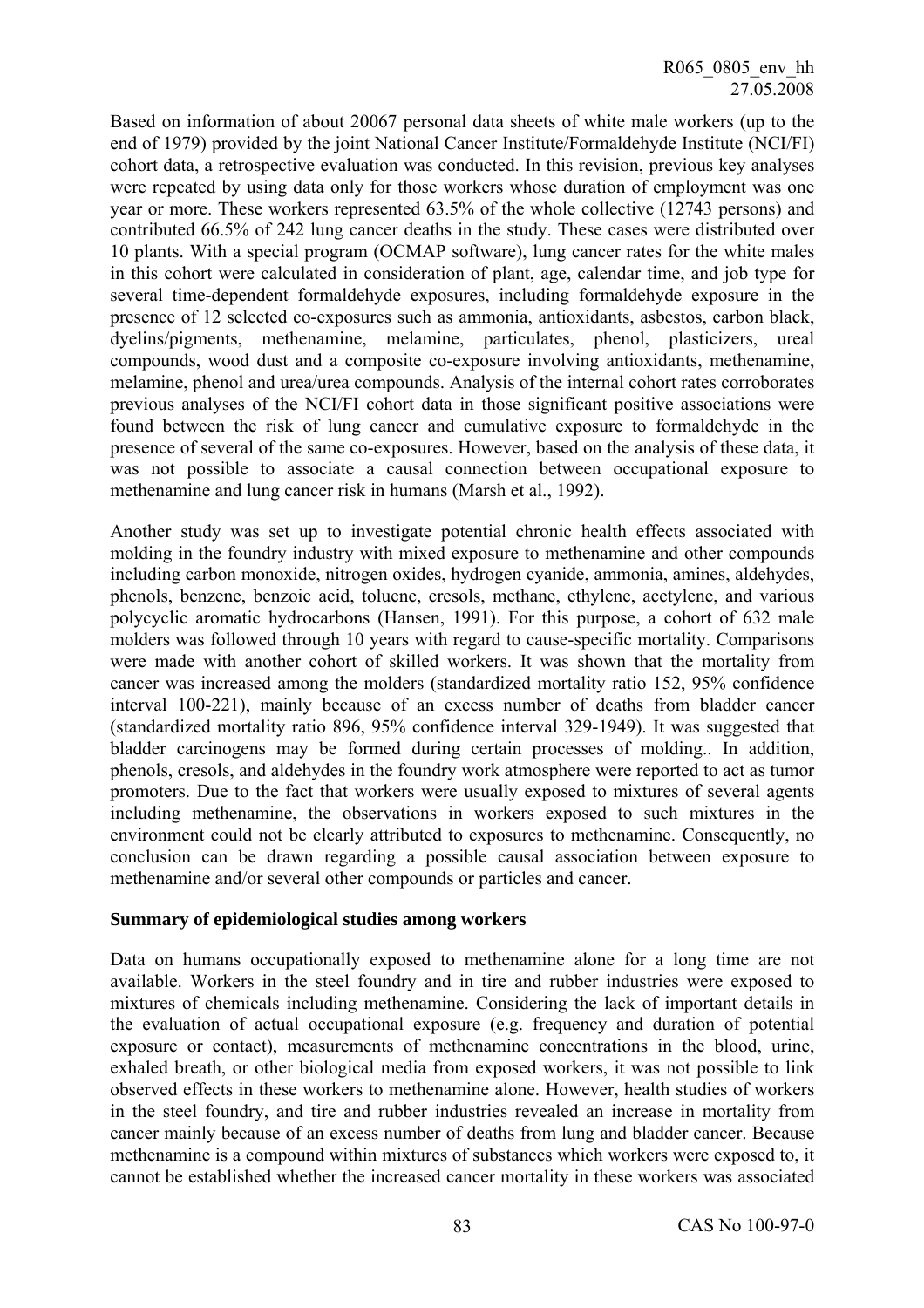to the exposure to methenamine in particular. Several compounds which are used in rubber making or in the working process of steel foundry are suspected to be carcinogens.

In conclusion, the above-mentioned data and mortality studies available did not provide sufficient evidence for a causal association regarding an occupational methenamine exposure and cancer in humans.

## **Therapeutic use**

From use of methenamine for long-term therapy or the prevention of recurrent urinary infections in humans it is known that dose levels of 2 to 4 g/d produced no harmful reactions or complications (Goodman and Gilman, 1975; Martindale, 2005). Adverse effects have been reported in less than 3.5 % of patients receiving methenamine or its salts as a drug (cf. 4.1.2.6 for details). With respect to the extensive use of the substance as a drug there is no information available on the formation of tumours in the urinary tract in humans.

### **Concern from mutagenicity data**

Methenamine was weakly positive in bacterial gene mutation assays and in a chromosomal aberration assay at high concentrations. Due to these positive tests the substance seems to have a low mutagenic potential for bacteria and mammalian cells in culture. The negative in vivo chromosomal aberration test and the negative dominant lethal test indicate that this potential is unlikely to be expressed in vivo.

### Other information

As described in 4.1.2.1, formaldehyde is formed as product of hydrolytic cleavage of methenamine, which is strongly dependent on acidic pH values. Therefore, formaldehyde formation is only relevant after oral administration as the pH of the stomach is acidic, and the amount formed will be dependent on residence time and stomach contents as well as pH. Further down the gastrointestinal tract, the pH is neutral with nearly no formation of formaldehyde. It may also be produced in the kidneys after therapeutic use of methenamine. With respect to the genotoxic potential of formaldehyde the question will be considered whether formation of tumours had been observed in the urinary tract of animals after administration of formaldehyde.

Upon oral ingestion, formaldehyde can be absorbed into the bloodstream, where it is converted to formic acid within 90 seconds. High concentrations of formic acid can rapidly necrose cells in the liver, kidneys, heart and brain. The half-life of formic acid is reported to be 90 min. Formic acid can be excreted through the kidney as sodium salt or is further oxidised to carbon dioxide and water (cf. Pandey et al., 2000).

Oral treatment of rats with formaldehyde (200 mg/kg bw) demonstrated induction of micronuclei and nuclear anomalies in stomach, duodenum, ileum and colon as compared to untreated controls (Migliore et al., 1989). The observed effects were strongest in the stomach. Other sites of the gastrointestinal tract were clearly positive but to a lesser extent with effects declining with distance from the stomach. These data suggest that formaldehyde not only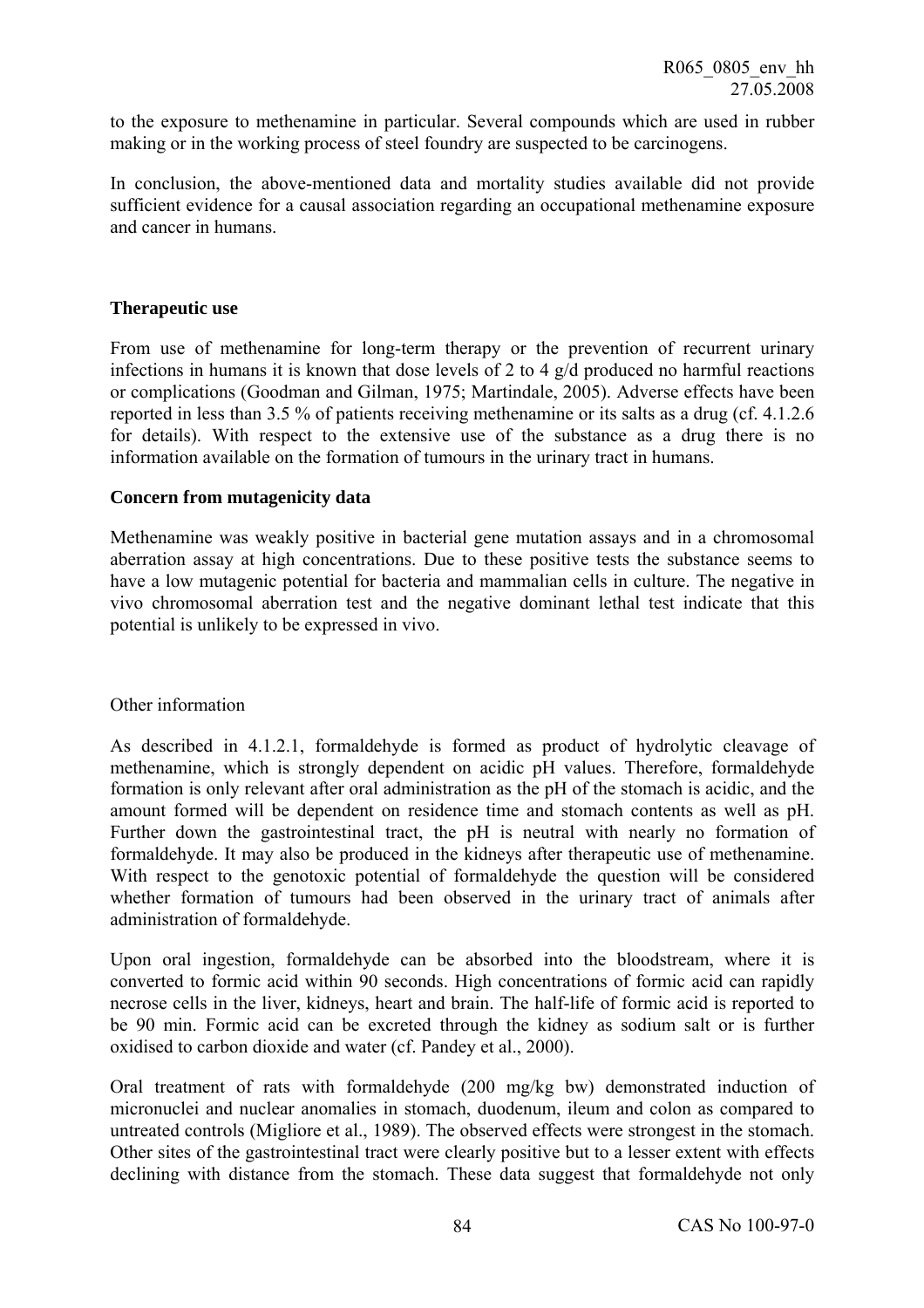causes nuclear damage at the site of application (local genotoxicity), but may also be active at more distant sites.

However, in a valid cancer study in Wistar rats with a comparable study design as required by OECD TG 453 no increased tumor incidences have been detected in any organ (Til et al., 1989). Groups of 70 males and females were administered to drinking water containing formaldehyde adjusted to achieve target intakes of 0, 5, 25 and 125 mg/kg bw/d for up to 2 years (mean doses were 1.2, 15, or 82 mg/kg bw/d for males and 1.8, 21 or 109 mg/kg/bw/d for females). More than 30 organs/tissues were examined by histopathology: data on nonneoplastic and neoplastic effects were recorded and supplemented by parameters on haematology, clinical chemistry and urinalysis.

From this data it is concluded that the formation of formaldehyde due to the pH dependent cleavage of methenamine in slightly acidic body compartments should be of no concern with respect to carcinogenicity.

## **Conclusion:**

At present the human data did not provide any conclusive information regarding the presence of a causal association between methenamine exposure and cancer in humans. There are some reports which describe findings on human health and an excess number of deaths from lung and bladder cancer on occupationally exposed workers in the steel foundry, tire and rubber industries. However, the results from these retrospective and prospective epidemiology reports did not show clear evidence of carcinogenic activity in humans due to exposure to methenamine as one of the compounds at the workplace in production and in the working processes. Because the workers were exposed to mixtures of chemicals consisted of several compounds with suspected carcinogenicity properties.

Long-term and/or lifetime studies in experimental animals did not demonstrate that methenamine is carcinogenic in rats and mice following high oral dosages up to and including  $2.5$  g/kg bw/d.

There were cell transformation data from one study. For methenamine an increase in the transformation rate in Styles' cell transformation assay using BHK-21/cl.13 cells was observed after exposure to 1000 µg/ml. However, this test system is not validated and the methodology was insufficiently documented. This study does not contribute to the overall assessment of the carcinogenic potential of methenamine.

Taking into account the negative results from in vivo genotoxicity testing, it is concluded that methenamine has not been considered to be carcinogenic for experimental animals.

Overall, a conclusion of evidence suggesting lack of carcinogenicity in humans is inevitably limited to the special conditions and levels of exposure and length of observation covered by the available health and mortality studies of occupationally exposed humans. However, studies in experimental animals involving two species (rat and mouse) are available which have shown that, within the limits of the test used, high oral doses of methenamine did not induce tumors in either rats or mice. Currently, the available data of methenamine are insufficient to justify the evaluation as a human carcinogen according to the EEC criteria for classification and labelling requirements for dangerous substances (EEC Directive 2001/59/EEC, Annex VI of the Directive 67/548/EEC). Therefore, there is no need for classification and labelling of methenamine as a carcinogen.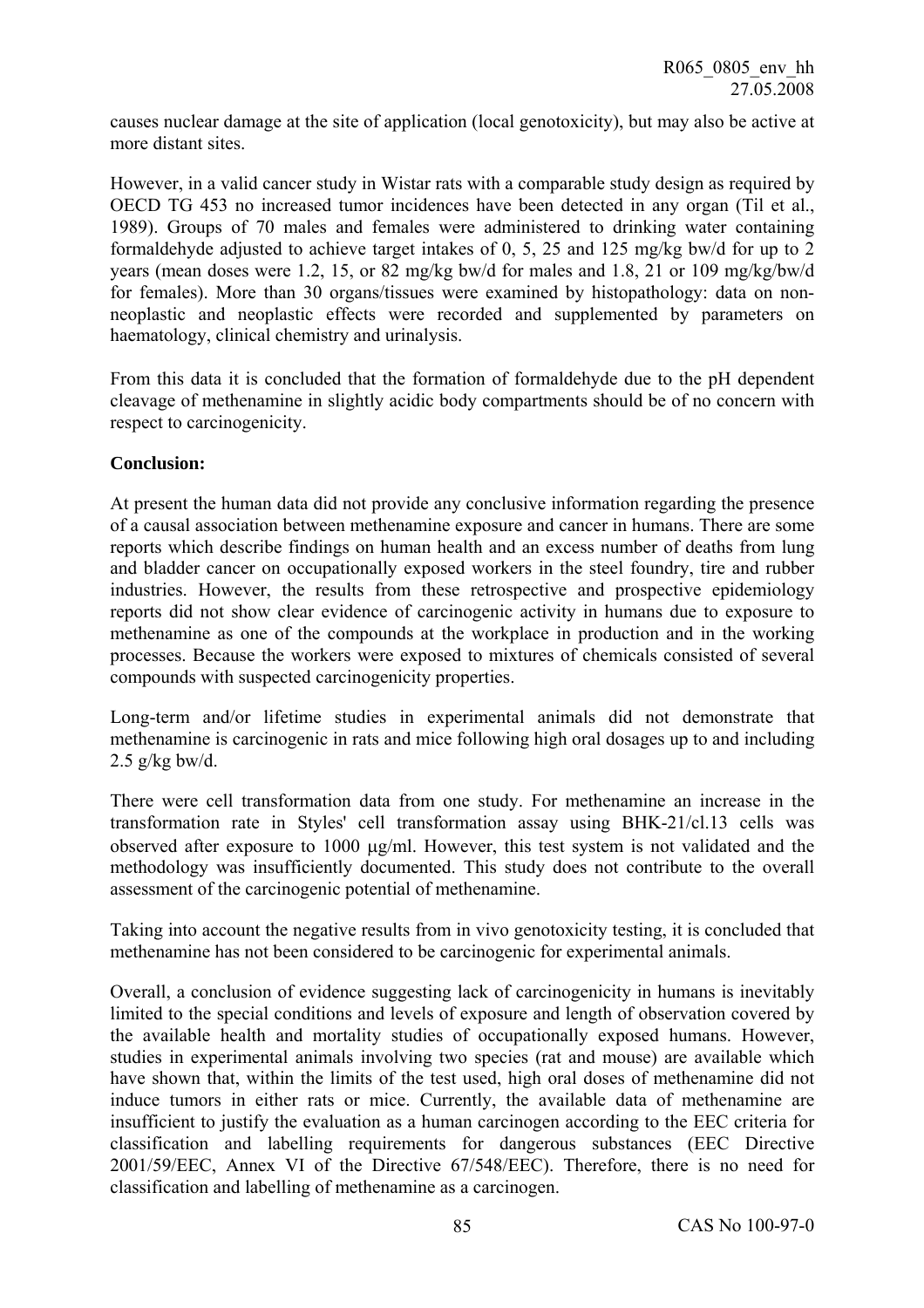# **4.1.2.10 Toxicity for reproduction**

# **Animal data**

## Fertility impairment

Guideline-conform generation studies, respectively fertility studies on methenamine are not available. From two older studies of restricted value only limited information can be obtained for hazard assessment with respect to reproduction.

An investigation on reproduction, which is poorly documented, was incorporated into a lifetime feeding study on Wistar rats which had received a standard diet to which 0.16% methenamine had been added (Natvig et al., 1971). The exposed group consumed about 100 mg/kg/day of methenamine. After three months of exposure, the 16 males and 16 females of the experimental group were inbred. From the resulting F1 generation another 16 males and 16 females were fed from weaning on to the same diet as their parents. Only a few parameters were evaluated and only scarce data were given as results: the report states, that in comparison to the controls no differences for average litter size were found, and that for the F1 generation no significant differences were found for mean body weights recorded at 7, 15, and 18 weeks of age and for relative organ weights (liver, kidney, adrenals, gonads) evaluated after termination at 18 weeks of age.

In a further study on transplacental toxicity and carcinogenesis with Wistar rats (Della Porta et al., 1970), the outcome of the exposure of animals to methenamine via drinking water was followed up in two independent experiments for one and for three successive generations.

In the first experiment 12 females and 6 males were given 1% methenamine in drinking water (daily intake of approximately 1.5-2 g/kg bw/d for males and of 2-2.5 g/kg bw/d for females) during two weeks before mating. For the females the treatment continued during pregnancy and lactation. A similar untreated group of 12 females and 6 males served as controls. Within 25-30 days after mating 11 treated females and 11 controls became pregnant and delivered 110, respectively 118 pups. After delivery the pups of the treated and the control group were culled to 8 offspring per litter (treated group 47 m/38 f, control group 37 m/46 f). After weaning these offspring on p.n. day 32, 24 of each sex were continued on 1% methenamine in drinking water up to the 20th week of age. In treated males up to postnatal week 9 and in treated females up to postnatal week 20, the body weights were significantly lower than those of controls. However, at the beginning of the postweaning weight determination period, the initial body weights of the offspring of treated dams were already lower than those of the offspring of the controls, indicating that growth deficits were already evident. After a posttreatment observation period of two weeks no differences were observed between treated and control groups in respect to organ weight and gross or microscopic alterations.

In a second experiment rats were given 1% methenamine in drinking water for three successive generations, up to the age of 40 weeks in the F1 and F2 groups and of 20 weeks for the F3 group, thereafter all groups were kept under observation up to week 130 of their lifetime. The parental generation (F0) group consisted of one male and two females that were given 1% methenamine in drinking water during four weeks before mating. The treatment of the females continued until two litters of ten pups each had been weaned. The descendant F1 groups consisted of 13 males and 7 females. The females were mated to 3 males of their group. One dam died during delivery while the remaining 6 dams gave birth to a total of 36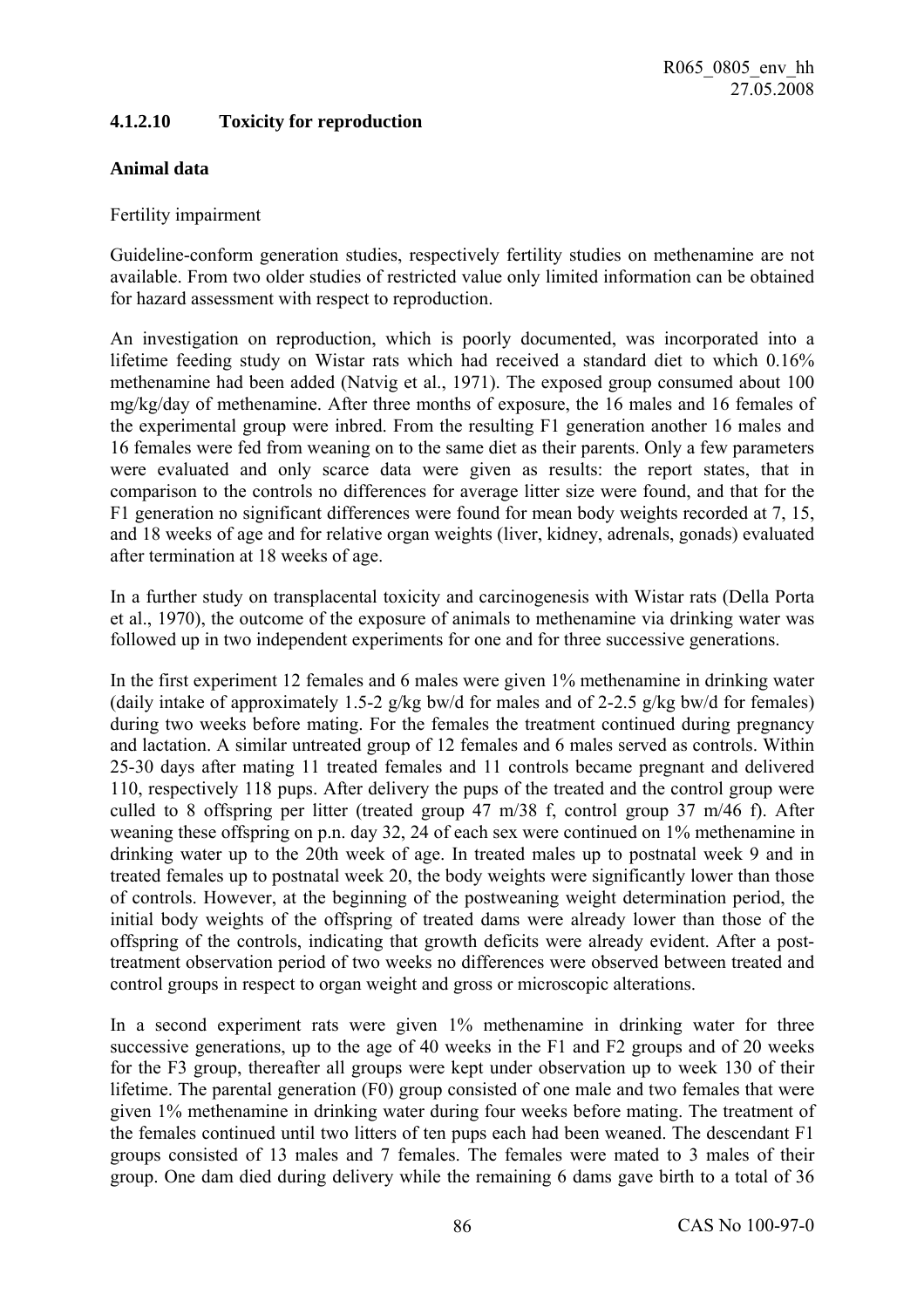pups from which 10 died during lactation. The resulting F2 group consisted of 15 males and of 11 females. These females were mated to 4 males of their group and delivered a total of 99 pups from which only 12 males and 12 females were further raised to yield the F3 group. An additional testgroup of 5 females was run on 2% methenamine from mating through lactation. They delivered a total of 49 pups from which 16 animals per sex were continued on 2% methenamine for 50 weeks. All groups were kept under observation for over two years of age. The survival rates of all raised offspring generations were not affected by any treatment and the body weights did not show significant differences between control and treated groups. Anymore detailed information on reproductive endpoints is not available from this study since it had been primarily directed to elucidate carcinogenicity.

## Developmental toxicity

Only limited information is available on investigations on developmental toxicity. Guidelineconform developmental toxicity studies on methenamine are not available.

During validation of a Screening Assay (Chernoff-Kavlock Assay) modified for studies on rats (Wickramaratne, 1987) methenamine was investigated with a group of 9 female rats treated orally (gavage) during g.d. 7 to 17 with daily doses of 1000 mg/kg bw. In comparison to the concurrent control group a reduced weight gain was observed in treated animals. Compared with the controls, the 5 pregnant dams of the treated group showed no difference in mean litter size, survival of pups and pup postnatal weight gain. However, the number of dams for which offspring could be evaluated is poor, and it is not discussed and no information is given in this study to explain, why only 5 out of 9 sperm-positive dams produced litters.

Effects of methenamine were also investigated in a study with beagle dogs (Hurni and Ohder, 1973). Commercial grade methenamine of unknown source and unknown purity was given at dietary levels of 600 or 1250 ppm (equivalent to doses of 15 or 31 mg/kg bw/day) at days 4 to 56 after mating. From the 11 mated control bitches 9 turned out to be pregnant and provided litters. From the 9 bitches mated in the 15 mg/kg dose group 8 turned out to be pregnant and provided litters. From the 10 bitches mated in the 30 mg/kg dose group 9 turned out to be pregnant. One pregnant bitch in this group was severely injured in a fight and had to be eliminated. Thus only 8 litters were derived from this group. Further groups were treated with two different dosages of formaldehyde (125 and 375 ppm), since the toxicological effects of methenamine were considered to be due to the liberation of formaldehyde (FA). The bitches were weighed at weekly intervals throughout pregnancy and lactation. The pups were weighed at birth and twice weekly thereafter. They were inspected for visible defects immediately after birth and after 8 wk. Stillborn pups and those lost before weaning were autopsied and examined for internal and skeletal abnormalities. Treatment at either dose level did not affect pregnancy rates, mean length of gestation, mean litter size or body weight gain of the mothers. Body weight of the bitches increased regularly during pregnancy in all groups and the duration of gestation was unaffected by the treatment. The mean litter size was within the normal range for all groups (controls, FA 125 ppm, FA 375 ppm, methenamine 600 ppm, methenamine 1250 ppm: 6.7, 5.4, 7.1, 6.3, 7.0). In the group that had received the higher dose of methenamine, the percentage of stillborn pups was higher than in the other groups, due to the fact that in one litter of nine pups only two were born alive. No skeletal or any other malformation were observed in any of the stillborn pups. During the first month there was a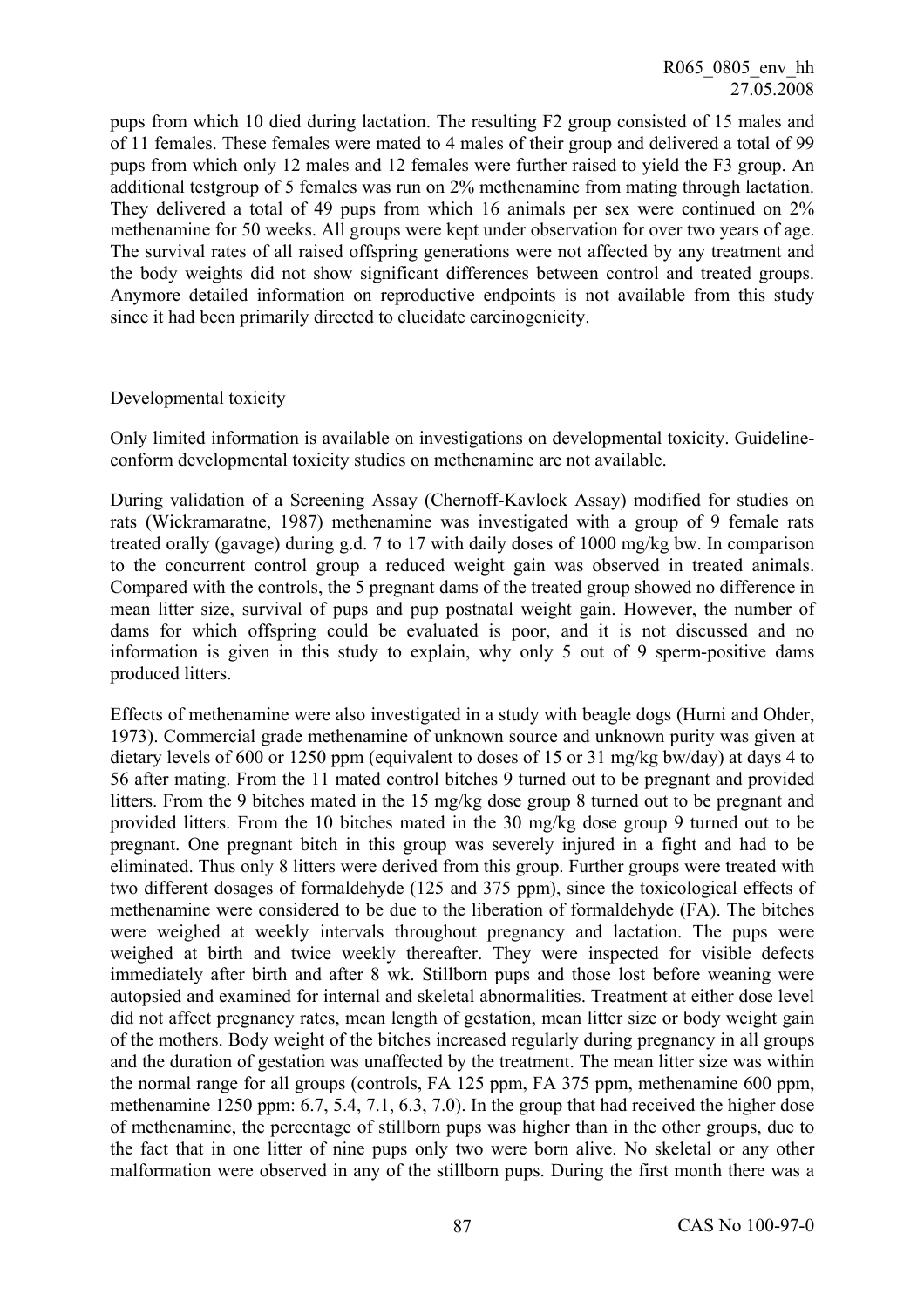retardation of growth in the group given the higher dose of methenamine, coinciding with an increase in mortality (no data provided). In the same group the percentage of pups that survived to weaning was lower than in the other groups (no data provided). All dogs observed for a more prolonged period have been normal in behavior, appearance, motility and muscular co-ordination. The dogs observed up to 9 months were used for various other investigations, for which they were eventually killed and autopsied. No malformations were found. The 18 dogs transferred to the breeding colony have been under observation for nearly 2 yr. Neither these adults nor their litters have shown any signs of physiological or skeletal abnormalities or disorders of reproduction. The NOAEL/developmental toxicity of this study on dogs is 15 mg/kg bw/d.

Data from investigations on chick embryos (Korhonen et al., 1983a, b) where 0.25 mg methenamine/egg was applied to three-day old embryos in ovo via dropping onto the inner shell membrane did not produce any effects above the background of vehicle controls.

Other information

Several reviews on the toxicology of methenamine (WHO, 1972; Zondlo, 1992) mention further studies, which at the time of evaluation were not (fully) published. The original data were requested but are no longer available; therefore these studies will not be considered for the hazard assessment of methenamine

### **Human data:**

During a clinical study on the pharmacokinetics of methenamine orally applied as methenamine hippurate tablets at a single dose of 1 g to healthy volunteers, methenamine had also been investigated for transplacental transfer in pregnant women during labour and for lactational transfer in nursing mothers (Allgen et al., 1979). Methenamine was found to pass the placental barrier. The concentrations in umbilical cord plasma compared to that in maternal plasma was initially low but reached the levels in maternal plasma after about 4 hours. In amniotic fluid methenamine concentrations were low and varying with no correlation to either the maternal or the umbilical cord plasma levels. When breast milk was analysed five hours after dosing, the methenamine concentrations were of the same magnitude as in maternal plasma. The amount of methenamine uptake by the child during a respective meal was calculated to be far below the usual therapeutic doses (of 5-10 mg/kg body weight) given to adults.

In an Australian clinic, a systematic trial over a 2-year period was made on 206 pregnant women who suffered from asymptomatic bacteriuria (Furness et al., 1974). One special aim was to study the effects of a disease and its special medication with methenamine salts on a number of parameters of pregnancy. The 206 patients were allocated to three treatment groups: (i) 67 patients with no treatment, (ii) 70 patients with 2 g methenamine hippurate/day, (iii) 69 patients with 4 g methenamine mandelate/day. Mean birth weights and gestation lengths showed no significant difference from the control group. The number of abortions, intrauterine deaths and fetal abnormalities in the treated groups did not differ from those of the general population. According to the authors, the statistics of the findings do not support an increase neither in prematurity nor in the incidences of fetal abnormalities or morbidity and a reduction in birth weight.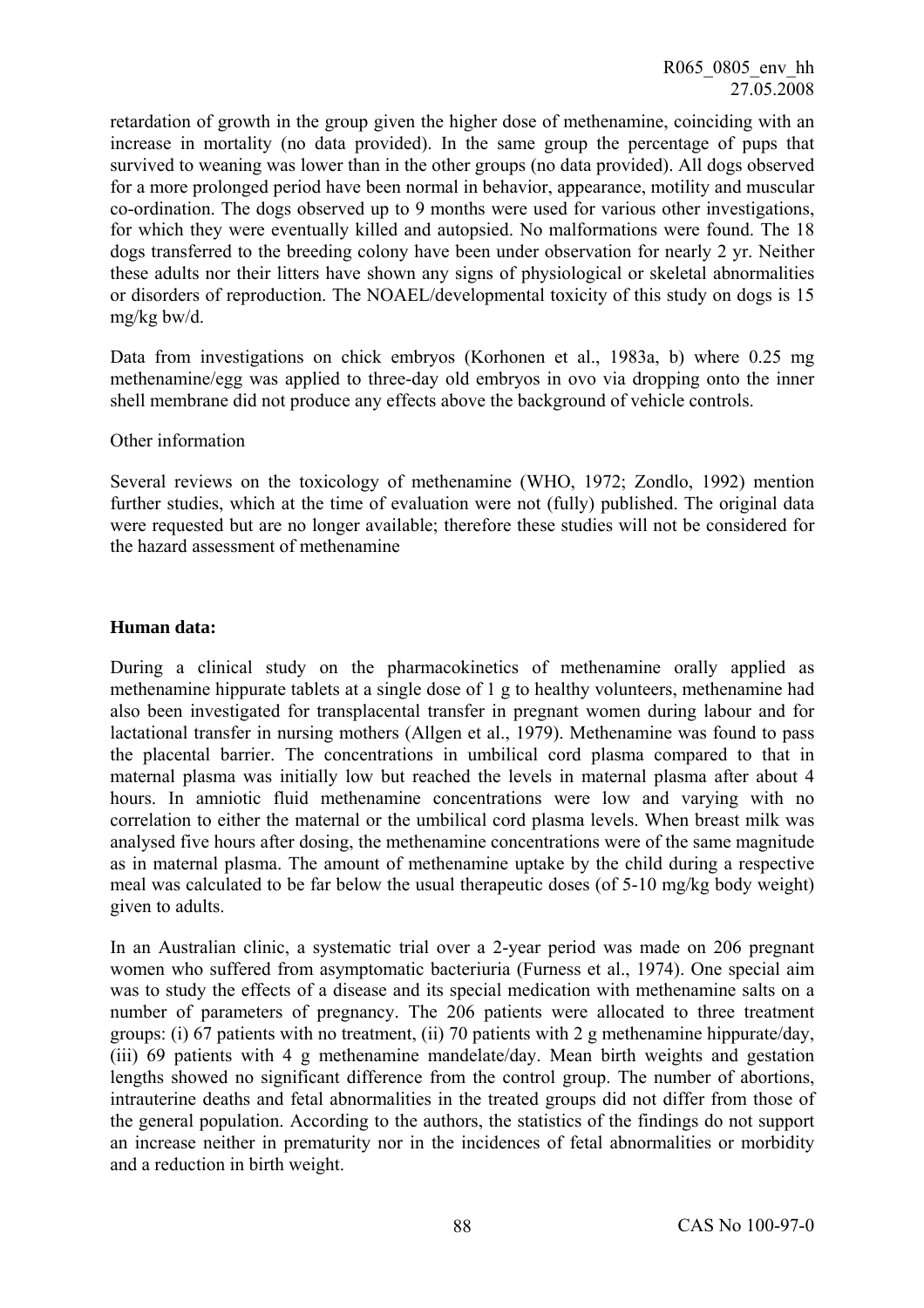In a surveillance study conducted between 1985 and 1992 of Michigan Medicaid recipients involving 229101 completed pregnancies, 209 newborns had been exposed to hexamethylentetramine during the first trimester. Eight (3.8%) major birth defects were observed. Nine major birth defects were expected (Briggs et al., 1994).

No congenital abnormalities were observed in the children of 3 women who had taken hexamethylenetetramine as well as 5 other drugs (choleinic sidium, phenolphthalen, papaverine HCL, methylhomatropine, and menthol) during the first two weeks of pregnancy (Siffel & Czeisel, 1995).

## **Summary and conclusion**:

Guideline according studies on methenamine are not available for neither of the two separate endpoints of toxicity to reproduction. Presently available data come from a developmental screening assay and from 3 older single dose mammalian studies in rats and one two dose study with dogs.

During the dietary study with rats (Natvig et al., 1971) the daily dosage of about 100 mg methenamine/kg bw did not reveal any significant effects on the investigated parameters. During the rat study with drinking water administration (Della Porta et al., 1970) the dosage of 1.5-2.5 g /kg bw/day did reveal effects: during the first experiment growth retardation in terms of significantly lower body weights was determined in the pups after weaning. Birth weights and postnatal body weight development of the weanlings had not been determined. Yet, at the beginning of the postweaning weight determinations the initial body weights of the offspring of treated dams was already lower than in the offspring of the controls, indicating that growth deficits were already endowed with. In the second experiment postnatal mortality was observed in the weanlings (F2 generation) of the methenamine exposed groups. Reproductive capacity and capability was not obviously affected during this study. Thus, the dosage of 1.5-2.5 g /kg bw/day may represent a LOAEL for developmental toxicity. During the Chernoff-Kavlock Assay with rats (Wickramaratne, 1987) the dosage of 1 g/kg bw/day (gavage) did not reveal indications for any effects upon pup viability and postnatal pup body weights. However, the number of dams for which offspring could be evaluated is poor, and it is not discussed and no information is given in this study to explain, why only 5 out of 9 sperm-positive dams produced litters. In the study on beagle dogs (Hurni and Ohder, 1973) the daily dosage of 15 mg/kg bw did not produce any significant effects on the development of the offspring, whereas at a daily dosage of 31 mg/kg bw lower pup survival and pup growth retardation were observed.

Taken for its own, neither of these studies sufficiently meets requirements for a sound hazard evaluation with respect to toxicity to reproduction due to poor documentation, use of small animal numbers only, insufficient investigation of reproductive and developmental parameters, and any teratogenic properties not adequately studied. Therefore, the evaluation of the available experimental data can only be based on a synoptic view of all studies.

 Taking into consideration that in the rat studies high dose levels (> 1000 mg methenamine/kg body weight/day) had been under investigation, the overall information of these studies may indicate that an overt toxic potential of methenamine adverse to reproductive performance and capability is rather unlikely to be suspected. Methenamine did not reveal a marked potential to adversely affect fertility in rats. Even at longer periods of administration with high doses reproductive capacity and/or capability did not differ from that of the untreated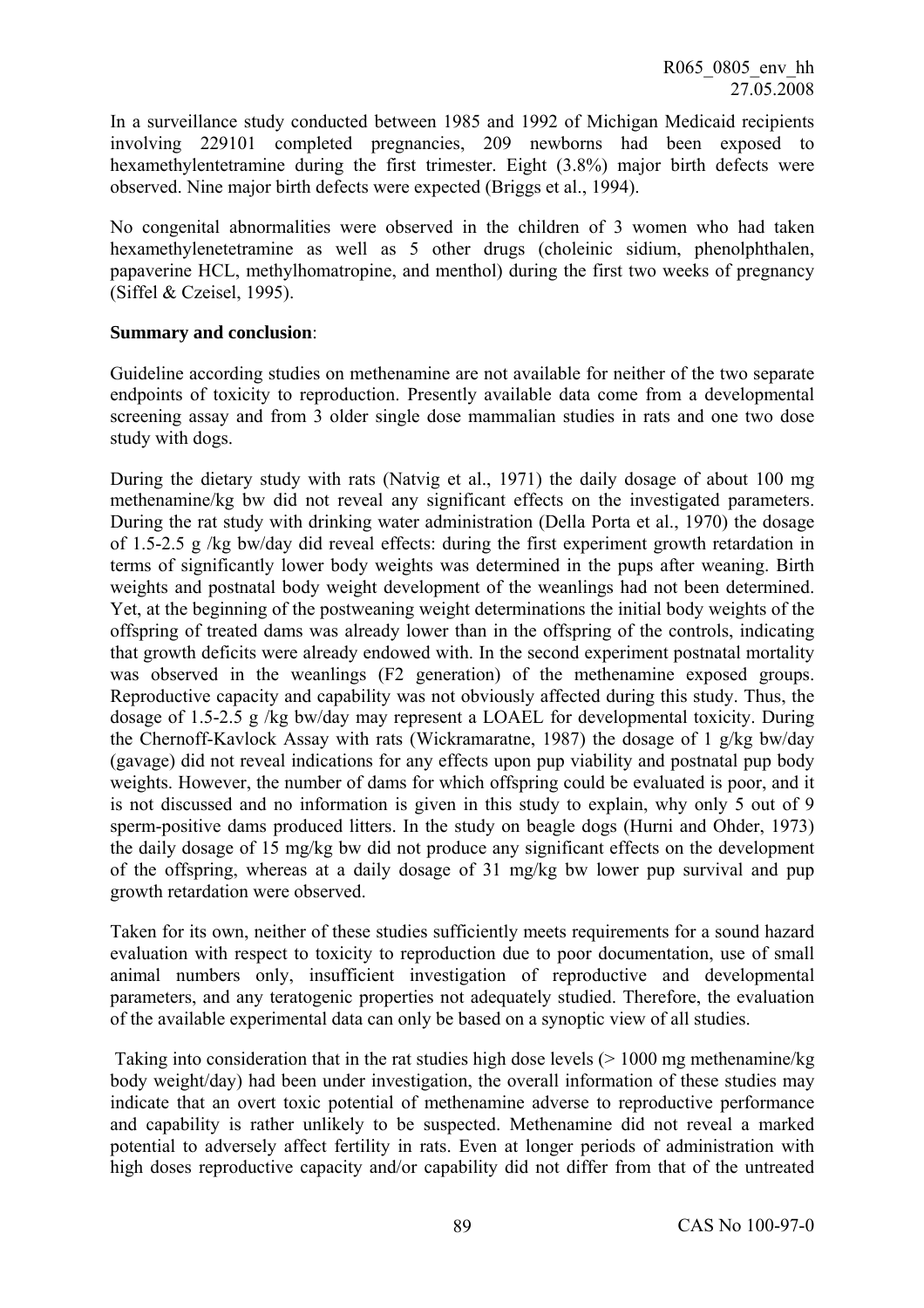controls. Thus, the dosage of 1.5-2.5 g/kg bw/day can be considered the NOAEL/fertility from experimental data.

Treatment associated developmentally toxic effects were shown for experimental animals, however, no such effects were observed for the human situation. For both, in rats (at high dosages) as in beagle dogs effects were observed during the postnatal period of development in terms of preweaning mortality and postnatal growth retardation. For the experimental data, from the study of Natvig et al., 1971, the dosage of 100 mg/kg bw/day can be considered the NOAEL/developmental toxicity for rats and from the study of Hurni and Ohder, 1973, the dosage of 15 mg/kg bw/day can be considered the NOAEL/developmental toxicity for dogs. As indicated above, the experimental studies were of limited scope and of questionable validity. Human data on potentially adverse effects to development can be derived from investigations on women that had been treated during pregnancy. In these studies no substance related abnormalities during the course of pregnancy or to the development of the children had been revealed, when mothers had been treated with therapeutic doses of 2 g methenamine hippurate per day  $(0.9 \text{ g} \text{ methenamine})$  or 4 g methenamine mandelate per day  $(\sim 1.9 \text{ g}$  methenamine) (corresponding to about 13 to 27 mg methenamine/kg bw/day calculated on an assumed body weight of 70 kg/ person) during the period of pregnancy. Given the limited value of the animal data it is proposed to base quantitaive risk assessment for effects adverse to development on the data resulting from experience in humans (NOAEL  $27 \text{ mg/kg/day}$ .

# **4.1.3 Risk characterisation**

# **4.1.3.1 General aspects**

Methenamine is rapidly absorbed and excreted (90% of the dose within 12 h) after oral uptake in man. The mean half-life in blood was reported to be 4.3 h. Methenamine can pass the placenta and is detectable in breast milk of lactating women, but no accumulation was seen. There are no kinetic data available from studies following dermal administration or inhalation exposure of methenamine. The systemic availability after oral administration is set at 100% based on animal data, the bioavailability after inhalation is set as 100% by default. The dermal bioavailability is assumed as 50% (default) based on the chemical structure and available physico-chemical data.

Formaldehyde is formed as product of hydrolytic cleavage of methenamine, which is strongly dependent on acidic pH values. Hence, formaldehyde formation is particularly relevant after oral administration (at the acidic pH of the stomach). If formed, formaldehyde can be absorbed into the bloodstream, where it is converted to formic acid very rapidly. The half-life of formic acid is reported to be 55 min. It can be excreted via the kidneys or further oxidised to carbon dioxide and water.

Limited data on the acute toxicity of methenamine in humans are available. Upon skin contact acute dermatitis of the exposed surfaces was the main symptom. In rats, acute toxicity by the oral and dermal routes was proven to be very low with LD50 values of  $> 20$  g/kg bw and 2 g/kg bw, respectively. Data on the inhalation toxicity of methenamine are not available.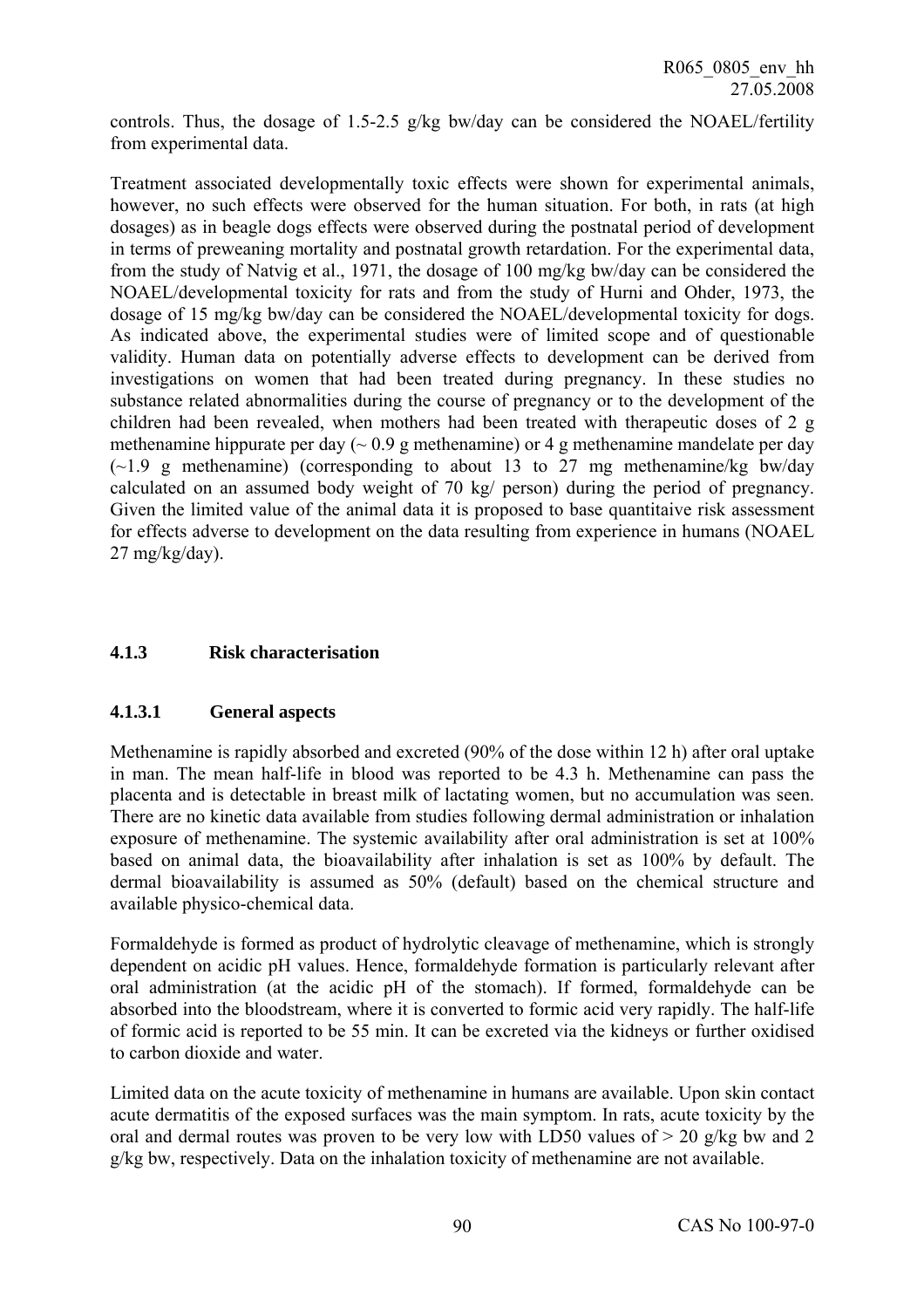Methenamine does not exhibit local irritation by contact with skin or eyes of rabbits. In humans there is some but inconclusive evidence for local skin irritation, which might arise following hydrolysis to formaldehyde and ammonia.

In humans, skin sensitizing properties of methenamine have been described in several reports. Guinea pigs exhibited strong skin sensitization in a maximization test with a 50% aqueous solution of the substance. In addition, methenamine was also positive in a murine Local Lymph Node Assay. In a number of cases allergic symptoms of the respiratory sytem, such as wheezing and asthma, were also reported upon methenamine exposure . However, in all cases exposure to other irritant and sensitizing chemicals occurred simultaneously. The induction of specific respiratory hypersensitivity by methenamine cannot be clearly demonstrated.

There are a number of studies on the health of workers in the steel foundry and in the tire and rubber industry which were repeatedly exposed to methenamine at their workplaces. Deficiencies in the conduct and/or reporting of most of these studies make interpretation of their findings in relation to methenamine difficult. These deficiencies include no or inadequate data on methenamine exposure and/or simultaneous exposures to other chemicals, so that effects could not be clearly attributed to methenamine. In most of the reports the route and extent of exposure was unclear, although a combination of inhalation and dermal exposure was likely.

No complications were observed in patients receiving methenamine orally as a urinary antibacterial-antiseptic at dose levels of 2 to 4 g/d (corresponding to a NOAEL of 57 mg/kg bw/d) for up to four weeks. However, a higher therapeutic dose of 8 g/d (corresponding to about 114 mg/kg bw/d) for 3 - 4 weeks produced bladder irritation, painful and frequent micturition, albuminuria and hematuria.

In several older studies on repeated dose toxicity in experimental animals, no specific organ toxicity was recorded after repeated oral administration (gavage, feeding, or drinking water) up to and including 2.5 g/kg bw/d in rats and in mice. Effects such as albuminuria and hematuria, which were observed in humans, were not confirmed in experimental animal studies. Lifetime exposure to about 61 mg/kg bw/d in the diet to cats did not induce systemic effects. No local and systemic effects in rabbits of both sexes were noted in a subchronic dermal toxicity study using an aqueous methenamine solution at a concentration of 0.20% (equivalent to 1.3 mg/kg bw/d).

Methenamine is weakly positive in bacterial gene mutation assays at extremely high concentrations and in an in vitro chromosomal aberration assay. According to these positive tests the substance seems to have a low mutagenic potential for bacteria and mammalian cells in culture. Negative in vivo chromosomal aberration tests and a negative dominant lethal test indicate that this potential is unlikely to be expressed in germ cells.

Results from retrospective and prospective epidemiology studies on workers in the steel foundry and in the tire and rubber industry did not clearly show a carcinogenic activity of methenamine in humans. The observed increased risks of lung and bladder cancer reported in these studies could not be conclusively attributed to the exposure to methenamine alone as the workers were simultaneously exposed to other chemicals of suspected carcinogenic potency. In addition, mortality studies in this industry area provided no evidence for a causative association between methenamine exposure and cancer in humans. With respect to the use of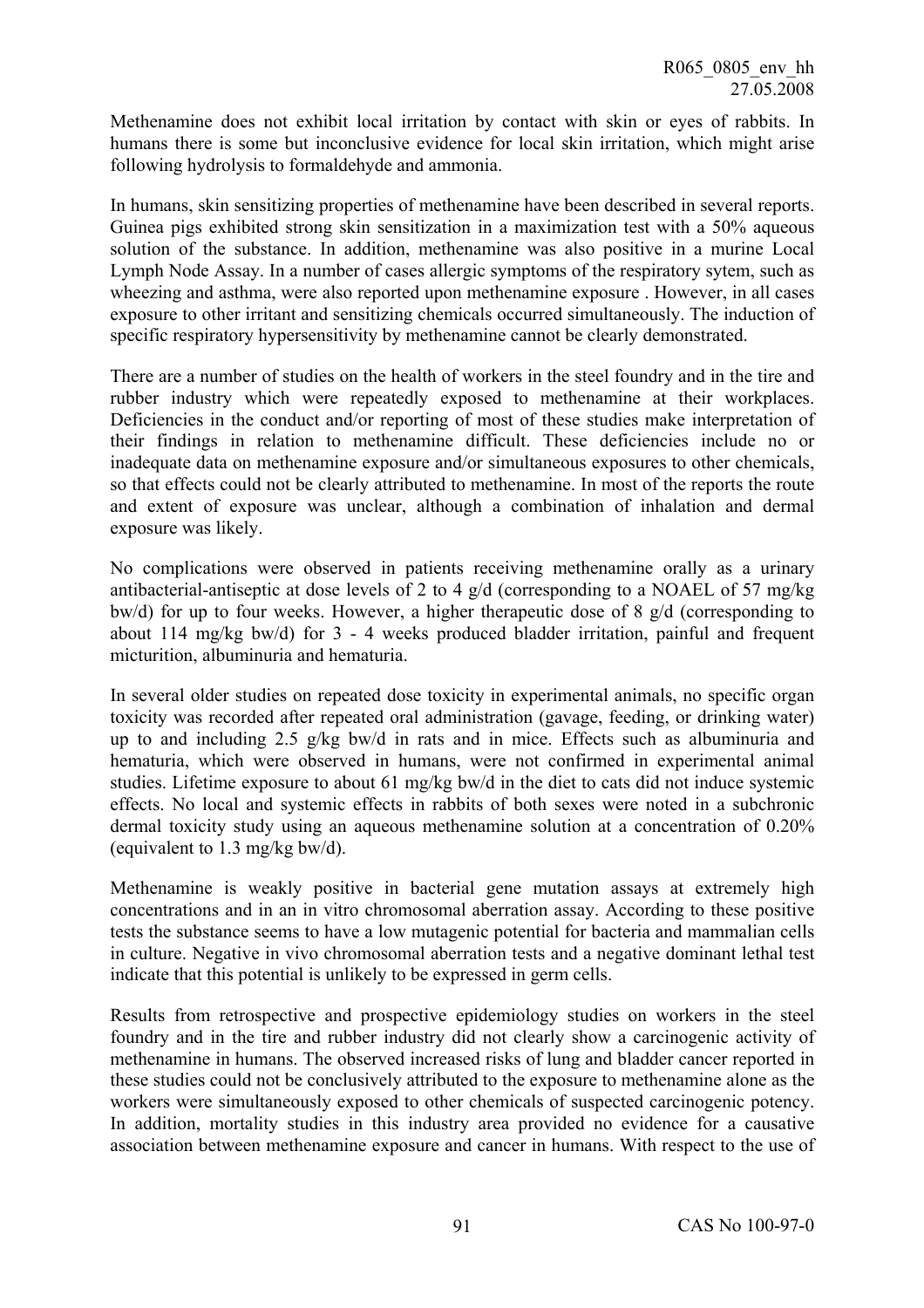methenamine as a drug in humans there is no information available on the formation of tumours in the urinary tract or in other organs or tissues.

There were no animal carcinogenicity studies with methenamine in conformance with the current requirements of carcinogenicity testing by oral, inhalative, or dermal application. However, the carcinogenic potential of methenamine has been investigated in a number of non-guideline long-term/lifetime studies in experimental animals, using the oral route, and involving a variety of strains of rats and mice. From these studies there was no indication of carcinogenic effects in rats and mice following prolonged exposure to high dosages up to and including 2.5 g/kg bw/d methenamine.

A valid cancer study with administration of formaldehyde via drinking water to rats did not demonstrate increased tumor incidences in any organ. Thus it is concluded that the formation of formaldehyde due to the pH dependent cleavage of methenamine in body compartments should be of no concern with respect to carcinogenicity.

High dose levels of methenamine  $(> 1000 \text{ mg/kg}$  bw/d) were investigated in several older studies on reproductive toxicity in rats. The overall information from these studies gives no indication of an overt toxic potential of methenamine adverse to reproductive performance and capability. Methenamine did not reveal a marked potential to adversely affect fertility in rats. Even after extended periods of administration of high doses reproductive capacity and/or capability did not differ from that of the untreated controls. Thus, the dose of 1.5 g/kg bw/d can be considered as the NOAEL/fertility from experimental animal data.

Treatment-associated developmental toxicity was shown in experimental animals, but not in humans. In rats (at high dosages) as well as in beagle dogs effects were observed on postnatal development in terms of preweaning mortality and postnatal growth retardation. As NOAEL/developmental toxicity for rats the dosage of 100 mg/kg bw/d can be derived from the study of Natvig et al. (1971) and for dogs a value of 15 mg/kg bw/d from the study of Hurni and Ohder (1973).

Human data on potential adverse effects on development can be derived from the examination of women who were treated with methenamine salts during pregnancy (Furness et al., 1974). This clinical report gave no indication of a specific impairment of pregnancy outcome or of the development of the children consequent to the therapeutic administration of methenamine in daily doses of 2 g methenamine hippurate or 4 g methenamine mandelate (corresponding to ca.13 and 27 mg methenamine/kg bw/d, respectively). Given the limited value of the animal data it is proposed to base the quantitative risk assessment for developmental effects on the data derived from the experience in humans (NOAEL 27 mg/kg/d).

# **4.1.3.2 Workers**

# **4.1.3.2.1 Introductory remarks**

Methenamine is a solid substance with a vapour pressure of 0.0005 hPa at 20°C, a molecular weight of 140.2 g/mol, a calculated partition coefficient (log P<sub>OW</sub>) of  $-4.15$  and a high solubility in water (667 g/l). Methenamine is a weak base in aqueous solution (pH 8.4 of a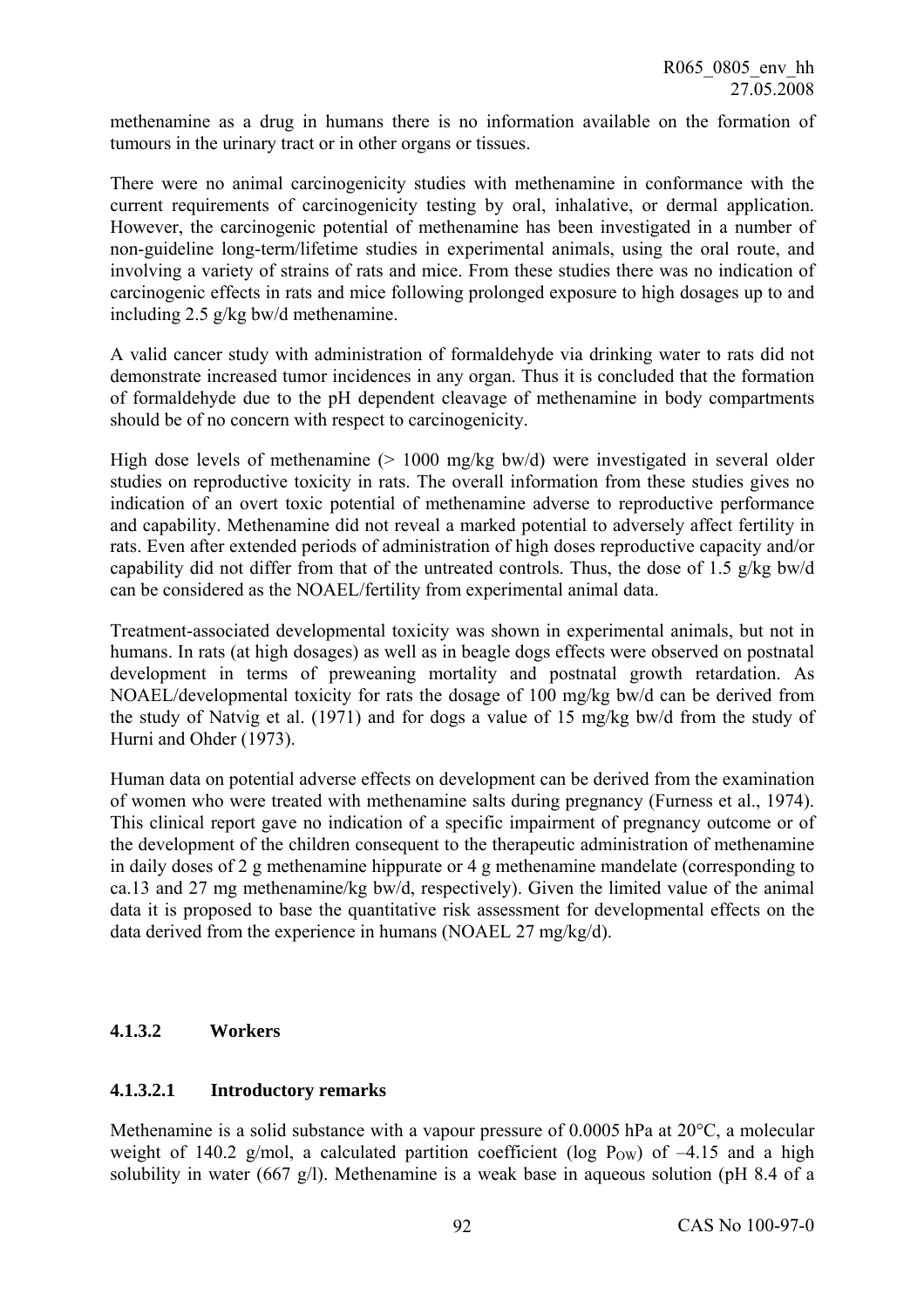0.2 M solution). The substance is added as a hardening component during the production of powdery or liquid preparations of phenolic resins and phenolic resins moulding compounds. In addition, the preparations are used as binders in formed or unformed fireproof materials.

The occupational exposure scenarios have been described and discussed in detail in section 4.1.1.2. The exposure routes to be considered in connection with the workplace are exposure by inhalation or dermal contact. Due to the physico-chemical properties of the substance inhalative and dermal exposure to dusts during the handling of the powdery substance or powdery preparations is expected to be the main source of exposure. Additionally especially dermal contact may occur during cleaning, repair and decoupling of transfer lines. The exposure values as reported in tables 4.2 and 4.3 are carried forward for inhalative and dermal risk assessment.

The toxicological data on methenamine are described and discussed in section 4.1.2. Approximately 10-20 % of orally applicated methenamine is converted to formaldehyde and ammonia in the acidic ambiance of the stomach (Gleckman et al., 1979). This pH-dependent reaction decreases at increasing pH-values. Because of the more neutral area of the respiratory tract and the skin the formation of formaldehyde after inhalation or dermal contact is considered to be low and will not be further discussed in detail in this risk assessment. Relevant human toxicity data are available, because methenamine is used for the prevention of recurrent urinary infections in man. These human data are especially used to assess repeated dose and reproductive toxicity. For other toxicological endpoints risk estimations are mainly based on experimental animal data. The threshold levels identified in the hazard assessment part of the report are taken forward to occupational risk assessment. Repeated dose toxicity, developmental toxicity, and sensitisation might be addressed as the most significant effects in the toxicological profile of methenamine.

# **Systemic availability for different routes of exposure**

For the majority of toxicological endpoints methenamine data originate from oral studies. Since workers are exposed either by inhalation or by skin contact, route-to-route transformation is essential for the occupational risk assessment. It is recognized, that route-toroute extrapolation is associated with a high degree of uncertainty.

Concerning the oral route a rapid absorption of methenamine and its salts from the intestinal tract is described. A smaller part of methenamine is yet cleaved in the acid atmosphere of the stomach, but overall a 100% systemic availability of methenamine or its metabolites after oral intake can be assumed. There are no data known concerning absorption after inhalation or dermal application (see chapter 4.1.2.1). For methenamine, acute oral and dermal studies are available, but these toxicity studies can not be used to conclude on route-specific absorption for other toxicological endpoints. With reference to the chapter on toxicokinetics a 100% absorption by inhalation and a 50% dermal absorption is taken forward to risk characterisation. No measurement data about the particle size distribution of the inhalative fraction of methenamine are available.

# **Occupational exposure and internal body burden**

In table 4.6 the exposure levels of tables 4.2 and 4.3 are summarised and the route specific and total internal body burden is identified.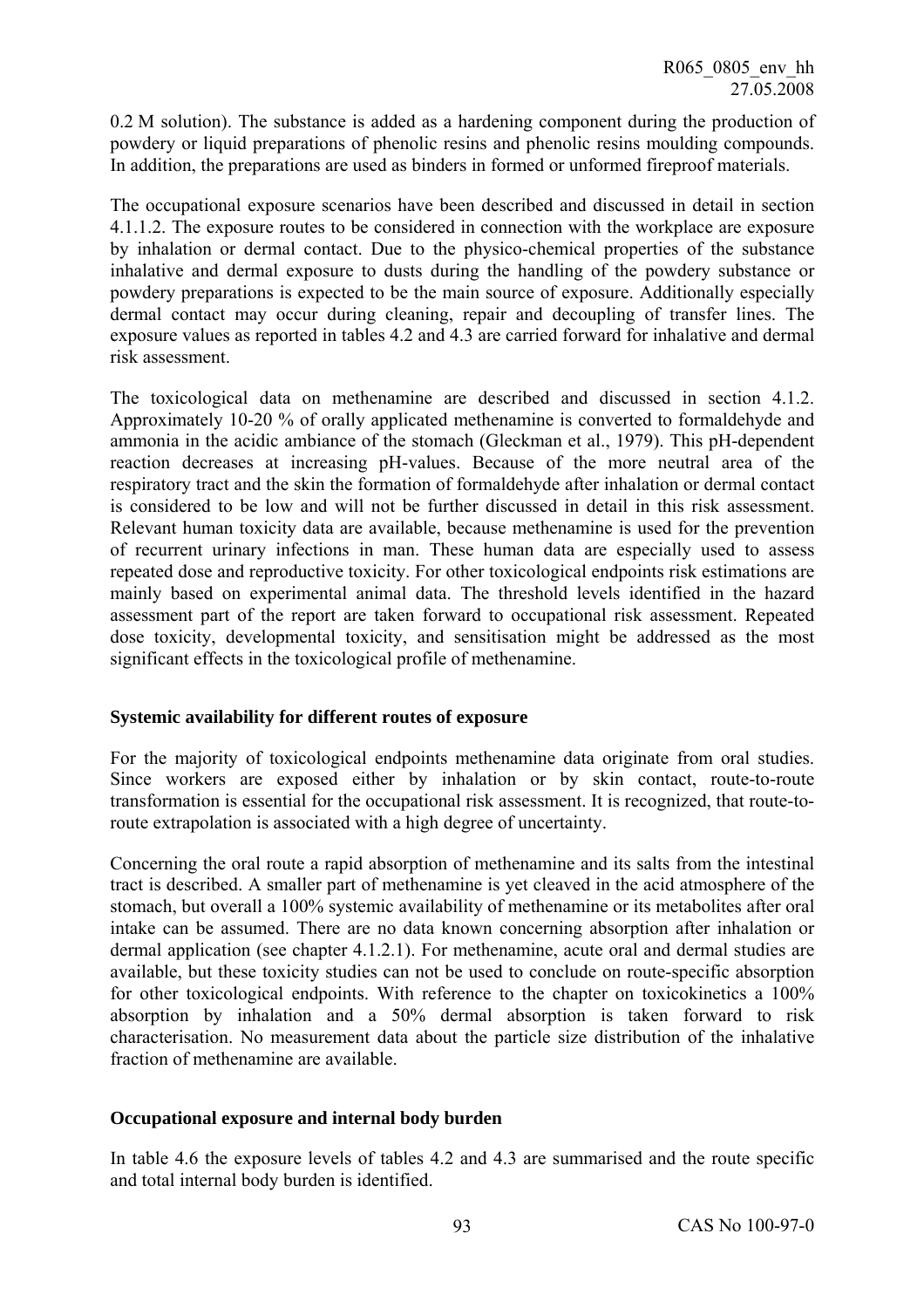| Table 4.6: Methenamine exposure levels which are relevant for occupational risk assessment |  |  |  |  |
|--------------------------------------------------------------------------------------------|--|--|--|--|
| and internal body burden                                                                   |  |  |  |  |

| Exposure scenario |                                                                                        |                      | Inhalation<br>Dermal contact<br>shift average<br>shift average |              | Internal body burden of workers after repeated<br>exposure $(mg/p/d)$ |                       |                |  |  |
|-------------------|----------------------------------------------------------------------------------------|----------------------|----------------------------------------------------------------|--------------|-----------------------------------------------------------------------|-----------------------|----------------|--|--|
|                   |                                                                                        |                      | (mg/m <sup>3</sup> )                                           | (mg/p/d)     | Inhalation $(1)$                                                      | Dermal <sup>(2)</sup> | Combined       |  |  |
| 1a                | Production<br>dusty<br>and further<br>material                                         |                      | $4^{(3)}$                                                      | $4.2^{(6)}$  | 40                                                                    |                       |                |  |  |
| 1 <sub>b</sub>    | processing to<br>explosives<br>(with LEV)                                              | low dust<br>material | $0.2^{(3)}$                                                    | $4.2^{(6)}$  | $\overline{2}$                                                        | $\sim$ 2              | $\overline{4}$ |  |  |
| $\overline{2}$ .  | Formulation of phenolic<br>resin systems                                               |                      | $12^{(5)}$                                                     | $3000^{(5)}$ | 120                                                                   | 1500                  | 1620           |  |  |
| 3.                | Production of fuel<br>tablets $(97%$<br>methenamine)                                   |                      | $5^{(4)}$                                                      | $420^{(4)}$  | 50                                                                    | 210                   | 260            |  |  |
| 4.                | Production of<br>formulations used in<br>corrosion prevention<br>and as photochemicals |                      | $1^{(5)}$                                                      | $420^{(4)}$  | 10                                                                    | 210                   | 220            |  |  |
| 5.                | Use of phenolic resin<br>systems (up to $15\%$<br>methenamine)                         |                      | $7.5^{(4)}$                                                    | $126^{(4)}$  | 75                                                                    | 63                    | 138            |  |  |

<sup>(1)</sup> based on the assumption of 100% inhalative absorption; breathing volume of 10 m<sup>3</sup> per shift

 $^{(2)}$ based on the assumption of 50% systemic availability of methenamine after dermal contact

(3)measurement data

(4)EASE-estimation

(5)analogous data

 $^{(6)}$ EASE-estimation with 90% protection by suitable gloves

# **Calculation of MOS values**

MOS values are calculated as quotient of experimental NOAEL (or LOAEL) from animal or human studies and workplace exposure levels. If the route of application in animal or human studies is different from the actual occupational exposure, the dose units of the experimental and the exposure data have to be adapted previously to MOS calculation. As result of this adaptation a "starting point" for the MOS calculation is identified.

The exposure routes considered in occupational risk assessment are inhalation and dermal contact. The MOS values for exposure by each route are considered separately. The combined MOS-value is calculated as quotient of the internal NAEL (i. e. the external NOAEL multiplied with the percentage of absorption) and the internal body burden.

With respect to the possible outcome of an assessment for combined risks, interest focuses on scenarios with conclusion ii at both exposure routes. Based on theoretical considerations, combined exposure will not increase the most critical route-specific risk component more than twice. Against this background it is recognized that combined risks only rarely determine concern.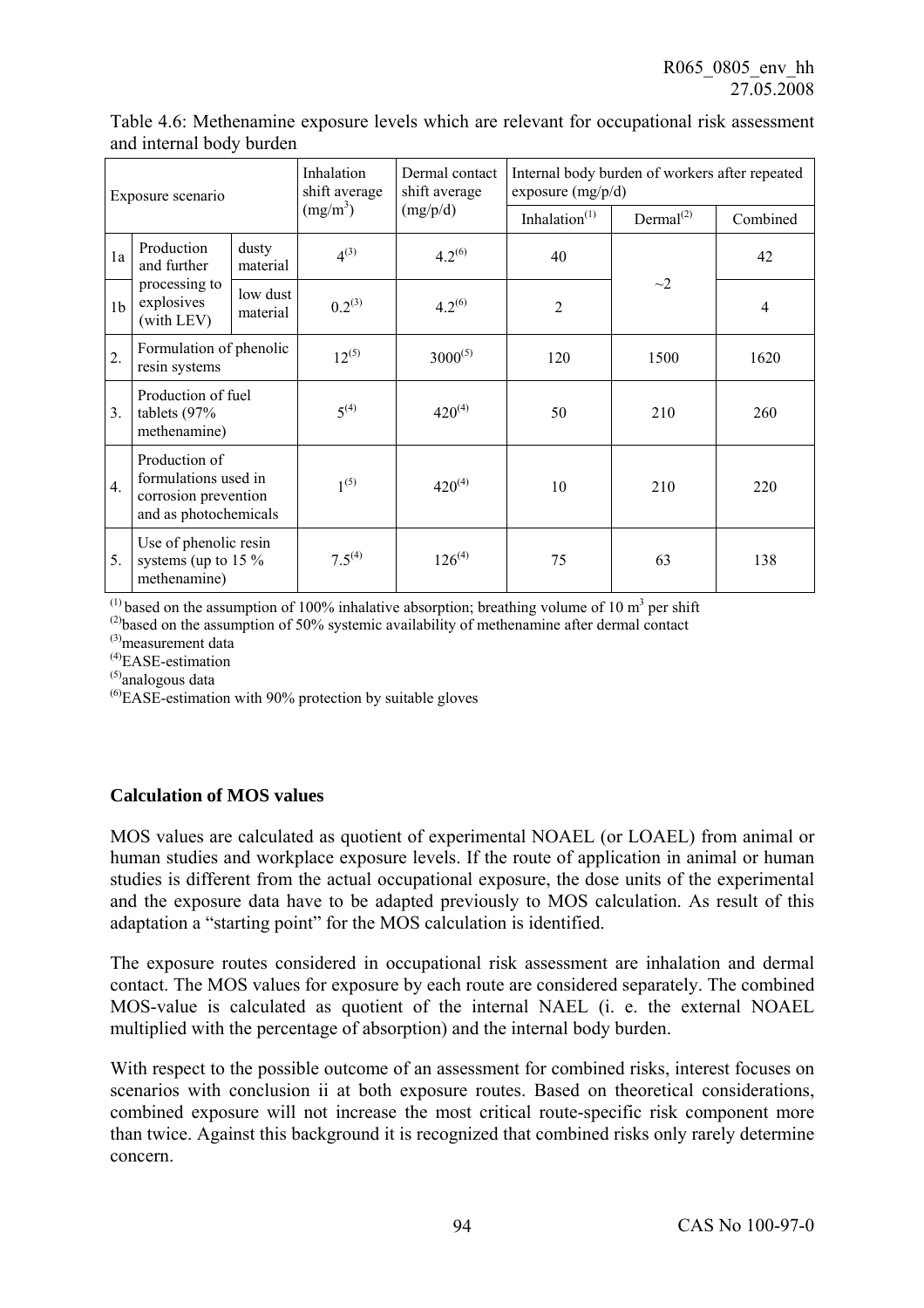## **Evaluation of MOS values**

Risk assessment based on MOS values implies the identification of a minimal MOS as decision mark between conclusion ii and iii. In order to get consistent conclusions for different chemicals, substance-specific adjustment factors, which may vary depending on data availability and the specific toxicological endpoint to be evaluated, are identified. Scientifically based adjustment factors describe the extrapolation of animal data to the worker population. The uncertainties in the specific calculations are weighed by expert judgement and are expressed as an additional "uncertainty factor". The value of the minimal MOS results from the multiplicative combination of these different assessment factors.

If the MOS value for a certain exposure scenario is below the minimal MOS, the corresponding risk situation is considered to be of concern. A MOS value higher than the minimal MOS indicates no concern.

In a parallel procedure, which gives identical but more direct results, the toxicological starting point taken forward to risk characterisation may be divided by the endpoint-specific assessment factors. As a result, an exposure level is identified for methenamine which by direct comparison with the occupational exposure levels may serve as trigger for decisions. In the context of this risk assessment report it will be called "critical exposure level". Concern will be expressed for scenarios above this trigger value.

## *Interspecies differences*

Because of relevant human data, interspecies extrapolation for methenamine is not necessary for repeated dose toxicity and for developmental toxicity.

For other endpoints species differences might exist concerning the susceptibility for methenamine toxicity. However no information on the relative sensitivity of humans is available. There is no mechanistic argument to suggest that findings are restricted to animals and should not be transferred to humans. For the purpose of occupational risk assessment, scaling on the basis of metabolic rate is used as a default assumption for interspecies extrapolation.

For interspecies extrapolation of oral or dermal data metabolic rate scaling results in lower effective dose levels in mg per kg bodyweight for humans compared to experimental animals. For mice the scaling factor is 7, for rats 4 and for rabbits 2.2 (NO-NL, 1999). The scaling factor is calculated by the formula  $(BW_{human}/BW_{animal})^{0.25}$ .

For inhalation the principle of metabolic rate scaling implies that a specific inhalation exposure level (in mg/m<sup>3</sup>) is toxicologically equivalent in experimental animals and humans. However, care has to be taken to rely the extrapolation between species on directly comparable conditions: under study conditions rats are thought to be at a state of reduced activity; the according human breathing volume in 8 hours is  $6.7 \text{ m}^3(0.2 \text{ l/min/kg} \times 60 \text{ min/h} \times$ 70 kg). Workers are assumed to breathe  $10 \text{ m}^3$  during a normal working day under conditions of light to moderate activity. Thus for workers the amount of substance inhaled must be spread over a 1.5 times higher breathing volume. Maintaining toxicological equivalence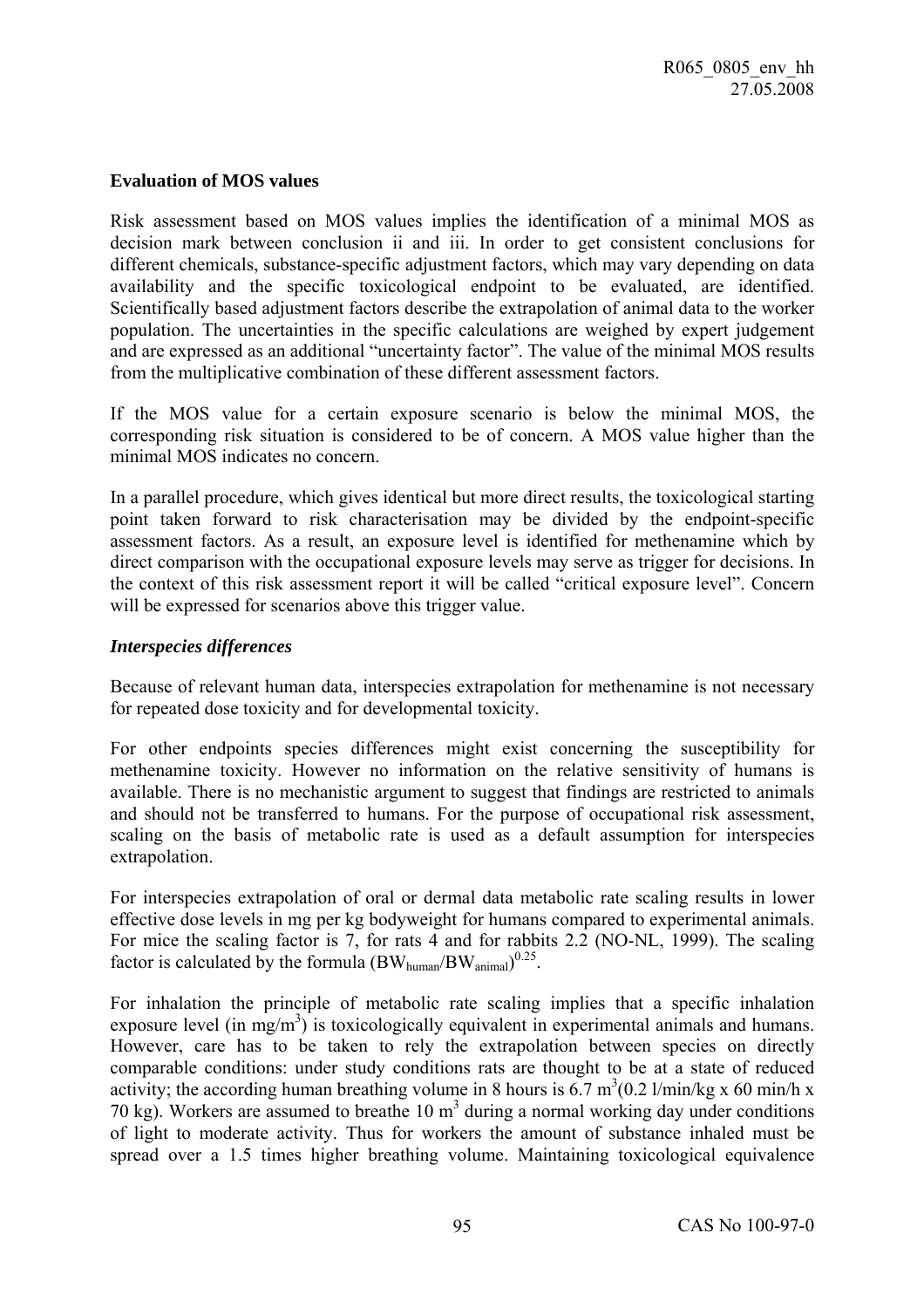means that, compared to the experimental levels, the corresponding occupational air conditions will be 1.5 times lower.

## *Duration adjustment*

For chemical substances it is usually expected that the specified effect concentrations decrease with increasing duration of application. Available experimental data for methenamine are difficult to interpret in terms of duration dependency of adverse effects. If necessary, considerations on duration adjustment are outlined in the endpoint-specific risk assessment. Where adaptation of daily or weekly doses is necessary, e.g. in the calculation of totally administered amounts of methenamine, a linear adjustment is used.

## *Intraspecies differences*

Humans differ in sensitivity due to biological factors. The actual risks for a single person may either be less or more pronounced than estimated for the average human. It is recognised that in order to cover the most sensitive person a very high default assessment factor would be required.

Based on an evaluation of empirical data by Schneider et al. (2004) it is anticipated that a factor of 5 will be sufficient to protect the major part of the worker population (about 95%). Using a lower factor of 3, for instance, about 90% of the population would be protected whereas a factor of 10 would include 99% of the population. The empirical data do not allow to decide, if a lower factor would be sufficient for certain toxicological effects, like for instance local effects in the airways. In the absence of further specific information a default intraspecies variation factor for local effects is not defined.

For risk assessment of repeated dose toxicity and developmental toxicity of methenamine human data are used. Thus the described NOAEL is based on human evidence. So the assumption is made, that the exposed group of persons does contain individuals who are more sensitive than the average of the individuals. To account for this aspect a factor lower than 5 is used. An intraspecies factor of 3 is applied in the assessment of these specific endpoints.

# *Uncertainty considerations*

The adjustment factors outlined above serve to adapt animal data to humans. They rely mainly upon evaluation of literature data for different chemicals. From a statistical point of view the individual parameters have to be understood as point estimates belonging to probability density functions. Each factor is taken as geometric mean (point near the maximum of its distribution) from its density function. The multiplicative combination of all factors is therefore supposed to result in a central tendency estimate. It addresses a likely situation for that percentile of the population reflected by the intraspecies factor.

To complete the assessment, the uncertainty included in the procedure outlined above should be addressed and, if necessary, be used to modify the minimal MOS in terms of precaution. On that purpose several aspects should be taken into account, which by their nature are not easy to quantify. Examples are the reliability of the data base, the biological relevance of the observed effects, the variablity in assessment factors or the different steps necessary to bridge data gaps.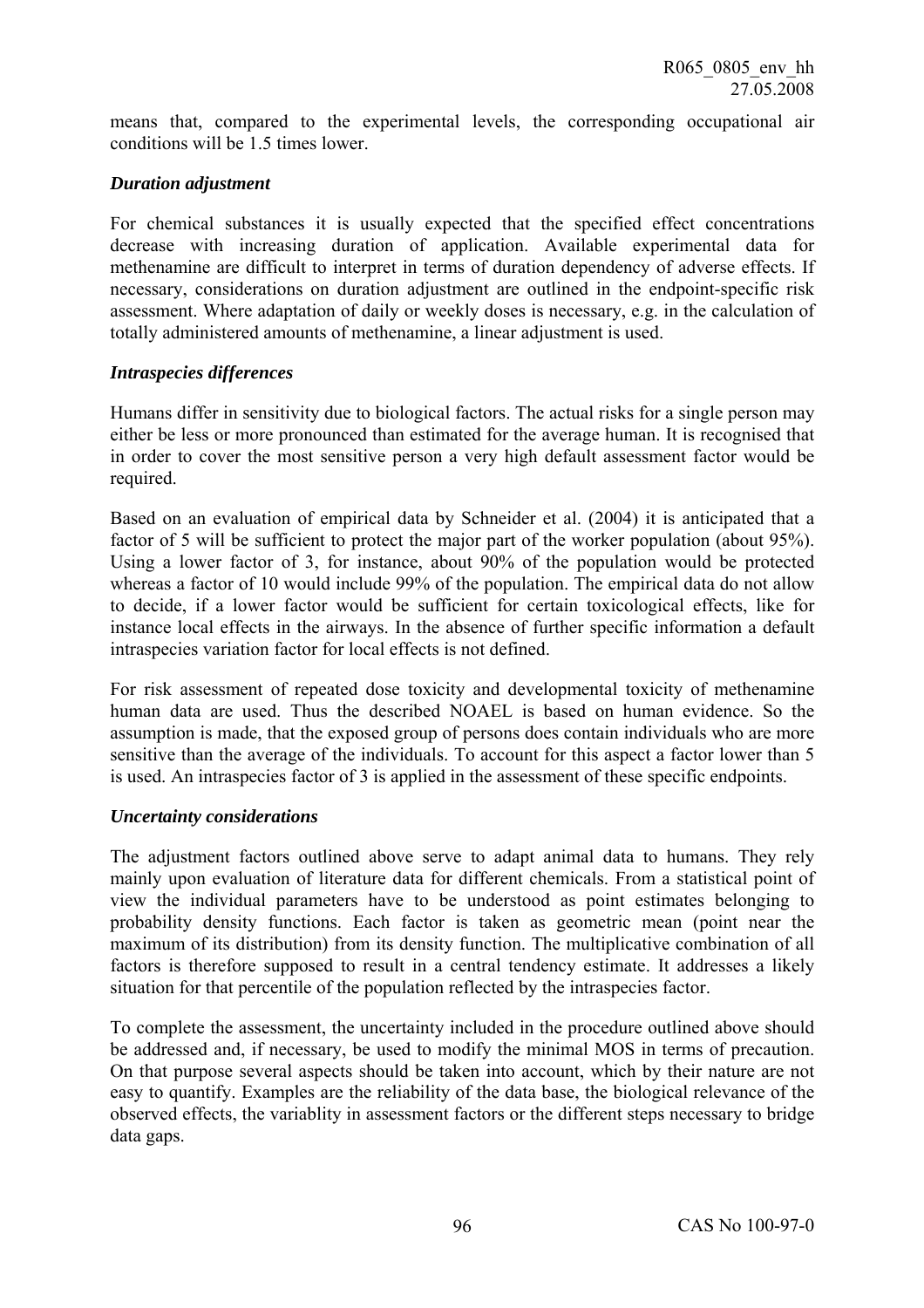### **4.1.3.2.2 Occupational risk assessment**

### **Acute toxicity**

### *Systemic effects (inhalation)*

Human or animal data with inhalation exposure are not available. Oral rat studies led to no lethality up to the highest tested dose of  $>20$  g/kg. The starting point for human dose calculates to 140,000 mg/m<sup>3</sup> (20,000 mg/kg x 70 kg / 10 m<sup>3</sup>). The highest inhalative exposure level of 12 mg/m<sup>3</sup> results from scenario 2 (formulation of phenolic resin systems). The according MOS value of 11,700 (starting point  $140,000$  mg/m<sup>3</sup> / exposure of 12 mg/m<sup>3</sup>) is considered to be high enough to exclude acute toxic effects at these exposure conditions. This general evaluation for acute inhalation toxicity is convincingly supported by the MOS approach for repeated dose toxicity which does not result in any corresponding concern.

# **Conclusion (ii)** There is at present no need for further information and/or testing and for risk reduction measures beyond those which are being applied already

### *Systemic effects after dermal contact*

For rats, acute toxicity has proven to be very low. In a dermal rat study under occlusive conditions no lethality or other alterations after necropsy were detected at a dose of 2000 mg/kg. Because of that rather low acute toxicity without indication for acute effects at the highest dermal dose tested health risks by acute dermal contact are not anticipated to occur.

This general evaluation for acute dermal toxicity might be backed by the human data on repeated oral toxicity. 8000 mg/person/day for some weeks produced side effects in humans. The single dose for these side effects might even be higher. Assuming a 50% dermal absorption rate the corresponding external dermal dose with side effects following repeated exposure is 16.000 mg/person/day. Against that background, without further adjustment of this dose for acute effects and possible intraspecies differences, relevant acute dermal risks are not anticipated to occur even in scenario 2 with a very high dermal exposure of presumably 3000 mg/person/day. Because of the low acute toxicity of methenamine, health risks after combined expoure are also not anticipated to occur.

# **Conclusion (ii)** There is at present no need for further information and/or testing and for risk reduction measures beyond those which are being applied already

### **Irritation/Corrosivity**

*Skin*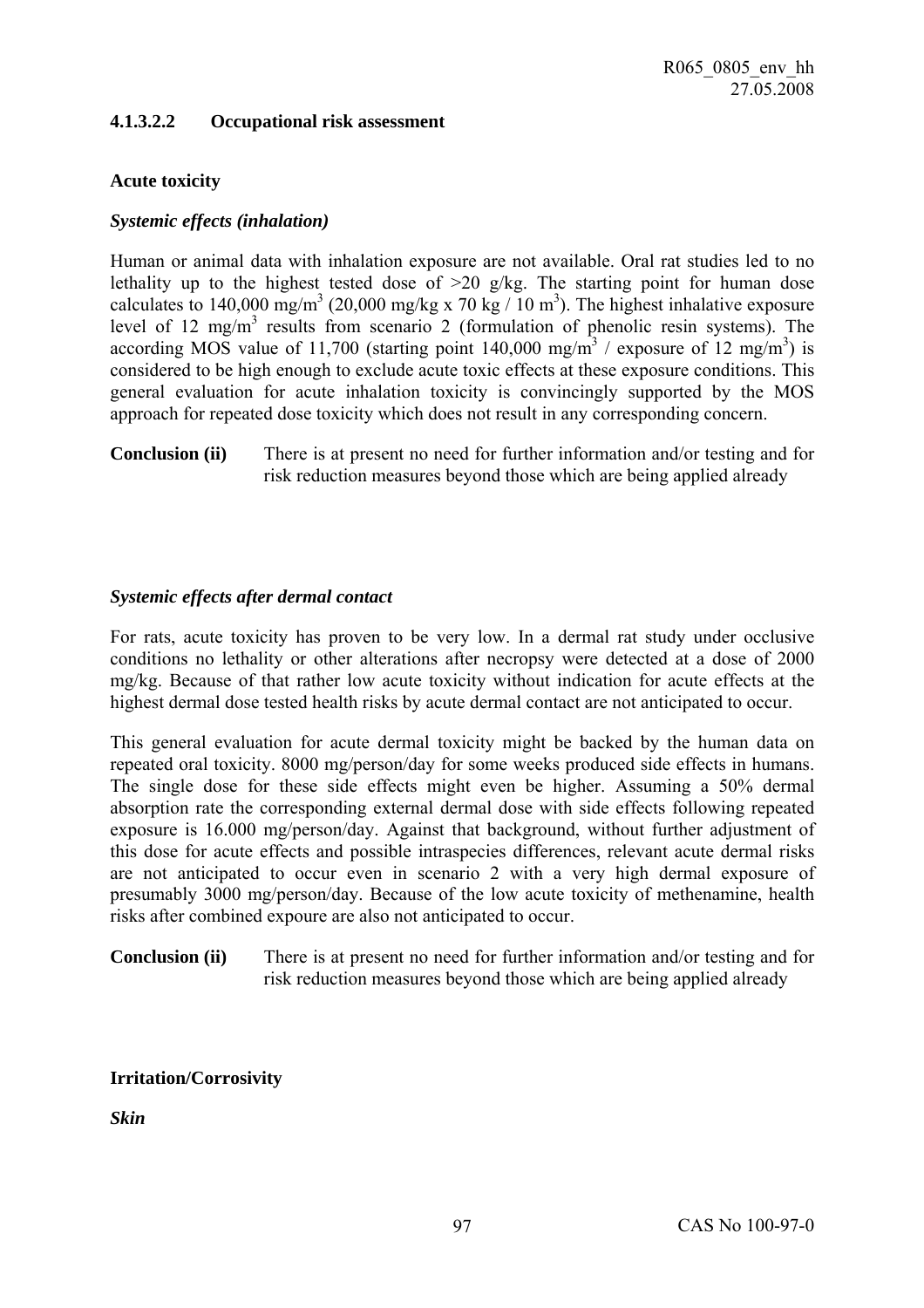Methenamine is not a local irritant by contact with skin and eyes of rabbits. In contrast to animal data, dermal exposure of methenamine in humans may cause local skin irritancy.

Conclusion ii is proposed on the grounds that control measures exist (methenamine is a skin sensitising substance) which can minimise dermal exposure and risk of irritation, thereby reducing concern. However, these controls must be implemented and complied with to reduce the risk of damage to skin.

**Conclusion (ii)** There is at present no need for further information and/or testing and for risk reduction measures beyond those which are being applied already

## *Eyes*

Human data are not available. In rabbits methenamine is not irritating under the conditions of guideline tests. Thus methenamine is not considered to be an eye irritant under acute exposure conditions.

**Conclusion (ii)** There is at present no need for further information and/or testing and for risk reduction measures beyond those which are being applied already

### *Inhalative irritation*

There are data on respiratory irritation in humans caused by fumes containing methenamine and its decomposition products ammonia and formaldehyde that mainly reflect the well known irritative property of the decomposition products. For methenamine itself, experimental data on respiratory tract irritation are not available. Against the background of a low skin and eye irritation potential conclusion ii for inhalative irritation seems to be justified.

**Conclusion (ii)** There is at present no need for further information and/or testing and for risk reduction measures beyond those which are being applied already

**Sensitisation** 

*Skin*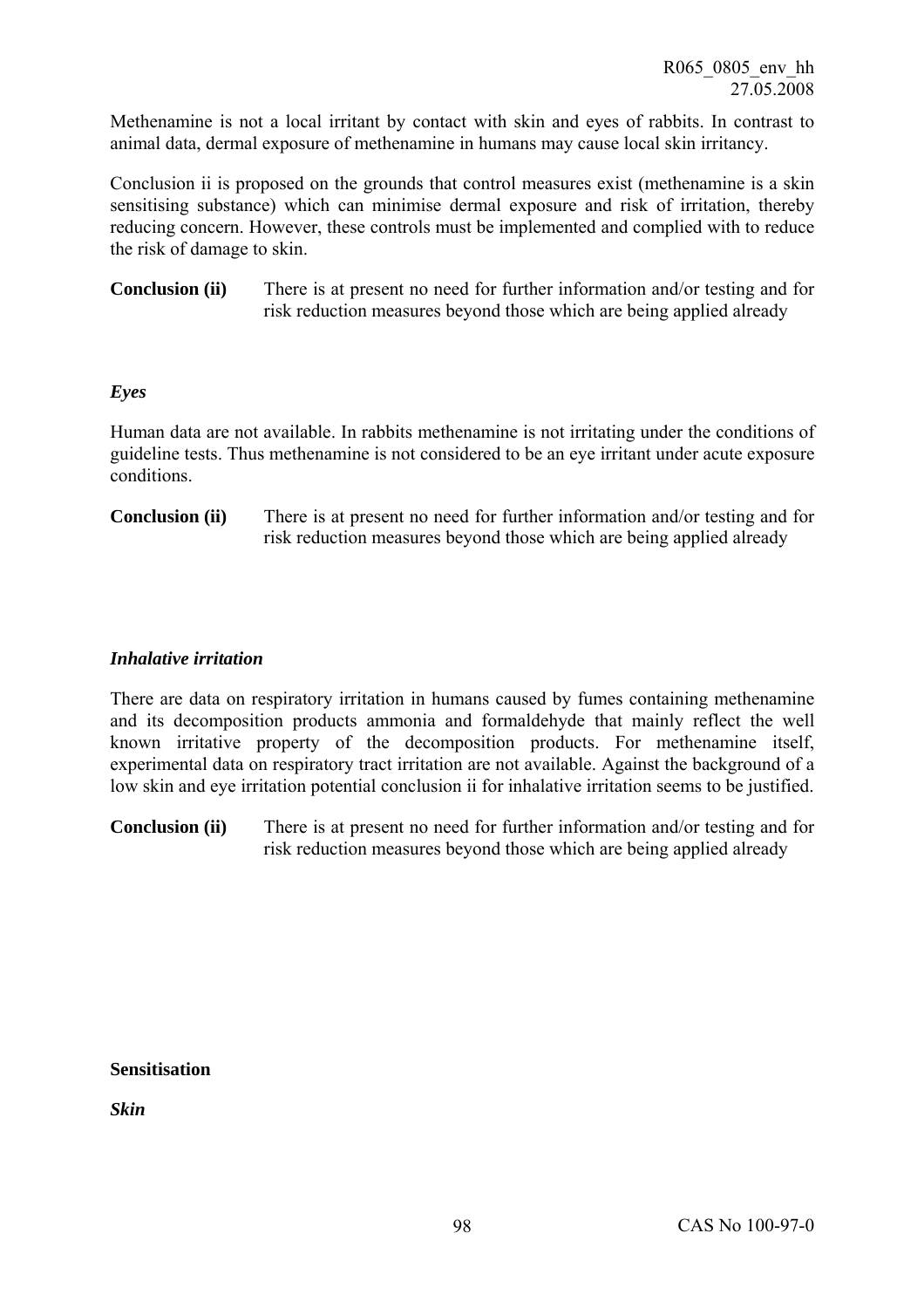Whilst methenamine has not clearly demonstrated skin sensitizing properties in humans, guinea pigs exhibited strong skin sensitization in a maximization test with a 50% aqueous substance solution (R 43 "May cause sensitization by skin contact").

In all dermal scenarios the formulations with methenamine are considered to be skin sensitising (concentration of methenamine greater than 1%). Therefore concern is expressed for all dermal occupational exposure scenarios. For skin sensitisation, there are no data to give a quantitative description of risk. For scenario 1, for which a relevant exposure reduction by suitable gloves is assumed, the risk of skin sensitisation is considered significantly lower than for the other scenarios.

**Conclusion (iii)** There is a need for limiting the risks; risk reduction measures which are already being applied shall be taken into account

## *Respiratory Sensitisation*

Animal data on respiratory sensitisation are not available. In a number of human cases allergic symptoms such as wheezing and asthma were reported upon exposure to methenamine. In all cases exposure to other irritant and sensitising chemicals occurred simultaneously. The respiratory hypersensitivity could not specifically be related to methenamine exposure. From a well-documented recent study that was designed to analyse the sensitising potential of methenamine, there was no evidence that methenamine alone may cause respiratory sensitisation after occupational exposure (Merget et al., 1999).

**Conclusion (ii)** There is at present no need for further information and/or testing and for risk reduction measures beyond those which are being applied already

# **Repeated dose toxicity**

# *Inhalation (local effects)*

Animal studies with acute or repeated inhalation exposure are not available. There are data (case reports from workers in foundries, rubber, and resin industry) on respiratory irritation in humans caused by fumes containing methenamine and its decomposition products ammonia and formaldehyde that mainly reflect the well known irritative property of the decomposition products. There is no indication that current exposure levels of methenamine itself may cause serious chronic effects at the site of initial contact.

### **Conclusion (ii)** There is at present no need for further information and/or testing and for risk reduction measures beyond those which are being applied already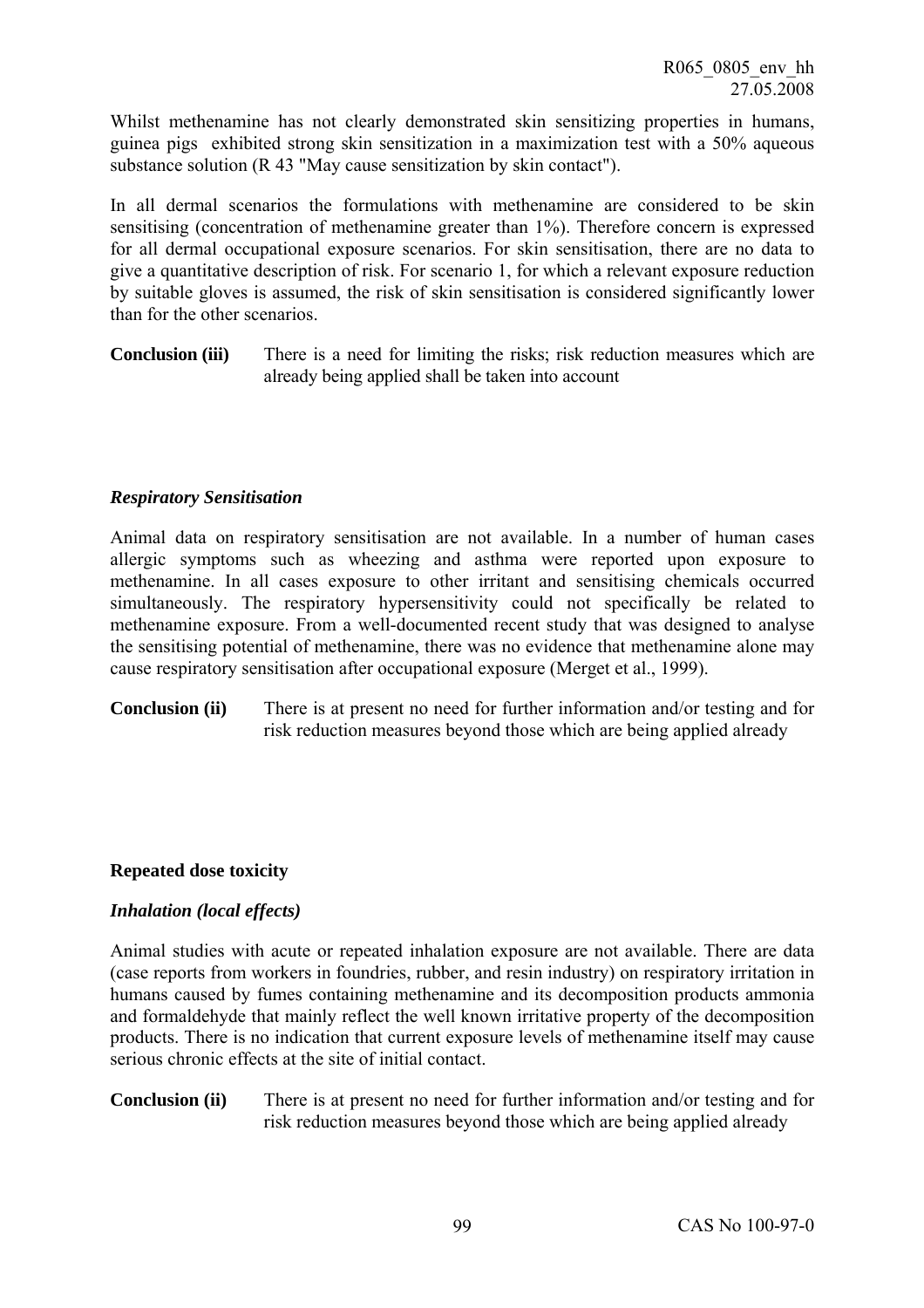# *Dermal contact (local effects)*

Limited information results from a subcronic dermal study in rabbits (5 days a week for a period of 6 weeks). After dermal non-occlusive application of 0.2% methenamine no signs of local or systemic effects at the skin of rabbits were observed (Zondlo, 1992). Besides this information of animal experiments with the relative low methenamine concentration no data on repeated dermal exposure are available.

Due to the fact that methenamine has skin sensitising properties, a relevant reduction in dermal exposure is necessary and special concern for repeated dermal contact is not expressed.

**Conclusion (ii)** There is at present no need for further information and/or testing and for risk reduction measures beyond those which are being applied already

# *Systemic effects (RDT) by inhalation, dermal contact and combined exposure*

Relevant human or experimental data on dermal or inhalation toxicity are not available. Therefore, oral data are taken into account for the assessment of systemic effects after repeated inhalation and dermal contact.

A number of repeated dose toxicity studies by oral administration in animals showed, that methenamine did not cause any toxic effects up to and including 2500 mg/kg/day.

From the use of methenamine for the prevention of recurrent urinary infections in man it is known that dose levels of 2000 to 4000 mg/day (equivalent to about 28 to 57 mg/kg bw/day calculated on a calculated body weight of a 70 kg person) produced no harmful reactions or complications. Therapeutic doses of 8000 g/day (equivalent to 114 mg/kg/day) for 3 to 4 weeks produced side effects such as bladder irritation, painful and frequent micturition, albuminuria and hematuria. The human NOAEL of 57 mg/kg/day is identified as the most sensitive one (see chapter 4.1.2.6) and will be used for risk characterisation.

Because of 100% oral absorption, the internal starting point is 4000 mg/person/day (57 mg/kg/day x 70). Because of the assumption of 100% absorption by inhalation the external starting point for inhalation is 400 mg/m<sup>3</sup> (4000 mg/person/day / 10 m<sup>3</sup>/day). For dermal absorption a percentage of 50% is taken forward. This results in an external starting point for dermal contact of 8000 mg/person/day.

The following assessment factors are applied for the identification of the minimal MOS:

- adaptation of scenarios (therapeutic use 7 days/week to 5 days/week for workers) reveals a factor of 5/7
- for duration adjustment ("subacute" to chronic) a factor of 6 is used
- to account for intraspecies differences a factor of 3 will be used (see chapter 4.1.3.2.1)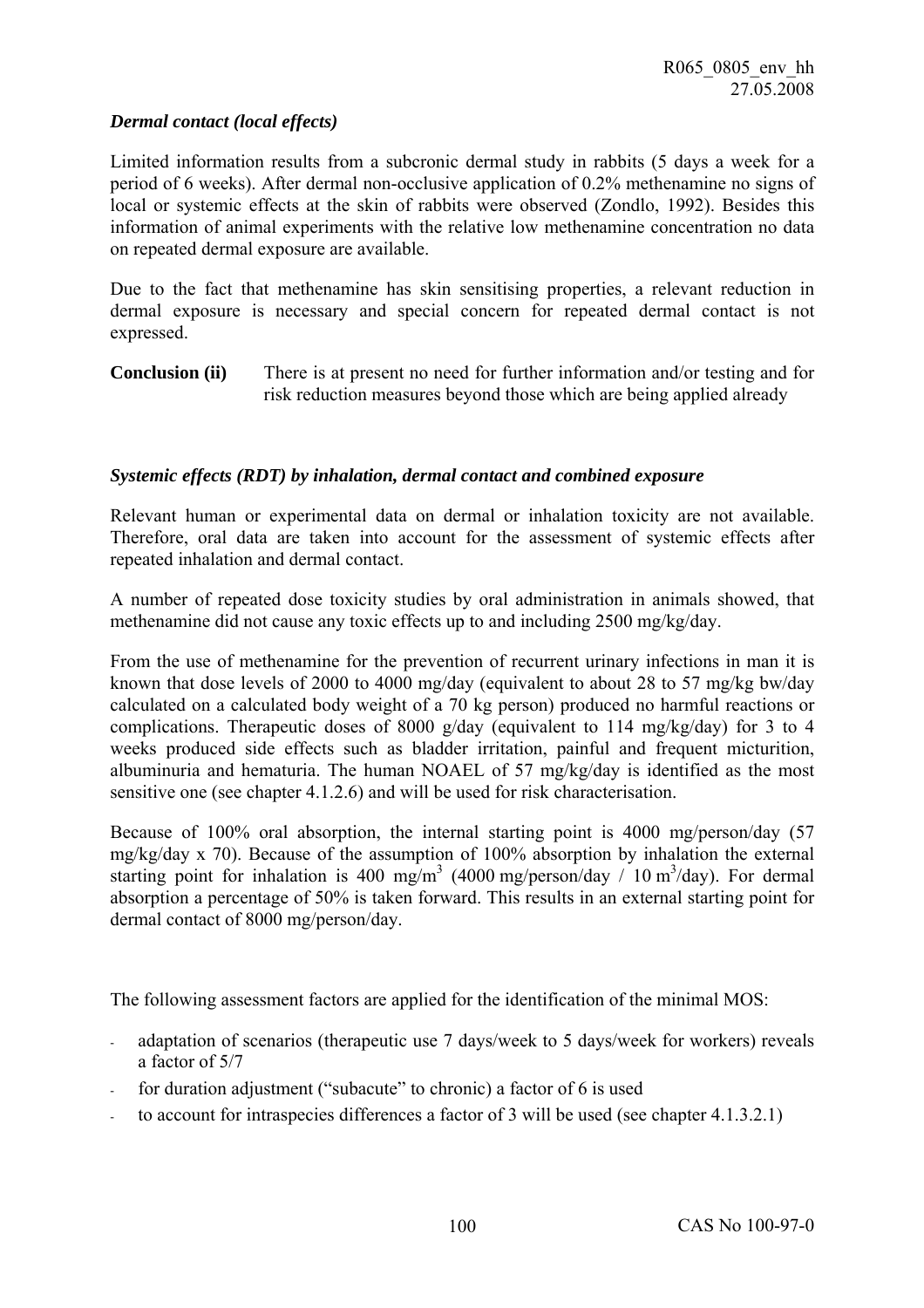The multiplication of these factors produces a minimal MOS of  $\sim$ 13 (5/7 x 6 x 3). The corresponding critical exposure levels are calculated as 31 mg/m<sup>3</sup> for inhalation (400 mg/m<sup>3</sup> / 13) and 620 mg/person/day for dermal contact (8000 mg/person/day / 13). The internal critical exposure level for combined exposure is 310 mg/person/day (4000 mg/person/day / 13).

|                                                                                            |                                                          | Inhalation           |                                 |                 | Dermal          |                     |                          | Combined                 |                      |                          |                                 |
|--------------------------------------------------------------------------------------------|----------------------------------------------------------|----------------------|---------------------------------|-----------------|-----------------|---------------------|--------------------------|--------------------------|----------------------|--------------------------|---------------------------------|
|                                                                                            | Starting point for MOS calculation                       |                      | $400 \text{ mg/m}^3$            |                 |                 | $8000$ mg/p/d       |                          |                          | $4000$ mg/p/d        |                          |                                 |
|                                                                                            | Minimal MOS                                              |                      | 13                              |                 |                 | 13                  |                          |                          | 13                   |                          |                                 |
|                                                                                            | Critical exposure level                                  |                      | $31 \text{ mg/m}^3$             |                 |                 | $620$ mg/p/d        |                          |                          | $310$ mg/p/d         |                          |                                 |
|                                                                                            |                                                          |                      | Exposure<br>$(\mathrm{mg/m}^3)$ | <b>NOS</b>      | Conclusion      | Exposure<br>$(p/d)$ | <b>NOS</b>               | Conclusion               | Exposure<br>(np/p/d) | <b>NOS</b>               | Conclusion                      |
| 1a                                                                                         | Production and<br>further                                | dusty<br>material    | $\overline{4}$                  | 100             | $\ddot{\rm ii}$ |                     |                          |                          | 42                   | 95                       |                                 |
| 1 <sub>b</sub>                                                                             | processing to<br>explosives<br>(with LEV)                | low dust<br>material | 0.2                             | 2000            | $\ddot{\rm ii}$ | 4.2                 | 1900                     | $\overline{\textbf{ii}}$ | $\overline{4}$       | 1000                     | $\ddot{\rm ii}$                 |
| 2.                                                                                         | Formulation of phenolic resin<br>systems                 |                      | 12                              | 33              | $\ddot{\rm ii}$ | 3000                | 2,7                      | iii                      | 1620                 | 2,5                      | $\overline{\mathbf{iii}}^{(1)}$ |
| 3.                                                                                         | Production of fuel tablets (97%<br>methenamine)          |                      | 5                               | 80              | $\ddot{\rm n}$  | 420                 | 19                       | $\ddot{\rm n}$           | 260                  | 15                       | $\ddot{\rm ii}$                 |
| Production of formulations<br>used in corrosion prevention<br>4.<br>and as photo chemicals |                                                          | $\mathbf{1}$         | 400                             | $\ddot{\rm ii}$ | 420             | 19                  | $\overline{\textbf{ii}}$ | 220                      | 18                   | $\overline{\textbf{ii}}$ |                                 |
| 5.                                                                                         | Use of phenolic resin systems<br>(up to 15% methenamine) |                      | 7.5                             | 53              | $\ddot{\rm ii}$ | 126                 | 63                       | $\overline{\textbf{ii}}$ | 138                  | 29                       | $\ddot{\rm ii}$                 |

Table 4.7: MOS values for repeated dose toxicity of methenamine, systemic effects

(1)Conclusion iii already results from dermal exposure, therefore it does not seem specific for combined exposure scenarios

Based on this MOS approach, there is no concern for exposure by inhalation. Dermal exposure proves to be more critical: For this route of exposure, conclusion iii is reached for scenario 2 (formulation of phenolic resin systems). While scenario 2 is assessed as a clear-cut concern-scenario, scenario 3 (production of fuel tablets) and scenario 4 (production of formulations used in corrosion prevention and as photo chemicals) are considered to be borderline situations, for which no concern is expressed.

**Conclusion (iii)** There is a need for limiting the risks; risk reduction measures which are already being applied shall be taken into account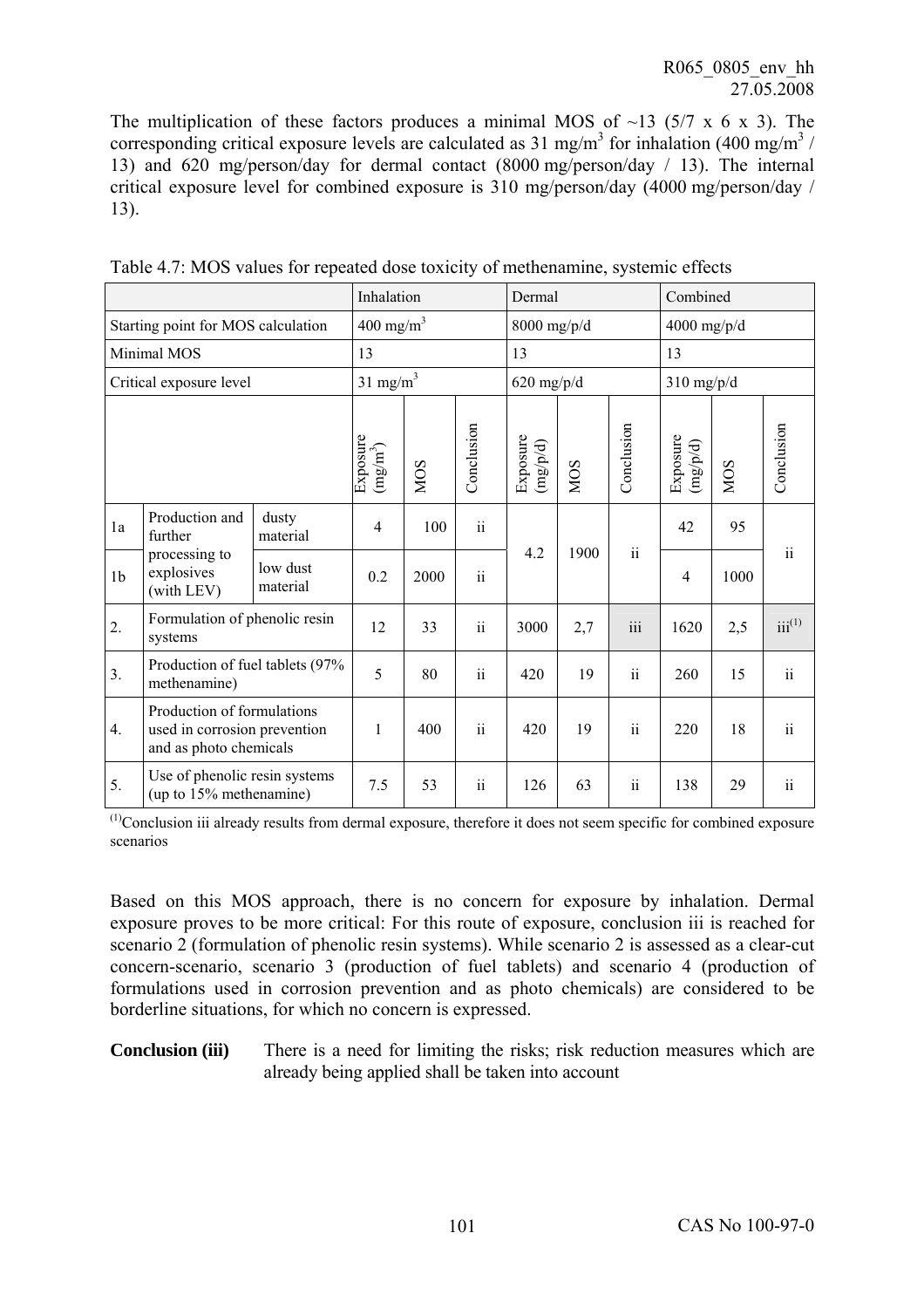## **Mutagenicity**

Methenamine seems to have a low mutagenic potential in vitro. The negative in vivo chromosomal aberration test and the negative dominant lethal test indicate that this potential is unlikely to be expressed in vivo.

**Conclusion (ii)** There is at present no need for further information and/or testing and for risk reduction measures beyond those which are being applied already

## **Carcinogenicity**

Human data provide no evidence for a causative association between methenamine exposure and cancer in humans. In long-term animal studies in rats and mice no indication of a carcinogenic property was detected. With specific reference to the hazard assessment part of this report it is concluded that formaldehyde (due to the pH dependent cleavage of methenamine in body compartments) should be of no concern for workers with respect to carcinogenicity.

**Conclusion (ii)** There is at present no need for further information and/or testing and for risk reduction measures beyond those which are being applied already

# **Reproductive toxicity**

### *Fertility impairment*

The database for the assessment of toxicity for reproduction from animal studies is poor and the available data are of limited value. Dose-response studies have not been performed. High dose levels (1.5 g/kg bw/d) did not reveal fertility impairment in rats (Della Porta et al., 1970). Because there is no indication for adverse fertility effects, a MOS approach is not performed.

**Conclusion (ii)** There is at present no need for further information and/or testing and for risk reduction measures beyond those which are being applied already

### *Developmental toxicity*

Treatment associated developmental effects were shown for experimental animals. In beagle dogs effects were observed during the postnatal period of development in terms of preweaning mortality and postnatal growth retardation. As NOAEL/developmental toxicity for dogs a value of 15 mg/kg bw/d from the study of Hurni and Ohder (1973) can be derived. This study does not sufficiently meet the requirements for a sound hazard evaluation and risk characterisation with respect to toxicity to reproduction due to poor documentation, use of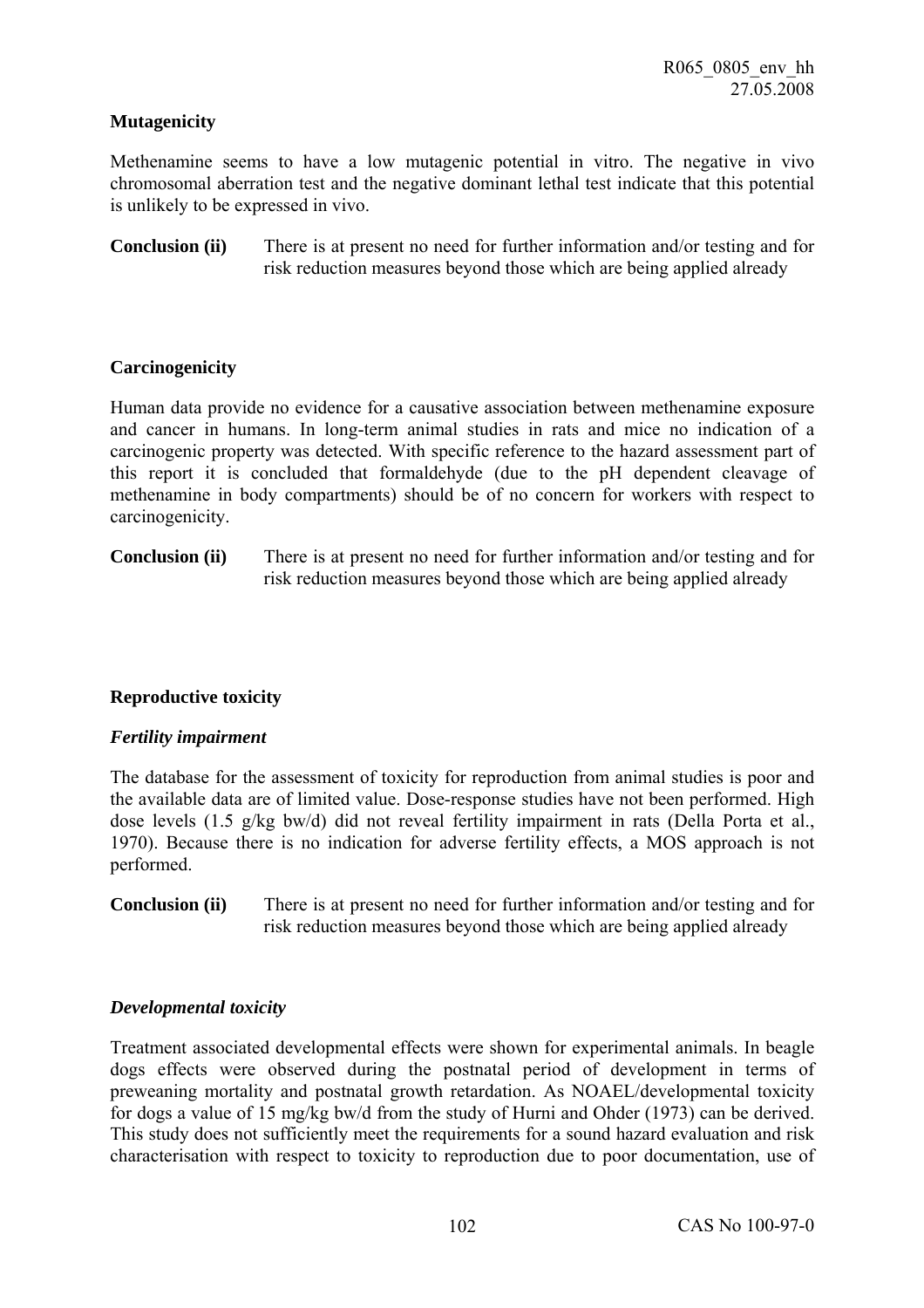small animal numbers only, and insufficient investigation of reproductive and developmental parameters.

Human data on potentially adverse effects to development can be derived from investigations on women that had been treated with methenamine salts during pregnancy (Furness et al., 1974). In this systematic trial women had been treated with therapeutic doses of 2 g methenamine hippurate per day or 4 g methenamine mandelate per day (corresponding to about 13 or 27 mg methenamine/kg bw/d) during the period of pregnancy. No substance related abnormalities during pregnancy or development of the children had been revealed.

Although there were no effects in treated pregnant women observed, a MOS calculation will be done, because the dog data (see above and chapter 4.1.2.9) cannot be completely discounted. The calculation is based on the data resulting from experience in pregnant women and starts with the NOAEL of 27 mg/kg bw/d. This corresponds to a starting point of 1890 mg/person/day (27 mg/kg/day x 70 kg). Including the aspect of 50% dermal absorption the corresponding dermal dose (external value) is calculated as 3780 mg/person/day (1890 mg/person/day x 2). Expressed as air-borne concentration the starting point is  $189 \text{ mg/m}^3$  (1890 mg/person/day / 10 m<sup>3</sup>).

For risk assessment of developmental toxicity (and repeated dose toxicity) of methenamine human data are used. Thus the described NOAEL is based on human evidence. So the assumption is made, that the exposed group of persons does contain individuals who are more sensitive than the average of the individuals. To account for this aspect a factor lower than 5 is used. An intraspecies factor of 3 is applied in the assessment of these specific endpoints.The following factors are applied for the identification of the minimal MOS:

The following factors are applied for the identification of the minimal MOS:

- to account for intraspecies differences a factor of 3 will be used (see chapter 4.1.3.2.1)
- a factor of 3 is used to consider the severity of possible developmental effects.

Altogether the minimal MOS calculates to 9 (3 x 3). The corrresponding critical exposure levels are calculated as 21 mg/m<sup>3</sup> for inhalation (189 mg/m<sup>3</sup> / 9), 420 mg/person/day as external dose for skin contact (3780 mg/person/day / 9) and 210 mg/person/day as internal dose for evaluation of combined exposure (1890 mg/person/day / 9).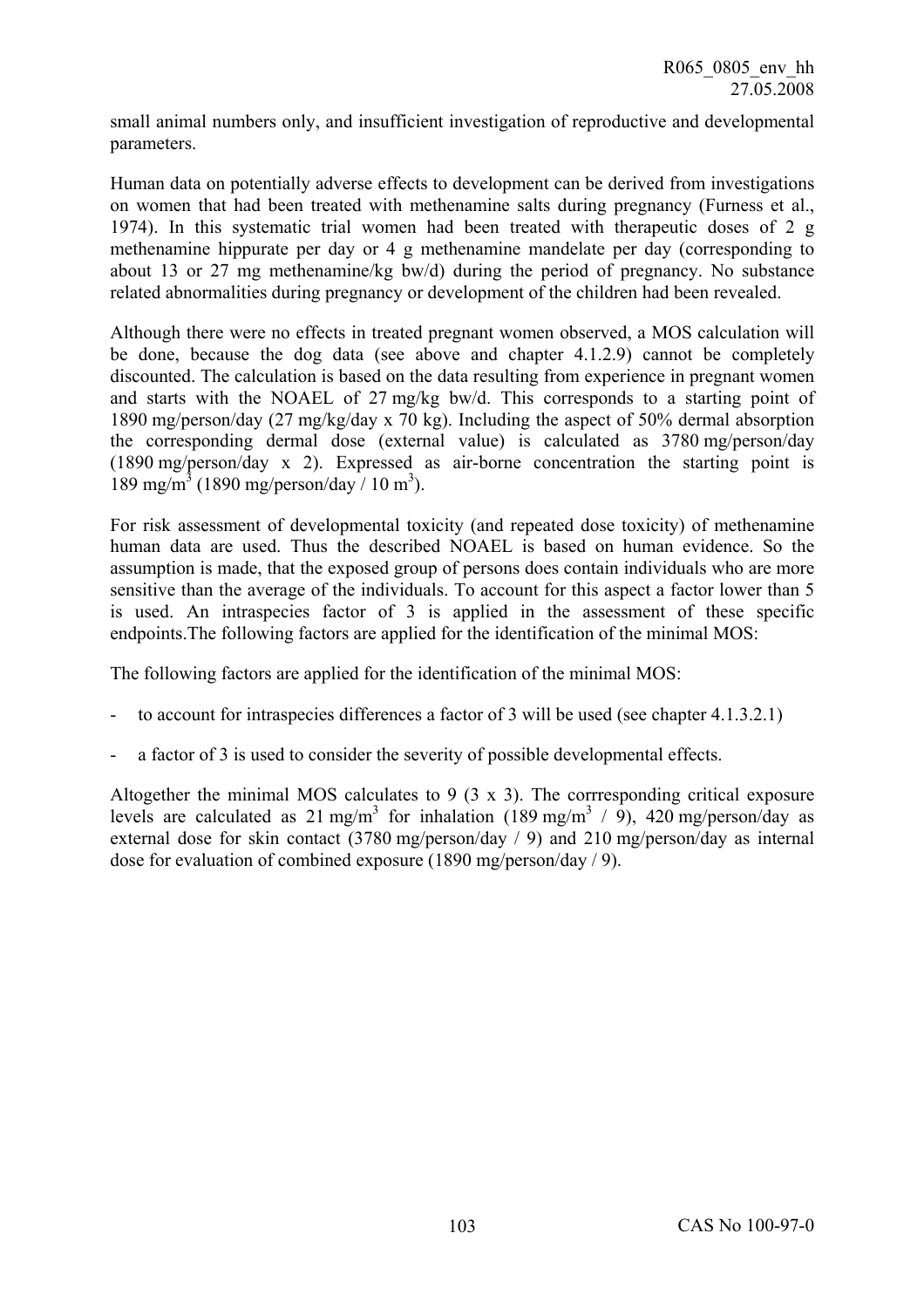|                                                                                            |                                                          |                      | Inhalation                                           |                          |                          | Dermal                                            |            |                 | Combined          |                                 |                                 |
|--------------------------------------------------------------------------------------------|----------------------------------------------------------|----------------------|------------------------------------------------------|--------------------------|--------------------------|---------------------------------------------------|------------|-----------------|-------------------|---------------------------------|---------------------------------|
|                                                                                            | Starting point for MOS calculation                       |                      | 189 mg/m <sup>3</sup>                                |                          |                          | $3780$ mg/p/d                                     |            |                 | 1890 mg/p/d       |                                 |                                 |
|                                                                                            | Minimal MOS                                              |                      | 9                                                    |                          |                          | 9                                                 |            |                 | 9                 |                                 |                                 |
|                                                                                            | Critical exposure level                                  |                      | $21 \text{ mg/m}^3$                                  |                          |                          | $420$ mg/p/d                                      |            |                 | $210$ mg/p/d      |                                 |                                 |
|                                                                                            |                                                          |                      | Exposure<br>$(\mathrm{m} \mathrm{g} / \mathrm{m}^3)$ | <b>NOS</b>               | Conclusion               | Exposure<br>$(\mathrm{mg}/\mathrm{p}/\mathrm{d})$ | <b>NOS</b> | Conclusion      | Exposure<br>(p/d) | <b>NOS</b>                      | Conclusion                      |
| 1a                                                                                         | Production and<br>further                                | dusty<br>material    | $\overline{4}$                                       | 47                       | $\overline{\textbf{ii}}$ |                                                   |            |                 | 42                | 45                              |                                 |
| 1 <sub>b</sub>                                                                             | processing to<br>explosives<br>(with LEV)                | low dust<br>material | 0.2                                                  | 950                      | $\overline{\textbf{ii}}$ | 4.2                                               | 900        | $\ddot{\rm ii}$ | $\overline{4}$    | 470                             | $\ddot{\rm n}$                  |
| 2.                                                                                         | Formulation of phenolic resin<br>systems                 |                      | 12                                                   | 16                       | $\ddot{\mathbf{i}}$      | 3000                                              | 1.3        | iii             | 1620              | 1.2                             | $\overline{\mathbf{iii}}^{(1)}$ |
| Production of fuel tablets (97%<br>3.<br>methenamine)                                      |                                                          | 5                    | 38                                                   | $\overline{\textbf{ii}}$ | 420                      | 9                                                 | iii        | 260             | 7.2               | $\overline{\mathbf{iii}}^{(1)}$ |                                 |
| Production of formulations<br>used in corrosion prevention<br>4.<br>and as photo chemicals |                                                          | 1                    | 189                                                  | $\ddot{\rm ii}$          | 420                      | 9                                                 | iii        | 220             | 8.6               | $\overline{\mathbf{iii}}^{(1)}$ |                                 |
| 5.                                                                                         | Use of phenolic resin systems<br>(up to 15% methenamine) |                      | 7.5                                                  | 25                       | $\ddot{\rm ii}$          | 126                                               | 30         | $\ddot{\rm ii}$ | 138               | 13.7                            | $\ddot{\rm ii}$                 |

Table 4.8: MOS values for developmental toxicity of methenamine

(1)Conclusion iii already results from dermal exposure, therefore it does not seem specific for combined exposure scenarios

Based on this MOS approach, there is no concern for exposure by inhalation. Dermal exposure proves to be more critical: For this route of exposure, conclusion iii is reached for scenario 2 (formulation of phenolic resin systems), 3 (production of fuel tablets) and 4 (production of formulations used in corrosion prevention and as photo chemicals). While scenario 2 is assessed as a clear-cut concern-scenario, scenario 3 and 4 is considered to be a borderline situation.

**Conclusion (iii)** There is a need for limiting the risks; risk reduction measures which are already being applied shall be taken into account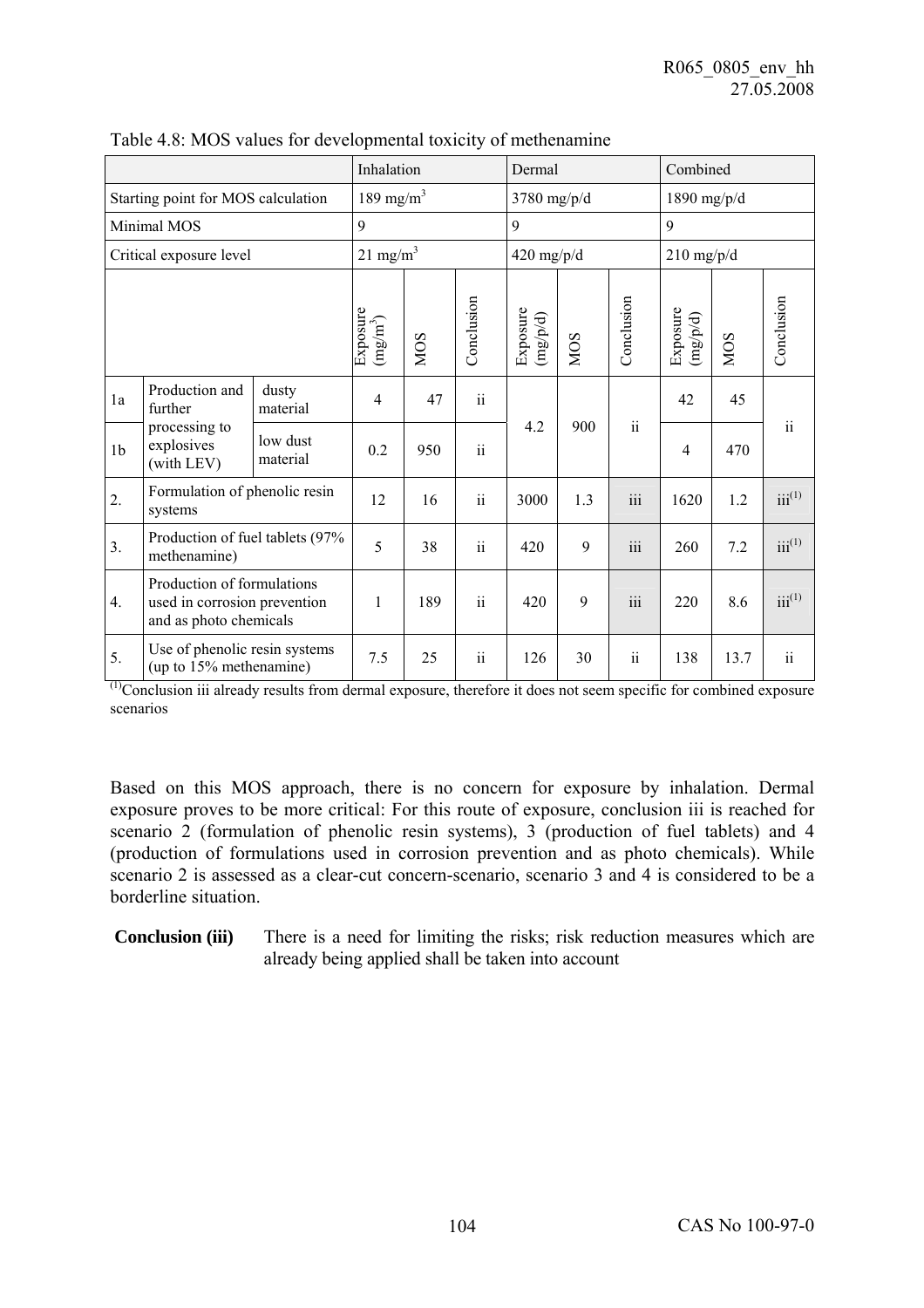## **4.1.3.2.3 Summary of conclusions for the occupational risk assessment**

Table 4.9 formally indicates the toxicological endpoints of concern for methenamine. There is concern for skin sensitisation, repeated dose toxicity, and developmental toxicity.

| Toxicological endpoints |                         | general conclusion              |
|-------------------------|-------------------------|---------------------------------|
|                         | inhalation              | $\overline{\mathbf{u}}$         |
| Acute toxicity          | dermal                  | $\ddot{\mathbf{i}}$             |
|                         | combined                | $\ddot{\rm ii}$                 |
|                         | dermal                  | $\ddot{\rm n}$                  |
| Irritation/ Corrosivity | eye                     | $\ddot{\rm ii}$                 |
|                         | acute respiratory tract | $\ddot{\rm ii}$                 |
| Sensitisation           | skin                    | iii                             |
|                         | respiratory             | $\ddot{\rm ii}$                 |
|                         | local, inhalation       | $\ddot{\rm ii}$                 |
|                         | local, dermal           | $\ddot{\rm n}$                  |
| Repeated dose toxicity  | systemic, inhalation    | $\ddot{\mathbf{i}}$             |
|                         | systemic, dermal        | $\overline{\text{iii}}$         |
|                         | systemic, combined      | $\overline{\text{iii}}^{(1)}$   |
| Mutagenicity            |                         | $\ddot{\mathbf{u}}$             |
|                         | inhalation              | $\ddot{\rm n}$                  |
| Carcinogenicity         | dermal                  | $\ddot{\mathbf{i}}$             |
|                         | combined                | $\ddot{\rm ii}$                 |
|                         | inhalation              | $\ddot{\rm ii}$                 |
| Fertility impairment    | dermal                  | $\ddot{\rm ii}$                 |
|                         | combined                | $\ddot{\rm ii}$                 |
|                         | inhalation              | $\ddot{\rm ii}$                 |
| Developmental toxicity  | dermal                  | iii                             |
|                         | combined                | $\overline{\mathbf{iii}}^{(1)}$ |

Table 4.9: Endpoint-specific overall conclusions for methenamine

(1) conclusion iii already results from dermal exposure, therefore it does not seem specific for combined exposure scenarios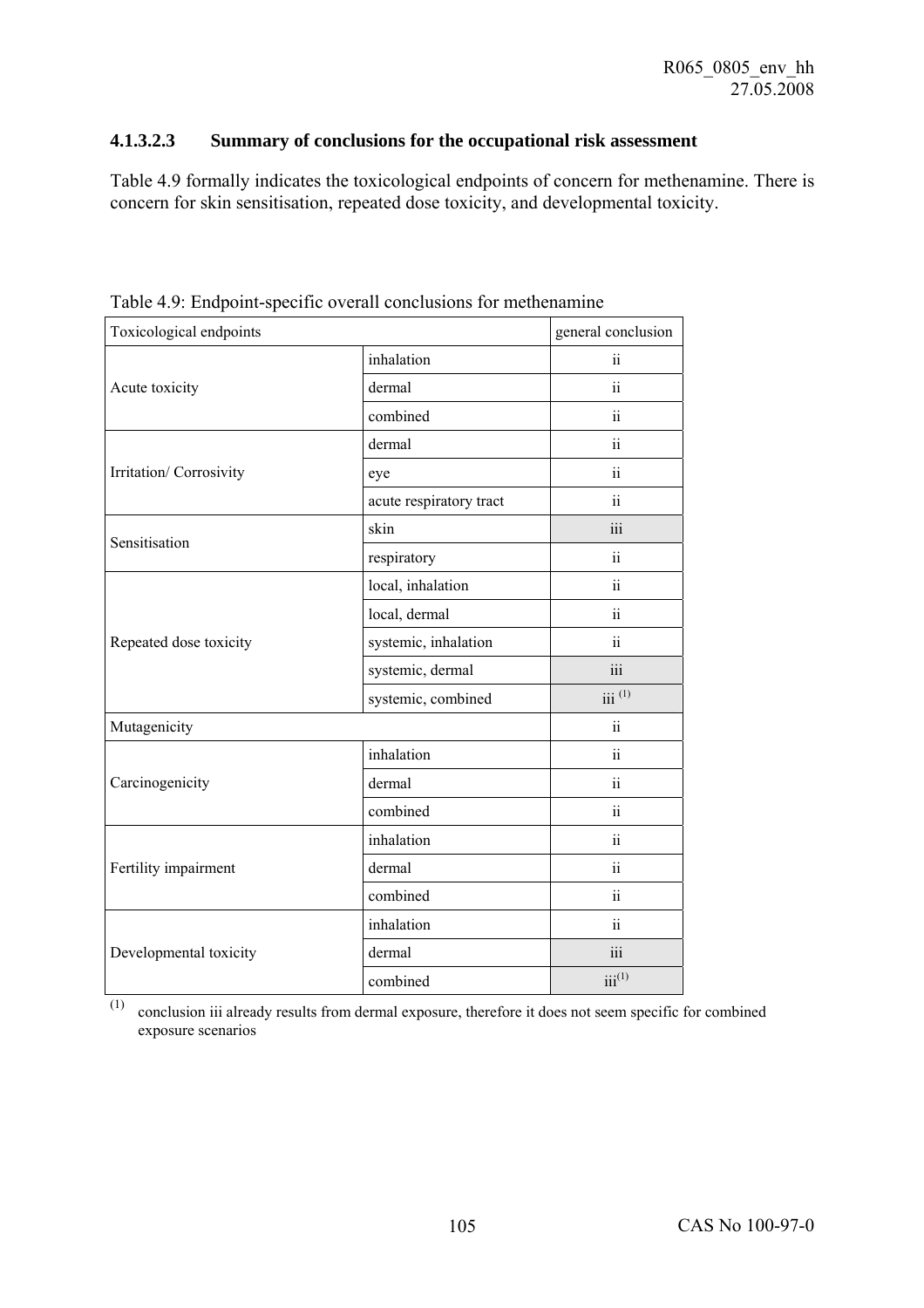In table 4.10 occupational exposure scenarios are listed to give an overview for all exposure situations with concern. Only those toxicological endpoints are listed, which give reason for conclusion iii. For methenamine concern results from dermal contact to the substance (skin sensitisation, developmental toxicity and systemic effects after repeated dermal contact).

| Exposure scenario |                                                                                     | Sensitisation              |                 |                | Developmental toxicity   |                 | Repeated dose toxicity,<br>systemic |                 |                 |
|-------------------|-------------------------------------------------------------------------------------|----------------------------|-----------------|----------------|--------------------------|-----------------|-------------------------------------|-----------------|-----------------|
|                   |                                                                                     | inhalation                 | $\sin$          | inhalation     | dermal                   | combined        | inhalation                          | dermal          | combined        |
| $\mathbf{1}$ .    | Production and further processing<br>to explosives                                  | $\overline{\mathbf{ii}}$   | $\ddots$<br>111 | $\ddot{\rm n}$ | $\overline{\mathbf{ii}}$ | $\ddot{\rm ii}$ | $\ddot{\rm ii}$                     | $\ddot{\rm ii}$ | $\ddot{\rm ii}$ |
| $\overline{2}$ .  | Formulation of phenolic resin<br>systems                                            | $\mathbf{ii}$              | iii             | $\ddot{\rm n}$ | iii                      | iii             | $\ddot{\rm ii}$                     | iii             | iii             |
| 3.                | Production of fuel tablets (97%<br>methenamine)                                     | 11                         | iii             | $\ddot{\rm n}$ | iii                      | iii             | $\ddot{\rm n}$                      | $\ddot{\rm n}$  | $\rm ii$        |
| $\overline{4}$ .  | Production of formulations used in<br>corrosion prevention and as<br>photochemicals | $\cdot$ .<br><sup>11</sup> | iii             | $\ddot{\rm n}$ | iii                      | iii             | $\ddot{\rm ii}$                     | $\ddot{\rm n}$  | $\ddot{\rm ii}$ |
| 5.                | Use of phenolic resin systems (up)<br>to 15% metheneamine                           | $\ddot{\textbf{i}}$        | 111             | $\ddot{\rm n}$ | $\overline{\mathbf{u}}$  | $\ddot{\rm n}$  | $\ddot{\rm n}$                      | $\ddot{\rm n}$  | $\ddot{\rm n}$  |

Table 4.10: Exposure scenarios with concern for methenamine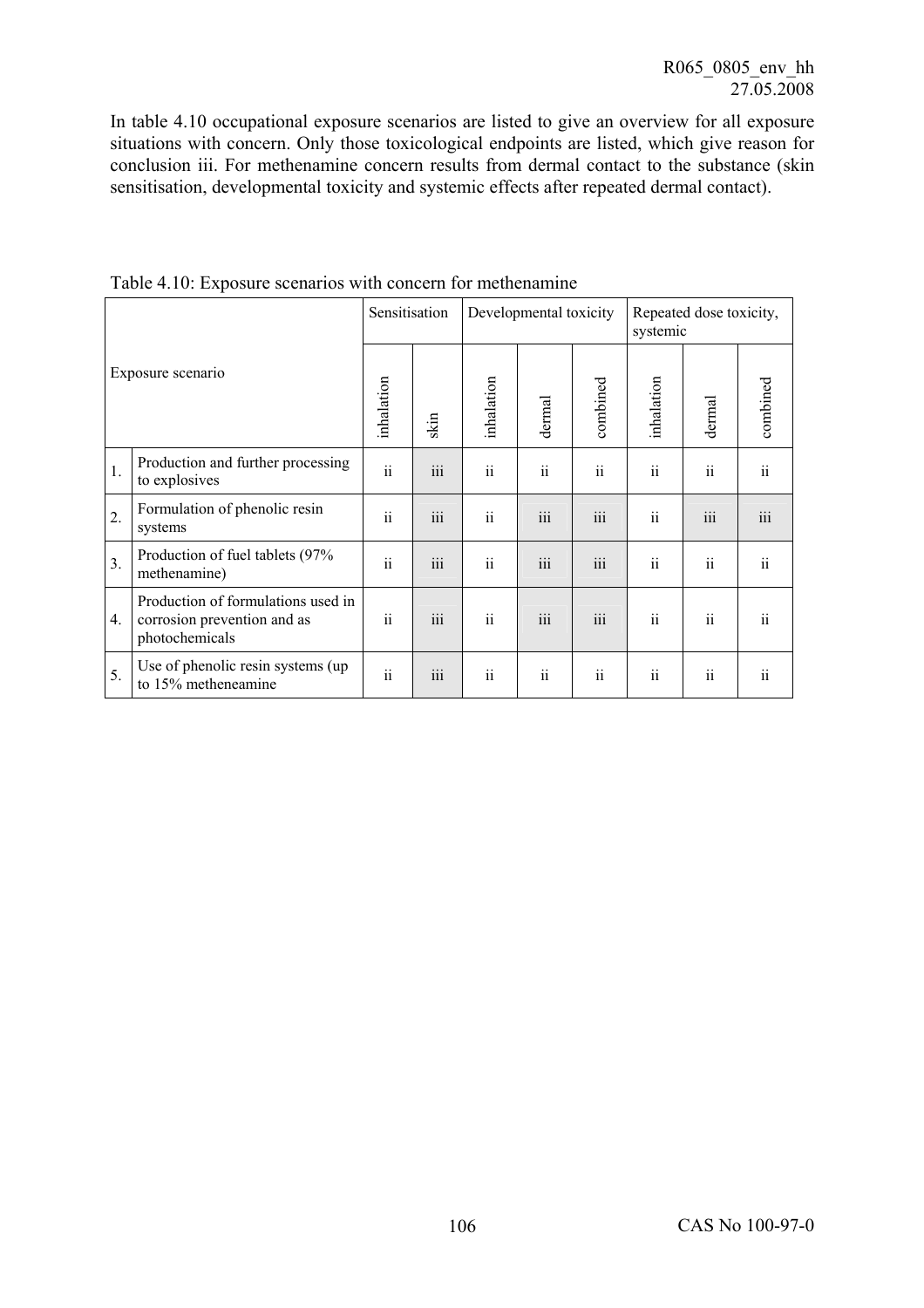In table 4.11 the dermal exposure scenarios are ranked by the level of dermal exposure.

For skin sensitisation, there are no data to give a quantitative description of risk. For scenario 1, for which a relevant exposure reduction by suitable gloves is assumed, the risk of skin sensitisation is considered significantly lower than in the other scenarios.

For developmental toxicity, scenario 3 (production of fuel tablets) and 4 (production of formulations used in corrosion prevention and as photo chemicals) reach borderline. For the borderline situation concern is expressed. Scenario 2 is considered to be a clear-cut concern situation, also for the endpoint repeated dose toxicity. Special emphasis has to be given to significantly reduce dermal contact during formulation of phenolic resin systems (scenario 2).

|             |                                                                                      | Exposure<br>level in | Sensitisation                            | Developmental<br>toxicity | Systemic<br>repeated dose<br>toxicity. |  |  |  |
|-------------|--------------------------------------------------------------------------------------|----------------------|------------------------------------------|---------------------------|----------------------------------------|--|--|--|
|             | Exposure scenario                                                                    | mg/person<br>/day    | Critical exposure level in mg/person/day |                           |                                        |  |  |  |
|             |                                                                                      |                      |                                          | 420                       | 620                                    |  |  |  |
| 2.          | Formulation of phenolic resin<br>systems                                             | 3000                 | 111                                      | 111                       | iii                                    |  |  |  |
| 3.          | Production of fuel tablets (97%<br>methenamine)                                      | 420                  | iii                                      | 111                       | $\ddot{\rm ii}$                        |  |  |  |
| $4_{\cdot}$ | Production of formulations used in<br>corrosion prevention and as photo<br>chemicals | 420                  | $\overline{iii}$                         | $\overline{111}$          | $\ddot{\rm n}$                         |  |  |  |
| 5.          | Use of phenolic resin systems (up)<br>to 15% methenamine                             | 126                  | $\overline{iii}$                         | $\ddot{\rm ii}$           | $\ddot{\rm n}$                         |  |  |  |
| 1.          | Production and further processing<br>to explosives                                   | 4.2                  | iii                                      | $\ddot{\rm ii}$           | $\ddot{\rm n}$                         |  |  |  |

Table 4.11: Ranking of dermal exposure scenarios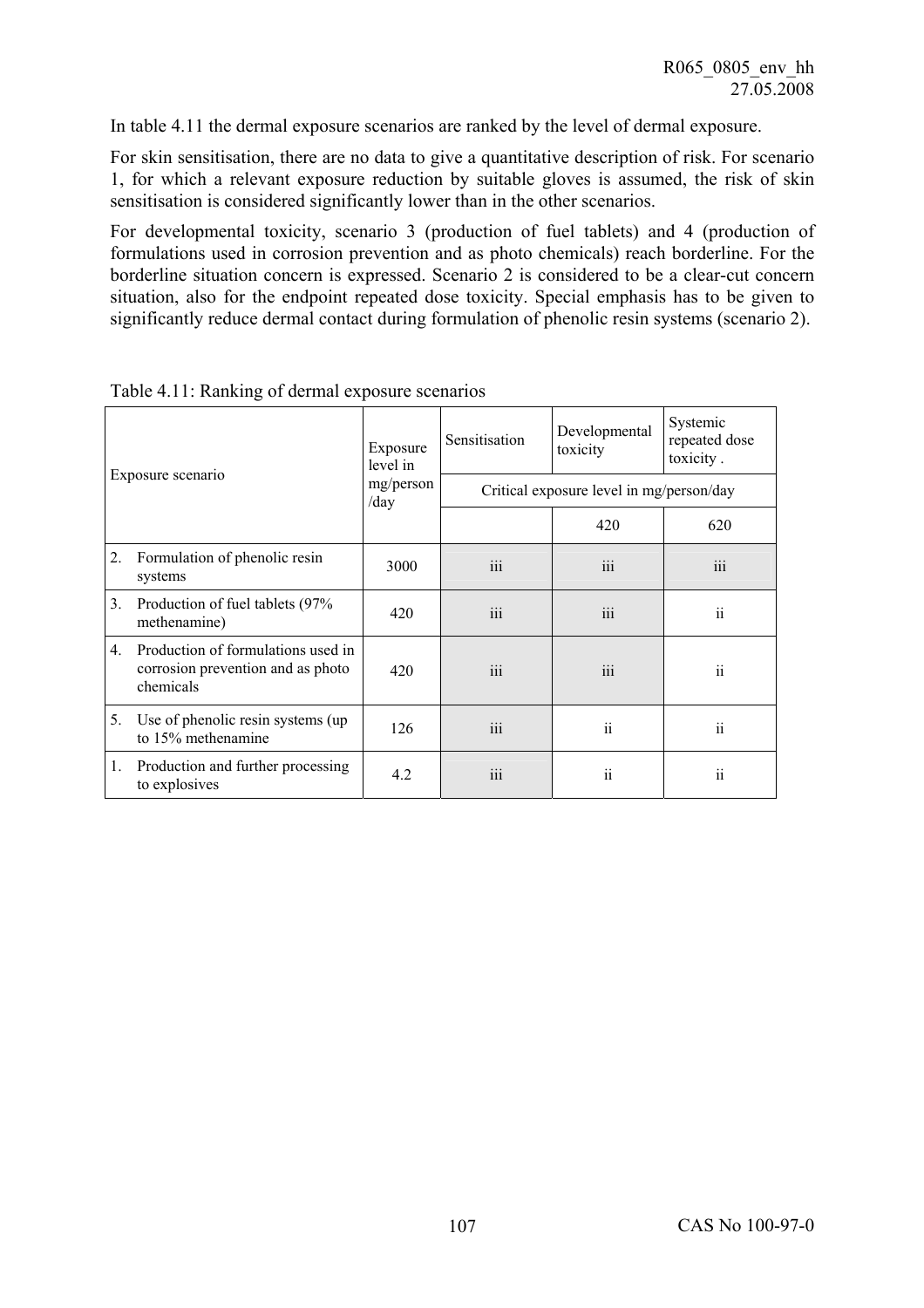## **4.1.3.3 Consumers**

### **Consumer Exposure**

Methenamine is used as a component of cosmetics resulting in an external dermal exposure of 0.45 mg/kg bw/d corresponding to an internal exposure of 0.225 mg/kg bw/d. A local skin contact of some consumers may also occur from use of solid fuel tablets containing methenamine. Oral exposure may result from the intake of provolone cheese (0.021 mg/kg bw/d). The main route of potential consumer exposure is assumed to be via dermal contact.

## **Acute Toxicity**

Human data on acute toxicity are not available. From limit tests with rats, a dermal LD50 value for methenamine could not be derived as the highest tested dose of 2000 mg/kg bw resulted in no clinical signs or symptoms of toxicity in the test animals. The acute toxicity of methenamine in rats after oral adminisatration was also proven to be very low (LD50 >20 g/kg bw). According to the exposure assessment, consumers are exposed to methenamine in concentrations several orders of magnitude lower than those tested in toxicity tests. Therefore, the substance is of no concern for the consumer in relation to acute dermal or oral toxicity.

**Conclusion (ii)** There is at present no need for further information and/or testing and for risk reduction measures beyond those which are being applied already

# **Irritation**

Methenamine is not a local irritant by contact with skin and eyes of rabbits. Available evidence for local skin irritation in humans is inconclusive. Conclusion (ii) is proposed on the grounds that the available data base does not warrant a classification of methenamine as "irritant" and that risk reduction measures to be proposed on account of its skin sensitizing properties will also protect against skin irritation.

**Conclusion (ii)** There is at present no need for further information and/or testing and for risk reduction measures beyond those which are being applied already

### **Corrosivity**

Methenamine did not show local corrosivity.

**Conclusion (ii)** There is at present no need for further information and/or testing and for risk reduction measures beyond those which are being applied already

### **Sensitization**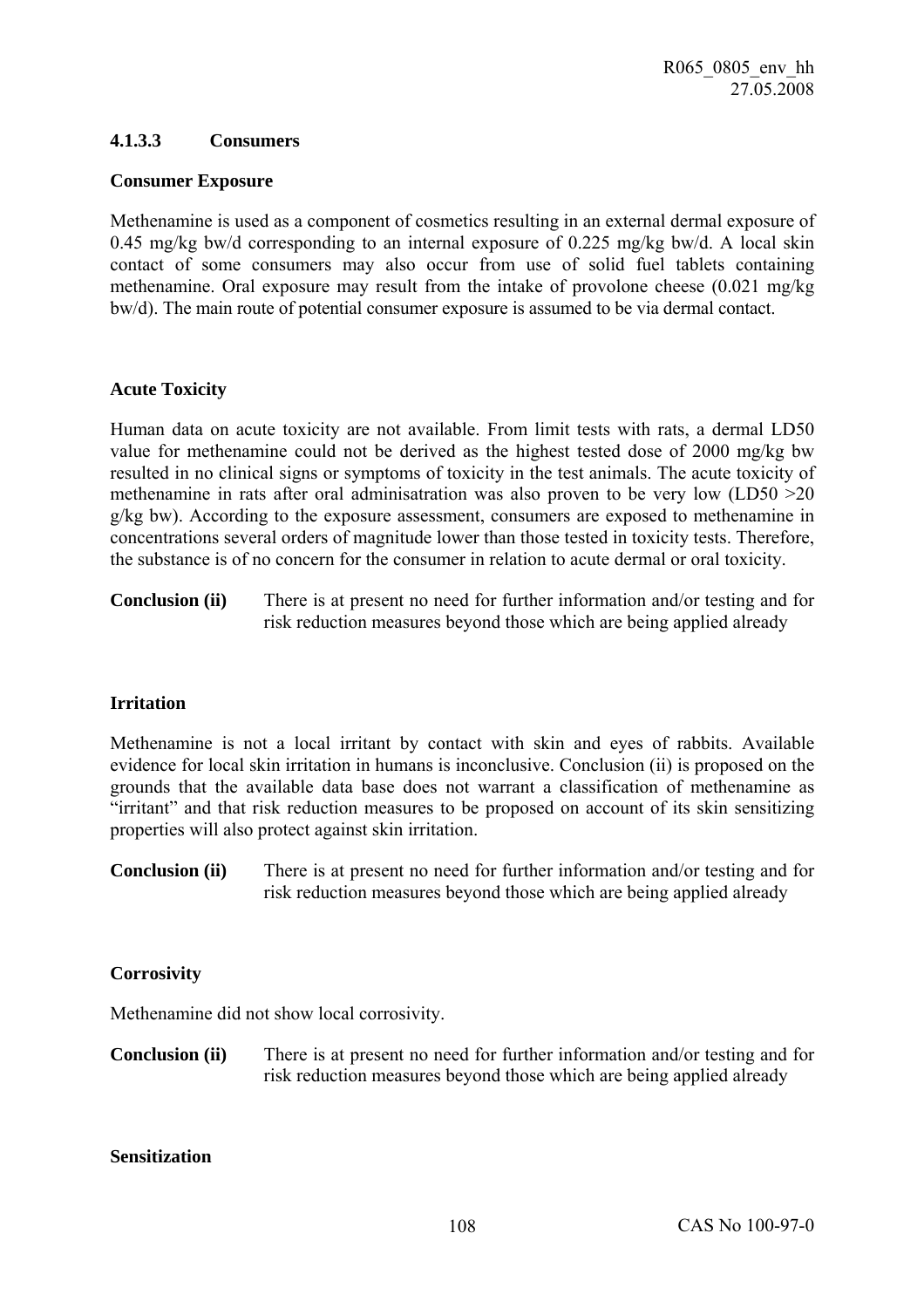In humans, methenamine has demonstrated some skin sensitizing properties. Guinea pigs exhibited strong skin sensitization. In addition, methenamine was also positive in a murine Local Lymph Node Assay.

According to the exposure assessment, dermal exposure of consumers to methenamine is primarily expected from low levels of the substance contained in cosmetics (max. allowed level as preservative 0.15%). However, higher concentrations in cosmetics are permitted for other specific purposes. Besides, even at low concentrations it cannot be excluded that skin sensitization will occur.

Brief local skin contact may also occur from application (handling/breaking) of solid fuel tablets containing methenamine in a high percentage (97%). A possible concern with respect to skin sensitization due to this use cannot be totally excluded.

**Conclusion (iii)** There is a need for limiting the risks; risk reduction measures which are already being applied shall be taken into account

# **Repeated dose toxicity**

No complications were observed in patients receiving methenamine as an urinary antibacterial-antiseptic at dose levels of 2 - 4 g/d (corresponding to ca. 28 t- 57 mg/kg bw/d based on a body weight of 70 kg) for up to 4 weeks. Higher doses of 8 g/d (corresponding to 114 mg/kg bw/d) for 3 - 4 weeks induced urological abnormalities such as bladder irritation, painful and frequent micturition, albuminuria, and hematuria.

In experimental animals no methenamine-induced lesions were observed after long-term exposure up to and including 2.5 g/kg bw/d in rats and mice. Lifetime exposure of cats to 60.65 mg/kg bw/d methenamine in the diet did not induce relevant toxic effects. Repeated dermal application of an aqueous methenamine solution to rabbits in a concentration of 0.20% (equivalent to 1.3 mg/kg bw/d) did not cause local or systemic effects in both sexes.

For the decision on the appropriateness of MOS, the following aspects have been considered and taken into account:

## **- overall confidence in the database**

The data taken into account for performing the risk characterisation have been evaluated with regard to their reliability, relevance and completeness according to section 3.2 of the TGD. There is no study available which is performed in accordance with internationally recognized guidelines and GLP standards. However, the overall information derived from all studies is not contradictory so that a judgement can be based on this database.

## **- uncertainty arising from the variability in the experimental data**

The studies cited above allow to conclude on the NOAEL for repeated application of the substance. The NOAEL of 57 mg/kg bw/d derived from data on the therapeutic use of the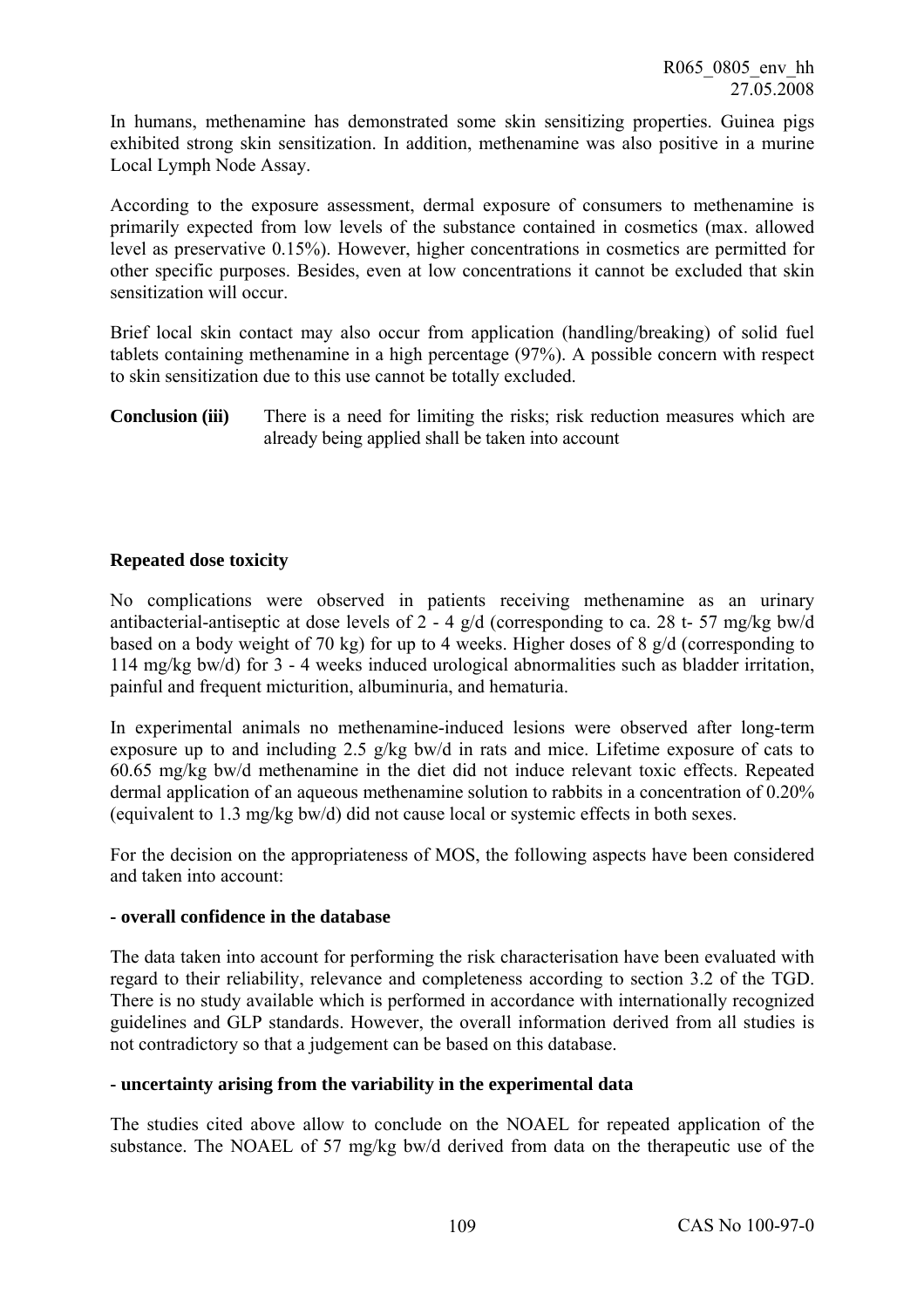substance in humans by the oral route is considered to be the most appropriate value for risk assessment.

Limited information available from a subchronic dermal study in rabbits (NOAEL of 1.3 mg/kg/d) is not considered to provide an appropriate database for risk assessment, since the only tested dose is very low, an effective dose was not determined, and the description of the study is very poor.

There are no reasons to assume a special extent of uncertainty which has to be taken into account.

### **- intra- and interspecies variation**

Data on kinetics of the substance do not allow to calculate the intraspecies and interspecies variability by applying modern approaches. However, since the risk assessment can be based on human data (Goodman and Gilman data on patients), considerations on interspecies variations are not necessary.

### **- the nature and severity of the effect**

The effects observed at higher therapeutic doses in humans are considered to be severe health effects. Animal studies with oral administration showed that methenamine did not cause any toxic effects up to doses of 2.5 g/kg bw/d.

### **- differences in exposure (route, duration, frequency and pattern)**

The estimated dermal and oral exposures (with assumed absorption percentage of 50% and 100%, respectively) are compared with an oral NOAEL derived from data on the therapeutic use of the substance in humans.

### **- the human population to which the quantitative and/or qualitative information on exposure applies**

Following the exposure pattern there is no reason to assume a special risk for children, elderly, or pregnant women.

### **- other factors**

There are no other factors known requiring a particular margin of safety.

## *MOS for the dermal exposure scenario:*

The maximum daily external exposure to cosmetics has been calculated to be 0.45 mg/kg bw/d corresponding to an internal exposure of 0.225 mg/kg bw/d. The margin of safety between the

internal exposure level of 0.225 mg/kg bw/d

and the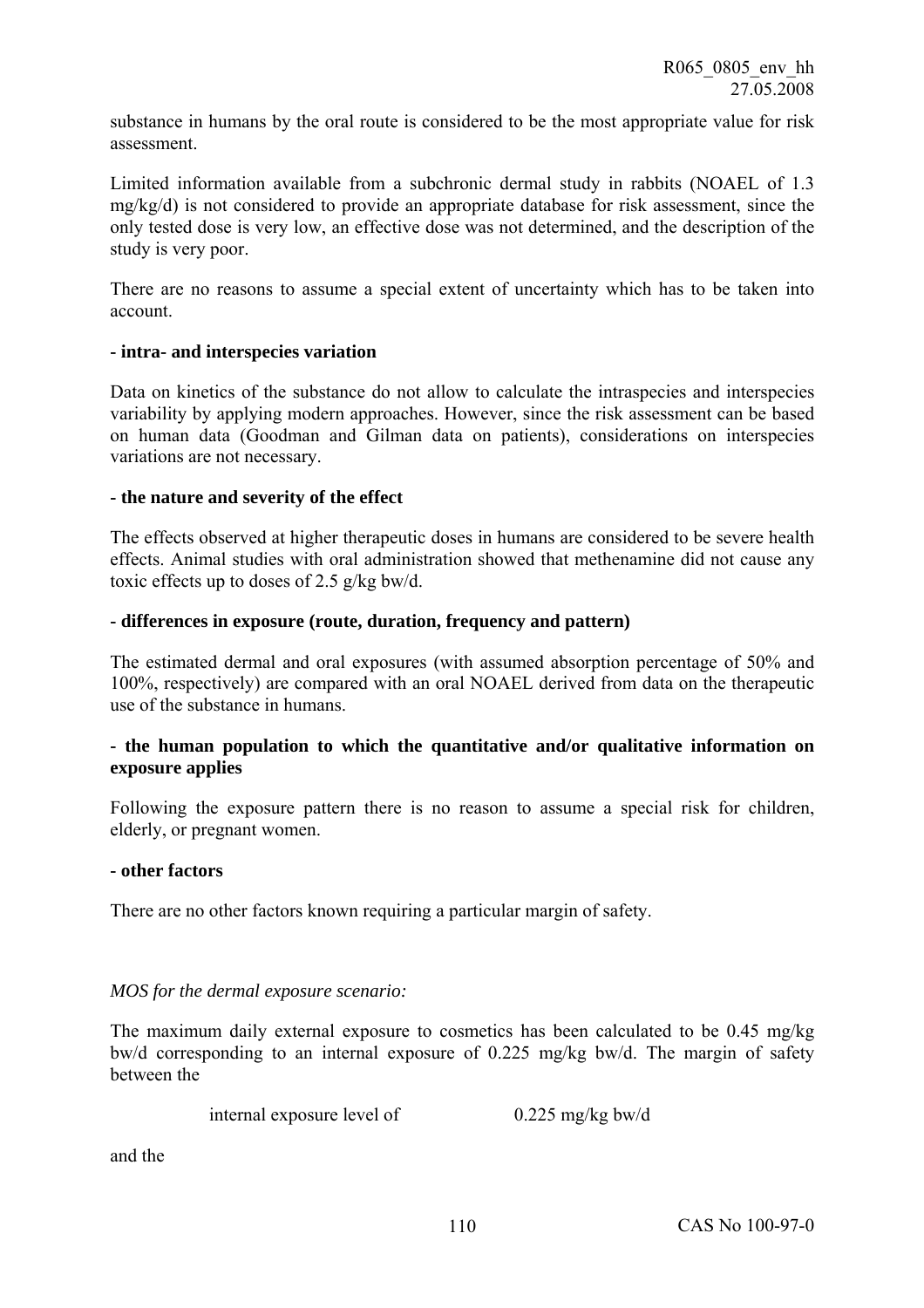NOAEL (human) of 57 mg/kg bw/d

is judged to be sufficient.

**Conclusion (ii)** There is at present no need for further information and/or testing and for risk reduction measures beyond those which are being applied already

### *MOS for the oral exposure scenario:*

An oral exposure of 0.021 mg/kg bw/d has been calculated from an assumed daily intake of 50 g provolone cheese. The margin of safety between the

exposure level of 0.021 mg/kg bw/d

and the

NOAEL (human) of 57 mg/kg bw/d

is judged to be sufficient.

**Conclusion (ii)** There is at present no need for further information and/or testing and for risk reduction measures beyond those which are being applied already

## **Mutagenicity**

Methenamine is weakly positive in extremely high concentrations in bacterial gene mutation assays and in a chromosomal aberration assay. According to these positive tests the substance seems to have a low mutagenic potency towards bacteria and mammalian cells in culture. Negative in vivo chromosomal aberration tests and a negative dominant lethal test indicate that this potential is unlikely to be expressed in germ cells.

**Conclusion (ii)** There is at present no need for further information and/or testing and for risk reduction measures beyond those which are being applied already

## **Carcinogenicity**

Several cohort and mortality studies are available covering workers in the steel foundry and in tire and rubber plants, which were exposed to methenamine contained in mixtures with several other chemicals. In these studies, there was no clear evidence for a causal relationship between specific cancer mortality and exposure to methenamine. Nevertheless, among the workers an excess incidence of lung and bladder tumours was noted. However, detailed analyses of these data, together with the aspect that workers were simultaneously exposed to other chemicals at their workplaces, suggest that methenamine alone cannot be evaluated as a likely causative agent. Furthermore, the available mortality studies in this industry area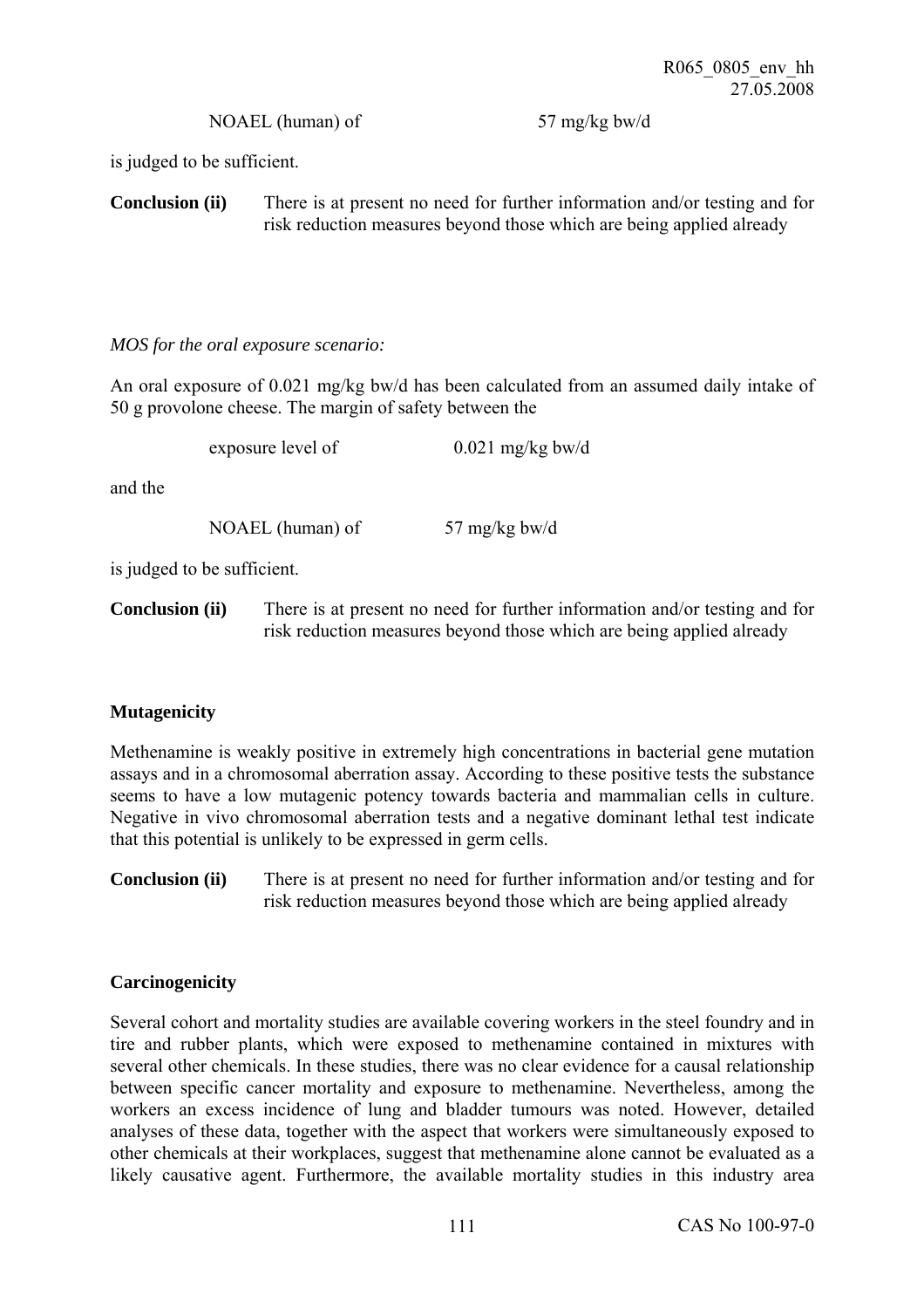provide no evidence for a causal association between methenamine exposure and cancer in humans.

With respect to the use of methenamine as a drug in humans there is no information available on the formation of tumours in the urinary tract nor in other organs or tissues.

A number of long-term oral (gavage, feeding, drinking water) studies in experimental animals, using a variety of strains of rats and mice are available, some involving high dose levels up to and including 2.5 g/kg bw/d. None of these studies fully meets modern protocols for carcinogenicity studies. From these studies there was no firm indication on carcinogenic effects in rats or mice. In the light of negative in vivo mutagenicity tests, concern is not to be expected.

**Conclusion (ii)** There is at present no need for further information and/or testing and for risk reduction measures beyond those which are being applied already

### **Toxicity for reproduction**

### **Fertility impairment**

High dose levels of methenamine  $(> 1000 \text{ mg/kg}$  bw/d) were investigated in several older studies on reproductive toxicity in rats (Della Porta et al., 1970). The overall information from these studies gives no indication of an overt toxic potential of methenamine adverse to reproductive performance or capability. Methenamine did not reveal a marked potential to adversely affect fertility in rats. Even after extended periods of administration of high doses reproductive capacity and/or capability did not differ from that of the untreated controls. Thus, the dose of 1.5 g/kg bw/d is considered as the NOEL/fertility from experimental animal data.

### *MOS for the dermal exposure scenario*

The daily external exposure of consumers to cosmetics has been calculated to be 0.45 mg/kg bw/d corresponding to an internal exposure of 0.225 mg/kg bw/d. The margin of safety between the

internal exposure level of 0.225 mg/kg bw/d

and the

NOEL of 1500 mg/kg bw/d

is judged to be sufficient.

## *MOS for the oral exposure scenario*

An oral exposure of 0.021 mg/kg bw/d has been calculated from an assumed daily intake of 50 g provolone cheese. The margin of safety between the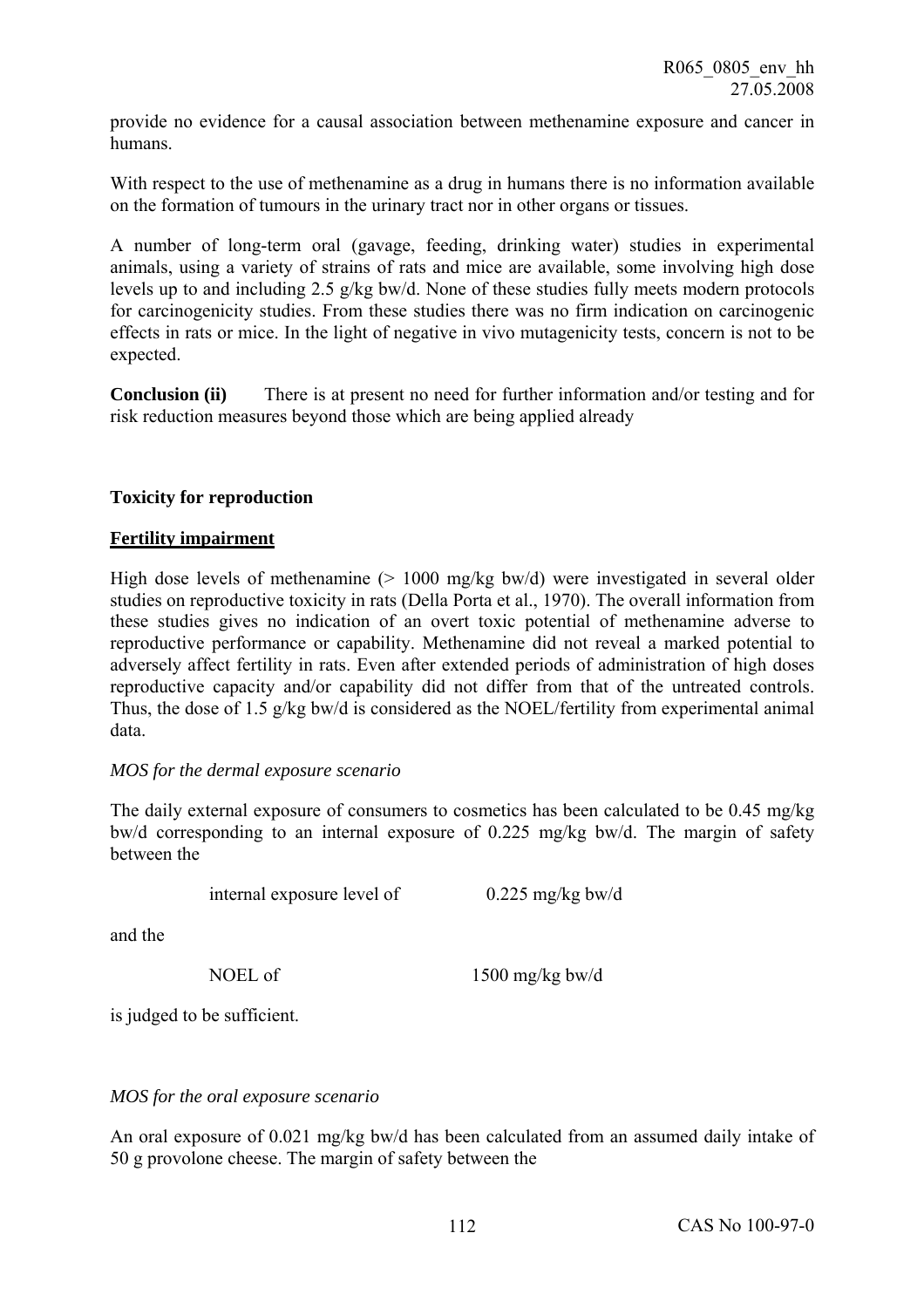exposure level of 0.021 mg/kg bw/d

and the

NOEL of 1500 mg/kg bw/d

is judged to be sufficient.

**Conclusion (ii)** There is at present no need for further information and/or testing and for risk reduction measures beyond those which are being applied already

## Developmental toxicity

Treatment-associated developmental toxicity was observed in experimental animals, but not in humans. In rats (at high dosages) as well as in beagle dogs effects were observed on postnatal development in terms of preweaning mortality and postnatal growth retardation. As NOAEL/developmental toxicity for rats the dosage of 100 mg/kg bw/d can be derived from the study of Natvig et al. (1971) and for dogs a value of 15 mg/kg bw/d from the study of Hurni and Ohder (1973).

Human data on potential adverse effects on development can be derived from the examination of women who were orally treated with methenamine salts during pregnancy (Furness et al., 1974). These investiagtions revealed no substance related abnormalities with regard to the course of pregnancy or the development of the children consequent to the therapeutic administration of 2 g methenamine hippurate per day or 4 g methenamine mandelate per day (corresponding to ca. 13 and 27 mg methenamine/kg bw/d, respectively)

Given the limited value of the animal data the risk assessment for adverse effects on development is based on the data derived from experience in humans (NOAEL 27 mg/kg  $b$ w/d).

For the decision on the appropriateness of MOS, the following aspects regarding the critical effect as well as exposure have been considered and taken into account:

### **- overall confidence in the database**

The data taken into account for performing the risk characterization have been evaluated with regard to their reliability, relevance and completeness according to section 3.2 of the TGD. There is no study available which is performed in accordance with internationally recognized guidelines and with GLP standards. However, since the overall findings derived from all studies are not contradictory, a judgement can be based on this database (cf. 4.1.2.9).

There are no reasons to assume limited confidence.

## **- uncertainty arising from the variability in the experimental data**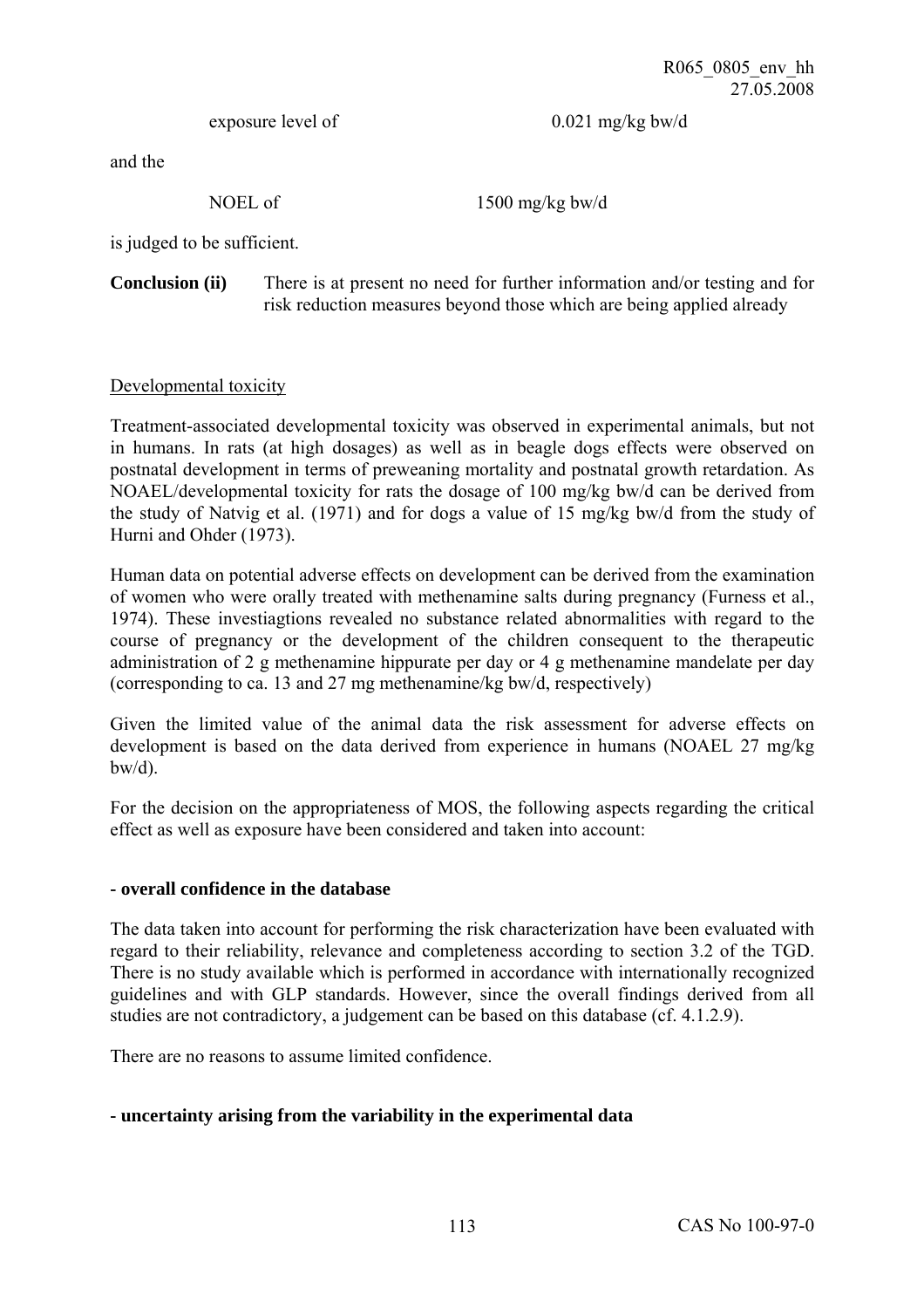No special concerns have to be raised from this point. The NOAEL of 27 mg/kg bw/d, derived from the therapeutic use of the substance in women, is considered to be the most appropriate value for risk assessment.

### **- intra- and interspecies variation**

Data on the kinetics of the substance do not allow to calculate the intraspecies and interspecies variability by applying modern approaches. In using the Furness et al. (1974) data derived from human experience considerations on interspecies variations are not necessary. There is indication that dogs are more susceptible to methenamine than rats.

### - **the nature and severity of the effect**

The effects in dogs and rats (at high dosages) are considered to be severe health effects. However, human data are available from investigations on women that had been treated with methenamine salts during pregnancy. No substance related abnormalities during the course of pregnancy or to the development of the children had been revealed on treatment with therapeutic doses of 2 g methenamine hippurate per day or 4 g methenamine mandelate per day during the period of pregnancy.

### **- dose-response relationship**

No substance related abnormalities had been revealed on treatment of women with therapeutic doses of 2 g methenamine hippurate per day or 4 g methenamine mandelate per day during the period of pregnancy (corresponding to ca. 13 and 27 mg methenamine/kg bw/d, respectively). The observance of effects in dogs already with an oral dose of 31 mg/kg bw/d may indicate a steep dose-response relationship.

## **- differences in exposure (route, duration, frequency and pattern)**

The estimated dermal and oral exposures with assumed absorption percentage of 50% and 100%, respectively (cf. 4.1.2.1), are compared with an oral NOAEL derived from data on the therapeutic use of the substance in humans.

### **- the human population to which the quantitative and/or qualitative information on exposure applies**

Following the exposure pattern there is no reason to assume a special risk for children or pregnant women.

### **- other factors**

There are no other factors known requiring a particular margin of safety.

*MOS for the dermal exposure scenario*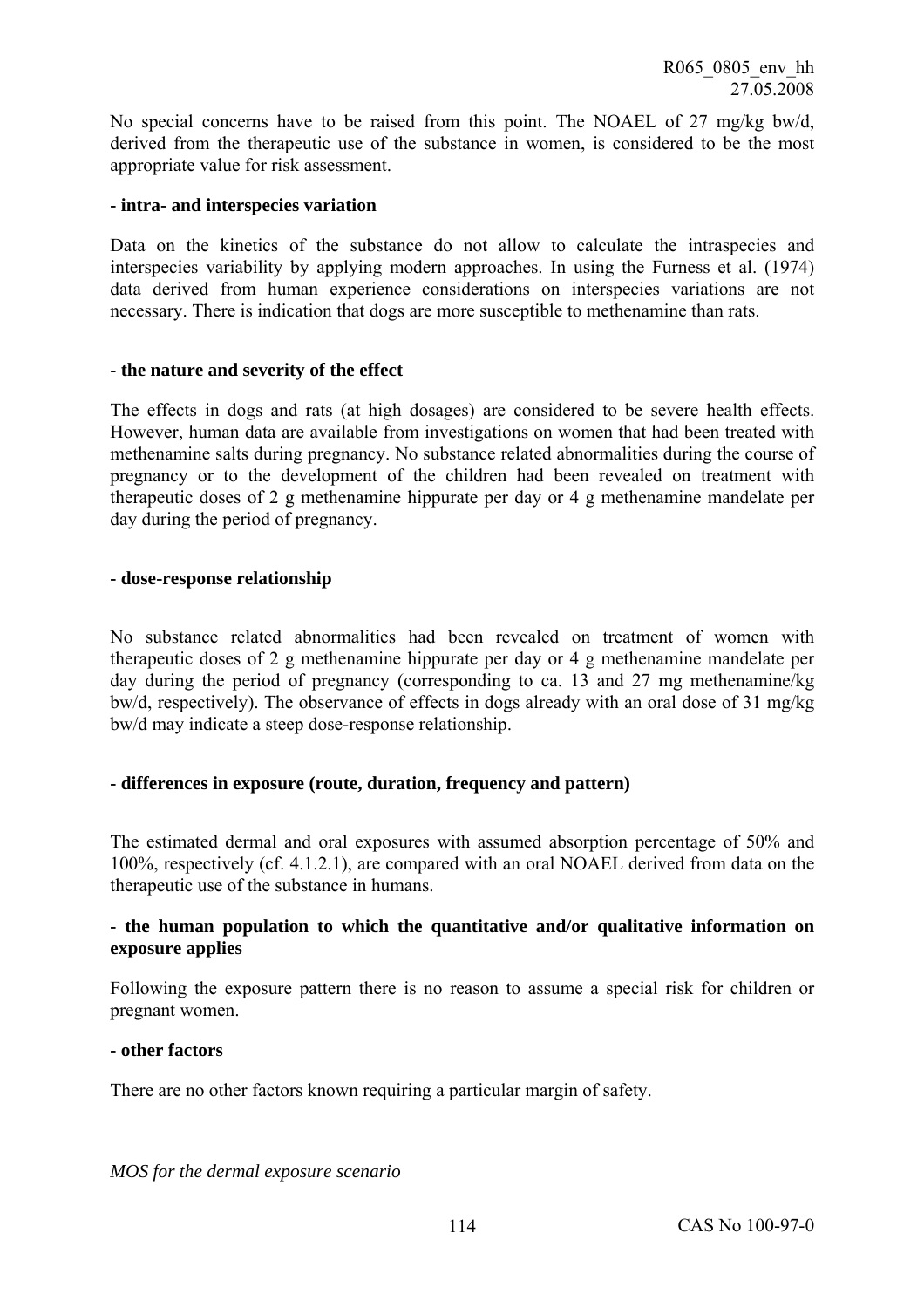The maximum daily external exposure of consumers to methenamine from the use of cosmetics has been calculated to be 0.45 mg/kg bw/d corresponding to an internal exposure of 0.225 mg/kg bw/d. The margin of safety between the

internal exposure level of 0.225 mg/kg bw/d

and the

NOAEL (human) of 27 mg/kg bw/d

is judged to be sufficient.

**Conclusion (ii)** There is at present no need for further information and/or testing and for risk reduction measures beyond those which are being applied already

*MOS for the oral exposure scenario*

An oral exposure of 0.021 mg/kg bw/d has been calculated from an assumed daily intake of 50 g provolone cheese. The margin of safety between the

exposure level of  $0.021$  mg/kg bw/d

and the

NOAEL (human) of 27 mg/kg bw/d

is judged to be sufficient.

**Conclusion (ii)** There is at present no need for further information and/or testing and for risk reduction measures beyond those which are being applied already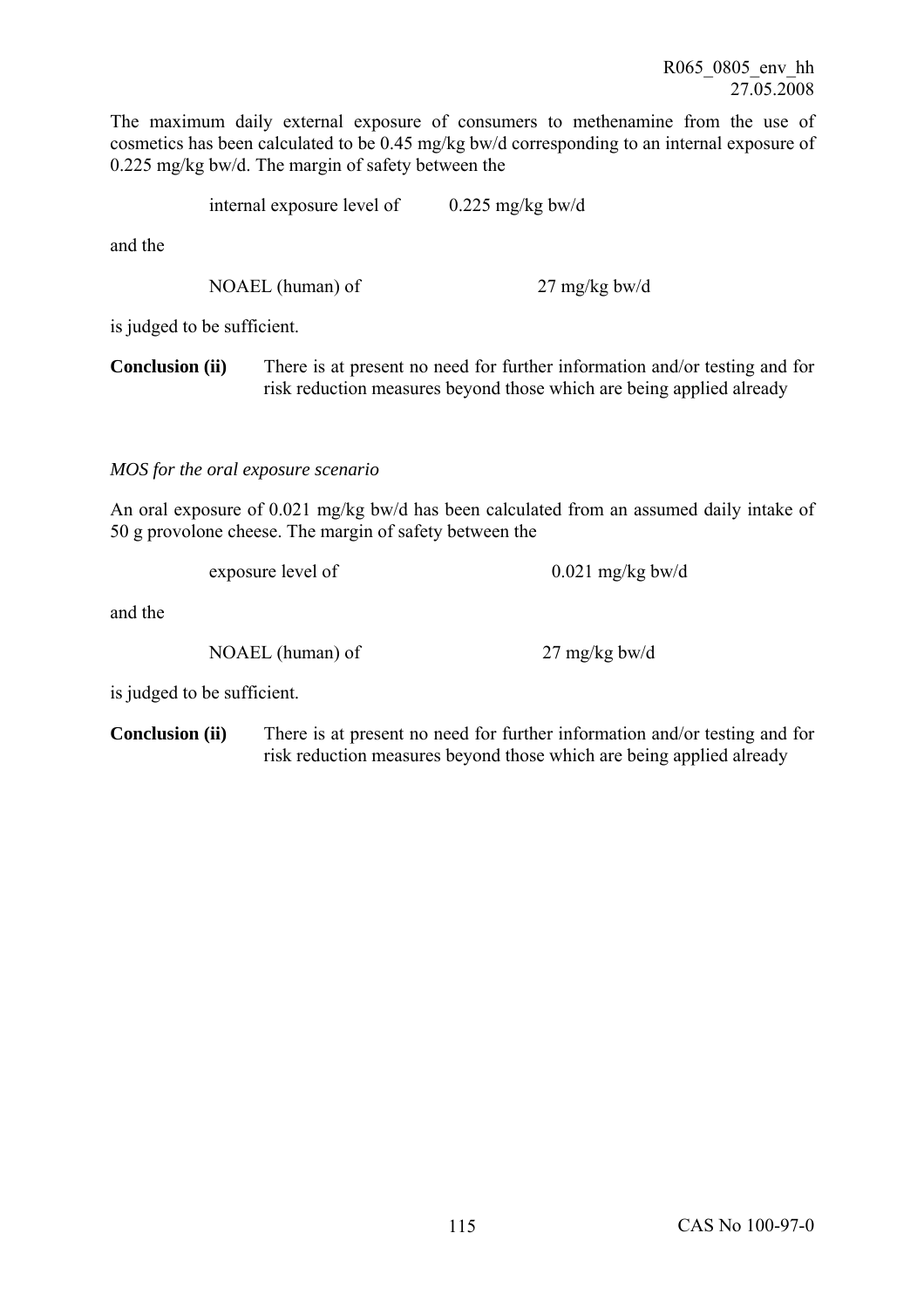## **4.1.3.4 Man exposed indirectly via the environment**

The indirect exposure of humans via environment, i.e. through food, drinking water and air, is considered to be very low. Local concentrations following production and processing as intermediate have been estimated to be 0.25 mg/l and 1.0 mg/l, respectively (cf. 3.1.4.1/2). The regional concentration in water as target compartment amounts to 0.33 µg/l (cf. 3.1.8).

Data resulting from experience in humans have been used to derive NOAELs of 57 or 27 mg methenamine/kg bw/day for potential adverse effects after long-term treatment or to development, respectively. Given these values the margin of safety is judged to be sufficient. Thus, the substance is considered to be of no concern in relation to indirect exposure via the environment. This conclusion also takes into account possible adverse effects due to the formation of formaldehyde as cleavage product of methenamine in environmental compartments.

### **Conclusion (ii)** There is at present no need for further information and/or testing and for risk reduction measures beyond those which are being applied already

### **4.1.3.5 (Combined exposure)**

Combined exposure to methenamine at the workplace and from the use of cosmetic products might result in additional body burden of up to 13 mg/person/d for concerned workers. The risk characterisation leads to the same conclusions as for occupational exposure alone.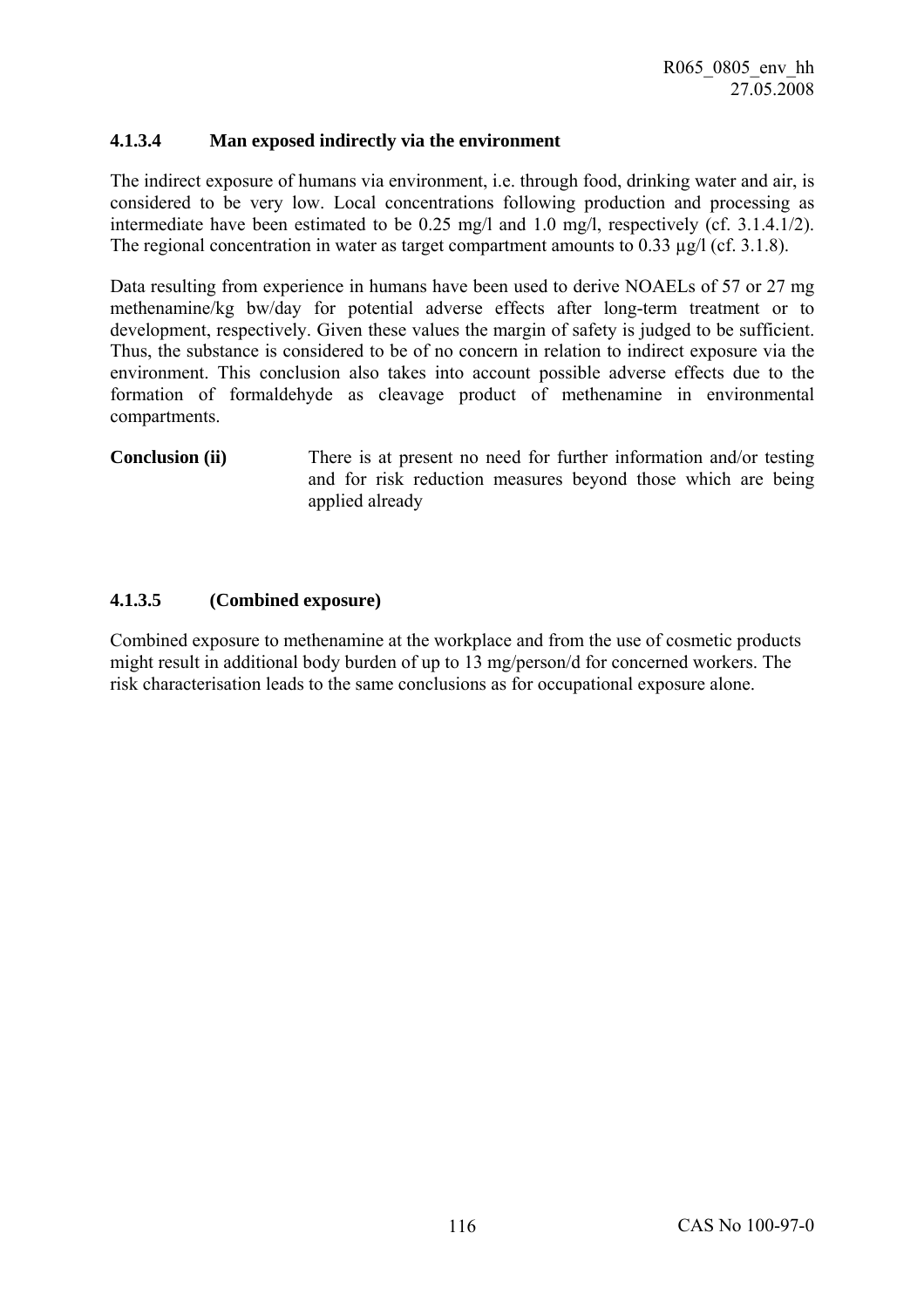### **4.2 HUMAN HEALTH (PHYSICO-CHEMICAL PROPERTIES)**

- **4.2.1 Exposure assessment**
- **4.2.1.1 Occupational exposure**
- **4.2.1.2 Consumer exposure**
- **4.2.1.3 Indirect exposure via the environment**
- **4.2.2 Effects assessment: Hazard identification and Dose (concentration) response (effect) assessment**

#### **4.2.2.1 Explosivity**

Methenamine is not explosive.

#### **4.2.2.2 Flammability**

Methenamine is highly flammable.

### **4.2.2.3 Oxidising potential**

Due to its chemical structure, methenamine is not expected to possess oxidizing properties.

### **4.2.3 Risk characterisation**

#### **4.2.3.1 Workers**

Methenamine is highly flammable. A risk to workers can largely be excluded in the case of proper handling in compliance with the rules for the handling of highly flammable hazardous substances.

### **4.2.3.2 Consumers**

### **4.2.3.3 Man exposed indirectly via the environment**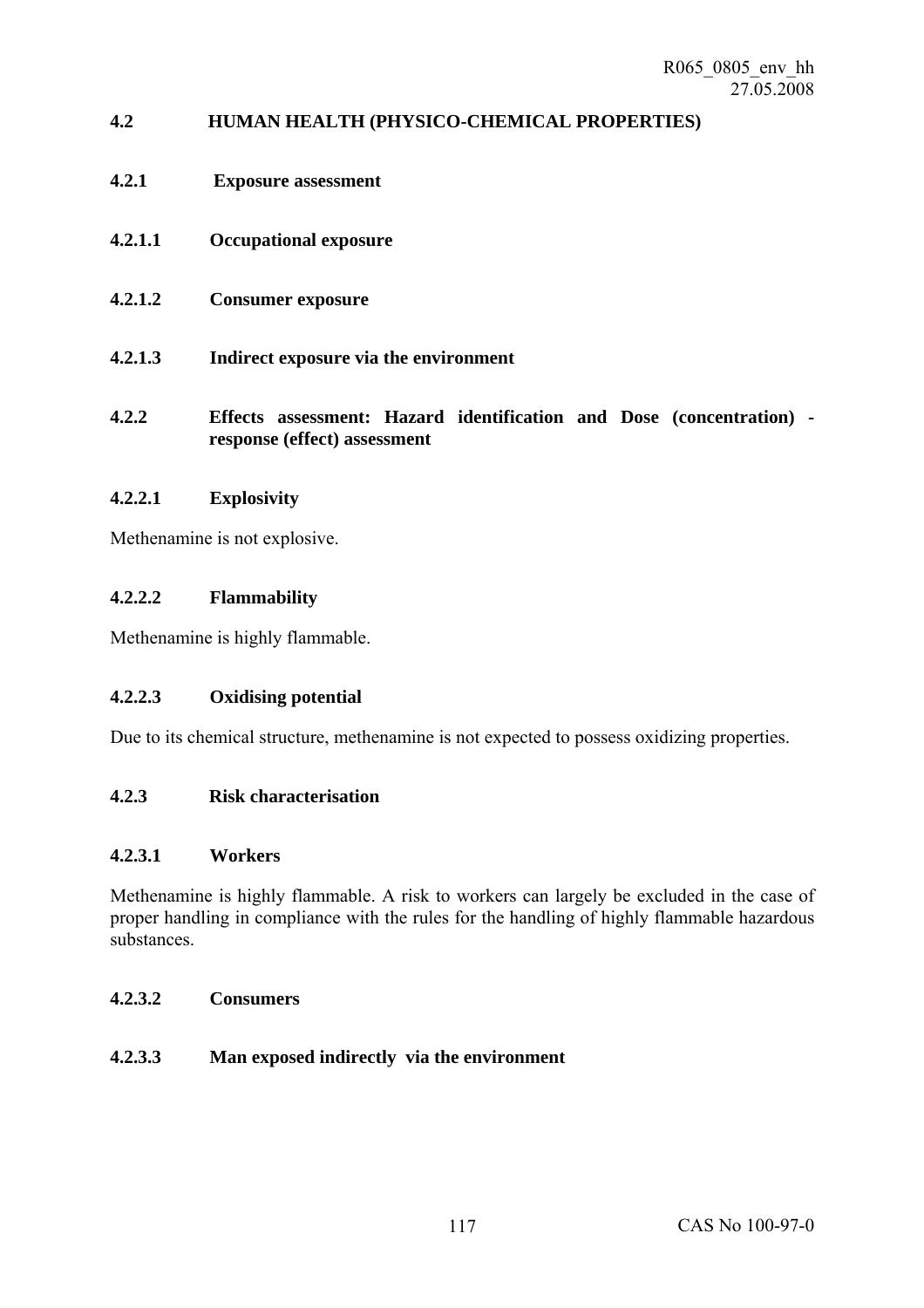# **5 CONCLUSIONS / RESULTS**

| ( ) | 1)   | There is need for further information and/or testing                                                                                                 |
|-----|------|------------------------------------------------------------------------------------------------------------------------------------------------------|
| (X) | 11)  | There is at present no need for further information and/or testing or<br>for risk reduction measures beyond those which are being applied<br>already |
| (X) | 111) | There is a need for limiting the risks, risk reduction measures<br>which are already being applied shall be taken into account.                      |

Summary of conclusions:

## **Environment**

**Conclusion (ii)** There is at present no need for further information and/or testing and for risk reduction measures beyond those which are being applied already

Conclusion (ii) applies to releases into surface water, soil and the atmosphere. Based on the available data, methenamine represents a very low risk to the environment during all life-cycle steps considered in this report (production, processing and use).

## **Human Health**

### Workers

**Conclusion (iii)** There is a need for limiting the risks; risk reduction measures which are already being applied shall be taken into account

Concern is derived for skin sensitisation for all exposure scenarios. The most critical exposure scenario is scenario 2 (formulation of phenolic resin systems).

Other critical dermal toxicological endpoints are developmental toxicity and systemic toxicity after repeated contact. While for developmental toxicity concern after dermal exposure is reached for scenario 2 (formulation of phenolic resin systems), 3 (production of fuel tablets), and 4 (production of formulations used in corrosion prevention and as photo chemicals), for systemic toxicity after repeated contact conclusion iii is expressed only for the formulation of phenolic resin systems (scenario 2).

### **Conclusion (ii)** There is at present no need for further information and/or testing or for risk reduction measures beyond those which are being applied already.

For the other toxicological endpoints the risk orientated conclusions result in no concern with the consequence that risk reduction measures are of low priority.

### Consumers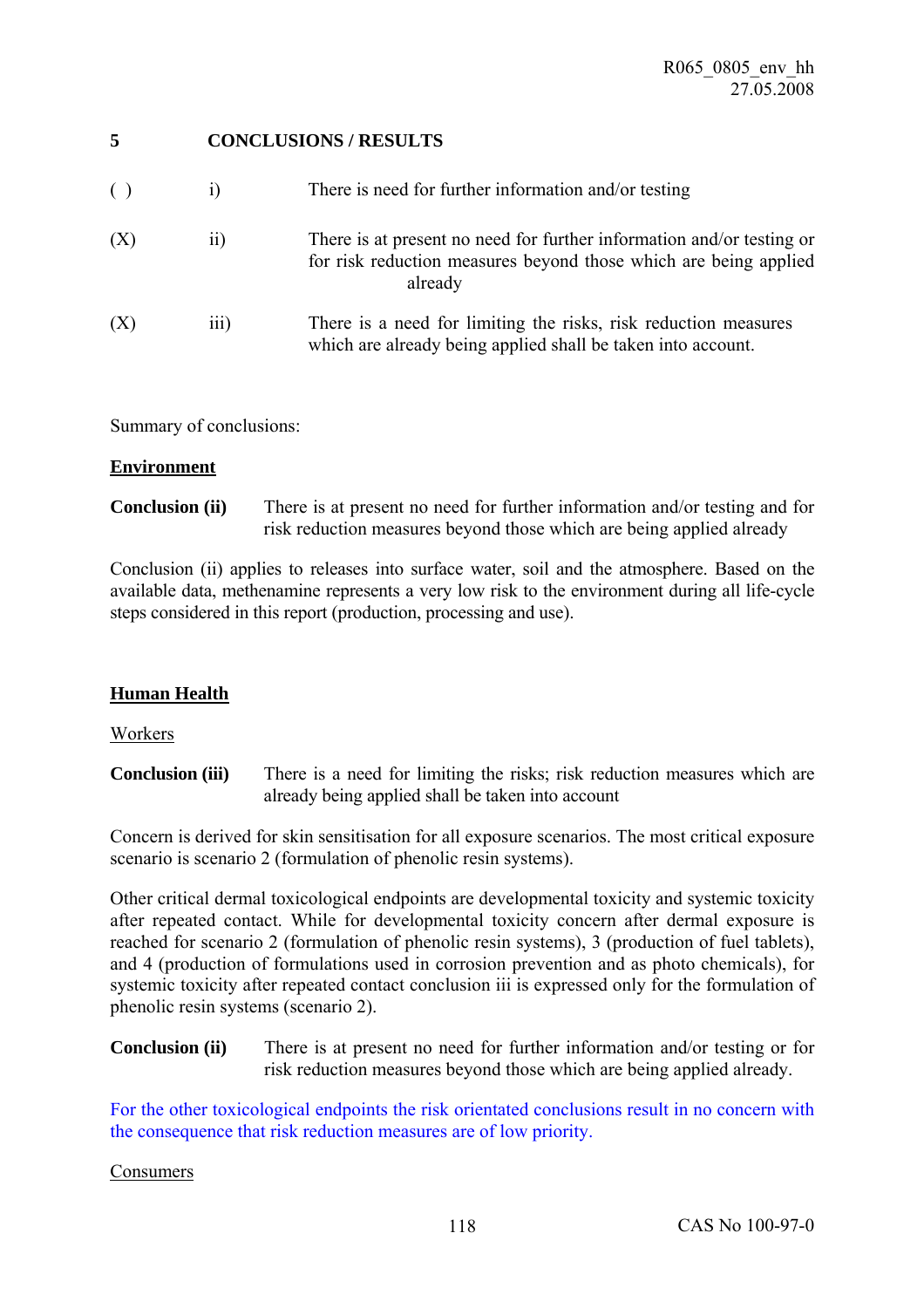**Conclusion (iii)** There is a need for limiting the risks; risk reduction measures which are already being applied shall be taken into account

Due to the skin sensitizing properties of methenamine, there is concern for the dermal exposure via cosmetic products or the use of solid fuel tablets containing methenamine.

**Conclusion (ii)** There is at present no need for further information and/or testing and for risk reduction measures beyond those which are being applied already

This conclusion applies to all other exposure pathways and for all other toxicological endpoints.

Man exposed indirectly via the environment

**Conclusion (ii)** There is at present no need for further information and/or testing and for risk reduction measures beyond those which are being applied already

This conclusion applies to all exposure pathways for all toxicological endpoints.

#### Combined exposure

From combined exposure at the workplace and via cosmetic products, the same conclusions apply as for workers alone for all scenarios and all toxicological endpoints.

### **Human health (risks from physico-chemical properties)**

**Conclusion** (**ii)** There is at present no need for further information and/or testing and no need for risk reduction measures beyond those which are being applied already.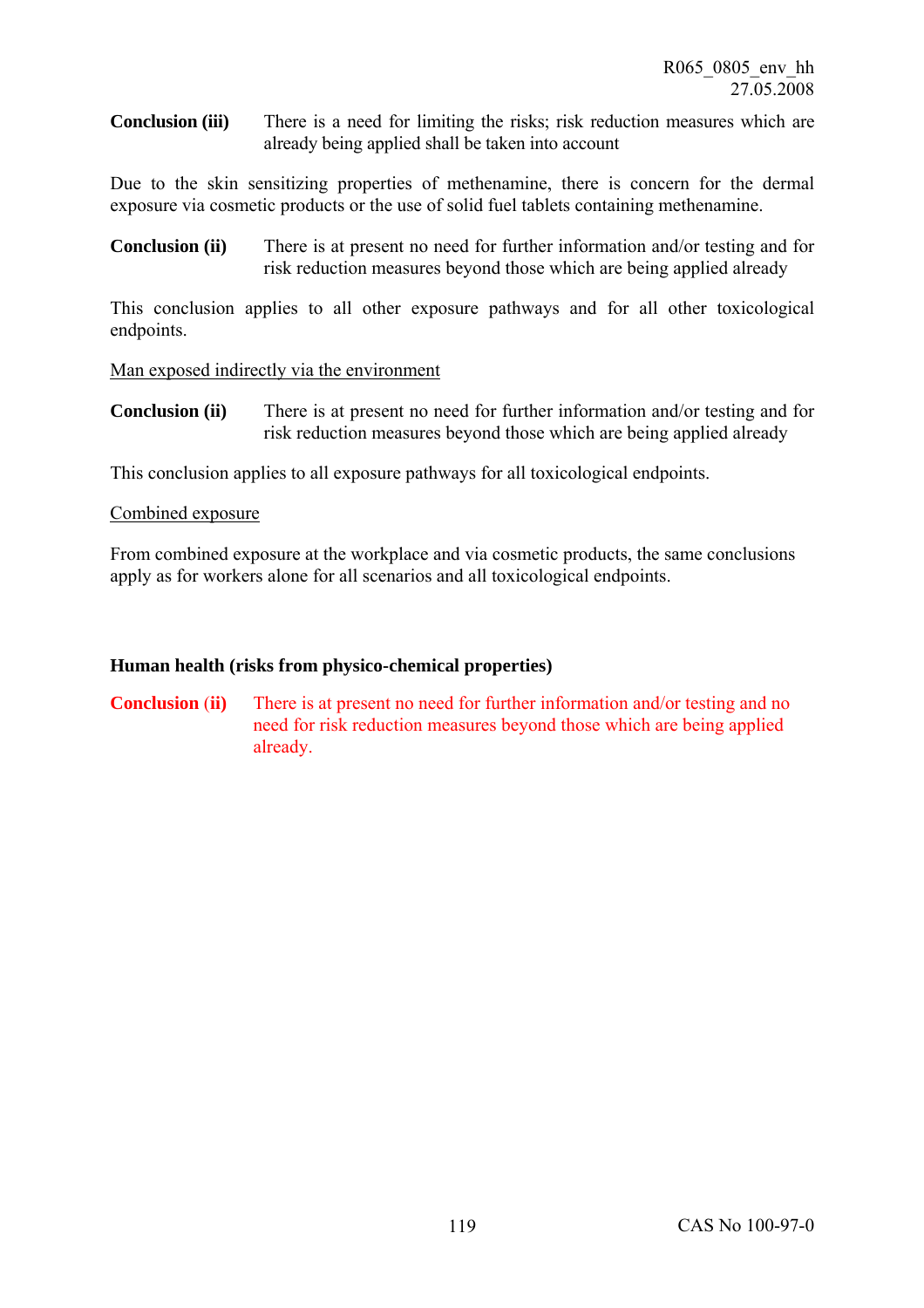### **6 REFERENCES**

Adolf, T., Schneider, R., Eberhardt, W., Hartmann, S., Herwig, A., Heseker, H., Hünchen, K., Kübler, W., Matiaske, B., Moch, K.J., Rosenbauer, J. (1995): Ergebnisse der Nationalen Verzehrstudie (1985-1988) über die Lebensmittel- und Nährstoffaufnahme in der Bundesrepublik Deutschland. VERA-Schriftenreihe Band XI, Wissenschaftlicher Fachverlag Dr. Fleck, Niederkleen

Allgen, L.-G., Holmberg, G., Persson, B., Sörbo, B. (1979): Biological fate of methenamine in man. Acta Obstet. Gynecol. Scand.58, 287-293

Andrews, A.W., Fornwald, J.A., Lijinsky, W. (1980): Nitrosation and mutagenicity of some amine drugs. Toxicol. Appl. Pharmacol. 52, 237-244

Ariel (1999): Ariel Insight V.1.2, For survival in a world of expanding chemical regulations, updated Oct. 1999

Auerbach, Ch. (1951): Induction of changes in genes and chromosomes, in: Cold spring harbor symposia on quantitative biology: Genes and mutations, Vol 16, Cold Spring Harbor, L.I., New York, 199-213

Bakelite AG (1993): Bakelite-Phenolharze - Leitfaden, Produktauswahl, Anwendung, Firmen-schrift der Bakelite AG

Bakelite AG (1996): unpublished report

Baldermann, K.H., Roehrborn, T.M., Schroeder, T.M. (1967): Mutagenitätsuntersuchungen mit Trypaflavin und Hexamethylentetramin am Säuger in vivo und in vitro. Humangenetik 4, 112-126

BAU (1994): Amtliche Mitteilungen der Bundesanstalt für Arbeitsschutz, Neue Stoffe am Arbeitsplatz: Ein Bewertungskonzept

Baumann, W., Kahler-Jenett, E., Schunck, B. (1990): Fotochemikalien, Daten und Fakten zum Umweltschutz, Springer Verlag Berlin

Bengtsson, B.-E. (1978): Mar. Poll. Bulletin 9, 238

Berg, H., Olsen, H., Pedersen, E. (1982, 1984): Gasannelese ved vulkanisering af gummi I u. II, Arbejdsmiljöfondet, Kopenhagen

Bodik, I. et al. (1991): Stud. Environ. Sci. 42, 71-76

Bredendiek-Kämper, S. (1999): Eine Validierungsstudie zum EASE-Modell, Bundesanstalt für Arbeitsschutz und Arbeitsmedizin, Projekt F 1086, Dortmund, 1999

Brendel, R. (1964): Untersuchungen an Ratten zur Verträglichkeit von Hexamethylentetramin. Arzneimittel-Forsch. 14, 51-53

Briggs et al. (1994): Drugs in Pregnancy and Lactation: a Reference Guide to Fetal and Neonatal Risk, ISBN 0-683-01060-3; cited from Danish EPA report (2003) on health effects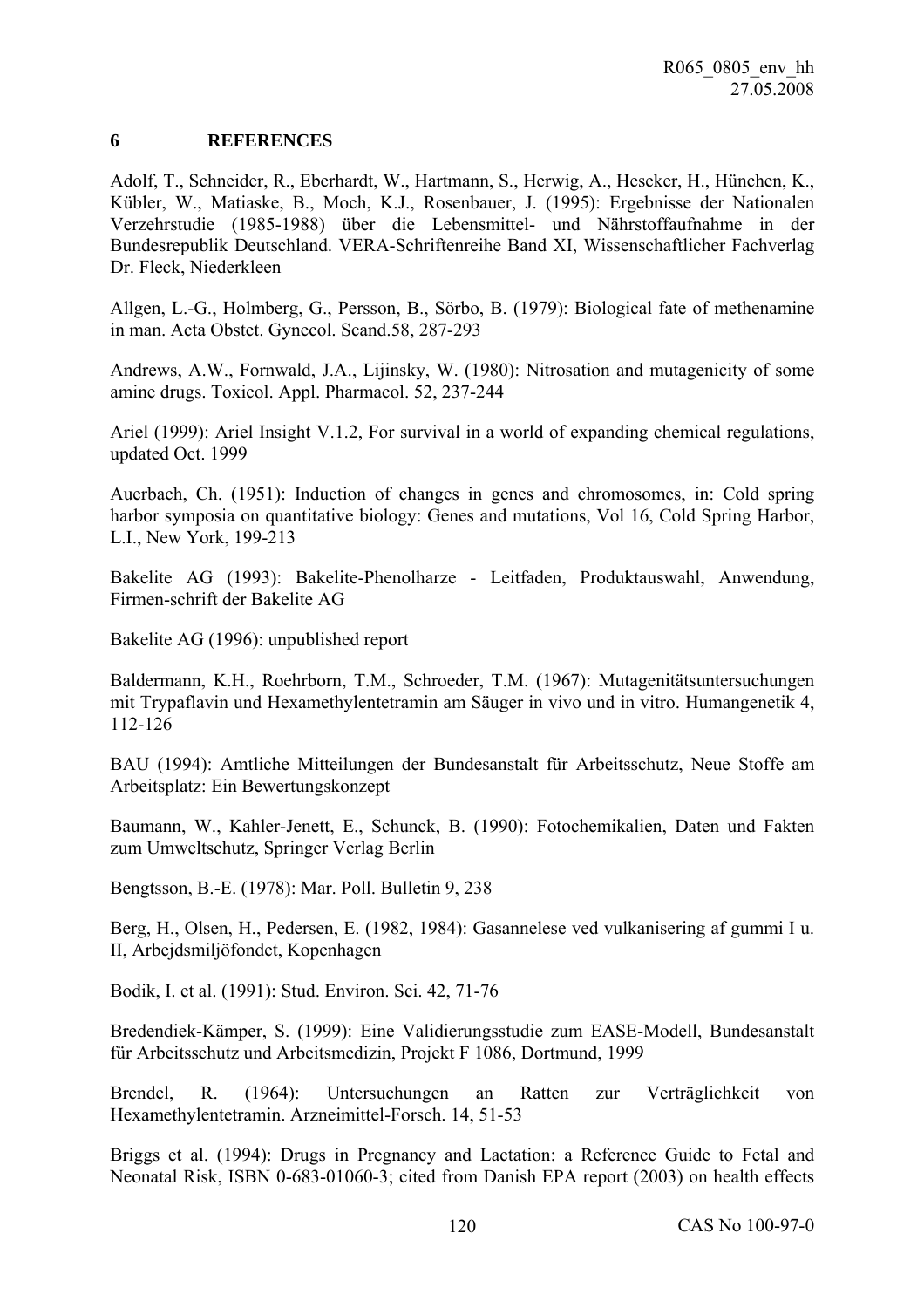of metheneamine published on [http://www.mst.dk/udgiv/Publikations/2003/87-7614-055-](http://ww,mst.dk/udgiv/Publikations/2003/87-7614-055-5/pdf/87-7614-056-3.pdf) [5/pdf/87-7614-056-3.pdf](http://ww,mst.dk/udgiv/Publikations/2003/87-7614-055-5/pdf/87-7614-056-3.pdf)

Briggs, G.G., Freeman, R.K., Yaffe, S.J. (2002) Drugs in Pregnancy and Lactation. Lippincott Williams & Wilkins, Philadelphia,  $6<sup>th</sup>$  edition, 832-833

BfR (2004): Bundesinstitut für Risikobewertung (BfR) Datenbank, Recherche 2004

Council Directive 76/768/EEC, Annex VI

Crebelli, R., Falcone, E., Aquilina, G., Carere, A. (1984): In vitro mutagenicity of rubber chemicals and their nitrosation products. Toxicol. Lett. 23, 307-313

Crebelli, R., Falcone, E., Aquilina, G., Carere, A., Paoletti, A., Fabri, G. (1984): Mutagenicity studies in a tyre plant: in vitro activity of urine concentrates and rubber chemicals, in: Monitoring human exposure to carcinogenic and mutagenic agents. Proceedings of a joint symposium held in Espoo, Finland, 12-15 December 1983, Vol 59, International Agency for research on cancer, Lyon, pp. 289-295

Crebelli, R., Paoletti, A., Falcone, E., Aqulina, G., Fabri, G., Carere, A. (1985): Mutagenicity studies in a tyre plant: in vitro activity of workers urinary concentrates and raw materials., Br. J. Ind. Med. 42, 481-487

Cronin, H.J. (1924): Hexamethylenamine poisoning in the rubber industry. JAMA 83, 250- 251

Degussa AG (1980): Sicherheitstechnische Kenndaten von Hexamethylentetramin. Internal test report from 29.01.1980

Degussa AG (1984a): Bericht über die Prüfung der lokalen Reizwirkung von Hexamethylentetramin nach einmaliger Applikation an der Haut des Kaninchens (Patch-Test). Unpublished report No. Ind.-Tox-436-83/84

Degussa AG (1984b): Bericht über die Prüfung der Schleimhaut-reizenden Wirkung von Hexamethylentetramin nach einmaliger Applikation am Auge des Kaninchens. Unpublished report No. Ind.-Tox-437-83/84

Degussa AG (1985): Hexamethylentetramin. Prüfung auf sensibilisierende Eigenschaften an der Haut des Meerschweinchens (Maximierungs-Test). Unpublished report No. Ind.-Tox-438- 84/85

Degussa AG (1992): Patent No. DE 41 21 382 C1, Verfahren zur Herstellung von Hexamethylentetramin

Degussa AG (1996a): unpublished report (report no.: 96-0016 DKB)

Degussa AG (1996b): unpublished report (report no.: 96-0017 DKB)

Degussa AG (1996c): unpublished report (report no.: 96-0015 DKB)

Degussa AG (1996d): unpublished report (report no.: 96-0013 DKB)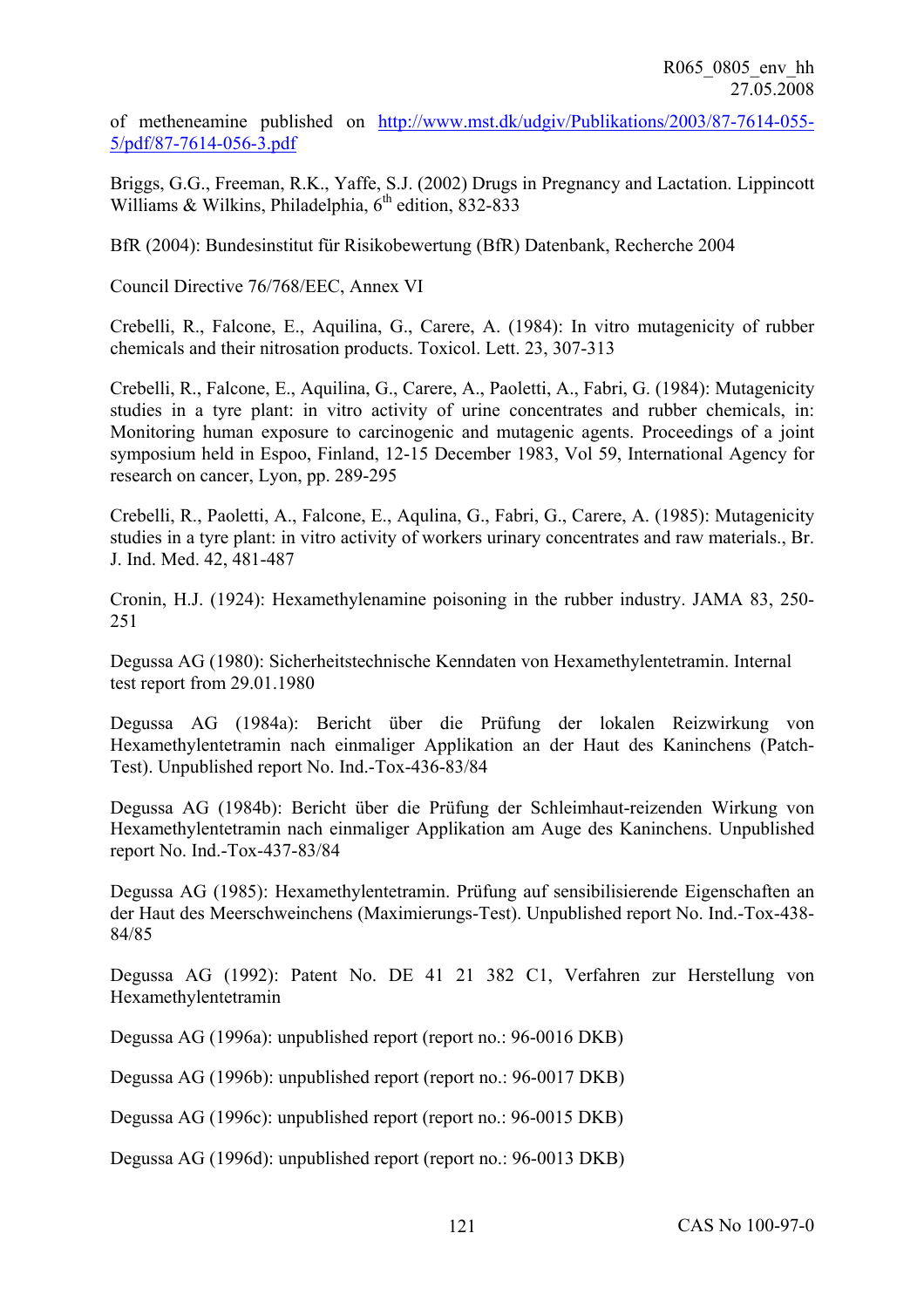Degussa AG (1996e): Determination of the surface tension of Hexamethylenetetramine in aqueous solution. Report no. B017/96

Degussa AG (1996f): Estimation of the partition coefficient (n-octanol/water) of Hexamethylenetetramine by quantitative structure activity. Report no. 96-0013-DKB

Degussa AG (1997): Statement from the representative company

Degussa AG (1997): Methenamine. Acute Toxicity. Testing the acute toxicity after single dermal application in rats. Unpublished report No. 96-0062-DGT

Degussa AG (1998): Risk assessment report provided by the representative company.

Degussa AG (1998): draft risk assessment report, unpublished

Della Porta, G. (1966): Carcinogenicity and toxicity tests of methenamine in mice and rats. Fd. Cosmet. Toxicol. 4, 362-363

Della Porta, G., Cabral, J.R., Parmiani, G. (1970): Transplacental Toxicity and Carcinogenesis Studies in Rats with Hexamethylenetetramine. Tumori 56, 325-334

Della Porta, G., Colnaghi, M.I., Parmiani, G. (1968): Non-carcinogenicity of Methenamine in Mice and Rats. Fd. Cosmet. Toxicol. 6, 707-715

Denzer, H. W. (1961): Merkbl. über die Schädigung der Fischerei durch Abwässer, I, 2. Aufl., Landesanstalt f. Fischerei Nordrhein-Westfalen, Germany, pp. 38-39

Dooley, J.F., Blackburn, G.R., Schreiner, C.A., Mackerer, C.R. (1985): Inhibition of the mutagenicity of formaldehyde (HCHO) in the L5178 Y TK+/- Mouse Lymphoma assay by formaldehyde dehydrogenase (FDH): Application to characterization of mutagenic components, Environ. Mutagen. 7, Suppl 3, 9

Dreyfors, J.M., Jones, S.B., Sayed, Y. (1989): Methenamine: A review. Am. Ind. Hyg. Assoc. J. 50, 579-585

Drtil, M. et al. (1991): Stud. Environ. Sci. 42, 65-69

Dupont de Nemours & Comp. (1976): Rept. No. 7602-76

ECB (2003): TGD on Risk Assessment, Appendix IV Toxicokinetics, Tgdpart1\_2ed.pdf

ECB (1997): Doc. ECB 4/TR 2/97

ECETOC (1995): Assessment factors in human health risk assessment, TR No. 68

EEC (1976): Council regulation Directive 76/768/EEC, Annex VI, part I, No. 30

EEC (1996): Richtlinie 96/77/EWG der Kommission vom 2. Dezember 1996 zur Festlegung spezifischer Reinheitskriterien für andere Lebensmittelzusatzstoffe als Farbstoffe und Süßungsmittel. Amtsblatt der Europäischen Gemeinschaft, L 339, 22, 30. 12. 1996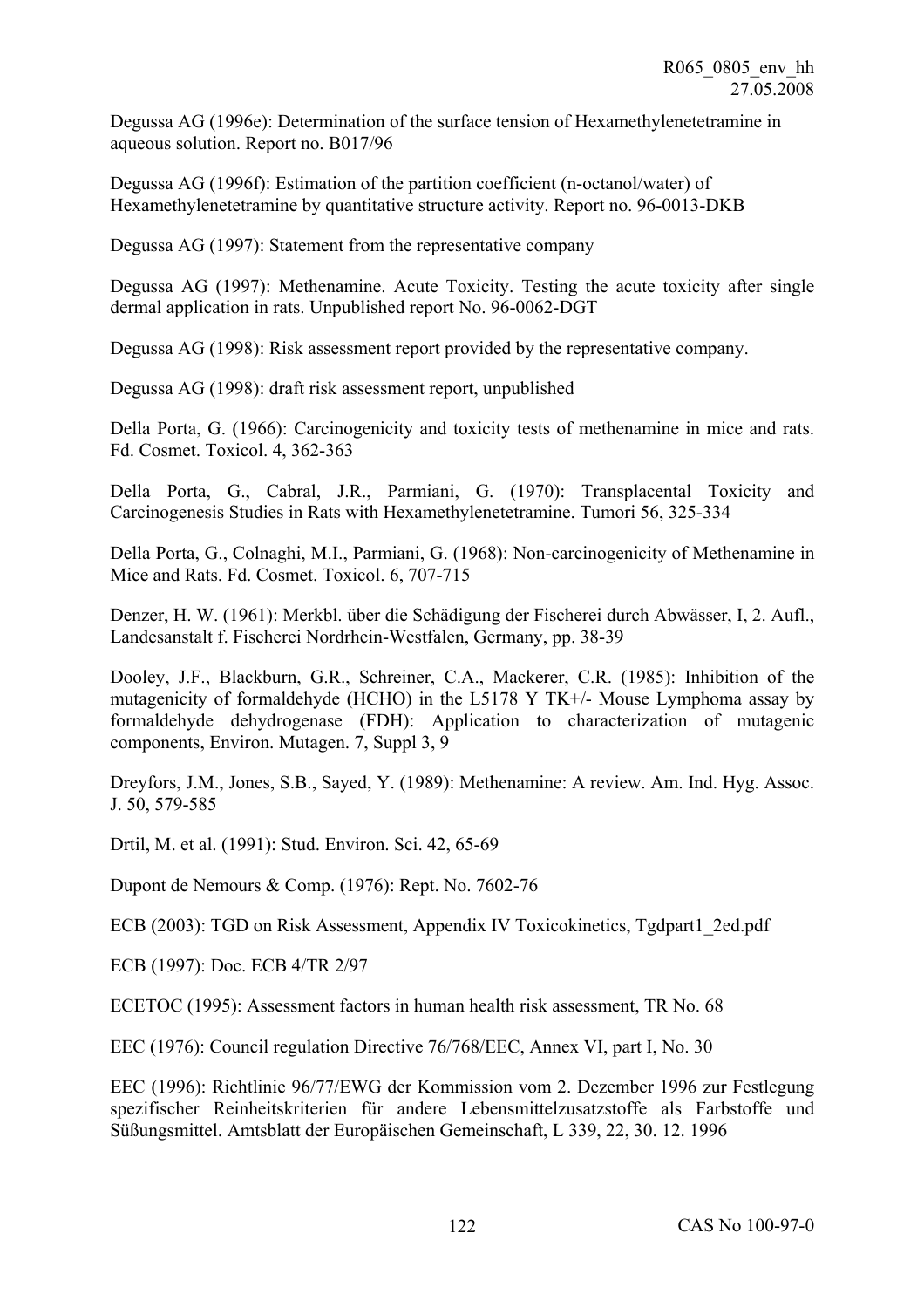FDA (1989): Food and Drug Administration; Cosmetic product formulation data. FDA computer printout; cited in: Zondlo, M. M., 1992: J. Am. Coll. Toxicl. 11, 531 - 558

Fluck, E.R., Poirier, L.A., Ruelius, H.W. (1976): Evaluation of a DNA polymerase-deficient mutant of E.coli for the rapid detection of carcinogens, Chem.-Biol. Interact. 15, 219-231

Forster, E., Lederer, K. (1987): Kunststoffe, Georg Thieme Verlag, Stuttgart, New York

Furness, E.T., McDonald, P.J., Beasley, N.V. (1974): Urinary Antiseptics in Asymptomatic Bacteriuria of Pregenancy. New Zealand Medical Journal, 417-419

Gamble, J.F., McMichael, A.J., Williams, T., Battigelli, M. (1976): Respiratory function and symptoms: An environmental-epidemiological study of rubber workers exposed to a Phenol-Formaldehyde type resin. Am. Ind. Hyg. Assoc. J. 499-513

Gandelman, A. (1967): Methenamine mandelate: Antimicrobial activity in urine and correlation with Formaldehyde levels. J. Urol. 97, 533-536

Geiger, D. L. et al. (1988): Acute toxicities of organic chemicals to fathead minnows (Pimephales Promelas), Vol. IV, Center f. Lake Superior Envir. Studies, Univ. of Wisconsin - Superior, U.S.A.

Gelfand, H.H. (1963): Respiratory allergy due to chemical compounds encountered in the rubber, lacquer, shellac, and beauty culture industries. J. Allergy 34, 374-381

German National Food Consumption Study (1985-1988): Adolf, T.; Schneider, R.; Eberhardt, W.; Hartmann, S.; Herwig, A.; Heseker, H.; Hünchen, K.; Kübler, W.; Matiaske, B.; Moch, K.J.; Rosenbauer, J.: Ergebnisse der Nationalen Verzehrsstudie (1985-1988) über die Lebensmittel- und Nährstoffaufnahme in der Bundesrepublik Deutschland. VERA-Schriftenreihe Band XI, Wissenschaftlicher Fachverlag Dr. Fleck, Niederkleen, 1995

Girmanová, I. et al. (1991): Biológia (Bratislava) 46, 11, 1009-1015

Girmanova, I., Chalupa, I., Sekerka, V. (1991): Genotoxicity of hexamethylenetetraamine. Biologia (Bratislava), 46, 11, 1009-1015

Gleckman, R., Alvarez, S., Joubert, D.W., Matthews, S.J. (1979): Drug therapy reviews: methenamine mandelate and methenamine hippurate. Am. J. Hosp. Pharm. 36, 1509-1512

Gmehling, J., Lehmann, E., Auffarth, J., Wölfel, V., Rentel, K.-H. (1994): Stoffbelastungen bei der Kunststoffverarbeitung, Schriftenreihe der Bundesanstalt für Arbeitsschutz - Gefährliche Arbeitsstoffe, GA 43, Wirtschaftsverlag NW

Gollamudi, R., Straughn, A.B., Meyer, M.C. (1981): Urinary excretion of methenamine and formaldehyde: evaluation of 10 methenamine products in humans. J. Pharm. Sci. 70, 596-599

Gomulka, E. and Gomulka, B. (1984): Environ. Prot. Eng. 10, 29 - 43

Goodman, L.S., Gilman, A. (1975): The Pharmacological Basis of Therapeutics.  $5<sup>th</sup>$  ed., MacMillan, New York 1975, 1006-1007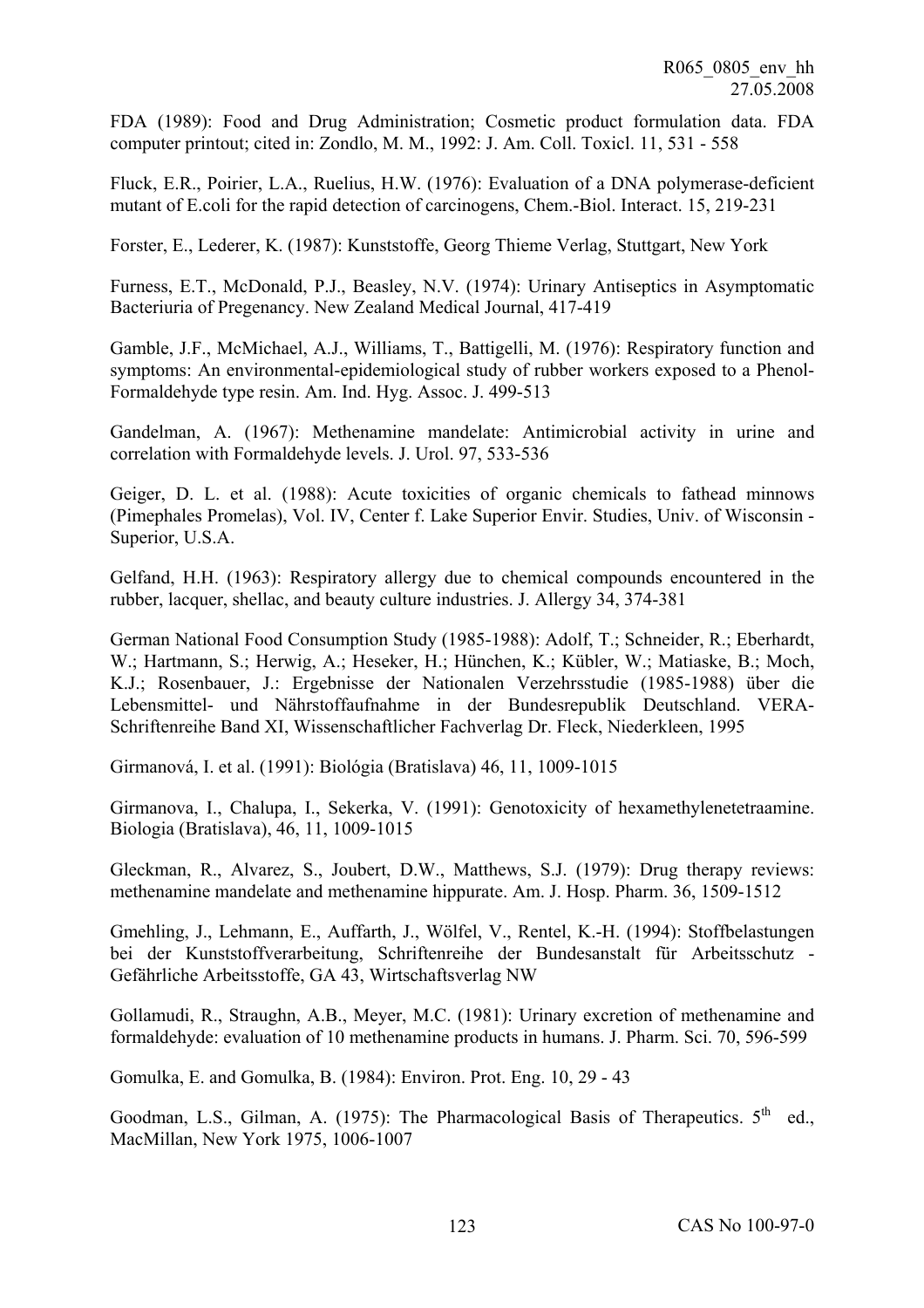Hanselaar, A.G.J, Ariens, E.J., Henderson, P.T., Simonis, A.M. (1983): Methenamine - a Trojan horse? Deutsche Apotheker Zeitung 123, 862-863

Hansen, E.S. (1991): Cancer mortality among Danish molders. Am. J. Ind. Med. 20, 401-410

Hayakawa, R., Arima, Y., Hirose, O., Takeuchi, Y. (1988): Allergic contact dermatitis due to hexamethylenetetramine in core molding. Contact Dermatitis 18, 226-228

Heilen, G. et al. (1985): Amines, Aliphatic. in: Ullmann's Encyclopedia of Industrial Chemistry, A2, 5. ed.; VCH Verlags GmbH, Weinheim, 17, 31-36 (1985)

Hockenbury, M. R. and Grady, C. P. L., Jr. (1977): Journal WPCF, May, 768-777

HSDB (2000) Methenamine. In: Hazardous Substances Data Base. Last revision: 10/2000.

Huddar, P. H. and Limaye, P. A. (1981): Biovigynam 7, 195-197

Hurni, H., Ohder, H. (1973): Reproduction Study with Formaldehyde and Hexamethylenetetramine in Beagle Dogs. Fd. Cosmet. Toxicol. 11, 459-462

INFU (1998): Institut für Umweltschutz der Universität Dortmund, database ÖKOPRO 5.0; www.oekopro.de

IPCS (1989): Environmental Health Criteria 89: Formaldehyde

IVDK (1996): Information Network of Departments of Dermatology, Georg-August University, Göttingen, Germany. Survey on hexamethylene tetramine

Kalberlah F. et al. (1998): Quantifizierung von Extrapolationsfaktoren, Endbericht des Forschungsvorhabens Nr. 11606113 des Umweltbundesamtes, Schriftenreihe der Bundesanstalt für Arbeitsschutz, Fb 796, ISBN 3-89701-105-0

Cheese Directive (1986): Käse-Verordnung, § 18, Abs. 4 vom 14.04.1986

KEMI (1997): Exposure information for SIDS initial assessment in non-sponsor countries

Kewitz, H. (1966): Submission of unpublished report to WHO; reported in the summary by Zondlo, 1992

Klinge, E., Männistö, P., Mäntylä, R., Lamminsivu, U., Ottoila, P. (1982): Pharmacokinetics of methenamine in healthy volunteers. J. Antimicrobial. Chemotherapy 9, 209-216

Klipping, G., Stranski, I.N. (1958): Zeitschr. anorg. allg. Chem., 297, 23-31

Klipping, G., Stranski, I.N.: Zeitschr. anorg. allg. Chem.

Klöpffer, W. (1996): Verhalten und Abbau von Umweltchemikalien, ecomed Verlagsgesellschaft, Landsberg (Germany)

Korhonen, A. et al. (1983): J. Appl. Toxicol. 3, No. 2, 112-117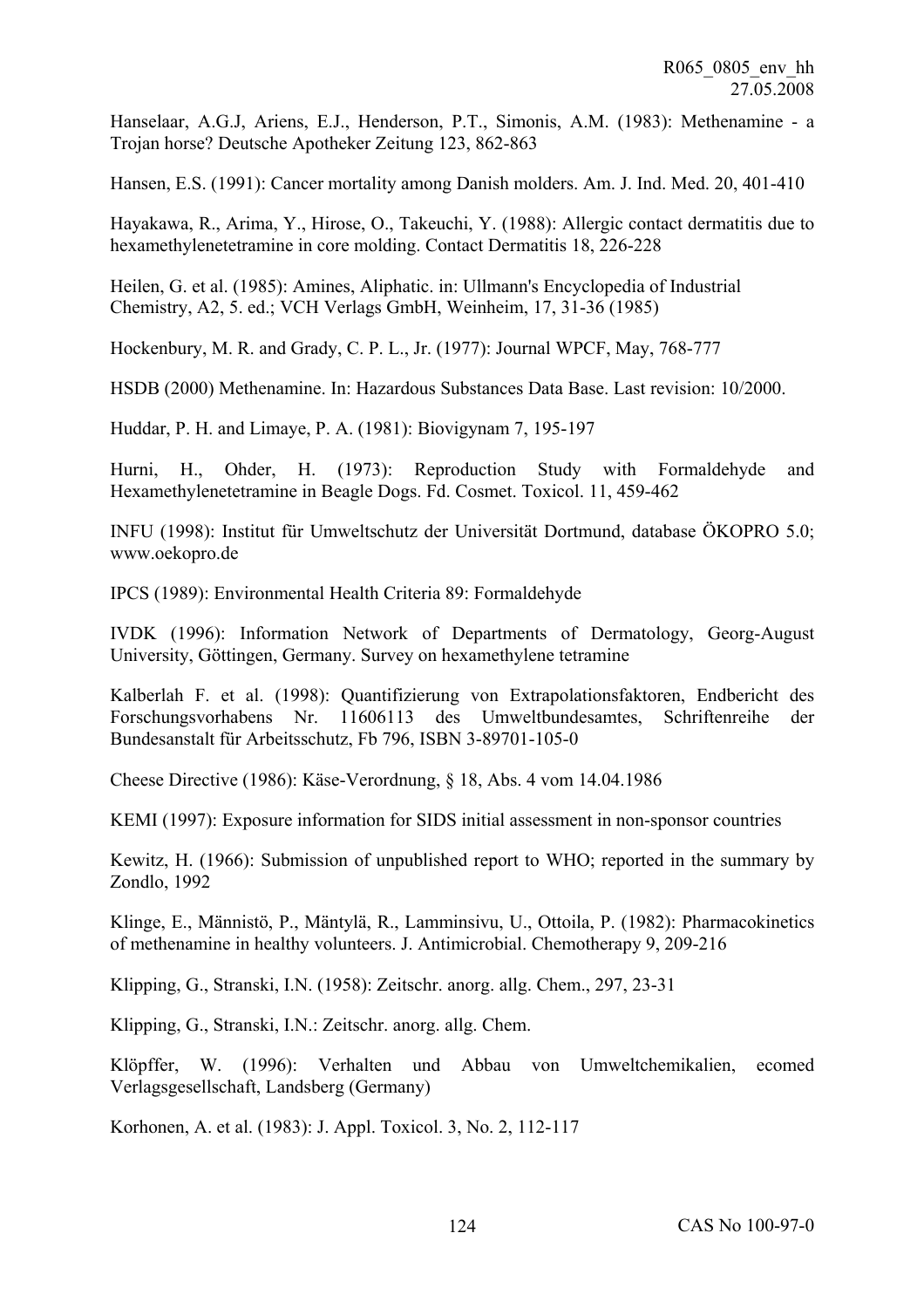Korhonen, A., Hemminki, K., Vainio, H. (1983a): Embryotoxicity of Sixteen Industrial Amines to the Chicken Embryo. Journal of Applied Toxicology 3, 112-117

Korhonen, A., Hemminki, K., Vainio, H. (1983b): Toxicity of rubber chemicals towards three-day chicken embryos. Scand. J. Work Environ. Health 9, 115-119

Kosmetikverordnung (1985): Anl. 1, Nr. 364 BgBl. I, 1082, 26.06.85

Lange, G. (1968): Thesis, University Hamburg, cited in WHO, 1972: Toxicological evaluation of some enzymes, modified starches and certain other substances, Food Additives Series No. 1, Geneva

Lansink, C.J.M., Beelen, M.S.C., Marquart, J., Van Hemmen, J.J., (1996): Skin exposure to calcium carbonate in the paint industry. Preliminary modelling of skin exposure levels to powders based on field data. TNO Report V96.064. TNO Nutrition and Food Research Institute. Zeist (The Netherlands)

Lijinsky, W., Taylor, H.W. (1977): Feeding tests in rats on mixtures of nitrite with secondary and tertiary amines of environmental importance. Food Cosmet. Toxicol. 15, 269-274

Lindén, E. et al. (1979): Chemosphere 11/12, 843-851

Low, I., Mitchel, C. (1984): Respiratory disease in foundry workers. Br. J. Ind. Med. 42, 101- 105

Lyman, W. J. et al. (1982): Handbook of Chemical Property Estimation Methods; McGraw-Hill Book Company

Madson, G. L. et al. (1996): Analyst 121, 567 - 570

Manson, R.R., Fine, L.J. (1978): Cancer mortality and morbidity among rubber workers. J. Nat. Cancer Inst. 61, 1047-1053

Marquart, J., Lansink, C., Engel, R., Van Hemmen, J.J. (1999): Effectiviness of local exhaust ventilation during dumping powders from bags. TNO Nutrition and Food Research Institute, Zeist, NL

Marsh, G.M., Stone, R.A., Henderson, V.L. (1992): Lung cancer mortality among workers exposed to formaldehyde: a poison regression analysis of the National Cancer Institute study. Am. Ind. Hyg. Assoc. J. 53, 681-691

Martindale (2005) The Complete Drug Reference. Ed. Sean C. Sweetman, Pharmaceutical Press London, 34<sup>th</sup> Edition, 230

Meissner, F. et al. (1954): Ind. Eng. Chem. 46, 724 - 727

Merck Index (1996): Encyclopedia of chemicals, drugs and biologicals, 12th ed.

Merget, R., Buenemann, A., Kulzer, R., Rueckmann, A., Breitstadt, R., Kniffka, A., Kratisch, H., Vormberg, R., Schultze-Werninghaus, G. (1996): A cross-sectional study of chemical industry workers with occupational exposure to persufates. Occup. Environ. Med. 53, 422- 426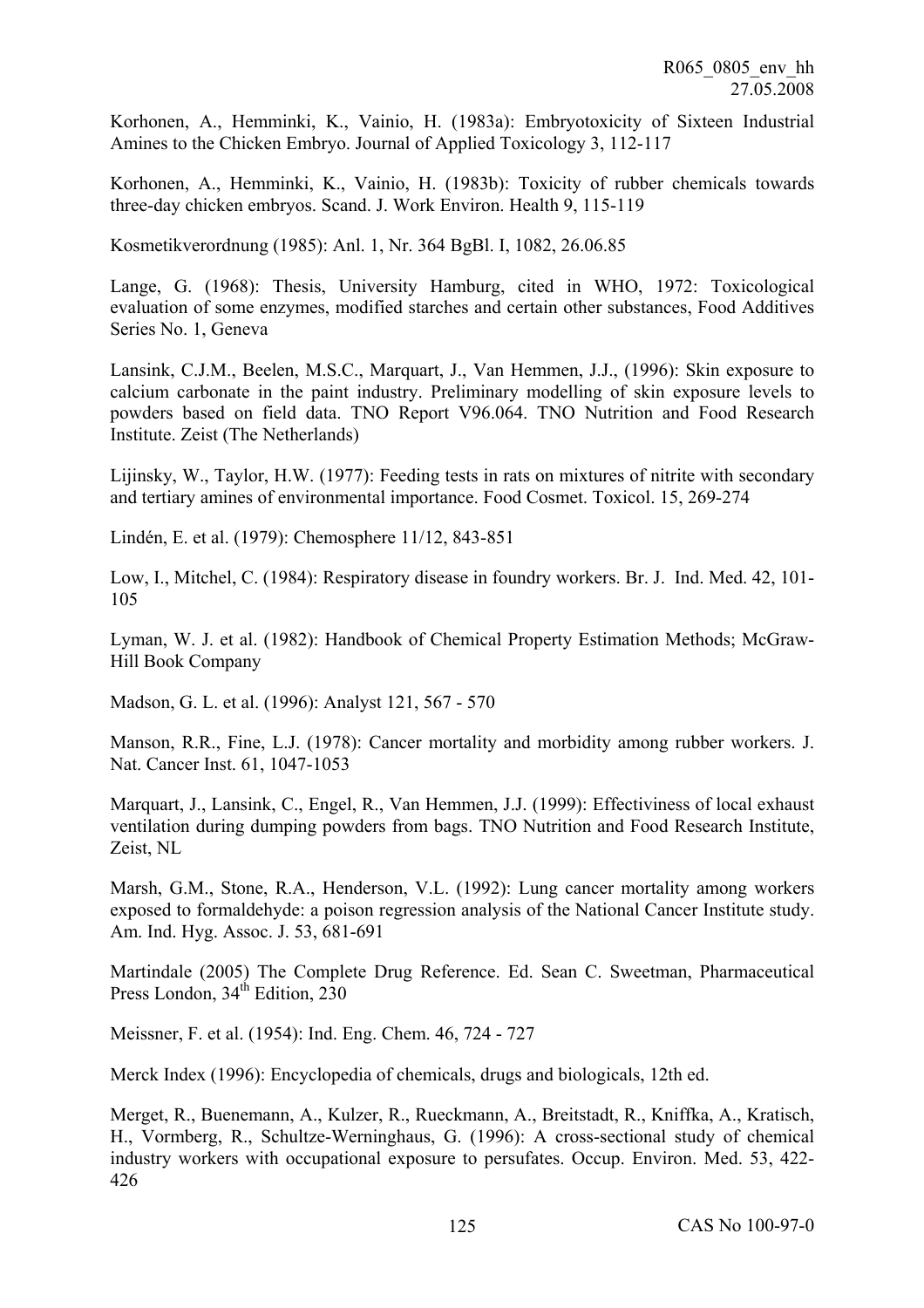Merget, R., Topcu, M., Friese, K., Vormberg, R., Fuchs, T., Raulf-Heimsoth, M., Breitstadt, R. (1999): A cross-sectional study of workers in the chemical industry with occupational exposure to hexamethylenetetramine. Int. Arch. Occup. Environ. Health 72, 533-538

Migliore, L., Ventura, L., Barale, R., Loprieno, N., Castellino, S., and Pulci, R. (1989) Micronuclei and nuclear anomalies induced in the gastro-intestinal epithelium of rats treated with formaldehyde. Mutagenesis 4, 327-334

Monograph 144.KB700, BAnz 40, No. 147, 10.08.1988, p 3557/8

Moore, W. P., Jr. (1981): United States Patent, 4 304 588, Dec. 8, 1981

Musher, D.M., Griffith, D.P. (1974): Generation of formaldehyde from Methenamine: effect of pH and concentration, and antibacterial effect. Antimicrobial Agents and Chemotherapy 6, 708-711

Natvig, H., Andersen, J., Rasmussen, E.W. (1971): A contribution to the Toxicological Evaluation of Hexamethylenetetramine. Fd. Cosmet. Toxicol. 9, 491-500

Nicolas, E. and Nicolas, G. (1922): Compt. Rend. (Acad. des Sciences) 175, 836-838

NO\_NL (1999). Guidelines for quantitative risk characterisation of non-threshold carcinogens in the framework of existing chemicals following Council Regulation (EEC) 793/93, Draft 09.08.99, Commission Working Group on the Technical Meetings for Risk Assessment for Existing Substances, NO\_NL/01/99.

Painter, H. A. and King, E. F. (1985): Environment and quality of life. Ring test programme 1983-84. Assessment of biodegradability of chemicals in water by manometric respirometry. Commission of the European Communities, Luxembourg

Painter, H. A. and King, E. F. (1986): Chemosphere 15, 471-478

Pandey, C.K., Agarwal, A., Baronia, A., Singh, N. (2000) Toxicity of ingested formalin and its management. Human Exp. Toxicol. 19, 360-366

Paxéus, N. (1996): Wat. Res. 30, 1115 - 1122

Pilz, R. (1967): Thesis, University Hamburg, cited in WHO, 1972: Toxicological evaluation of some enzymes, modified starches and certain other substances, Food Additives Series No. 1, Geneva

Pischel, H. (1988): Urologika - Chemie und pharmakologische Aspekte. Pharmazie 43, 145- 147

Plesner, B.H., Hansen, K. (1983) Methenamine. Carcinogenesis 4, 457-459

Quanjer, P.H., Tammeling, G.J., Cotes, J.E., Pedersen, O.F., Peslin, R., Yernault, J.C. (1993): Lung volumes and forced ventilatory flows. Report working party standardization of lung function tests. Eur. Respir. J. 6 (Suppl 16), 5-40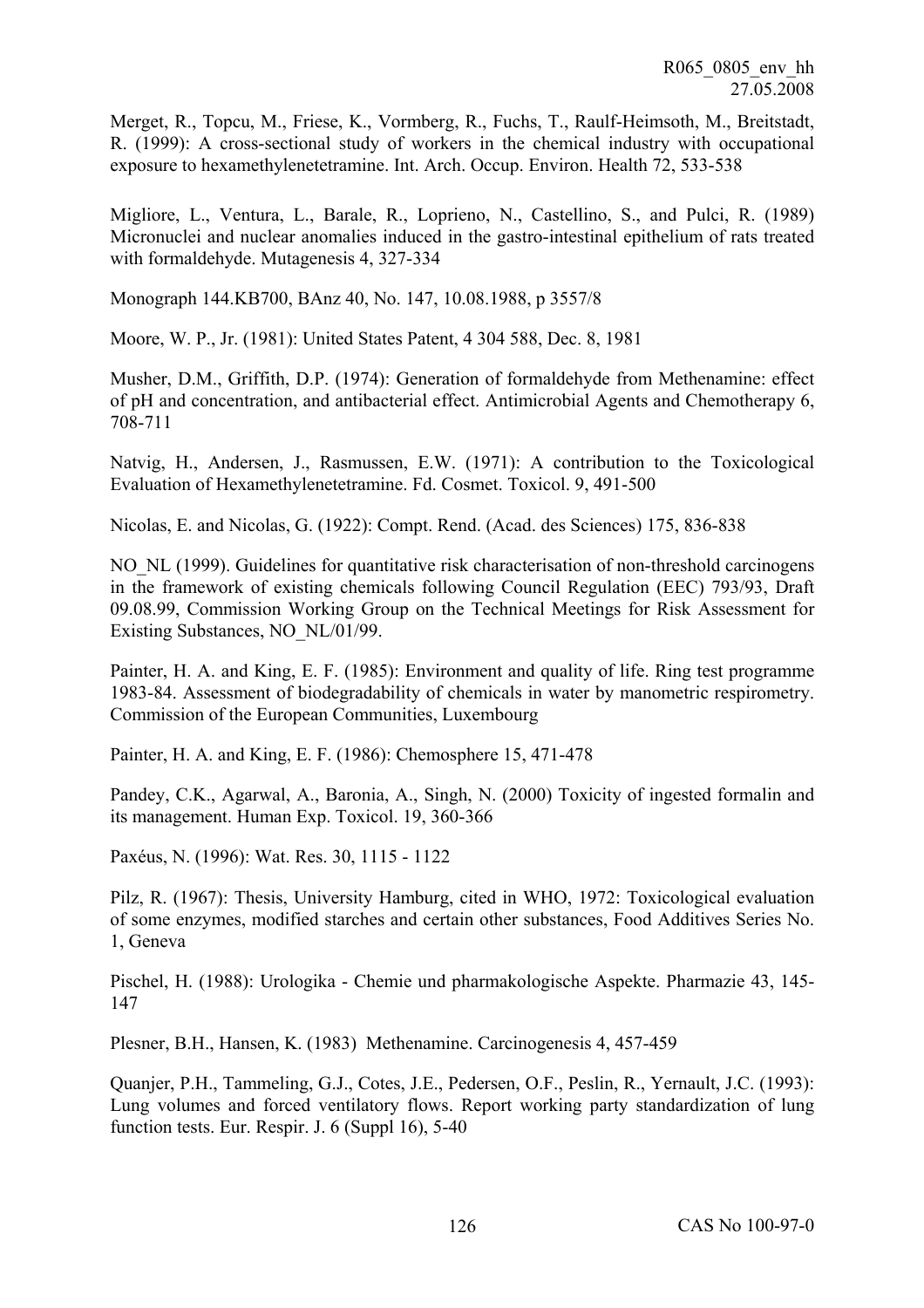Rannug, A., Rannug, U., Ramel, C. (1984): Genotoxic effects of additives in synthetic elastomers with special consideration to the mechanism of action of thiurames and dithiocarbamates. Prog. Clin. Biol. Res. 141, 407-419

Rapoport, I.A. (1946): Carbonyl compounds and the chemical mechanism of mutations, Compt. Rend. Acad. Sci. 54, 65-67

Rapoport, I.A. (1947): Chimischeskaja reakcia c aminogrippoi proteina w strukture genow, in: (Eds.), J. gen. biol. 8, Akademia nauk, SSSR, 359-379

Rennen, MAJ et al., (2002). Prediction of local irritant effects after repeated dermal and respiratory exposure to chemicals. Regul. Toxicol.& Pharmacol., 36, 253-261.

Restani, P., Galli, C.L. (1991): Oral toxicity of formaldehyde and its derivates, CRC Crit. Rev. Toxicol. 21, 315-328

Roehrborn, G., Vogel, F. (1967): Mutationen durch chemische Einwirkungen bei Säuger und Mensch; 2. Genetische Untersuchungen an der Maus, Dtsch. med. Wschr. 50, 2315-2321

Roempp (1997): Römpp Chemie-Lexikon, ed.: Falbe, J. & Regitz, M.; 9.rev. and enl. ed., Thieme Verlag, Stuttgart

Rote Liste (1997): Bundesverband der Pharmazeutischen Industrie, 82 071, Mandelamine

SCCNFP/0321/00, Final: Notes of Guidance for testing of cosmetic ingredients for their safety evaluation,  $4<sup>th</sup>$  revision

Schneider, K., Hassauer, M., Oltmanns, J., Schuhmacher-Wolz, U., Elmshäuser, E., Mosbach-Schulz, O. (2004): Wahrscheinlichkeitsrechnung zur Wirkungsabschätzung bei Arbeitnehmern, Endbericht des Forschungsvorhabens F1824-26 der Bundesanstalt für Arbeitsschutz und Arbeitsmedizin, Wirtschaftsverlag NW

Schwartz, L.L. (1957): Chapter 4: Dermatoses caused by resins and waxes. in: Occupational diseases of the skin. 3rd.ed. Lea and Febiger Philadelphia 1957, 546-573

Shimizu, H., Suzuki, Y., Takemura, N., Goto, S., Matsushita, H. (1985): The results of microbial mutation test for forty-three industrial chemicals. Jpn. J. Ind. Health 27, 400-418

Siffel, C., Czeisel, A.E. (1995): Study of developmental abnormalities and deaths after human zygote exposure; cited from Danish EPA report (2003) on health effects of metheneamine published on [http://www.mst.dk/udgiv/Publikations/2003/87-7614-055-5/pdf/87-7614-056-](http://ww,mst.dk/udgiv/Publikations/2003/87-7614-055-5/pdf/87-7614-056-3.pdf) [3.pdf](http://ww,mst.dk/udgiv/Publikations/2003/87-7614-055-5/pdf/87-7614-056-3.pdf)

Six (1998): personal communication

Snipes, M. (1989): Long-term retention and clearance of particles inhaled by mammalian species. Crit. Rev. Toxicol. 20 , 175 - 211

SRI (1996): Stanford Research Institute International Consulting, Directory of Chemical Producers 1996/97, Menlo Park, CA, USA.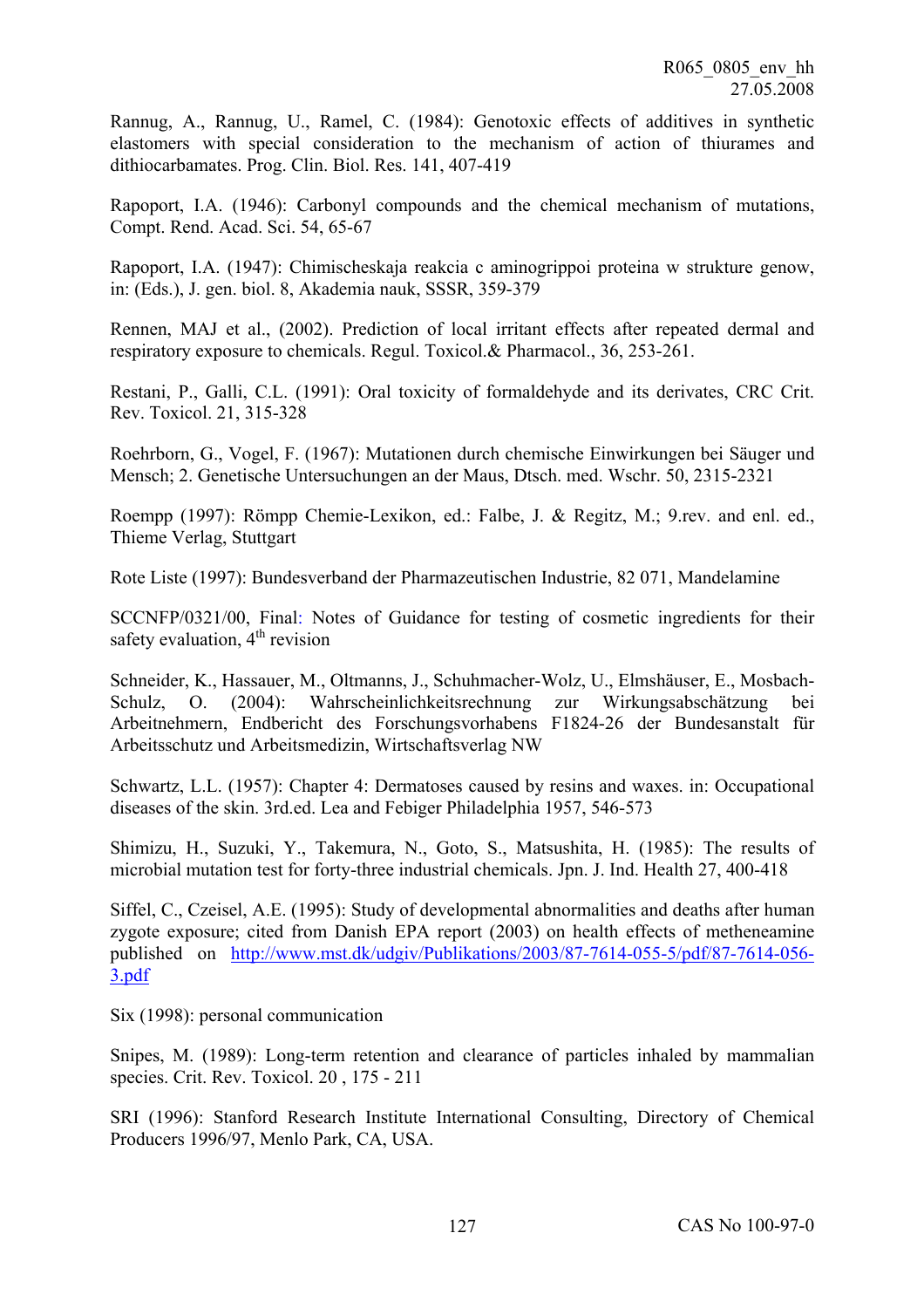SRI (1997): Stanford Research Institute International Consulting, Directory of Chemical Producers 1997/98, Menlo Park, CA, USA.

Statistisches Bundesamt (1996): Wiesbaden

Strom, J. G., Jr., and H. Won Jun (1980): Journal of Pharmaceutical Sciences 69, 11, 1261 - 1263

Strom, J.G., Jun, H.W. (1993): Effect of urine pH and ascorbic acid on the rate of conversion of methenamine to formaldehyde. Biopharmaceutics & Drug Disposition 14, 61-69

Susak, Z. et al. (1996): Prosthetics and Orthotics International 20, 172 - 175

Swedish product register (1996): 7.6.1996

Swope, H. G. and Kenna, M. (1950): Sewage Ind. Waste Eng. 21, 467-468

Tada, H. (1960): Journal of the American Chemical Society 82, 255 - 263

Takahashi, A., Ono, H. (1993): Mutagenicity assessment in 44 epoxy resin hardeners in samonella typhimurium tester strains. Chemistry Express 8, 785-788

Tereg, E. (1916): Flugbl. Deutsch. Landwirtsch. Ges. 41, 794-799

Til, H.P., Woutersen, R.A., Feron, J.V., Hollanders, V.H.M., Falke, H.E. (1989): Two-year drinking water study of formaldehyde in rats. Fd. Chem. Toxic. 27, 77-87

Tou, J.C., Kallos, G.J. (1974): Study of aqueous HCl and formaldehyde mixtures for formation of bis(chloromethyl)ether. Am. Ind. Hyg. Assoc. J. 35, 419-422

Travenius, S.Z. (1982): Formation and occurence of bis(chloromethyl)ether and its prevention in the chemical industry. Scand. J. Work Environ. Health 8, 1-86

TRGS 540 "Sensibilisierende Stoffe", BArbBl. Heft 12/1997, Ausgabe Dezember 97

Ueno, S., Ishizaki, M. (1984): Mutagenicity of organic rubber additives, Jpn. J. Ind. Health 26, 147-154

Ullmann (1985): Encyclopedia of Industrial Chemistry, Vol A.2; p. 17

Ullmann (1995): Ullmann's Encyclopedia of Industrial Chemistry, 5<sup>th</sup> Ed., VCH, Weinheim

US-EPA (1982): Development of the Environmental Release Data Base for Synthetic Organic Chemicals Manufacturing Industry. Washington, D. C.; US Environmental Protection Agency, Office of Research and Development; cited in: Carpenter, C. E. et al., 1990: Toxic Substances Journal 10, 323 - 371

US-EPA (1996): Exposure information for SIDS initial assessment in non-sponsor countries

US EPA (1999) Update of ambient water quality for ammonia – Technical Version EPA-823- F99024. United States Environmental Protection Agency, Washington DC, USA.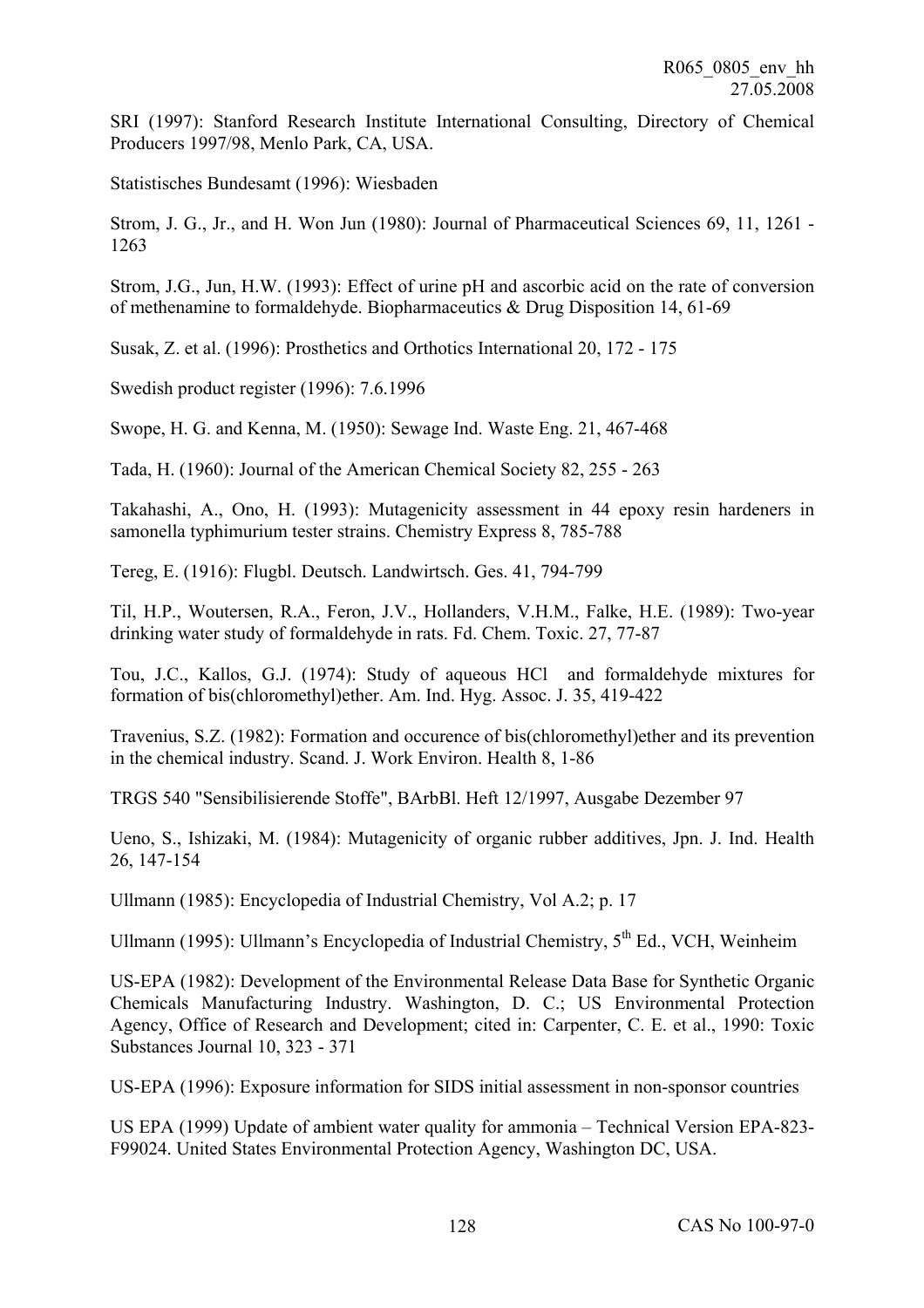Van Ginkel, C. G. and Stroo, C. A. (1992): Ecotoxicol. Environ. Saf. 24, 319-327

VEB Leunawerke (1987): Patent No: DD 259 404 B1, Verfahren zur Herstellung von Hexamethylentetramin

Verschueren (1983): Handbook of environmental data on organic chemicals

Voullaire, E., Kliemt, G. (1995): Gefahrstoffe in Klein- u. Mittelbetrieben: Neue Wege überbetrieblicher Unterstützung; Fb 703, Schriftenreihe der Bundesanstalt für Arbeitsschutz und Arbeitsmedzin, Wirtschaftsverlag NW, Bremerhaven

Vujosevic, M., Zivkovic, S., Fister, S. (1986): In vivo mammalian bone marrow cytogenetic test (chromosomal analysis) - Result of testing UROTOVET<sup>R</sup>. Acta Vet (Beograd), 36, 91-94

Walton, J. R. and Davis, E. M. (1980): Report to Celanese Chemical Company, Inc. on Toxicology and Fate of selected industrial chemicals in aquatic ecosystems, Institute of Environmental Health, Houston

WHO (1974) Tech. Rep.Series, No.539, FAO Nutritation Meeting Report Series No.54, Geneva

Wickerham, L. J. (1946): J. Bacter. 52, 293-301

Wickramaratne, G.A. de S. (1987): The Chernoff-Kavlock Assay: Its Validation and Application in Rats. Teratogenesis, Carcinogenesis, and Mutagenesis 7, 73-83

Zeiger, E., Anderson, B., Haworth, S., Lawlor, T., Mortelmans, K. (1992): Salmonella mutagenicity tests: V Results from the testing of 311 chemicals. Environ. Molec. Mutagen. 19, Suppl 21, 2-141

Zondlo, M.M. (1992): Final Report on the Safety Assessment of Menthenamine (COLIPA, 1989) . J. Am. Col. Toxicol. 11, 531-558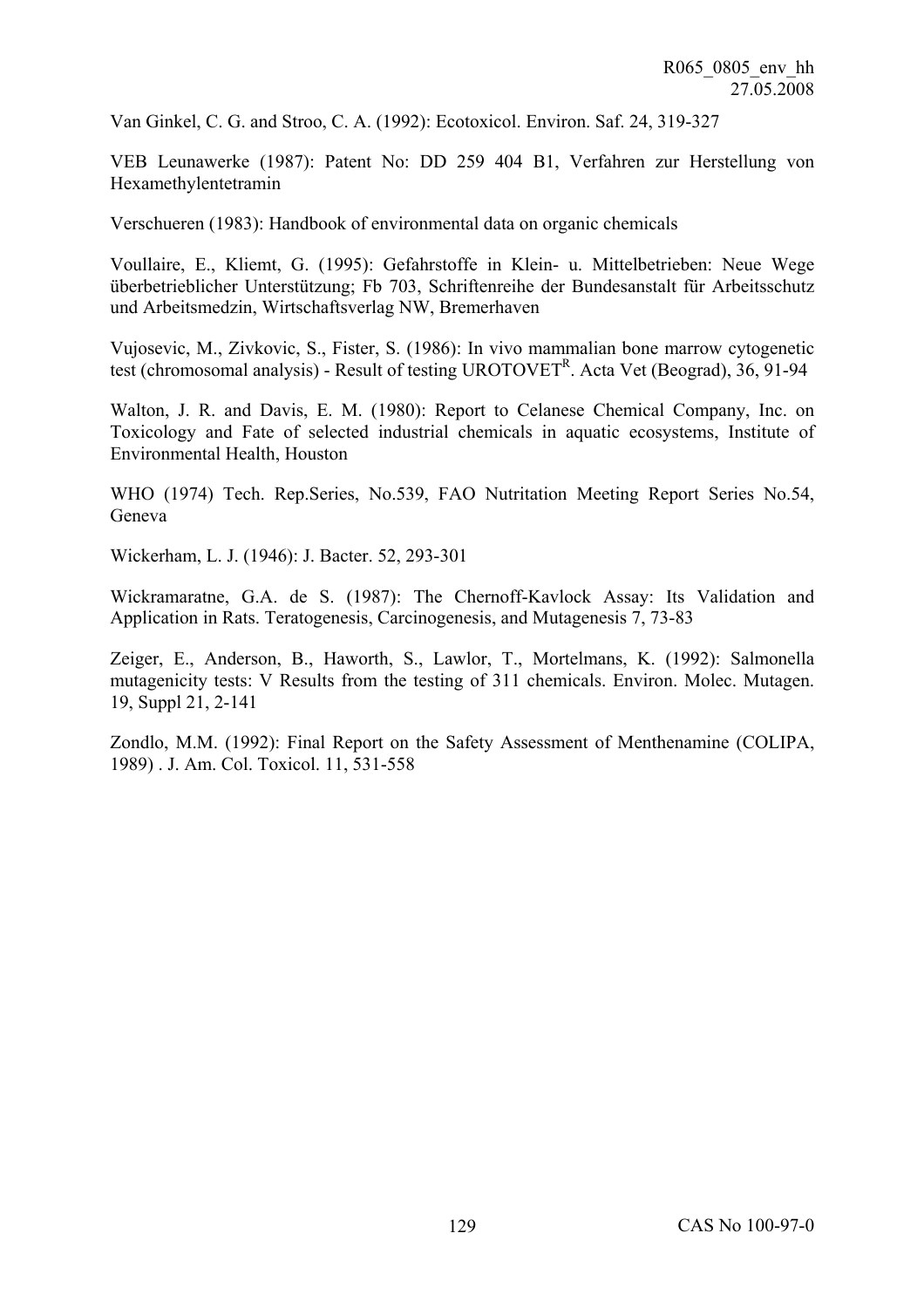R065\_0805\_env\_hh 27.05.2008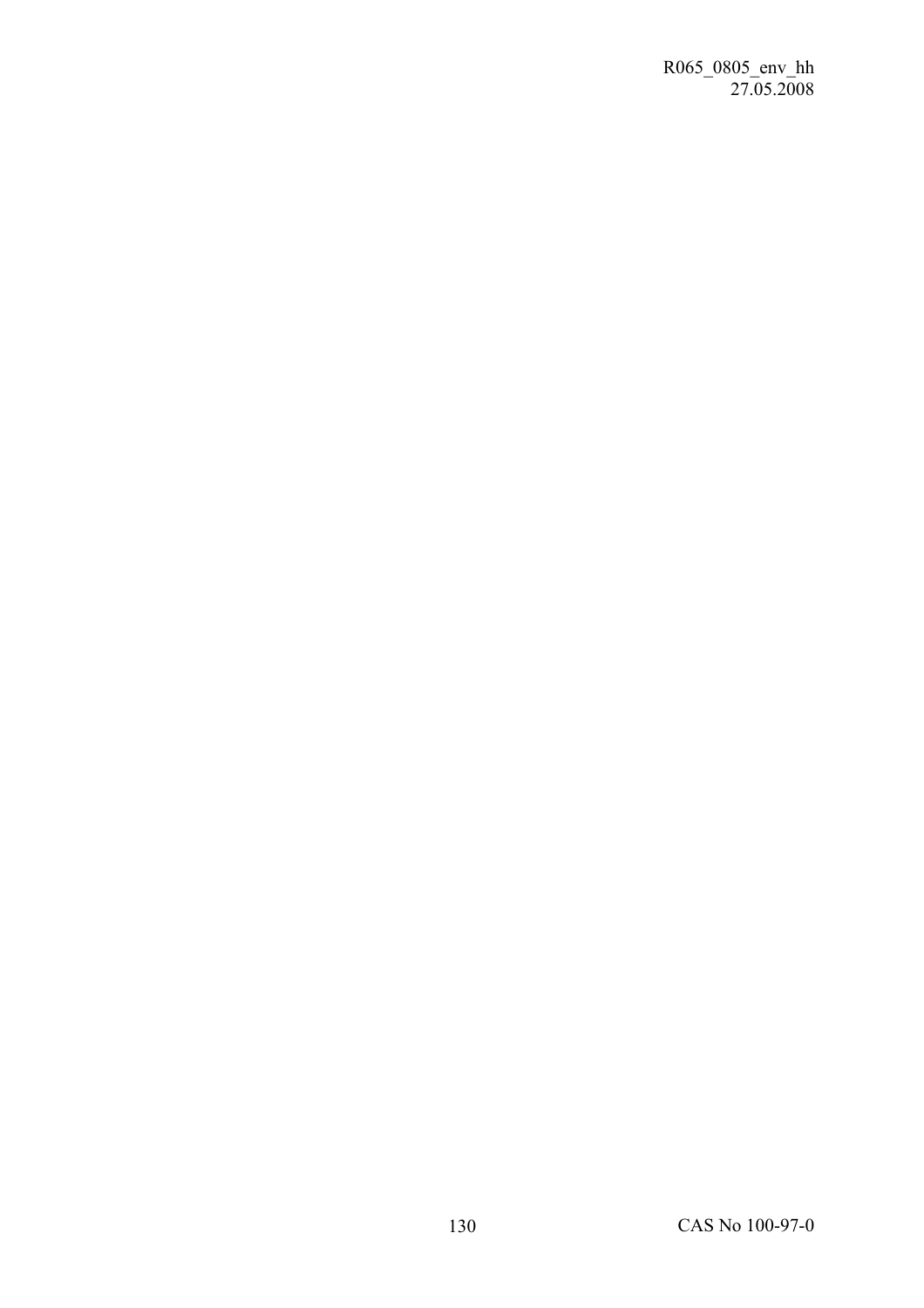# **APPENDIX A CALCULATION OF REGIONAL AND CONTINENTAL PEC'S**

| <b>Methenamine</b><br><b>INPUT</b>                          |                                                                                                                                                                                                                                                                                                                                                                                                                                                                                                                                                                                                                                                                                                                                                                                                                                                                                          |                |                                               |
|-------------------------------------------------------------|------------------------------------------------------------------------------------------------------------------------------------------------------------------------------------------------------------------------------------------------------------------------------------------------------------------------------------------------------------------------------------------------------------------------------------------------------------------------------------------------------------------------------------------------------------------------------------------------------------------------------------------------------------------------------------------------------------------------------------------------------------------------------------------------------------------------------------------------------------------------------------------|----------------|-----------------------------------------------|
| Parameter names acc. SimpleBox20                            | Unit                                                                                                                                                                                                                                                                                                                                                                                                                                                                                                                                                                                                                                                                                                                                                                                                                                                                                     | Input          | Parameter names according Euses               |
| <b>Physicochemical properties</b>                           |                                                                                                                                                                                                                                                                                                                                                                                                                                                                                                                                                                                                                                                                                                                                                                                                                                                                                          |                |                                               |
|                                                             |                                                                                                                                                                                                                                                                                                                                                                                                                                                                                                                                                                                                                                                                                                                                                                                                                                                                                          | Methenamin     |                                               |
| <b>COMPOUND NAME</b>                                        | $[\cdot] % \centering \includegraphics[width=0.9\textwidth]{images/TrDiM-Architecture.png} % \caption{The first two different values of $S$ and $S$ are shown in the left, the first two different values of $S$ and $S$ are shown in the right, and the second two different values of $S$ are shown in the right, and the second two different values of $S$ are shown in the right, and the second two different values of $S$ are shown in the right, and the third two different values of $S$ are shown in the right, and the third two different values of $S$ are shown in the right, and the third two different values of $S$ are shown in the right, and the third two different values of $S$ are shown in the right, and the third two different values of $S$ are shown in the right, and the third two different values of $S$ are shown in the right, and the third two$ | ${\bf e}$      | Substance                                     |
| <b>MOL WEIGHT</b>                                           | $[g$ .mol <sup>-1</sup> ]                                                                                                                                                                                                                                                                                                                                                                                                                                                                                                                                                                                                                                                                                                                                                                                                                                                                | 140,2          | Molecular weight                              |
| <b>MELTING POINT</b>                                        | [°C]                                                                                                                                                                                                                                                                                                                                                                                                                                                                                                                                                                                                                                                                                                                                                                                                                                                                                     | 270            | <b>Melting Point</b>                          |
| VAPOR PRESSURE(25)                                          | [Pa]                                                                                                                                                                                                                                                                                                                                                                                                                                                                                                                                                                                                                                                                                                                                                                                                                                                                                     | 0,05           | Vapour pressure at 25°C                       |
| log Kow                                                     | [log10]                                                                                                                                                                                                                                                                                                                                                                                                                                                                                                                                                                                                                                                                                                                                                                                                                                                                                  | $-4,15$        | Octanol-water partition coefficient           |
| SOLUBILITY(25)                                              | [mg. $\mathsf{I}^1$ ]                                                                                                                                                                                                                                                                                                                                                                                                                                                                                                                                                                                                                                                                                                                                                                                                                                                                    | 667000         | Water solubility                              |
|                                                             |                                                                                                                                                                                                                                                                                                                                                                                                                                                                                                                                                                                                                                                                                                                                                                                                                                                                                          |                |                                               |
| <b>Distribution - Partition coefficients</b>                |                                                                                                                                                                                                                                                                                                                                                                                                                                                                                                                                                                                                                                                                                                                                                                                                                                                                                          |                |                                               |
| - Solids water partitioning (derived from K <sub>oc</sub> ) |                                                                                                                                                                                                                                                                                                                                                                                                                                                                                                                                                                                                                                                                                                                                                                                                                                                                                          |                |                                               |
| Kp(soil)                                                    | $[1.kg_d^{-1}]$                                                                                                                                                                                                                                                                                                                                                                                                                                                                                                                                                                                                                                                                                                                                                                                                                                                                          | 0,001456       | Solids-water partitioning in soil             |
| Kp(sed)                                                     | $[1.kg_d^{-1}]$                                                                                                                                                                                                                                                                                                                                                                                                                                                                                                                                                                                                                                                                                                                                                                                                                                                                          | 0,007278       | Solids-water partitioning in sediment         |
| Kp(susp)                                                    | $[1.kg_d^{-1}]$                                                                                                                                                                                                                                                                                                                                                                                                                                                                                                                                                                                                                                                                                                                                                                                                                                                                          | 0,007278       | Solids-water partitioning in sudpended matter |
| - Biota-water                                               |                                                                                                                                                                                                                                                                                                                                                                                                                                                                                                                                                                                                                                                                                                                                                                                                                                                                                          |                |                                               |
| BCF(fish)                                                   | $[1.kg_w^{-1}]$                                                                                                                                                                                                                                                                                                                                                                                                                                                                                                                                                                                                                                                                                                                                                                                                                                                                          | $\mathbf{1}$   | Biocentration factor for aquatic biota        |
|                                                             |                                                                                                                                                                                                                                                                                                                                                                                                                                                                                                                                                                                                                                                                                                                                                                                                                                                                                          |                |                                               |
| <b>Degradation and Transfromation rates</b>                 |                                                                                                                                                                                                                                                                                                                                                                                                                                                                                                                                                                                                                                                                                                                                                                                                                                                                                          |                |                                               |
| - Characterisation and STP                                  |                                                                                                                                                                                                                                                                                                                                                                                                                                                                                                                                                                                                                                                                                                                                                                                                                                                                                          |                |                                               |
| PASSreadytest                                               | [y/n]                                                                                                                                                                                                                                                                                                                                                                                                                                                                                                                                                                                                                                                                                                                                                                                                                                                                                    | n              | Characterization of biodegradation            |
| - Environmental Total Degradation                           |                                                                                                                                                                                                                                                                                                                                                                                                                                                                                                                                                                                                                                                                                                                                                                                                                                                                                          |                |                                               |
| kdeg(air)                                                   | $[d^{-1}]$                                                                                                                                                                                                                                                                                                                                                                                                                                                                                                                                                                                                                                                                                                                                                                                                                                                                               | $2,22E+01$     | Rate constant for degradation in air          |
| kdeg(water)                                                 | $[d^{-1}]$                                                                                                                                                                                                                                                                                                                                                                                                                                                                                                                                                                                                                                                                                                                                                                                                                                                                               | 4,62E-02 water | Rate constant for degradation in bulk surface |

# **SimpleBox2.0a - Calculation of regional and continental PEC's**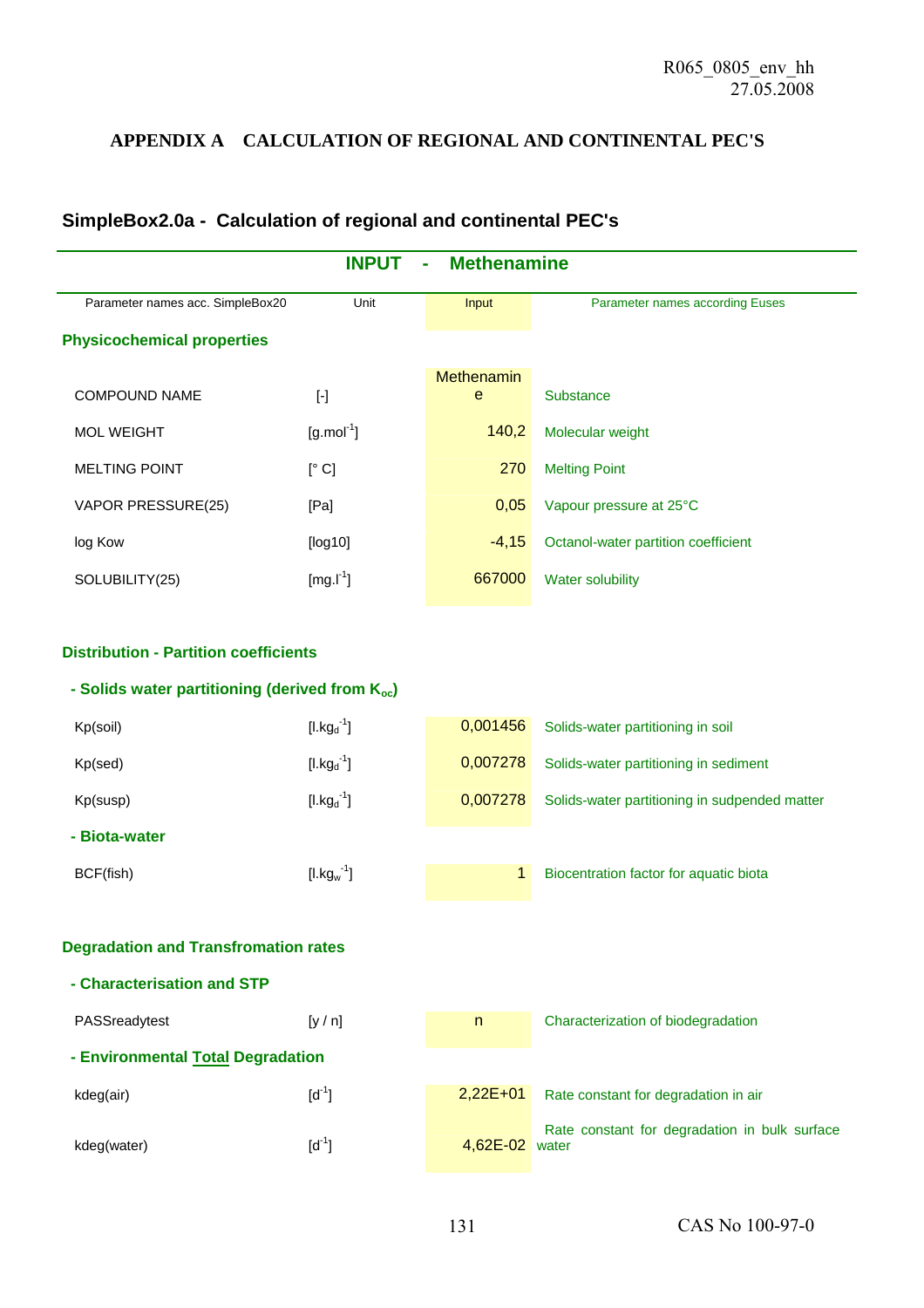R065\_0805\_env\_hh 27.05.2008

| kdeg(soil) | $[d^{-1}]$             | 6.93E-07 | Rate constant for degradation in bulk soil              |
|------------|------------------------|----------|---------------------------------------------------------|
| kdeg(sed)  | $\lceil d^{-1} \rceil$ |          | 6,93E-08 Rate constant for degradation in bulk sediment |

### **Sewage treatment (e.g. calculated by SimpleTreat)**

 **- Continental** 

| FR(volatstp) [C]  | $[\cdot]$ | $0.00E + 00$<br>Fraction of emission directed to air (STPcont)                     |
|-------------------|-----------|------------------------------------------------------------------------------------|
| FR(effstp) [C]    | $[\cdot]$ | emission<br>directed<br>Fraction<br>of<br>to<br>water<br>$1,00E + 00$<br>(STPcont) |
| FR(sludgestp) [C] | $[\cdot]$ | Fraction of emission<br>directed<br>sludge<br>to<br>$0.00E + 00$<br>(STPcont)      |
| - Regional        |           |                                                                                    |
| FR(volatstp) [R]  | $[\cdot]$ | $0.00E + 00$<br>Fraction of emission directed to air (STPreg)                      |
| FR(effstp) [R]    | $[\cdot]$ | $1.00E + 00$<br>Fraction of emission directed to water (STPreg)                    |
| FR(sludgestp) [R] | $[\cdot]$ | of emission<br>directed<br>Fraction<br>sludge<br>to<br>$0,00E+00$<br>(STPreg)      |

### **Release estimation**

| - Continental       |                     |             |                                                 |
|---------------------|---------------------|-------------|-------------------------------------------------|
| Edirect(air) [C]    | $[t.y^{-1}]$        |             | Total continental emission to air               |
| STPload [C]         | $[t.y^{-1}]$        | 157         | Total continental emission to wastewater        |
| Edirect(water1) [C] | $[t.y^{-1}]$        | 19          | Total continental emission to surface water     |
| Edirect(soil3) [C]  | $[t.y^{-1}]$        | $\Omega$    | Total continental emission to industrial soil   |
| Edirect(soil2) [C]  | $[t.y^{-1}]$        | $\mathbf 0$ | Total continental emission to agricultural soil |
| - Regional          |                     |             |                                                 |
| Edirect(air) [R]    | $[t.y-1]$           | $\Omega$    | Total continental emission to air               |
| STPload [R]         | $[t.y-1]$           | 30          | Total continental emission to wastewater        |
| Edirect(water1) [R] | [t.y <sup>1</sup> ] | $\mathbf 0$ | Total continental emission to surface water     |
| Edirect(soil3) [R]  | $[t.y^{-1}]$        | $\mathbf 0$ | Total continental emission to industrial soil   |
| Edirect(soil2) [R]  | $[t.y-1]$           | $\mathbf 0$ | Total continental emission to agricultural soil |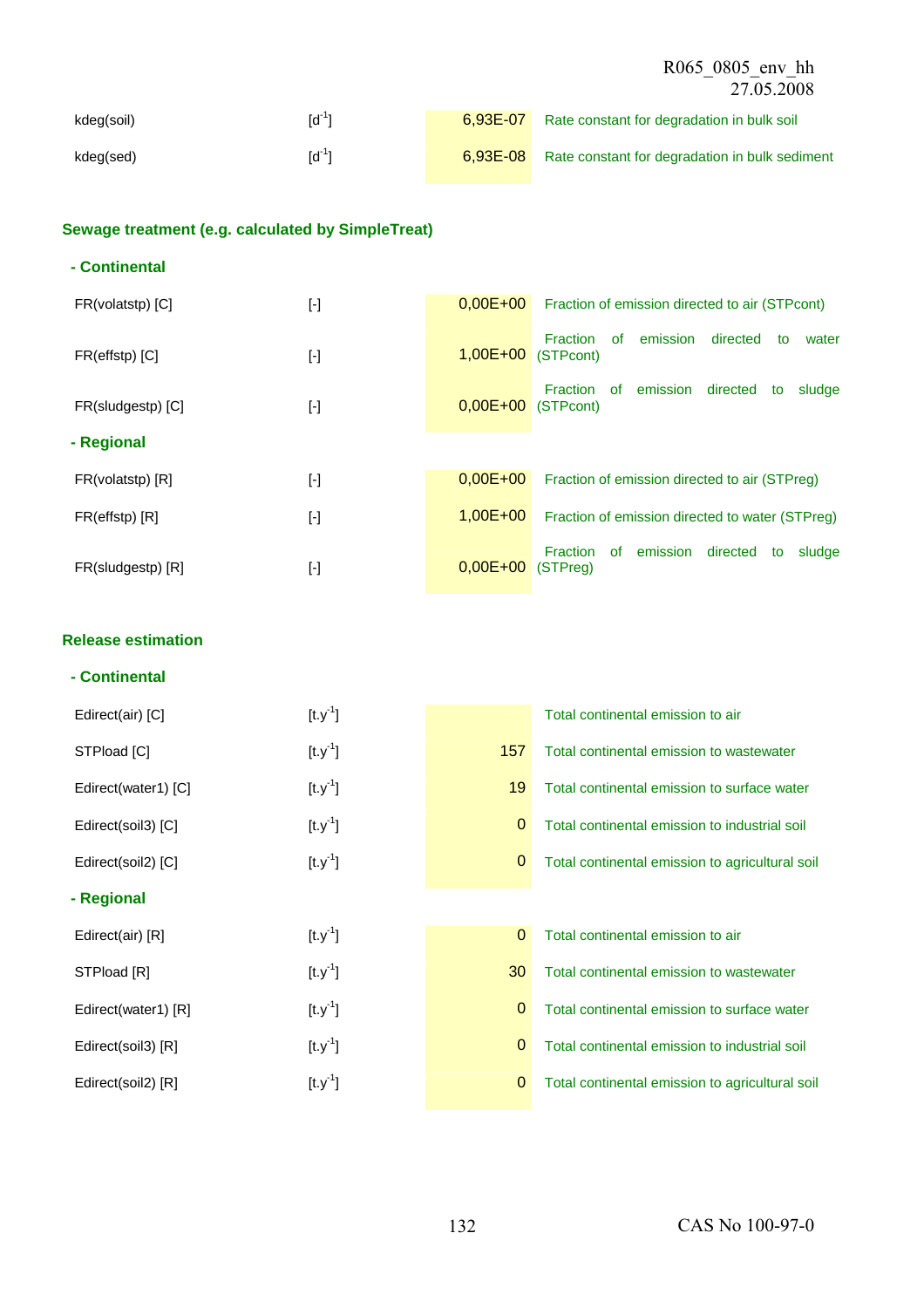| Parameter names acc.<br>SimpleBox20  | Unit                                 | Output          | Parameter names according Euses                     |
|--------------------------------------|--------------------------------------|-----------------|-----------------------------------------------------|
| <b>Physicochemical</b><br>properties |                                      |                 |                                                     |
| <b>COMPOUND NAME</b>                 | $[\cdot]$                            | Methenamin<br>e | Substance                                           |
| <b>Output</b>                        |                                      |                 |                                                     |
| - Continental                        |                                      |                 |                                                     |
| PECsurfacewater (total)              | $[mg.I^1]$                           | 2,91E-05        | Continental PEC in surface water (total)            |
| PECsurfacewater<br>(dissolved)       | $[mg.I^1]$                           | 2,91E-05        | Continental PEC in surface water (dissolved)        |
| PECair                               | [mg.m $3$ ]                          | 1,02E-15        | Continental PEC in air (total)                      |
| PECagr.soil                          | $[mg.kgwwt]-1]$                      | 5,49E-11        | Continental PEC in agricultural soil (total)        |
| PECporewater agr.soil                | $[mg.I^1]$                           | 4,62E-10        | Continental PEC in pore water of agricultural soils |
| PECnat.soil                          | [mg.kg <sub>wwt</sub> ] <sup>1</sup> | 5,49E-11        | Continental PEC in natural soil (total)             |
| PECind.soil                          | $[mg.kgwwt]-1]$                      | 5,49E-11        | Continental PEC in industrial soil (total)          |
| PECsediment                          | $[mg.kgwwt]-1]$                      | 1,73E-05        | Continental PEC in sediment (total)                 |
| - Regional                           |                                      |                 |                                                     |
| PECsurfacewater (total)              | $[mg.I^1]$                           | 3,28E-04        | Regional PEC in surface water (total)               |
| PECsurfacewater<br>(dissolved)       | $[mg.I^1]$                           | 3,28E-04        | Regional PEC in surface water (dissolved)           |
| PECair                               | [mg.m <sup>-3</sup> ]                | 1,15E-14        | Regional PEC in air (total)                         |
| PECagr.soil                          | $[mg.kgwwt-1]$                       | 6,17E-10        | Regional PEC in agricultural soil (total)           |
| PECporewater agr.soil                | $[mg.I^1]$                           | 5,19E-09        | Regional PEC in pore water of agricultural soils    |
| PECnat.soil                          | $[mg.kgwwt-1]$                       | 6,17E-10        | Regional PEC in natural soil (total)                |
| PECind.soil                          | $[mg.kgwwt]-1]$                      | 6,17E-10        | Regional PEC in industrial soil (total)             |
| PECsediment                          | $[mg.kgwwt]-1]$                      | 1,98E-04        | Regional PEC in sediment (total)                    |

# **OUTPUT - Methenamine**